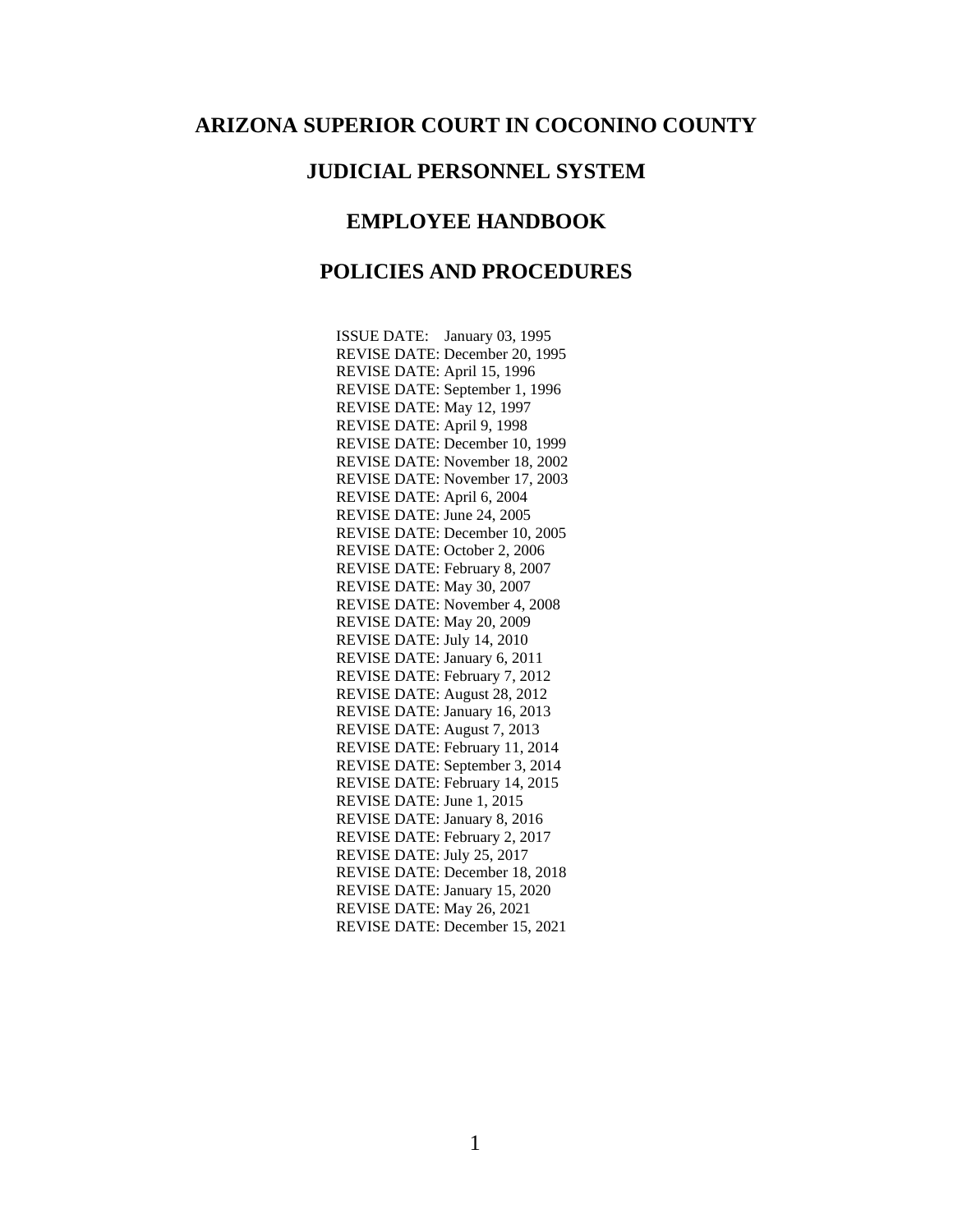# **Table of Contents**

| $10-$ | <b>INTRODUCTION</b>                                             |
|-------|-----------------------------------------------------------------|
| 11    |                                                                 |
| 12    |                                                                 |
| 13    |                                                                 |
| 14    |                                                                 |
| 15    |                                                                 |
| 16    |                                                                 |
| 17    | APPOINTMENT AND TERMINATION OF DEPARTMENT DIRECTORS 11          |
| 18    | <b>EMPLOYEE ACKNOWLEDGMENT FORM - MERIT EMPLOYEES 12</b>        |
| 19    | <b>EMPLOYEE ACKNOWLEDGMENT FORM - AT-WILL EMPLOYEES 13</b>      |
| 101   |                                                                 |
| 102   |                                                                 |
| 103   |                                                                 |
| 104   |                                                                 |
| 105   |                                                                 |
| 106   |                                                                 |
| 107   |                                                                 |
| 108   |                                                                 |
| 109   |                                                                 |
| 110   | <b>ACCESS TO COURT SERVICES BY PERSONS WITH DISABILITIES 23</b> |
| 111   |                                                                 |
| 112   |                                                                 |
| 113   |                                                                 |
| 201   |                                                                 |
| 202   |                                                                 |
| 203   |                                                                 |
| 204   |                                                                 |
| 301   |                                                                 |
| 302   |                                                                 |
| 303   |                                                                 |
| 304   |                                                                 |
| 306   |                                                                 |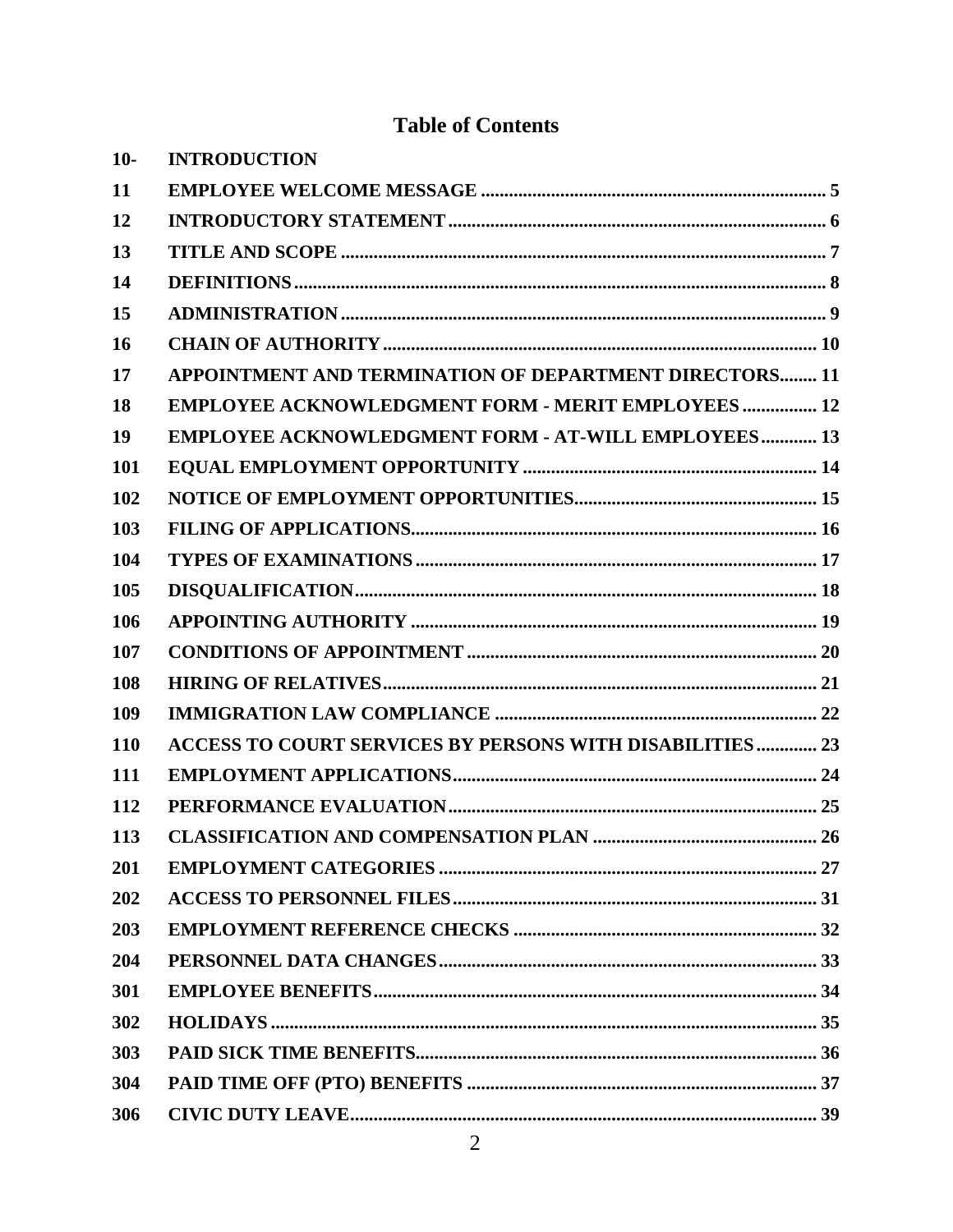| 307  |                                                        |
|------|--------------------------------------------------------|
| 308  |                                                        |
| 309  |                                                        |
| 401  |                                                        |
| 402  |                                                        |
| 403  |                                                        |
| 501  |                                                        |
| 502  | USE OF PHONE, MAIL SYSTEMS, SUPPLIES AND EQUIPMENT  48 |
| 503  |                                                        |
| 504  |                                                        |
| 505  |                                                        |
| 506  |                                                        |
| 507  |                                                        |
| 508  |                                                        |
| 509  |                                                        |
| 510  |                                                        |
| 601  |                                                        |
| 602  |                                                        |
| 603  |                                                        |
| 604  |                                                        |
| 701  |                                                        |
| 702  |                                                        |
| 703  |                                                        |
| 704  |                                                        |
| 705  |                                                        |
| 706  |                                                        |
| 707  |                                                        |
| 708  |                                                        |
| 709  |                                                        |
| 801  |                                                        |
| 901  | LIFE-THREATENING ILLNESSES IN THE WORKPLACE  104       |
| 902  |                                                        |
| 1001 |                                                        |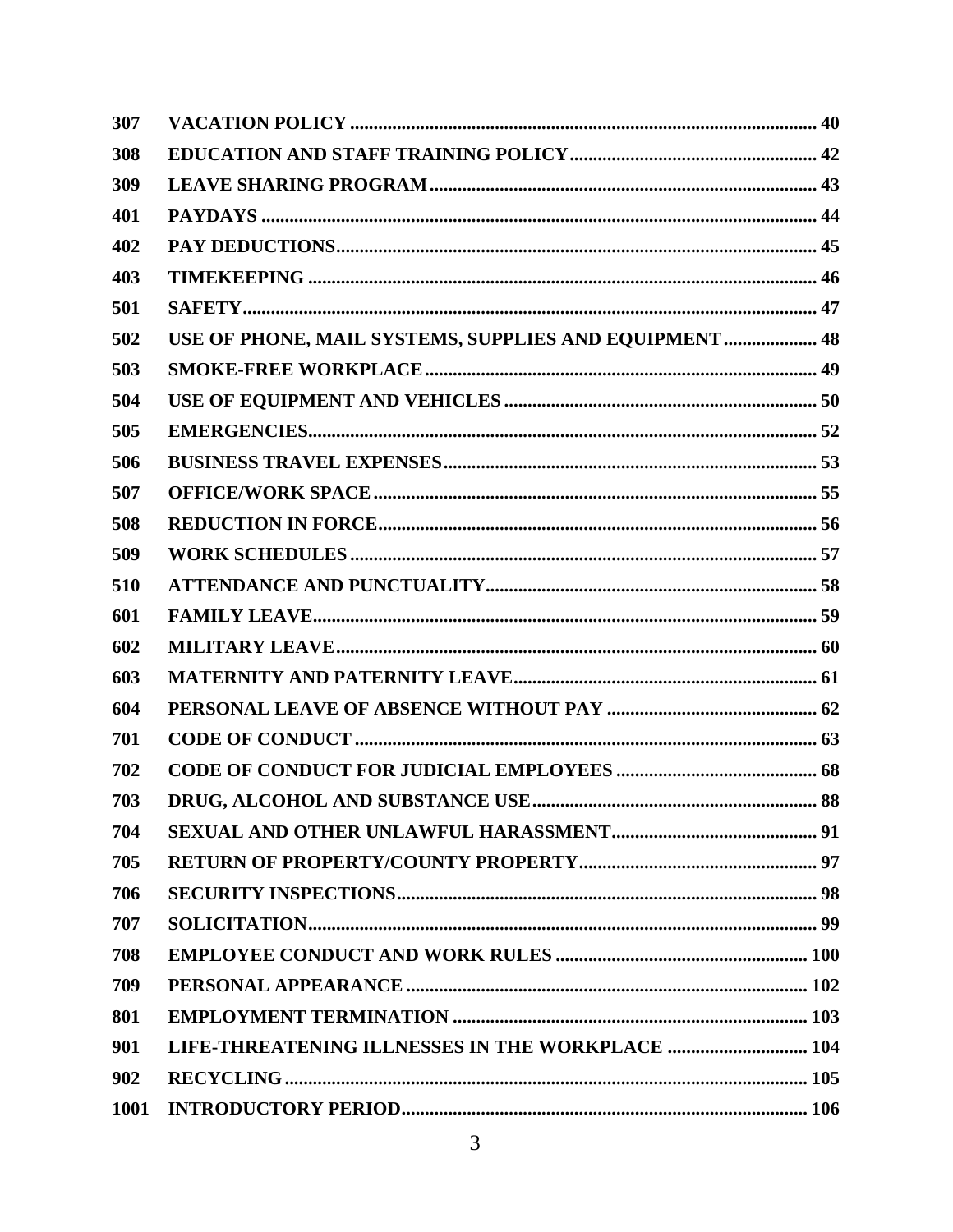| 1400 DISCIPLINARY ACTIONS-- ADULT AND JUVENILE PROBATION,   |  |
|-------------------------------------------------------------|--|
| PRETRIAL, SURVEILLANCE, AND JUVENILE DETENTION OFFICERS 132 |  |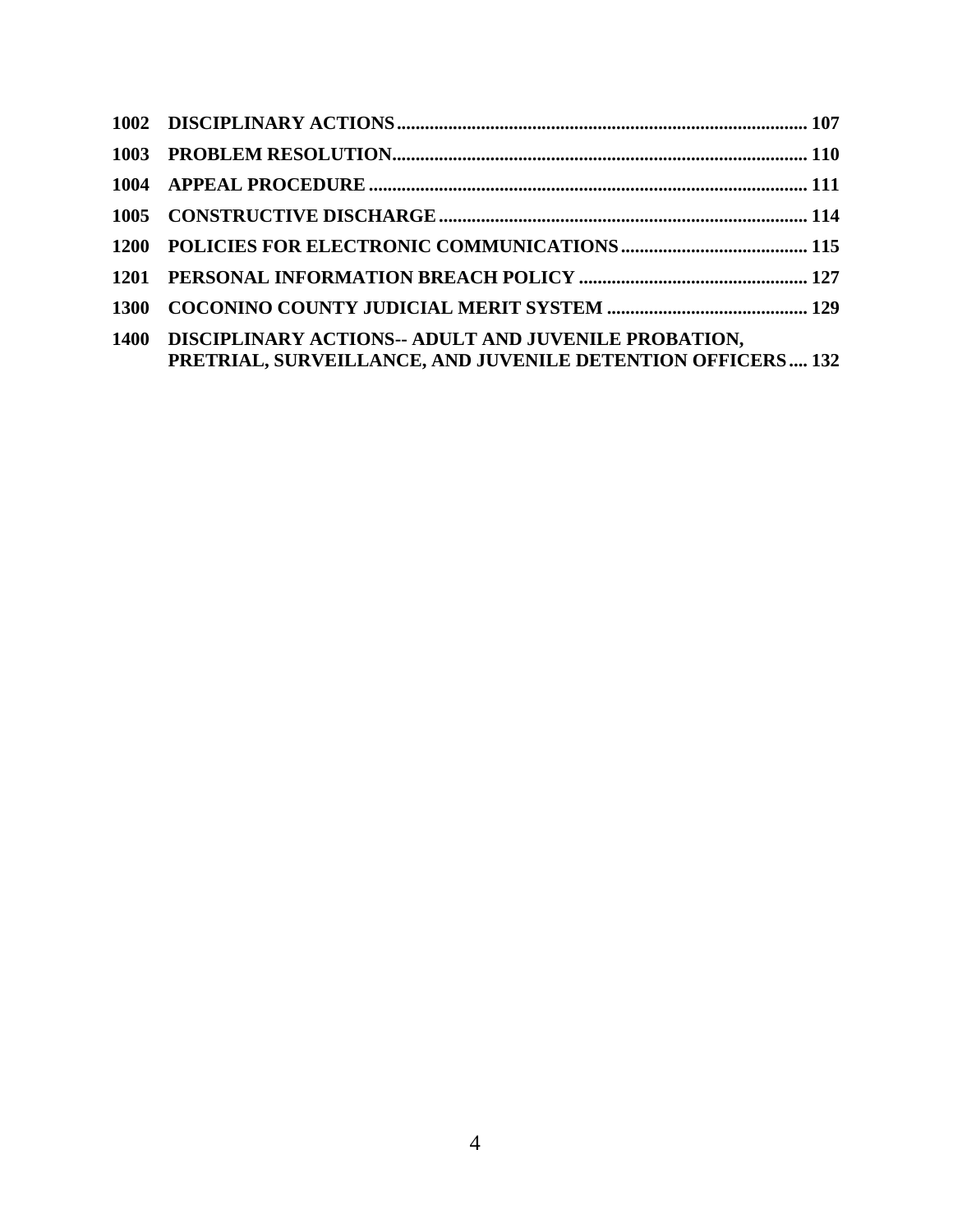## **SUPERIOR COURT OF COCONINO COUNTY**

## <span id="page-4-0"></span>**11 EMPLOYEE WELCOME MESSAGE**

Welcome new employees!

On behalf of the judges, supervisors and staff, we welcome you to the Superior Court and wish you every success.

We believe that each employee contributes directly to the Superior Court's effectiveness and efficiency, and we hope you will take pride in being a member of our court team.

This court personnel manual and employee handbook (herein simply referred to as "employee handbook") was developed to describe some of the expectations we have of our employees and to outline the policies, programs, and benefits available to eligible employees. Employees should familiarize themselves with the contents of the employee handbook as soon as possible, for it will answer many questions about employment with the Superior Court.

As an employee, if you have any questions about any of the policies in this handbook, or if you have any other work related questions, you are strongly encouraged to voice these concerns openly and directly with your supervisor, or you may bring your concerns to the attention of your department head.

Our experience has shown that when employees deal openly and directly with each other, the work environment can be excellent, communications can be clear, and attitudes can be positive. Superior Court is committed to effectively responding to employee concerns.

We hope that your experience here will be challenging, enjoyable, and rewarding. Again, welcome!

Honorable Dan R. Slayton Honorable Ted Reed Presiding Judge, Superior Court Presiding Juvenile Judge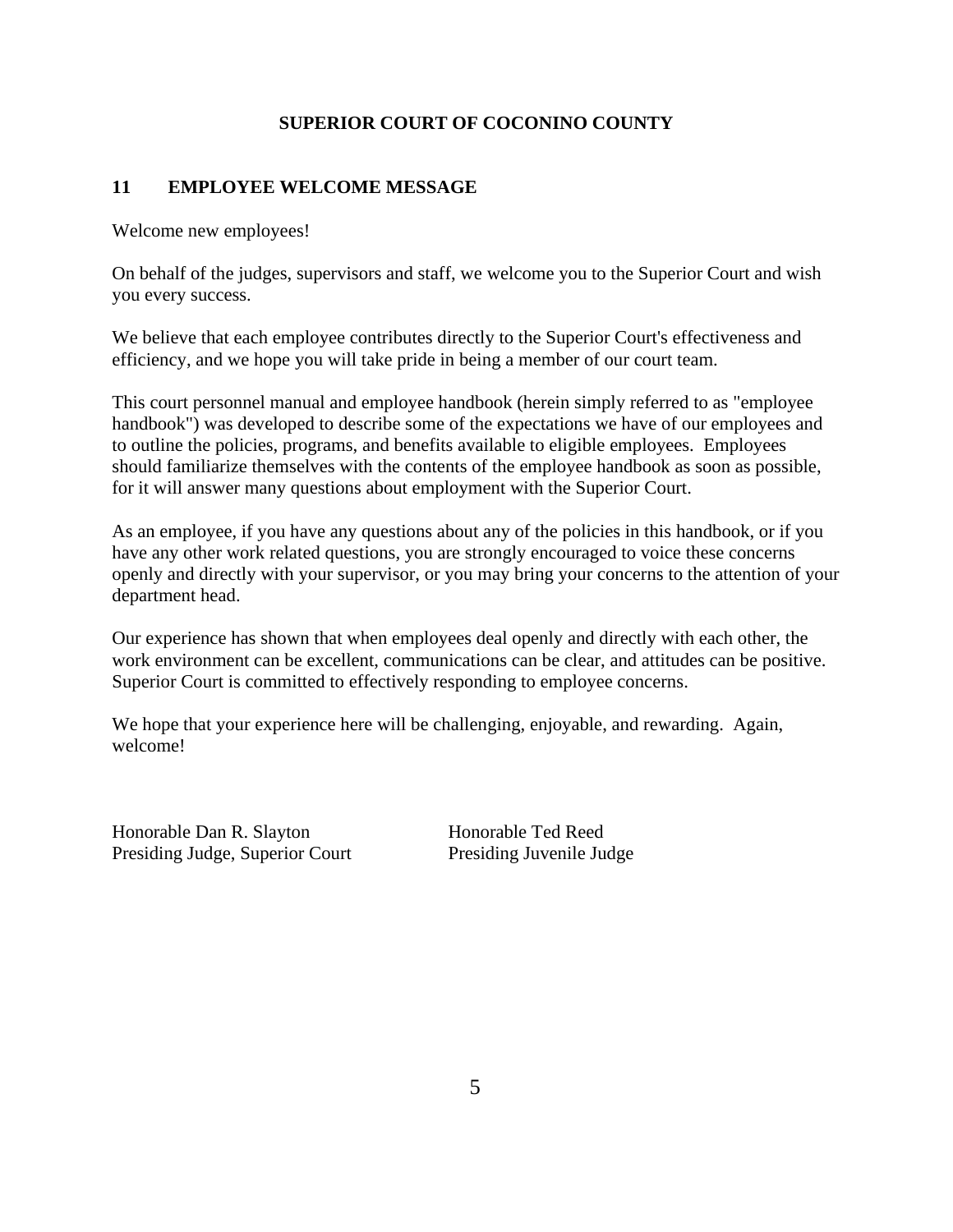#### <span id="page-5-0"></span>**12 INTRODUCTORY STATEMENT**

This handbook is designed to acquaint you with the Superior Court and provide you with information about working conditions, employee benefits, and some of the policies affecting your employment. You should read, understand, and comply with all provisions of the handbook. It describes many of your responsibilities as a court employee and outlines the programs developed by the Superior Court to benefit employees. One of our objectives is to provide a work environment that is conducive to both personal and professional growth. This handbook is neither a contract of employment nor a legal document.

No employee handbook can anticipate every circumstance or question about policy. As the Superior Court continues to grow, the need may arise and the Superior Court reserves the right to revise, supplement, or rescind any policies or portions of the handbook from time to time as it deems appropriate, in its sole and absolute discretion. Employees will, of course, be notified of such changes to the handbook as they occur.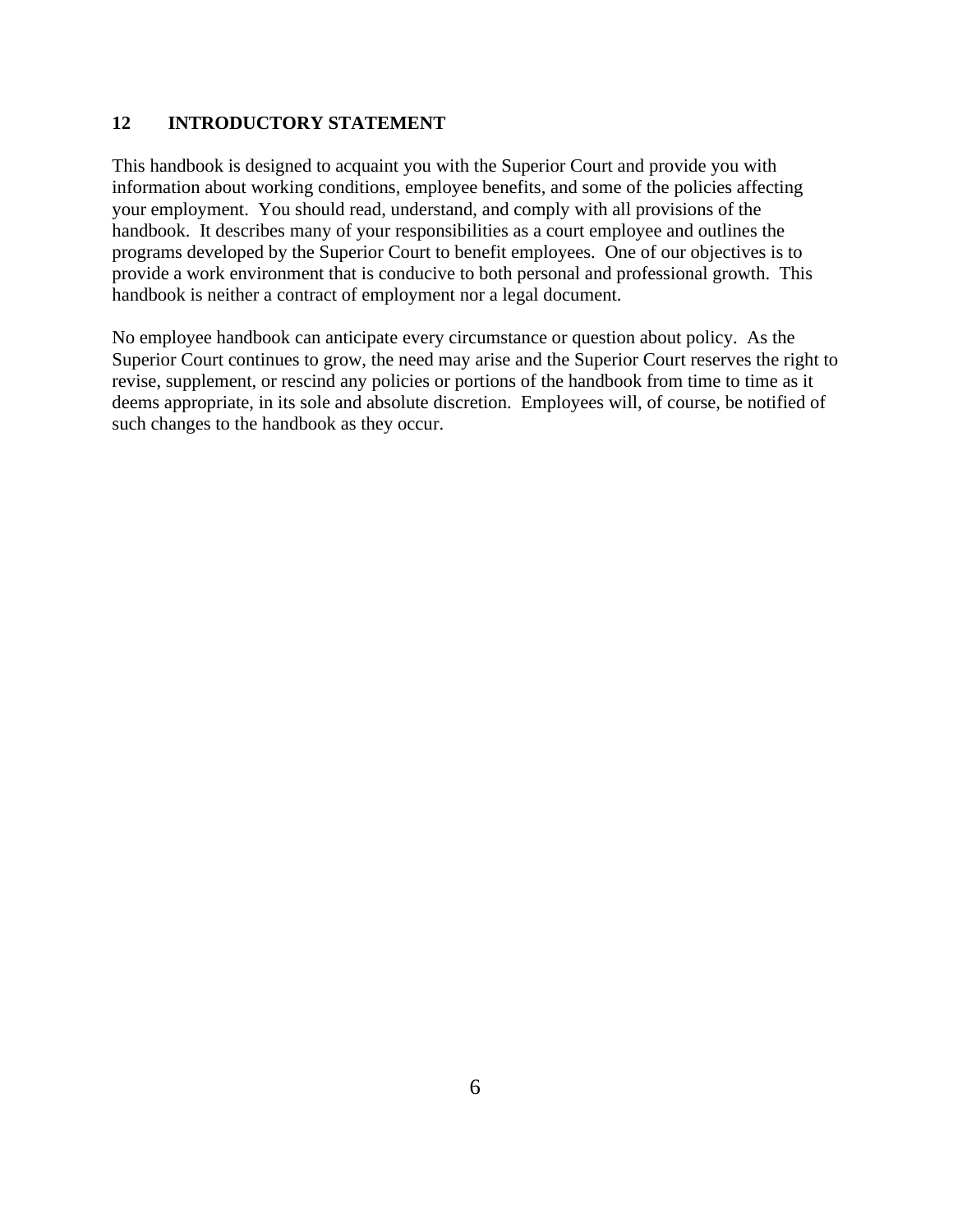#### <span id="page-6-0"></span>**13 TITLE AND SCOPE**

These rules shall be entitled "The Judicial Personnel System of the Superior Court of Arizona, Coconino County," and shall encompass the employees in the service of the judicial branch of government in Coconino County, which includes judicial divisions, the Clerk of the Court, the justice of the peace courts, court administration, adult probation, juvenile court services and detention, and the law library. The rules and provisions of this Judicial Personnel System, with the exception of Sections 1002 through 1004, apply to all employees of the court. Any one rule may contain a specific exemption for a group of employees or it may specifically apply only to a selected group. Judicial personnel policies take precedence over county personnel policies. County personnel policies are adopted by superior court in cases where existing judicial personnel policies do not exist unless there is a legal conflict.

This Judicial Personnel System does not preclude individual departments from implementing policies and procedures pertaining to their departments. Employees are responsible for both. If conflicts exist between department policy and this Personnel system, they should be brought to the attention of the department director and will be resolved through the judicial merit committee.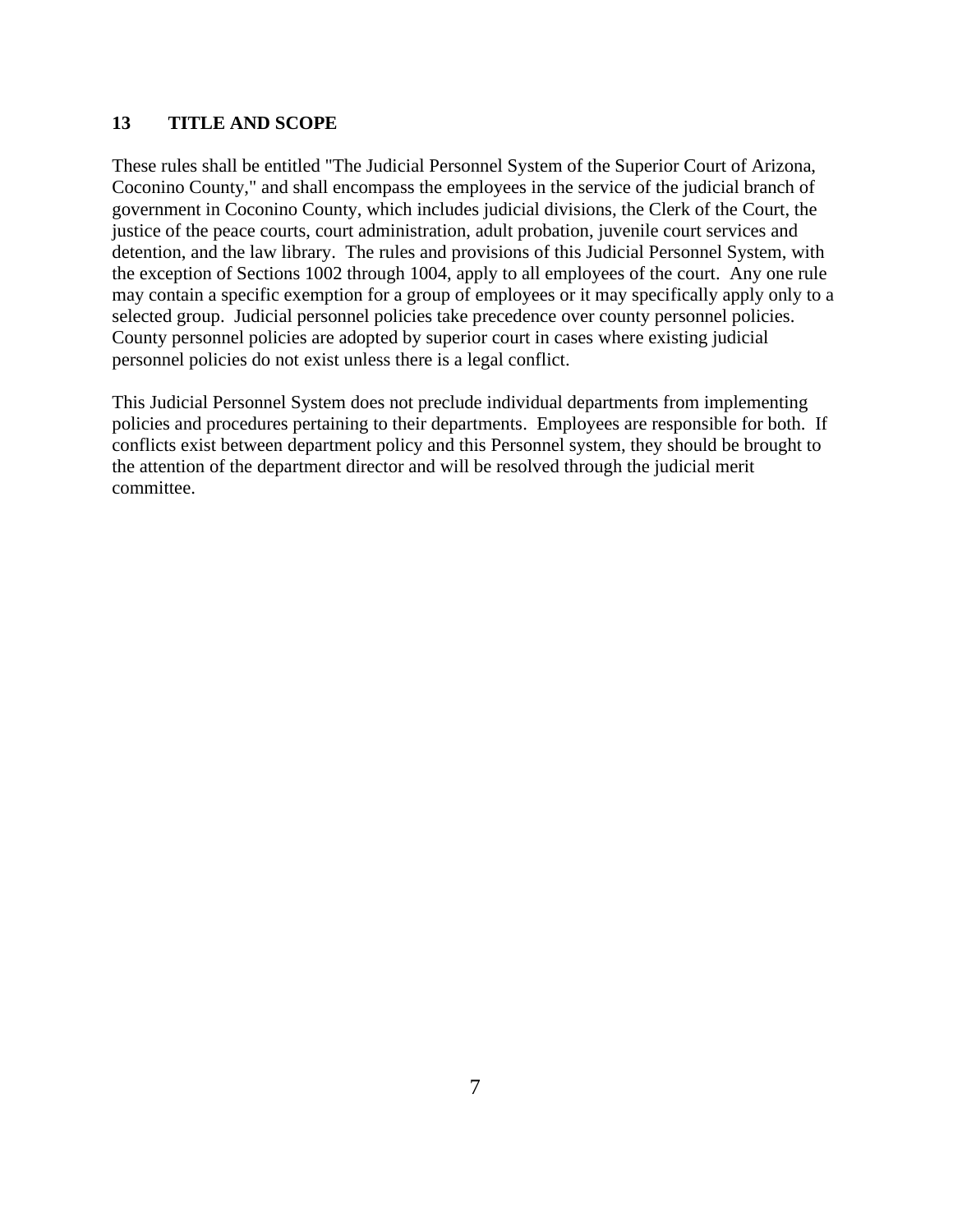#### <span id="page-7-0"></span>**14 DEFINITIONS**

The following definitions apply to the Judicial Personnel System unless otherwise noted:

PRESIDING JUDGES: For the purposes of the Judicial Personnel System, presiding judges include the Presiding Judge of Superior Court and the Presiding Juvenile Judge.

The Presiding Judge of Superior Court is responsible for the general supervision of the court, including all personnel within the Justice of the Peace Courts, Clerk of the Court, Court Administration, Law Library, Adult Probation, and all Superior Court judicial divisions other than Juvenile Court.

The Presiding Juvenile Judge is responsible for the general supervision of functions and personnel within juvenile court services and the detention center.

DEPARTMENT DIRECTORS: For purposes of the Judicial Personnel System, Department Directors include the elected Clerk of the Court and the elected Justices of the Peace in Flagstaff, Fredonia, Page, and Williams, the Court Administrator, the Director of Juvenile Court Services and the Chief Adult Probation Officer.

JUDICIAL PERSONNEL COMMITTEE: A body comprising Department Directors, as noted in the definition above, including the Presiding Judge of the Justice of the Peace Courts or designee and the Human Resources Director, established for the purpose of addressing grievances or appeals and providing information to the Presiding Judges, who maintain ultimate authority over the Judicial Personnel System.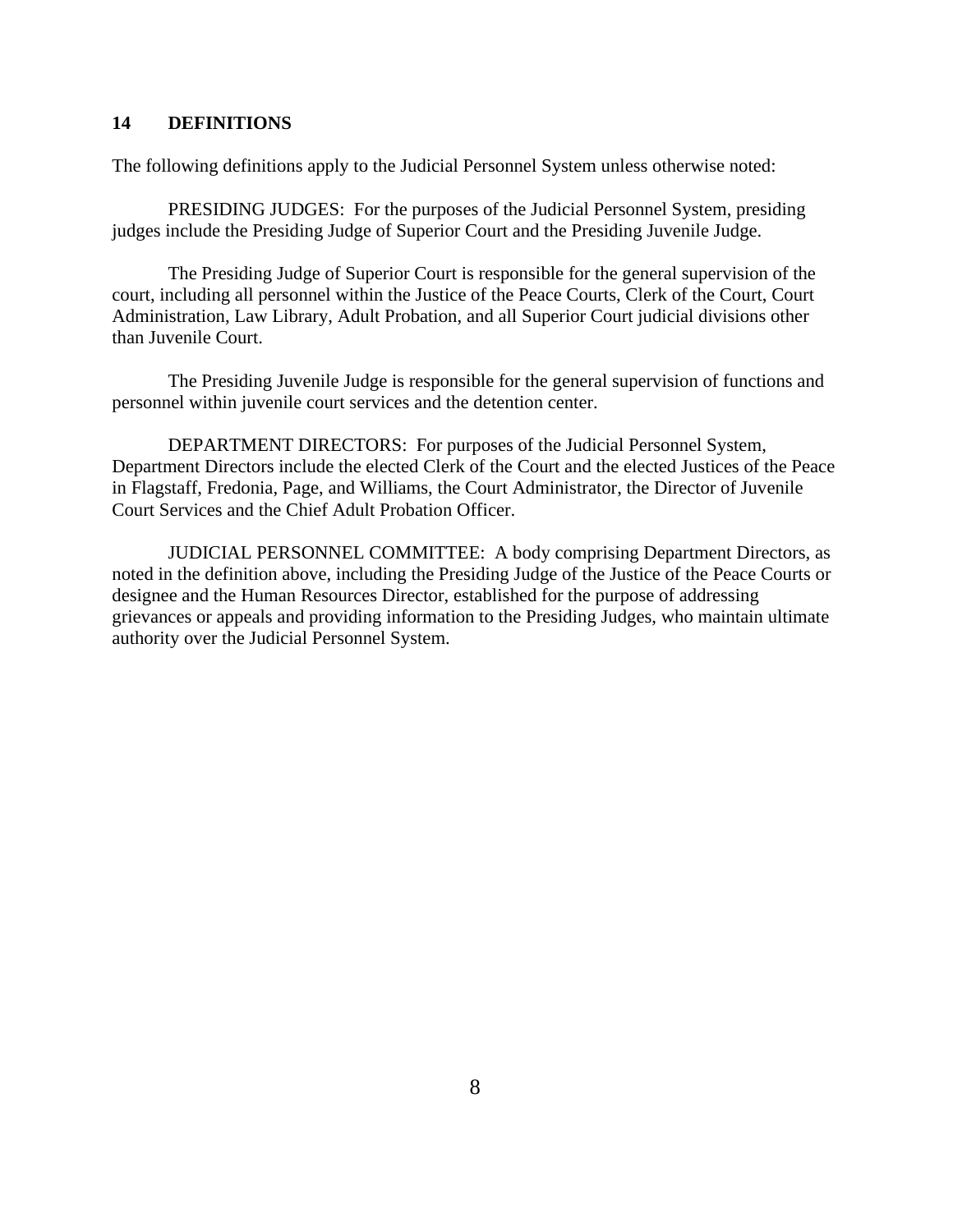## <span id="page-8-0"></span>**15 ADMINISTRATION**

This Judicial Personnel System shall be so construed and administered as to provide a uniform and equitable system of personnel administration in the court system. The rules and their provisions shall be followed in a manner which will secure and retain well-qualified employees who will carry out the court's functions efficiently and effectively. Decisions regarding changes or supplements to these rules shall be approved by the Presiding Judge upon recommendation by the judicial personnel committee.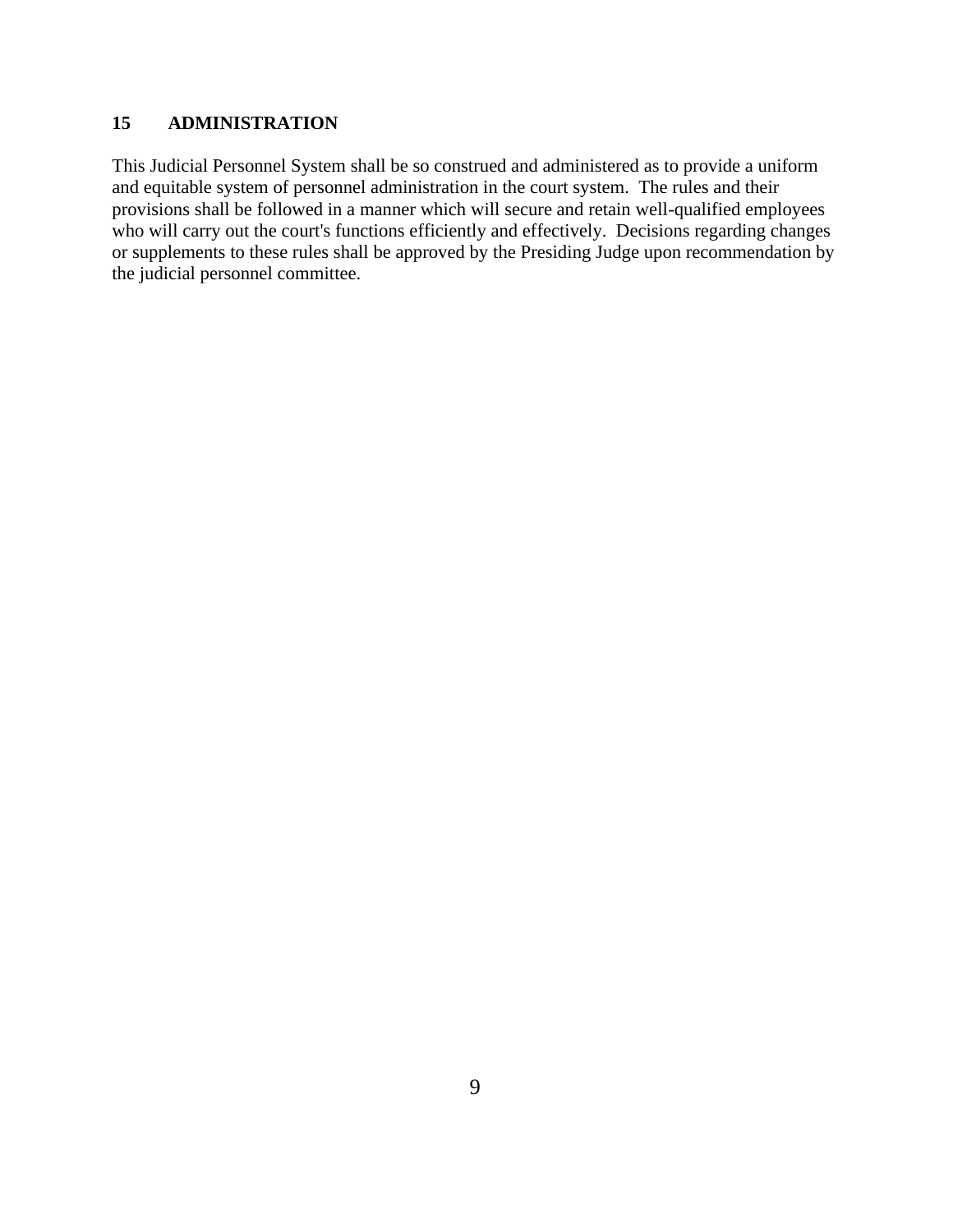#### <span id="page-9-0"></span>**16 CHAIN OF AUTHORITY**

The chain of authority for Superior Court is as follows:

DEPARTMENT DIRECTOR: Final level of chain of command; has final authority over budget, personnel actions, administrative and operational policies.

DIVISION DIRECTOR/MANAGER: Under direction of the department head, has authority over personnel, disciplinary measures of their division; has authority over inner division transfers and case work; assists the department head in hiring, promotions, transfers, budgets, disciplinary policy matters, and employee performance evaluations.

SUPERVISOR: Under direction of a division director or manager, has authority for training, personnel, and disciplinary actions of their unit; employee performance evaluations; and authority for direction of staff within their unit.

LINE STAFF: Under direction of a supervisor, may be given temporary supervisory authority as approved by the department head.

No employee shall go outside the chain of authority without the express permission of the Department Director, except when the employee observes, or is aware of illegal or immoral behavior by the department head.

The employee or the supervisor for purposes of the problem resolution process may seek the advice or assistance of the Human Resources Department at any time pursuant to section 1003.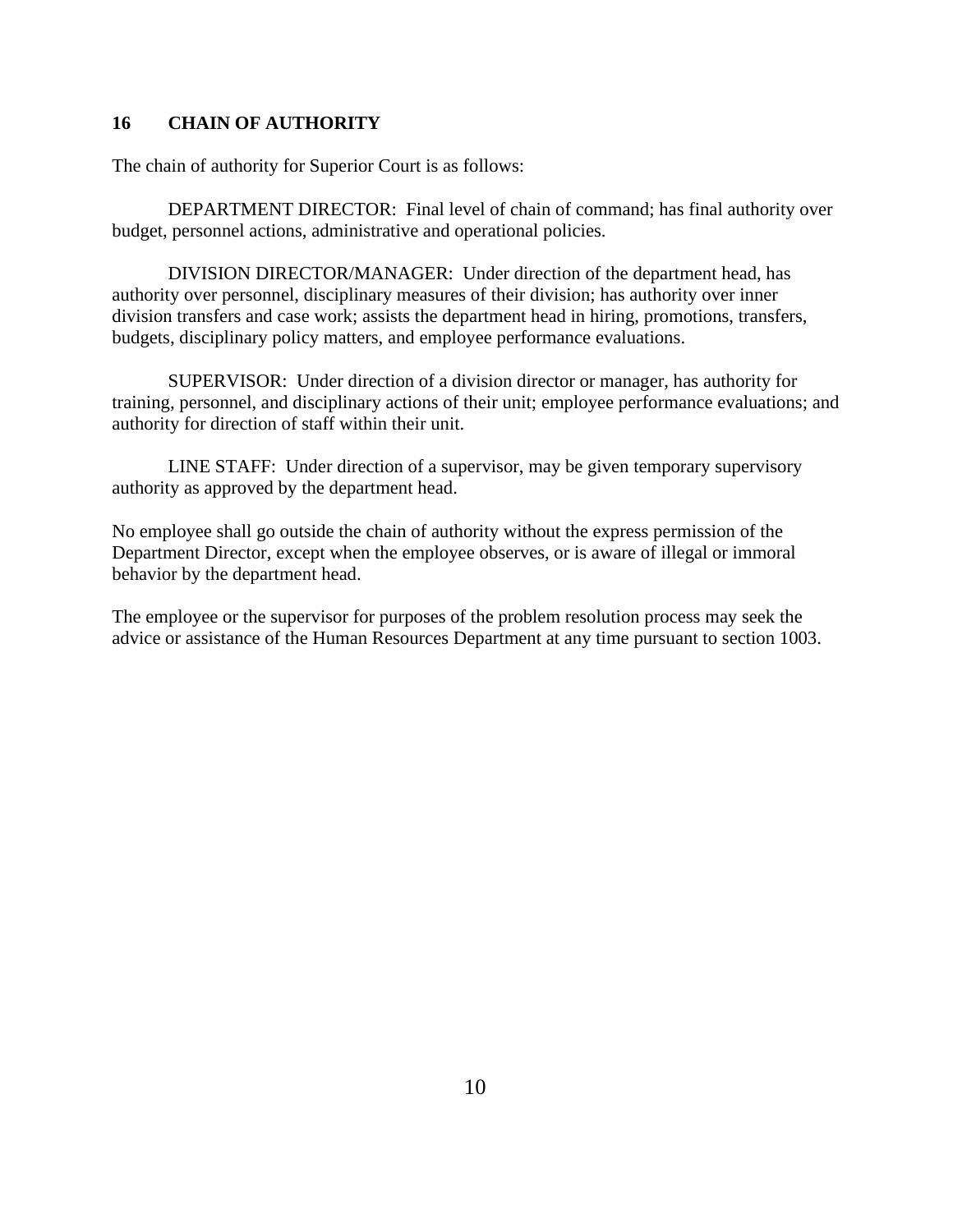## <span id="page-10-0"></span>**17 APPOINTMENT AND TERMINATION OF DEPARTMENT DIRECTORS**

Except for the Clerk of the Court and the Justices of the Peace, the appointment or termination of a Department Director shall be made by the Presiding Judge of Superior Court, except that the Presiding Juvenile Judge shall appoint and terminate the Director of Juvenile Court Services. Termination of a Department Director may be without cause and shall be without the right of appeal.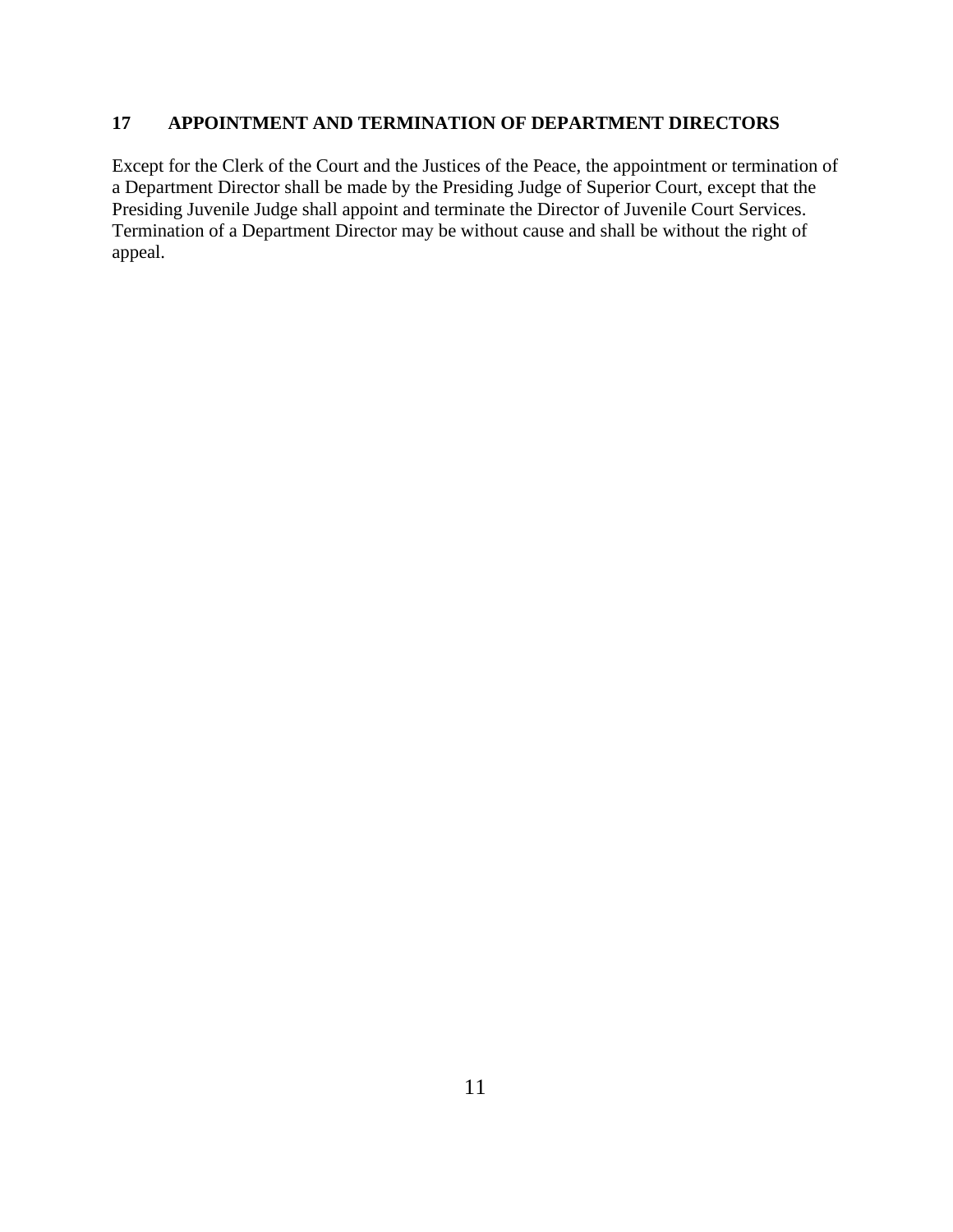#### <span id="page-11-0"></span>**18 EMPLOYEE ACKNOWLEDGMENT FORM - MERIT EMPLOYEES**

# EMPLOYEE ACKNOWLEDGMENT FORM MERIT EMPLOYEES SUPERIOR COURT OF COCONINO COUNTY

The employee manual describes important information about the Superior Court, and I understand that I should consult the department director regarding any questions not answered in the manual.

Since the information, policies, and benefits described herein are necessarily subject to change, I acknowledge that revisions to the manual may occur. All such changes will be communicated through official notices, and I understand that revised information may supersede, modify, or eliminate existing policies. Only the Presiding Judge has the ability to adopt any revisions to the policies in this manual upon the recommendation of the Judicial Personnel Committee.

Furthermore, I acknowledge that this manual is neither a contract of employment nor a legal document. I have received the manual, and I understand that it is my responsibility to read and comply with the policies contained in this manual and any revisions made to it. I also agree to abide by the code of conduct detailed in this manual.

Further, I do solemnly swear (or affirm) that I will support the Constitution of the United States and the Constitution and laws of the State of Arizona; that I will bear true faith and allegiance to the same, and defend them against all enemies, foreign and domestic, and that I will faithfully and impartially discharge the duties of my office according to the best of my ability, so help me God (or so I do affirm).

| <b>Employee Signature:</b> |  |
|----------------------------|--|
|                            |  |

Print Name:

Instructions: A copy of this form should be completed at the time the court employee receives a copy of the employee manual. All new employees should receive a copy of this manual on their first day of employment. The signed copy of this form should be kept in the court employee's official personnel folder.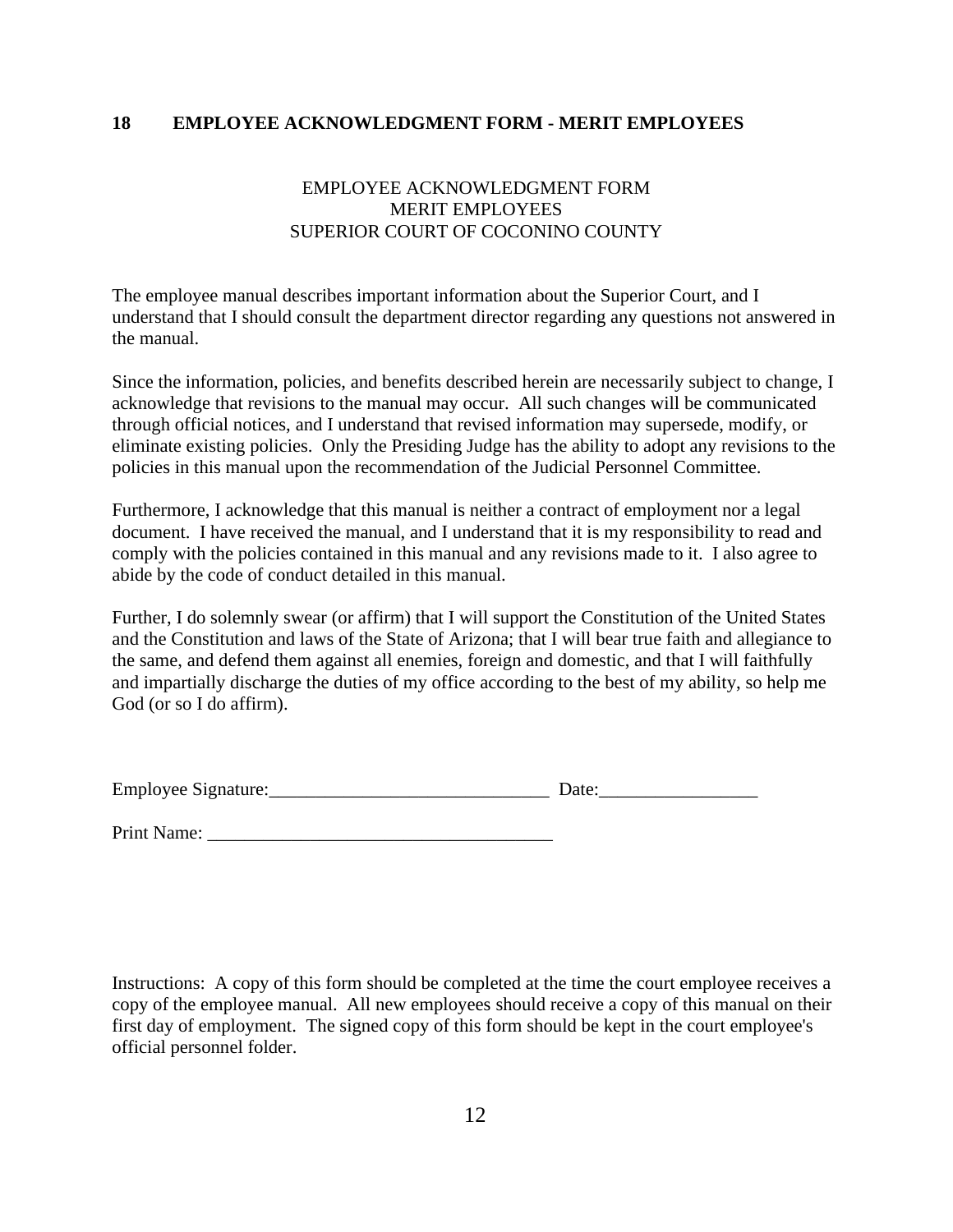#### <span id="page-12-0"></span>**19 EMPLOYEE ACKNOWLEDGMENT FORM - AT-WILL EMPLOYEES**

## EMPLOYEE ACKNOWLEDGMENT FORM AT-WILL EMPLOYEES SUPERIOR COURT OF COCONINO COUNTY

The employee manual describes important information about the Superior Court, and I understand that I should consult the department director regarding any questions not answered in the manual. I have entered into my employment relationship with the Superior Court voluntarily and acknowledge that there is no specified length of employment. Accordingly, either I or the Court can terminate the relationship at will, with or without cause, at any time, so long as there is no violation of applicable federal or state law.

Since the information, policies, and benefits described herein are necessarily subject to change, I acknowledge that revisions to the manual may occur, except to the Court's policy of employment-at-will. All such changes will be communicated through official notices, and I understand that revised information may supersede, modify, or eliminate existing policies. Only the Presiding Judge has the ability to adopt any revisions to the policies in this manual upon the recommendation of the Judicial Personnel Committee.

I also understand that as an at-will employee I serve at the pleasure of the appointing authority, and no disciplinary action taken by that official concerning an at-will employee is subject to appeal.

Furthermore, I acknowledge that this manual is neither a contract of employment nor a legal document. I have received the manual, and I understand that it is my responsibility to read and comply with the policies contained in this manual and any revisions made to it. I also agree to abide by the code of conduct detailed in this manual.

Further, I do solemnly swear (or affirm) that I will support the Constitution of the United States and the Constitution and laws of the State of Arizona; that I will bear true faith and allegiance to the same, and defend them against all enemies, foreign and domestic, and that I will faithfully and impartially discharge the duties of my office according to the best of my ability, so help me God (or so I do affirm).

Employee Signature:\_\_\_\_\_\_\_\_\_\_\_\_\_\_\_\_\_\_\_\_\_\_\_\_\_\_\_\_\_ Date:\_\_\_\_\_\_\_\_\_\_\_\_\_\_\_\_\_

Print Name: \_\_\_\_\_\_\_\_\_\_\_\_\_\_\_\_\_\_\_\_\_\_\_\_\_\_\_\_\_\_\_\_\_\_\_\_

Instruction: A copy of this form should be completed at the time the court employee receives a copy of the employee manual. All new employees should receive a copy of this manual on their first day of employment. The signed copy of this form should be kept in the court employee's official personnel folder.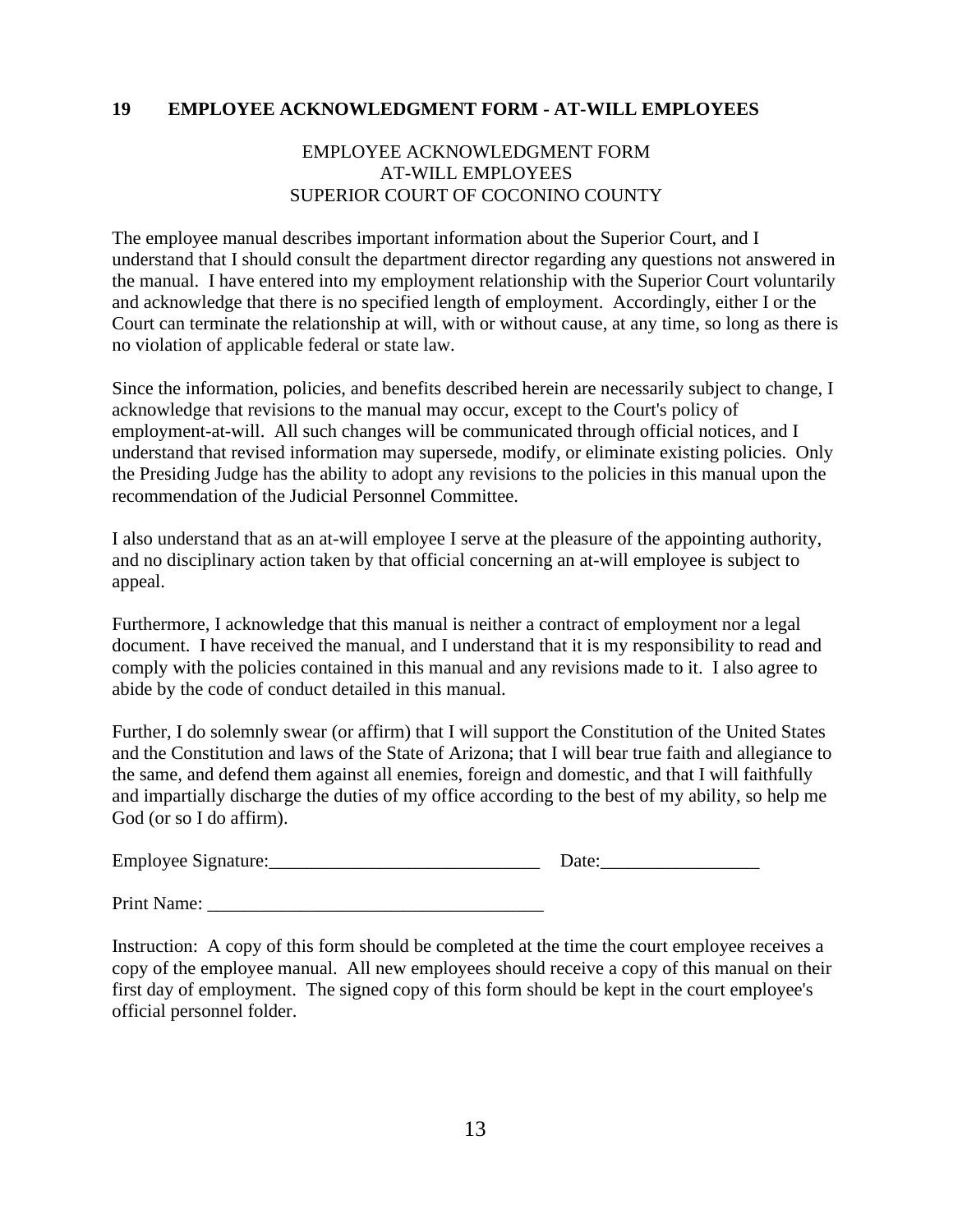# <span id="page-13-0"></span>**101 EQUAL EMPLOYMENT OPPORTUNITY**

In order to provide equal employment and advancement opportunities to all individuals, employment decisions at the Superior Court will be based on merit, qualifications, and abilities. The Superior Court does not discriminate in employment opportunities or practices on the basis of race, color, religion, sex, national origin, age, disability, or any other characteristic protected by law.

The Superior Court will make reasonable accommodations for qualified individuals with known disabilities unless doing so would result in an undue hardship. This policy governs all aspects of employment, including selection, job assignment, compensation, discipline, termination, and access to benefits and training.

In addition to a commitment to provide equal employment opportunities to all qualified individuals, the Superior Court is committed to promoting opportunities for individuals in certain protected classes throughout the organization.

Any employees with questions or concerns about any type of discrimination in the workplace are encouraged to bring these issues to the attention of their immediate supervisor. Employees can raise concerns and make reports without fear of reprisal. Anyone found to be engaging in any type of unlawful discrimination will be subject to disciplinary action, up to and including termination of employment.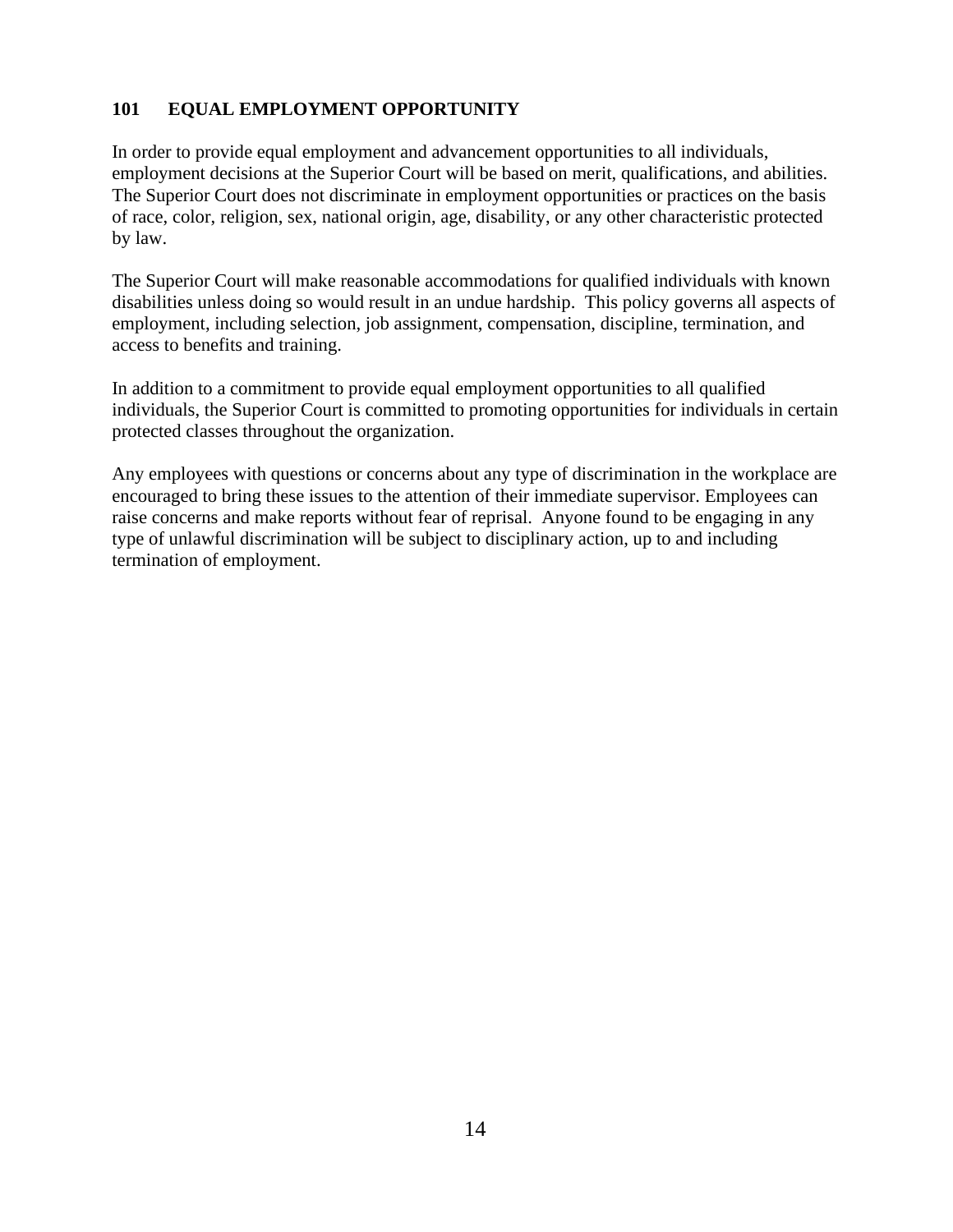## <span id="page-14-0"></span>**102 NOTICE OF EMPLOYMENT OPPORTUNITIES**

Announcements of available positions and application procedures shall be electronically posted for a minimum of five (5) calendar days. External recruitment may be conducted simultaneously. The announcement shall contain all pertinent information as determined by the Department Director.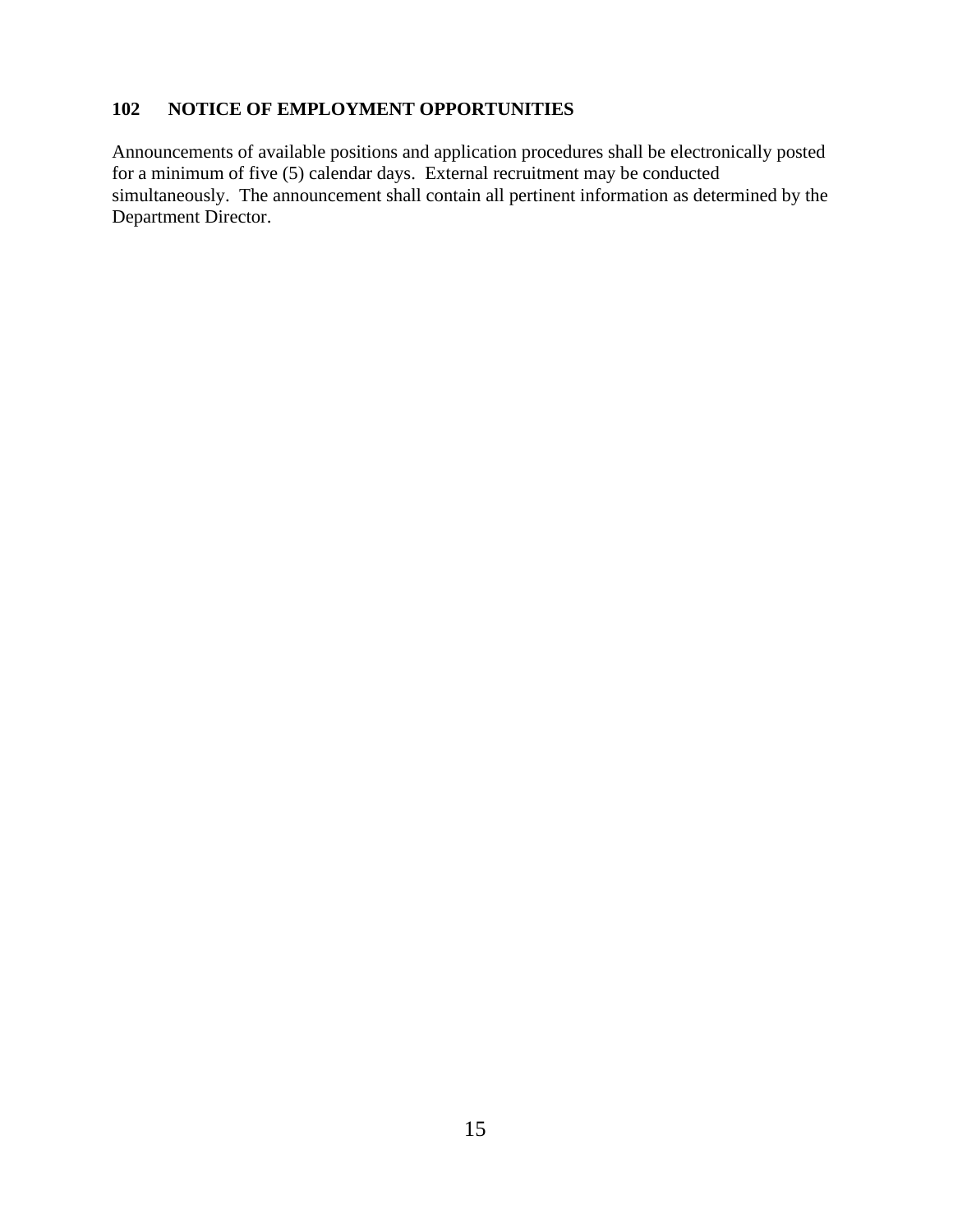## <span id="page-15-0"></span>**103 FILING OF APPLICATIONS**

All applicants for employment shall prepare and file an application on the form prescribed by the Department Director. Applications must be received or postmarked by the date prescribed in the position announcement. Applicants shall be limited to one application per announcement. False statements or claims on the application may disqualify the applicant.

Corrections or supplements to an application on file may be accepted with the permission of the Department Director.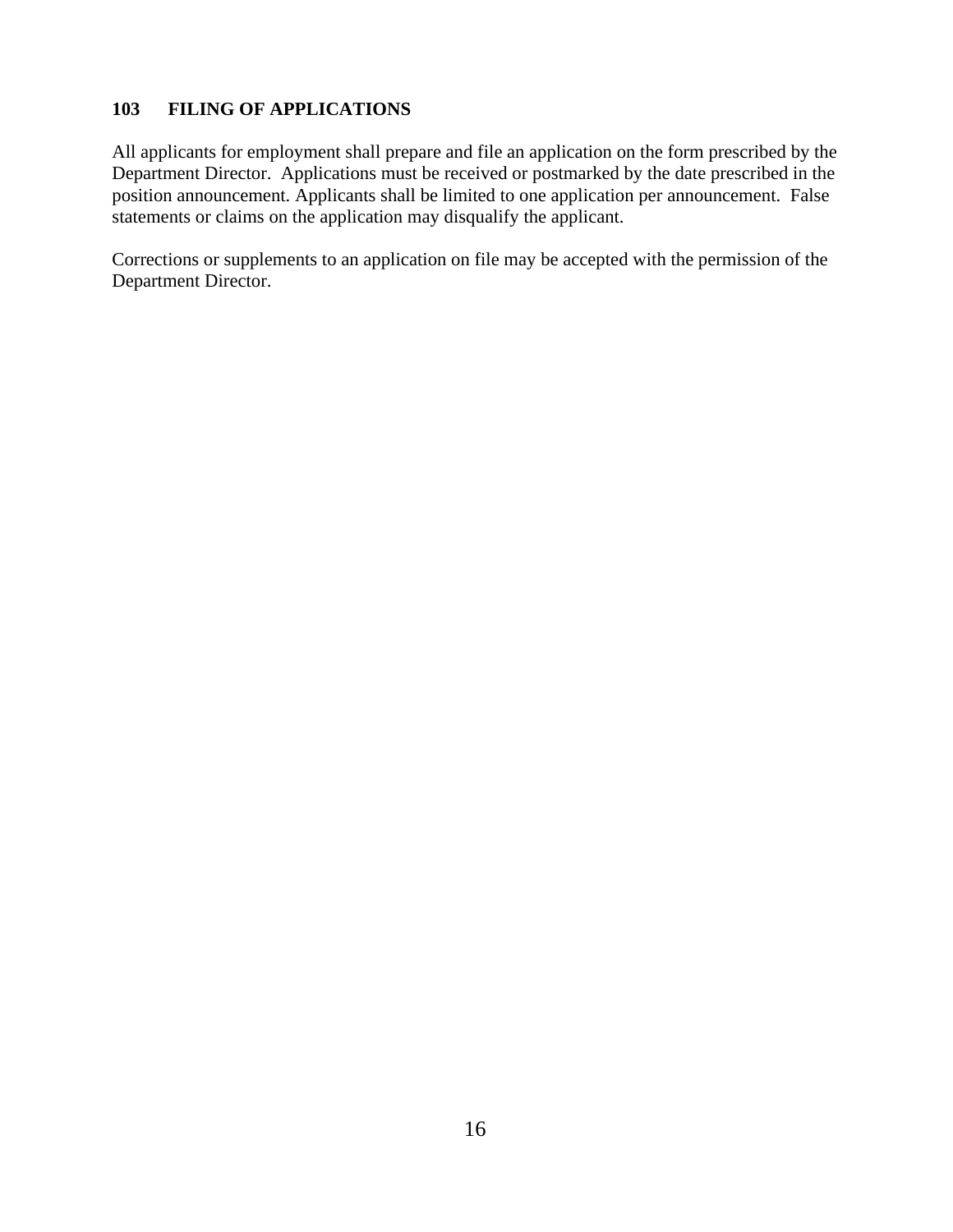## <span id="page-16-0"></span>**104 TYPES OF EXAMINATIONS**

The Department Director has the discretion to determine which applicants who meet the minimum requirements will be granted an interview. Examinations shall be job related in order to determine the ability of applicants to perform the duties of the job classification. Examinations that may be given to job applicants include, but are not limited to, one or more of the following:

Oral;

Written;

Physical agility and performance skill tests; and

Review of application or required supplementary material.

Persons with disabilities are offered and provided reasonable accommodations upon request.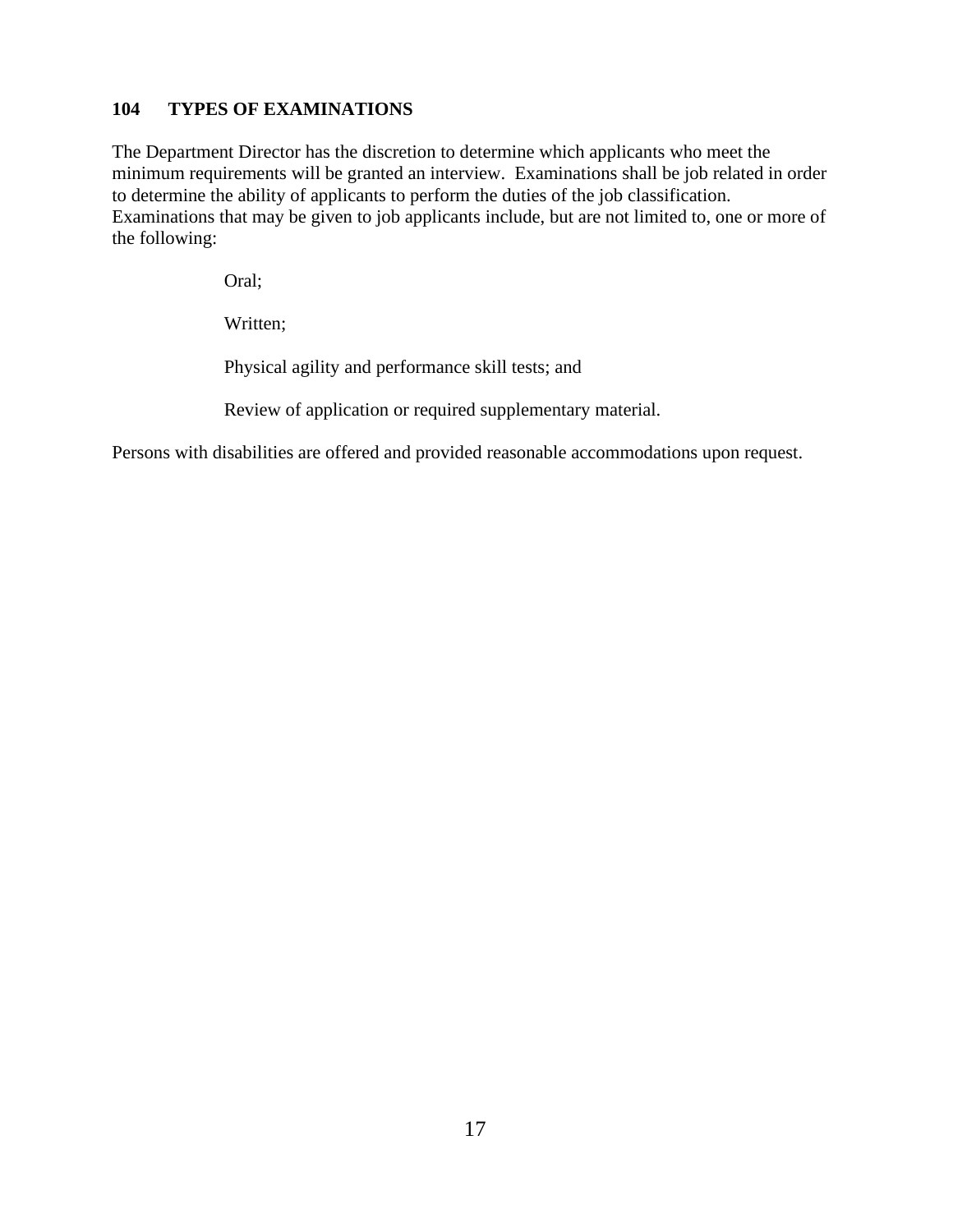## <span id="page-17-0"></span>**105 DISQUALIFICATION**

The Department Director may consider and disqualify an applicant for any one reason or a combination of the following reasons but not limited to:

Has been convicted of any crime(s) other than minor traffic violations;

Lacks the minimum qualifications for the position;

Has a history of less than satisfactory employment;

Uses or attempts to use any undue personal or political influence to further eligibility; and

Makes any false statement and/or attempts to practice deception or fraud in connection with a Court application or examination.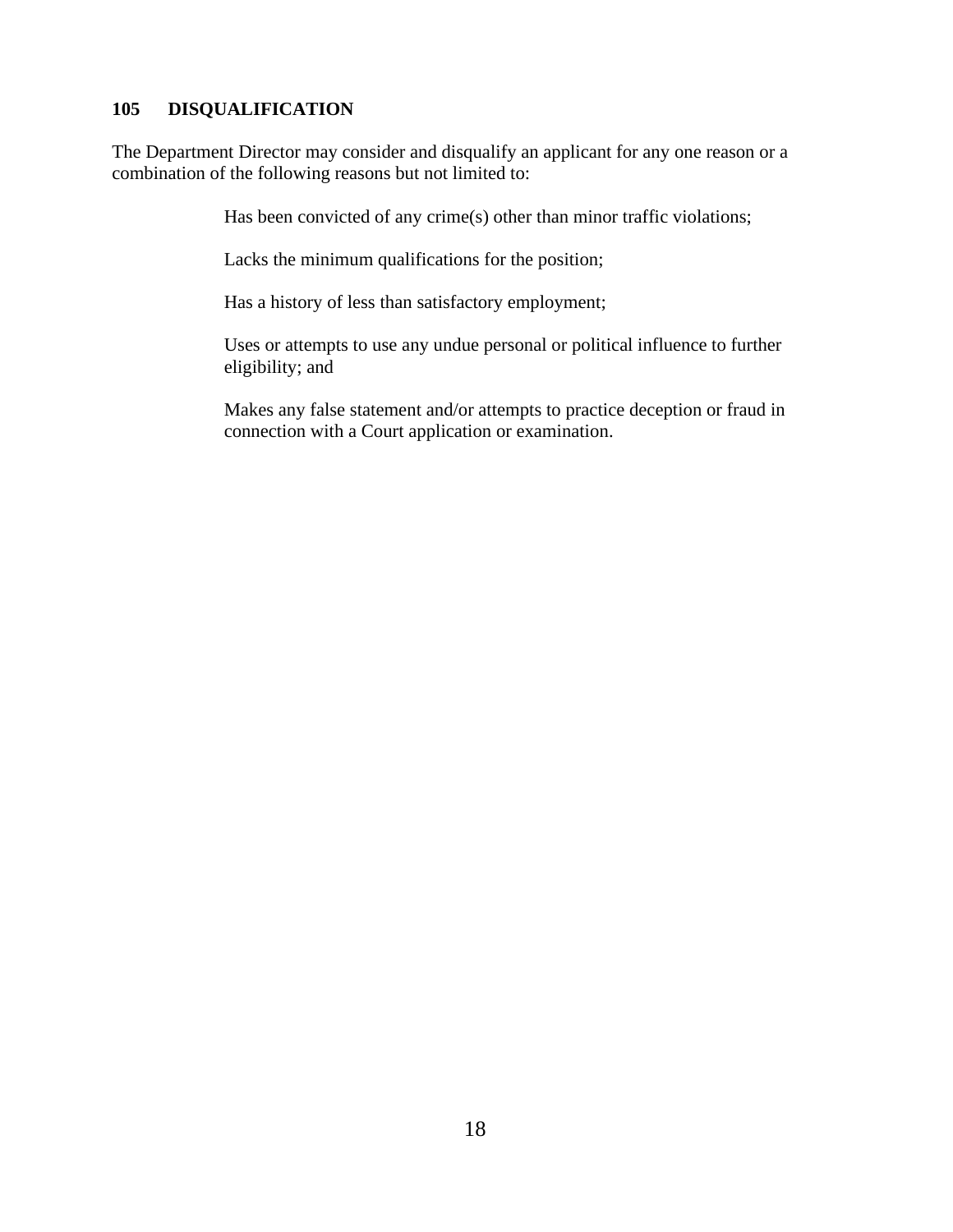## <span id="page-18-0"></span>**106 APPOINTING AUTHORITY**

Appointments to the following position and classification shall be by the Superior Court Judge to whom the position reports:

Judicial Assistant

Appointments to court positions not listed above, nor referenced in other sections of this manual shall be made by the Department Director.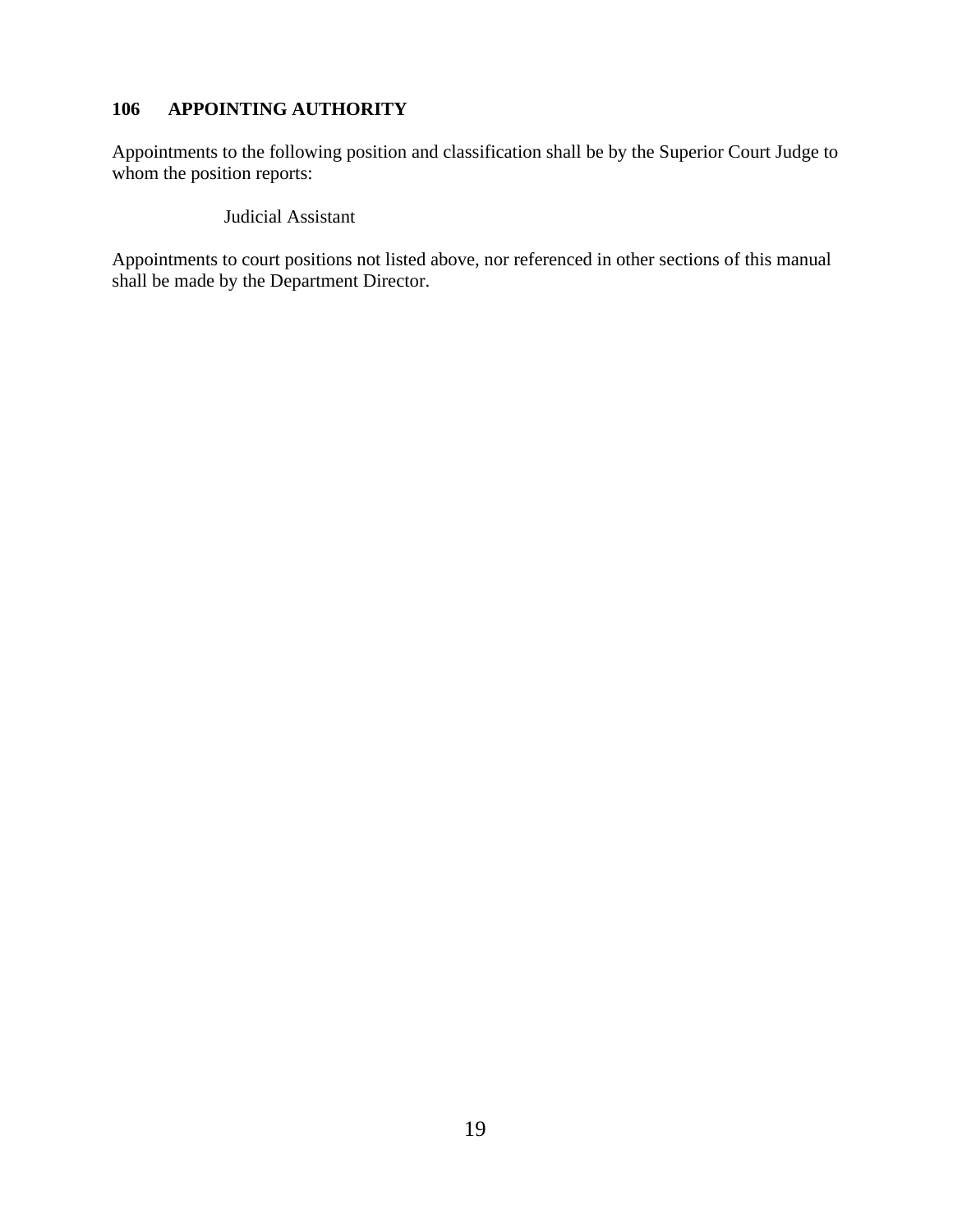## <span id="page-19-0"></span>**107 CONDITIONS OF APPOINTMENT**

Prior to appointment, candidates must meet and agree to the conditions of employment specified for a particular position. Failure to meet and agree to the conditions of employment may cause the Department Director to disqualify the candidate for employment. Additional requirements may be required as determined by the department head.

#### CRIMINAL RECORD CHECK/FINGERPRINTING

Prior to initial appointment candidates shall disclose any criminal convictions. A background check shall be conducted on prospective employees, and may be conducted any time thereafter to ensure that no conflict exists between any criminal conviction and the job. Only those employees with the highest degree of moral integrity and personal character will be employed or retained. In conjunction with an appointment offer, Court employees will be fingerprinted, and a background check will be conducted with the Department of Justice, the Federal Bureau of Investigation and any other files as determined to be appropriate by the Presiding Judge.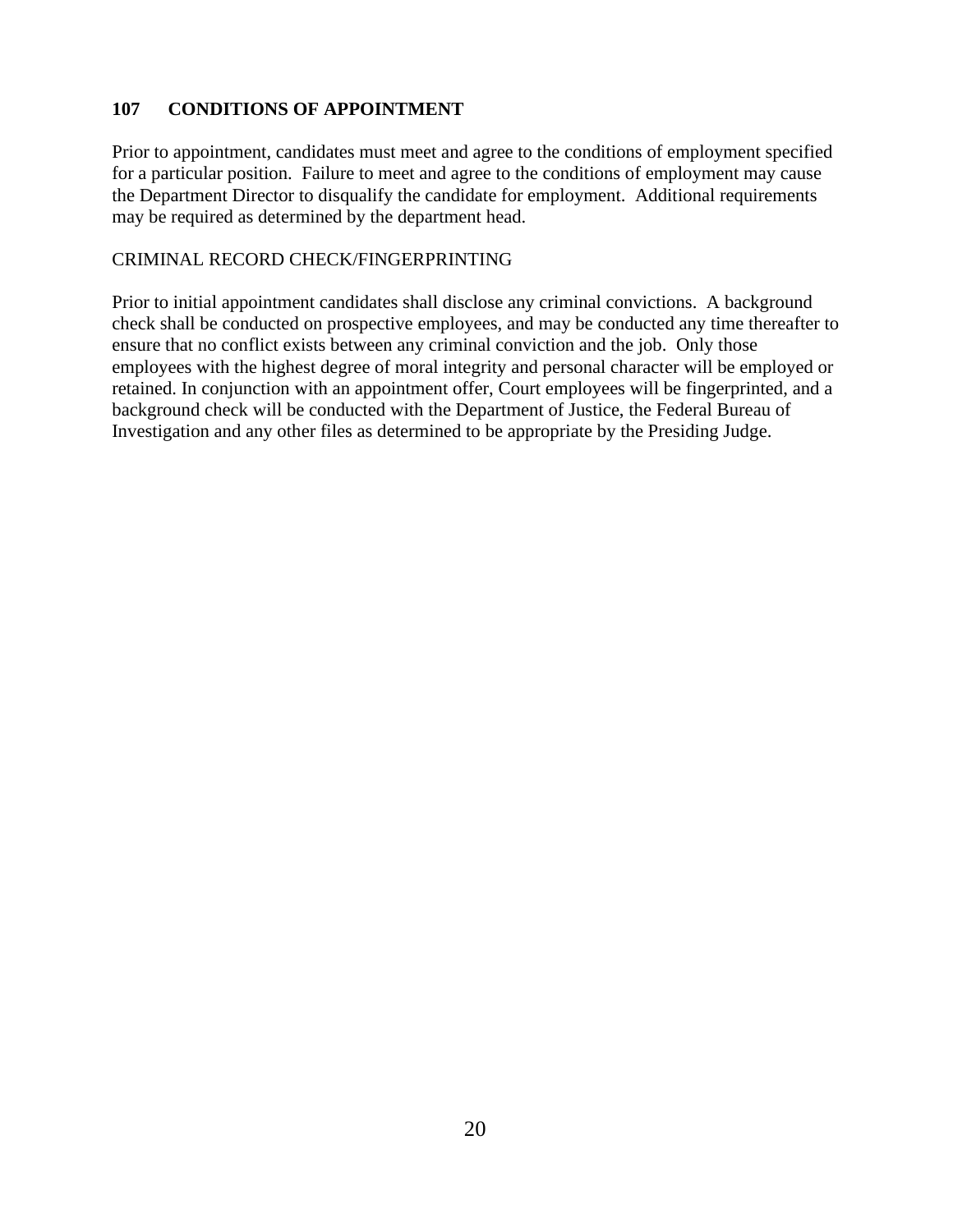#### <span id="page-20-0"></span>**108 HIRING OF RELATIVES**

The employment of relatives in the same area of an organization may cause serious conflicts and problems with perceived favoritism and employee morale. In addition to claims of partiality in treatment at work, personal conflicts from outside the work environment can be carried into dayto-day working relationships.

The Court will comply with A.R.S. §38-481 and Rule 2.13 of the Code of Judicial Conduct as it relates to the hiring or relatives.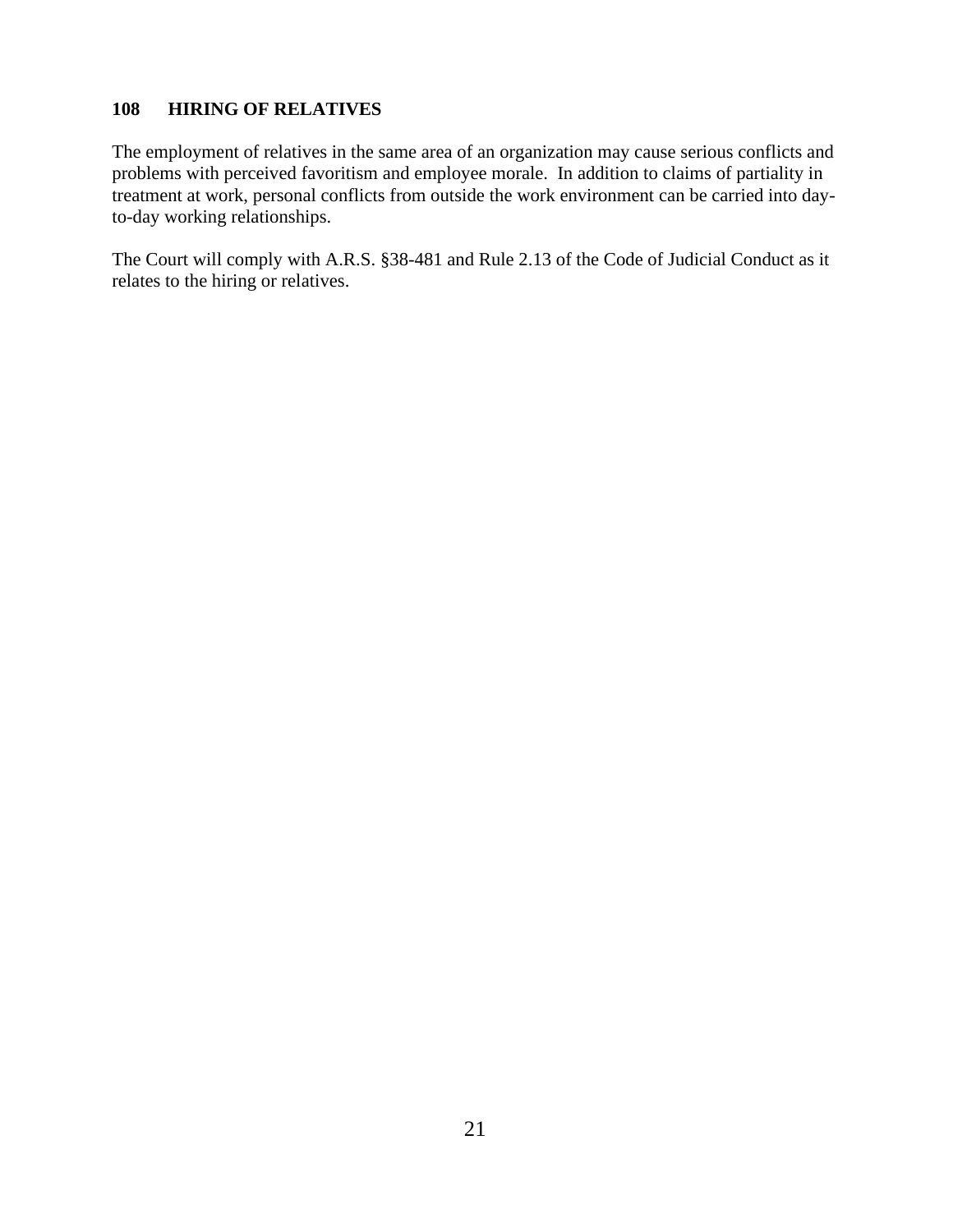## <span id="page-21-0"></span>**109 IMMIGRATION LAW COMPLIANCE**

The Superior Court is committed to employing only United States citizens and foreign nationals who are authorized to work in the United States. The Court does not unlawfully discriminate on the basis of citizenship or national origin. This policy applies to all full-time, part-time, any temporary employees of the Superior Court.

The Court will adopt and comply with Coconino County's Immigration Law Compliance policy which is located here:

[http://www.coconino.az.gov/DocumentCenter/View/939/Coconino-County-Personnel-Policy-](http://www.coconino.az.gov/DocumentCenter/View/939/Coconino-County-Personnel-Policy-Manual?bidId)[Manual?bidId=](http://www.coconino.az.gov/DocumentCenter/View/939/Coconino-County-Personnel-Policy-Manual?bidId)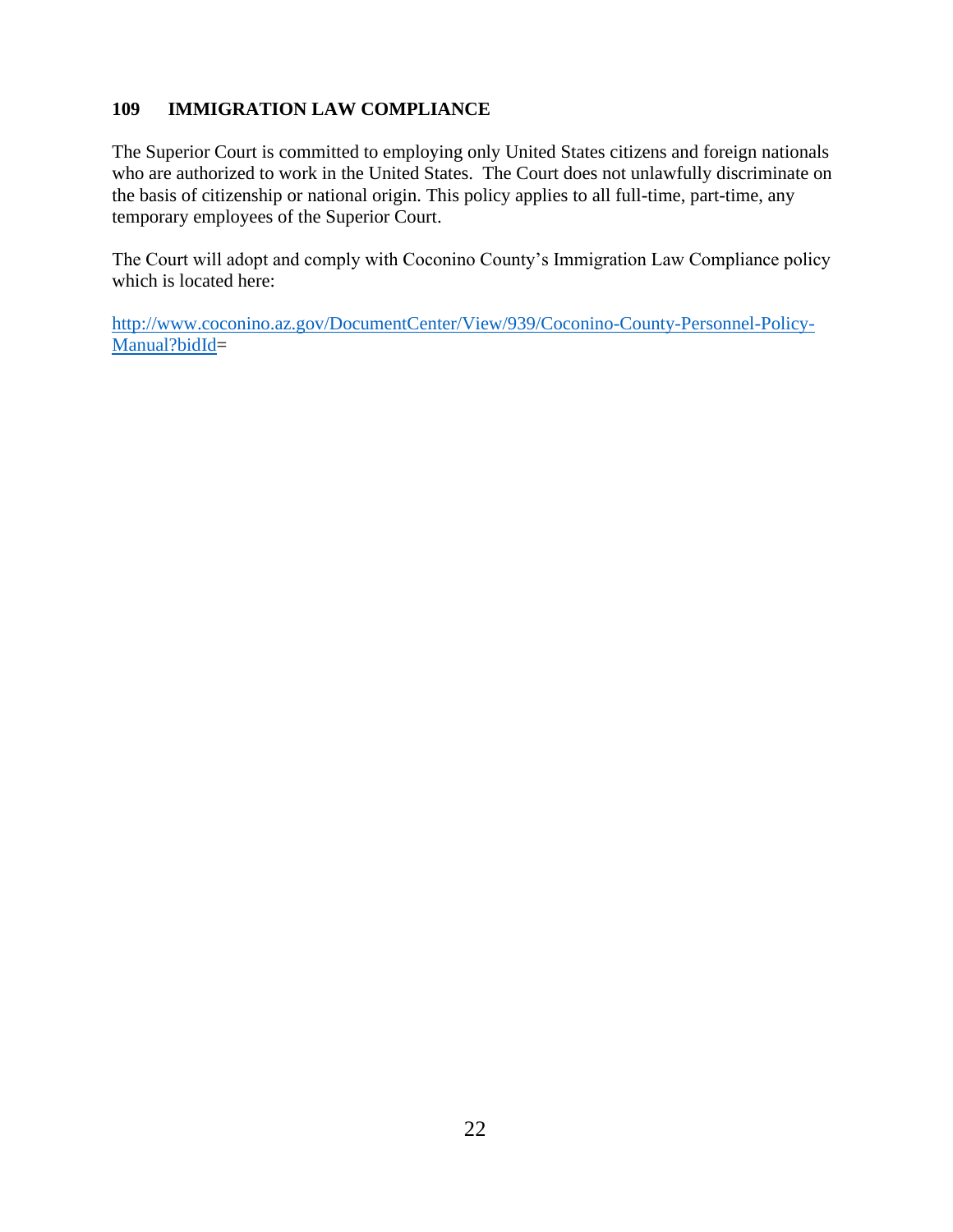## <span id="page-22-0"></span>**110 ACCESS TO COURT SERVICES BY PERSONS WITH DISABILITIES**

The following policy on access to court services by persons with disabilities was adopted by the Arizona Supreme Court on October 19, 1992 pursuant to Administrative Order No. 92-32.

The Superior Court does not tolerate discrimination in any form against persons with disabilities and intends to fully implement the Americans with Disabilities Act in order to prevent such discrimination. Facilities, programs and employment opportunities shall be readily accessible to qualified persons with disabilities. When the access needs of persons with disabilities cannot be anticipated, these needs shall be reasonably accommodated upon request.

Persons with disabilities are persons who have a physical or mental impairment that substantially limits one or more major life activities, who have a record of such an impairment, or who are regarded as having such an impairment. These persons shall receive particular attention by all employees of the Superior Court.

The Superior Court shall provide for auxiliary aids and services to afford persons with disabilities the fullest possible participation in services, programs and employment without fundamentally altering the services, program, or incurring an undue financial burden.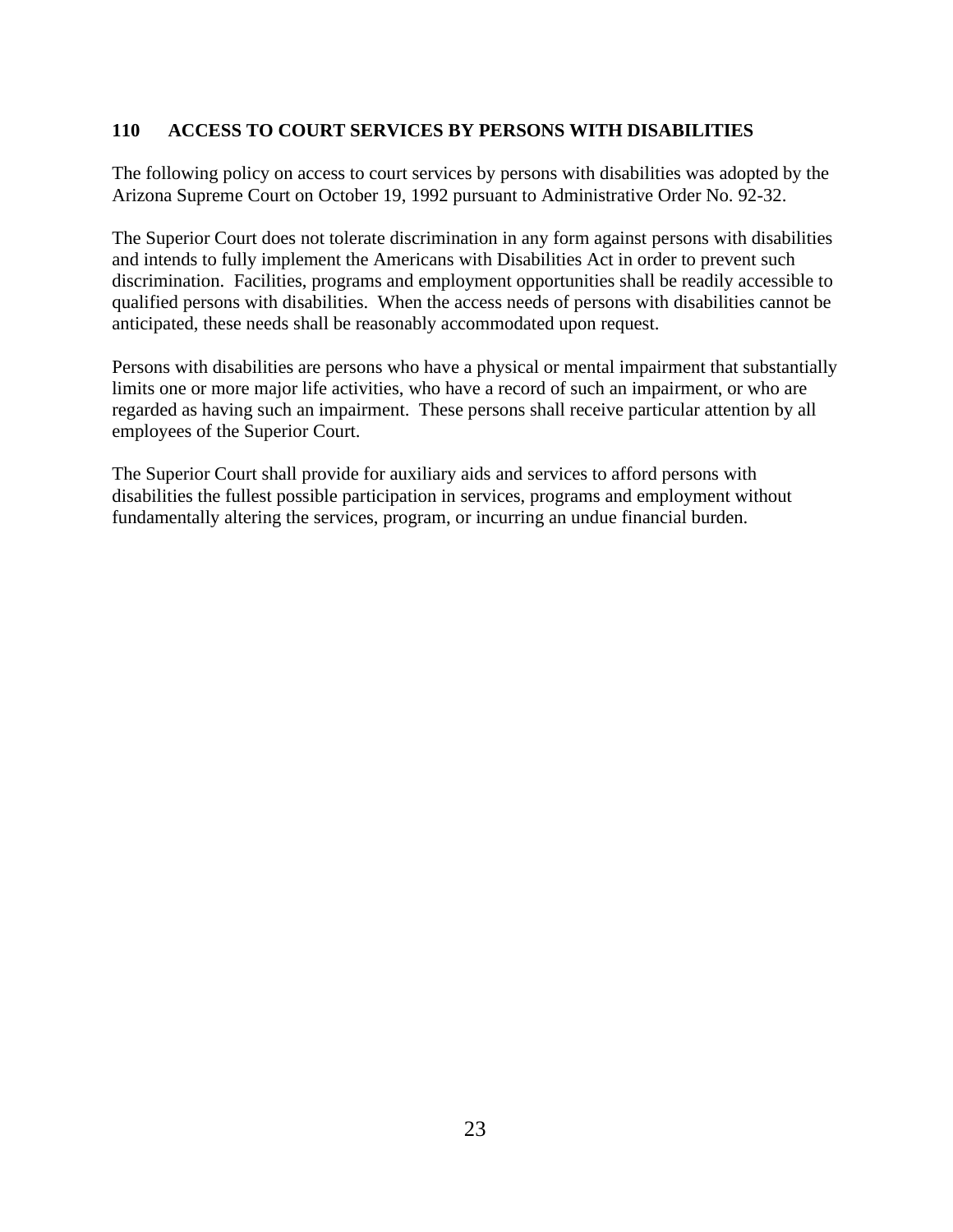## <span id="page-23-0"></span>**111 EMPLOYMENT APPLICATIONS**

The Superior Court relies upon the accuracy of information contained in the employment application or resume, as well as the accuracy of other data presented throughout the hiring process and employment. Any misrepresentations, falsifications, material omissions in any of this information or data, or failure to follow instructions may result in the Superior Court's exclusion of the individual from further consideration for employment or, if the person has been hired, termination of employment.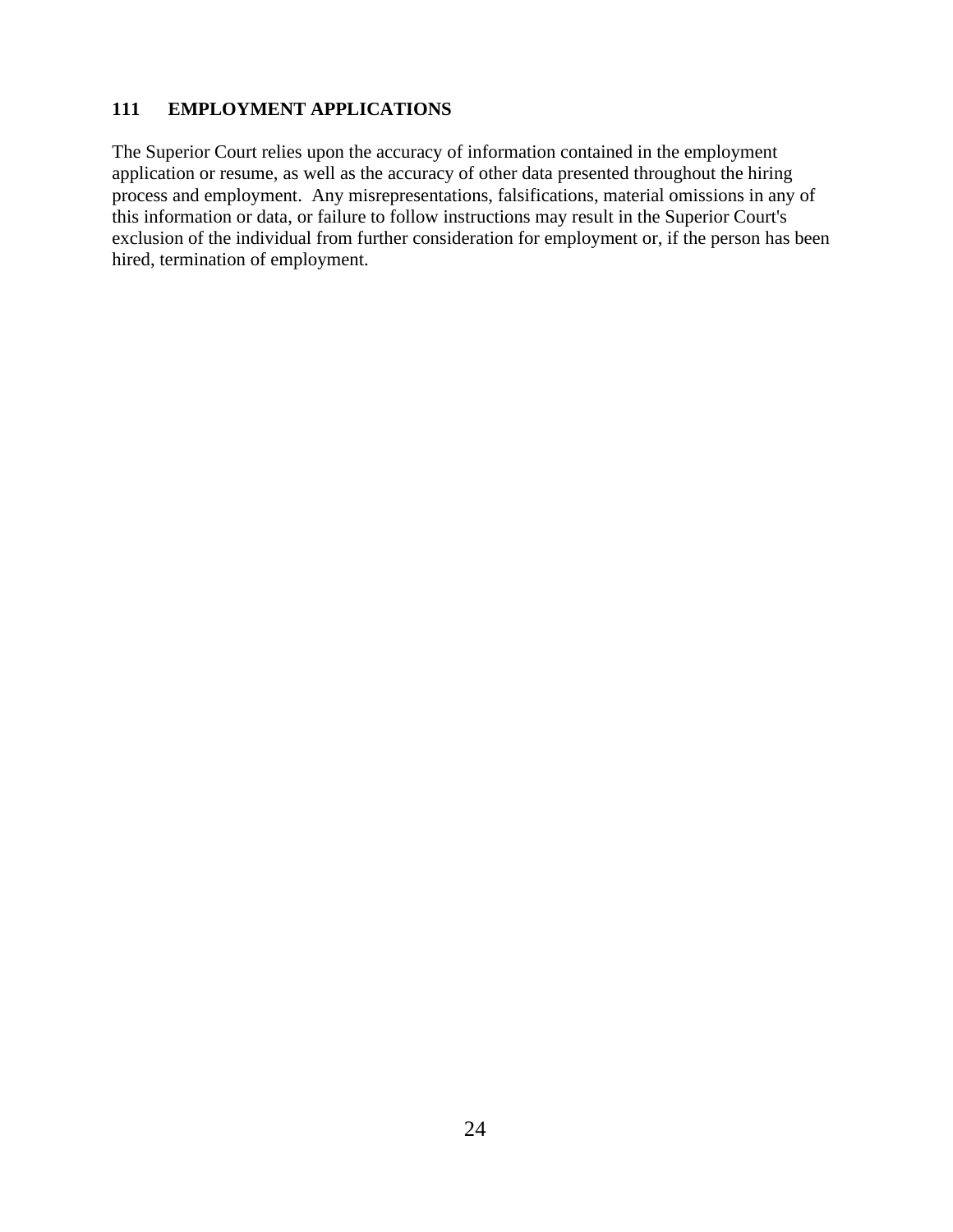#### <span id="page-24-0"></span>**112 PERFORMANCE EVALUATION**

Supervisors are required to prepare a written performance evaluation for each of their employees annually, and to meet with each employee regarding his/her evaluation on or before the anniversary date for his/her present position. During the meeting, the supervisor and employee will discuss the employee's performance over the past year and clarify individual responsibilities, standards, and goals and performance expectations for the coming year. Supervisors also must schedule and conduct performance review meetings with each of their employees at established intervals throughout the year. These meetings will provide supervisors and their employees with opportunities to discuss progress, identify and correct weaknesses, encourage and recognize strengths, and devise strategies for meeting goals and expectations.

If an employee disagrees with his/her annual evaluation he/she may respond to the supervisor orally and/or in writing and may request higher review of the evaluation within the department, up the department director level only. The department director is the final authority. Supervisors are expected to discuss job performance and goals on an informal, day-to-day basis throughout the employee's term of employment.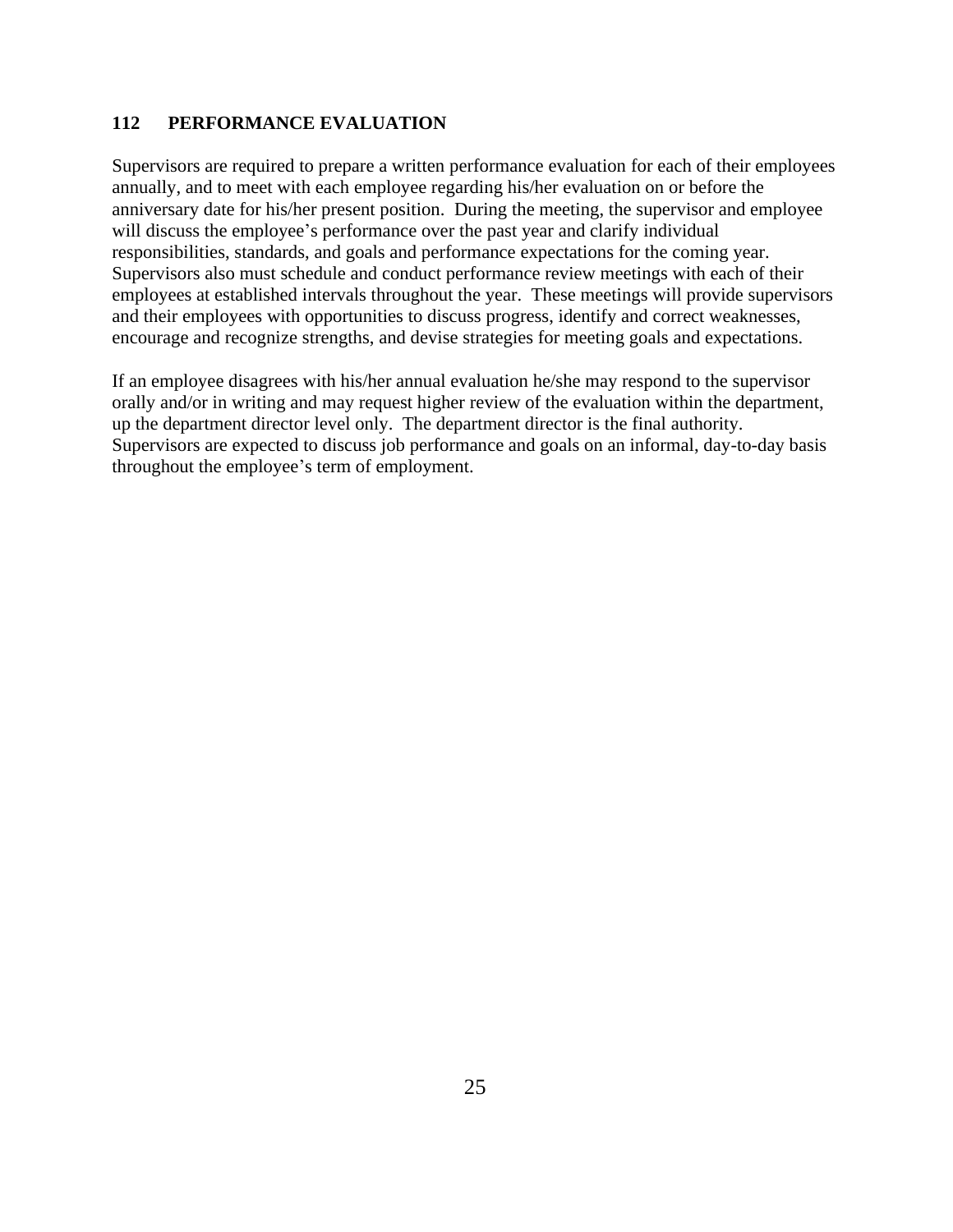# <span id="page-25-0"></span>**113 CLASSIFICATION AND COMPENSATION PLAN**

The Human Resources Department is responsible for the establishment and maintenance of the Classification and Compensation Plan for court employees subject to the approval of the Presiding Judge.

The Court will adopt and comply with Coconino County's Classification and Compensation Plan policy which is located here:

[http://www.coconino.az.gov/DocumentCenter/View/939/Coconino-County-Personnel-Policy-](http://www.coconino.az.gov/DocumentCenter/View/939/Coconino-County-Personnel-Policy-Manual?bidId)[Manual?bidId=](http://www.coconino.az.gov/DocumentCenter/View/939/Coconino-County-Personnel-Policy-Manual?bidId)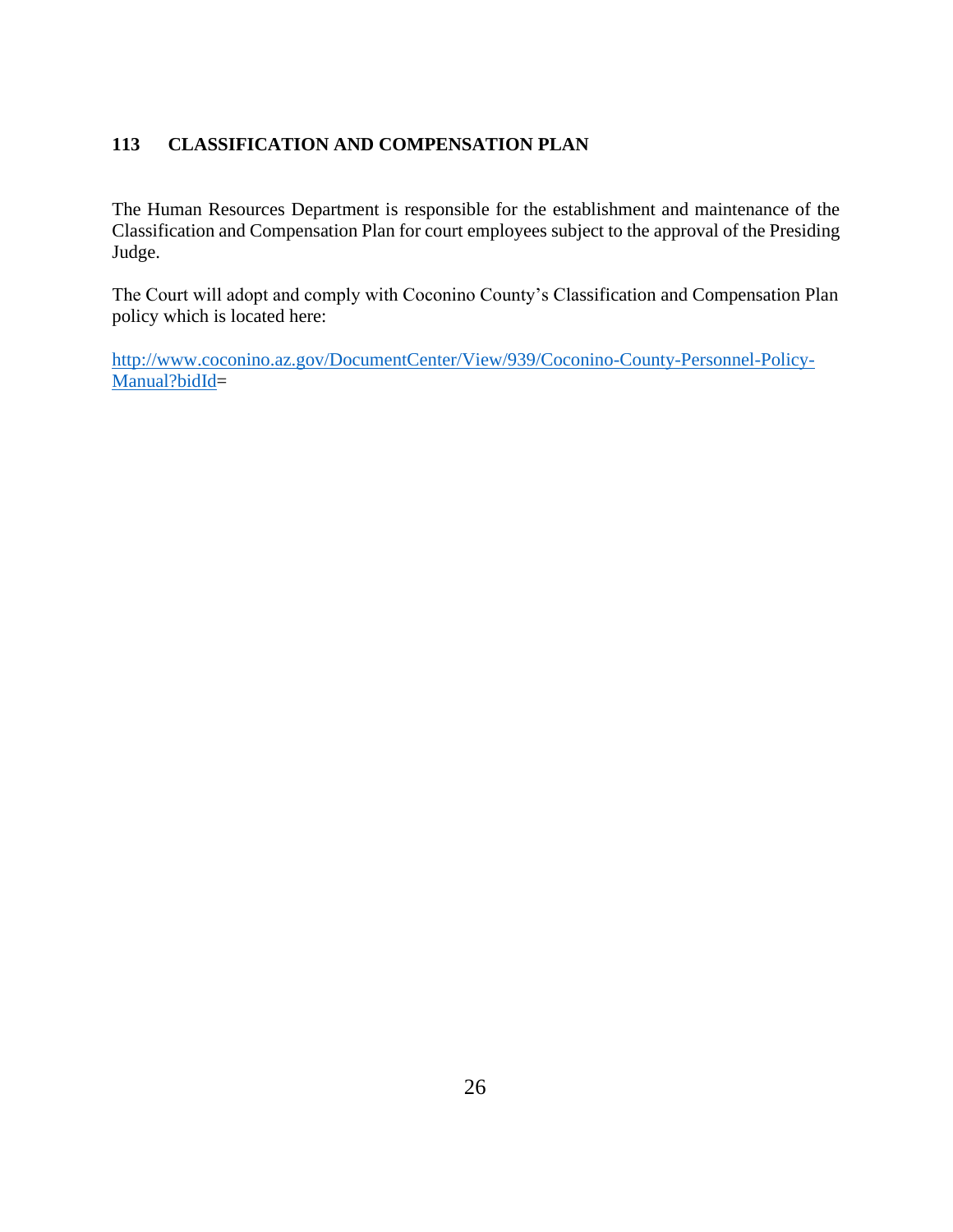## <span id="page-26-0"></span>**201 EMPLOYMENT CATEGORIES**

It is the intent of the Superior Court to clarify the definitions of employment classifications so that employees understand their employment status and benefit eligibility. These classifications do not guarantee employment for any specified period of time since this handbook is neither a contract of employment nor a legal document.

Each employee is designated as either NONEXEMPT or EXEMPT from federal and state wage and hour laws. NONEXEMPT employees are entitled to overtime compensation under the specific provisions of federal and state laws. EXEMPT employees are excluded from specific provisions of federal and state wage and hour laws. An employee's EXEMPT or NONEXEMPT classification may be changed only upon written notification by the department head.

Each employee is also designated as either a MERIT or an AT-WILL employee. MERIT employees are entitled to specific provisions as detailed in the merit section of the personnel handbook. AT-WILL employees do not have the advantage of these merit benefits and/or protection. As such, AT-WILL employees can be terminated at any time without cause.

| <b>Title</b>                           | <b>OT Exempt</b> | <b>AT WILL</b>            | <b>MERIT</b> |
|----------------------------------------|------------------|---------------------------|--------------|
| <b>ACCOUNTANT</b>                      |                  |                           | X            |
| <b>ACCOUNTING TECHNICIAN II</b>        |                  |                           | X            |
| <b>ADMINISTRATIVE MANAGER</b>          | X                |                           | $\mathbf X$  |
| ADMINISTRATIVE OPER. MANAGER           |                  |                           | $\mathbf X$  |
| <b>ADMINISTRATIVE SPECIALIST I</b>     |                  |                           | $\mathbf X$  |
| ADMINISTRATIVE SPECIALIST II           |                  |                           | X            |
| <b>ADMINISTRATIVE SPECIALIST III</b>   |                  |                           | X            |
| <b>ADMINISTRATIVE SR MANAGER</b>       | X                | X                         |              |
| <b>ADMINISTRATIVE SUPERVISOR</b>       |                  |                           | X            |
| <b>ADMINISTRATIVE SUPPORT I</b>        |                  |                           | X            |
| <b>ADMINISTRATIVE SUPPORT II</b>       |                  |                           | X            |
| ADULT COMMUNITY REST. COORD.           |                  | X                         |              |
| <b>ALTERNATIVE DISPUTE RESOL COORD</b> | X                |                           | X            |
| <b>CASE MANAGER</b>                    |                  |                           | X            |
| <b>CASEFLOW MANAGER</b>                | $\mathbf X$      |                           | X            |
| CHIEF DEPUTY CLERK OF COURT            | X                | X                         |              |
| <b>CHIEF PROBATION OFFICER</b>         | X                | X                         |              |
| <b>CLERICAL AIDE/TEMP</b>              |                  |                           | X            |
| <b>COMMISSIONER/JUDGE</b>              | X                | X                         |              |
| <b>COURT SECURITY OFFICER</b>          |                  | $\boldsymbol{\mathrm{X}}$ |              |
| COURT SECURITY OFFICER- DEPUTY         |                  | X                         |              |
| <b>CHIEF</b>                           |                  |                           |              |
| <b>COURT SECURITY OFFICER- CHIEF</b>   | X                | X                         |              |
| <b>COURT TECHNICIAN I</b>              |                  |                           | X            |
| <b>COURT TECHNICIAN II</b>             |                  |                           | X            |
| <b>COURT TECHNICIAN SUPERVISOR</b>     |                  |                           | X            |

Listed below is a table that indicates the employment category of each court position.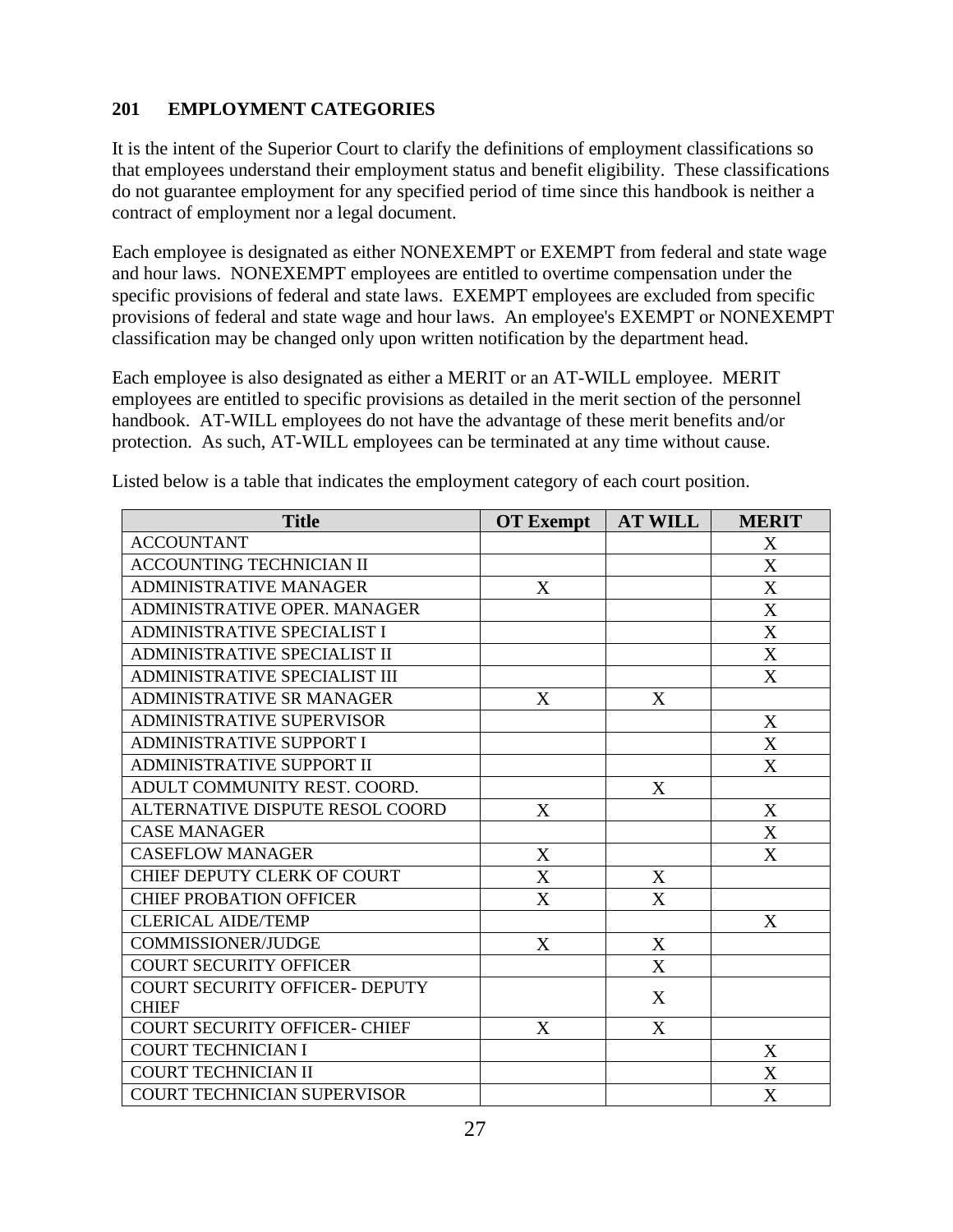| <b>Title</b>                             | <b>OT</b> Exempt | <b>AT WILL</b> | <b>MERIT</b>     |
|------------------------------------------|------------------|----------------|------------------|
| DATA INTEGRITY CLERK                     |                  |                | X                |
| DEPARTMENT APPLICATION SPECIALIST        |                  |                | X                |
| DEPUTY CHIEF/ADULT PROBATION             | X                | X              |                  |
| DEPUTY COURT ADMINISTRATOR               | X                | X              |                  |
| DEPUTY DIRECTOR/JUVENILE                 | $\mathbf X$      | X              |                  |
| DIRECTOR JUVENILE COURT SERVICES         | X                | X              |                  |
| DRUG COURT COORDINATOR                   | $\mathbf X$      |                | X                |
| <b>GUARDIANSHIP INVESTIGATOR</b>         | X                |                | X                |
| INTEGRATED FAMILY COURT COORD.           | X                |                | X                |
| <b>JUDICIAL ASSISTANT-ELECTED</b>        | X                | X              |                  |
| <b>JUDICIAL ASSISTANT-APPOINTED</b>      |                  | X              |                  |
| <b>JUDICIAL SPECIALIST</b>               |                  |                | X                |
| <b>JUSTICE COURT SENIOR SPECIALIST</b>   |                  |                | X                |
| <b>JUSTICE COURT SPECIALIST</b>          |                  |                | X                |
| <b>JUSTICE OF THE PEACE PRO TEM/TEMP</b> | X                | X              |                  |
| <b>JUSTICE OF THE PEACE PRO TEMP</b>     | X                | X              |                  |
| JUVENILE COMM SERVICE COORD.             |                  | X              |                  |
| <b>JUVENILE DETENTION DIV. MGR</b>       | X                | X              |                  |
| <b>JUVENILE PROBATION CLINICIAN</b>      | $\mathbf X$      | $\mathbf X$    |                  |
| <b>JUVENILE PROGRAM COORDINATOR</b>      | X                | X              |                  |
| <b>LAW LIBRARY SPECIALIST</b>            |                  |                | X                |
| <b>LEAD PROBATION OFFICER</b>            |                  |                | X                |
| OFFICIAL COURT REPORTER                  |                  | X              |                  |
| PRETRIAL SERVICES OFFICER                |                  |                | X                |
| PRETRIAL SUPERVISOR                      | X                | X              |                  |
| PROBATION DIVISION MGR                   | X                | X              |                  |
| PROBATION OFFICER ASSISTANT              |                  |                | X                |
| PROBATION OFFICER I                      |                  |                | X                |
| PROBATION OFFICER II                     |                  |                | $\mathbf X$      |
| PROBATION SAFETY/TRAINING OFF.           |                  |                | X                |
| PROBATION SUPERVISOR                     | $\mathbf X$      | $\mathbf X$    |                  |
| PROBATION WORK CREW SUPV.                |                  |                | X                |
| PROGRAM COORDINATOR (PART-TIME)          |                  |                | X                |
| PROGRAM MANAGER I                        | $\mathbf X$      |                | X                |
| SUPERIOR COURT JUDGE PRO TEM             | X                | X              |                  |
| <b>SURVEILLANCE OFFICER</b>              |                  |                | X                |
| <b>TECHNICAL SPECIALIST</b>              |                  |                | $\mathbf X$      |
| YOUTH CARE WORKER I                      |                  |                | X                |
| YOUTH CARE WORKER II                     |                  |                | X                |
| YOUTH CARE WORKER III                    |                  |                | X                |
| YOUTH CARE WORKER IV                     |                  |                | $\mathbf X$      |
| YOUTH CARE WORKER V                      | X                |                | X                |
| YOUTH CARE WORKING VI                    | X                | X              |                  |
| YOUTH SERVICE WORKER                     |                  |                | $\boldsymbol{X}$ |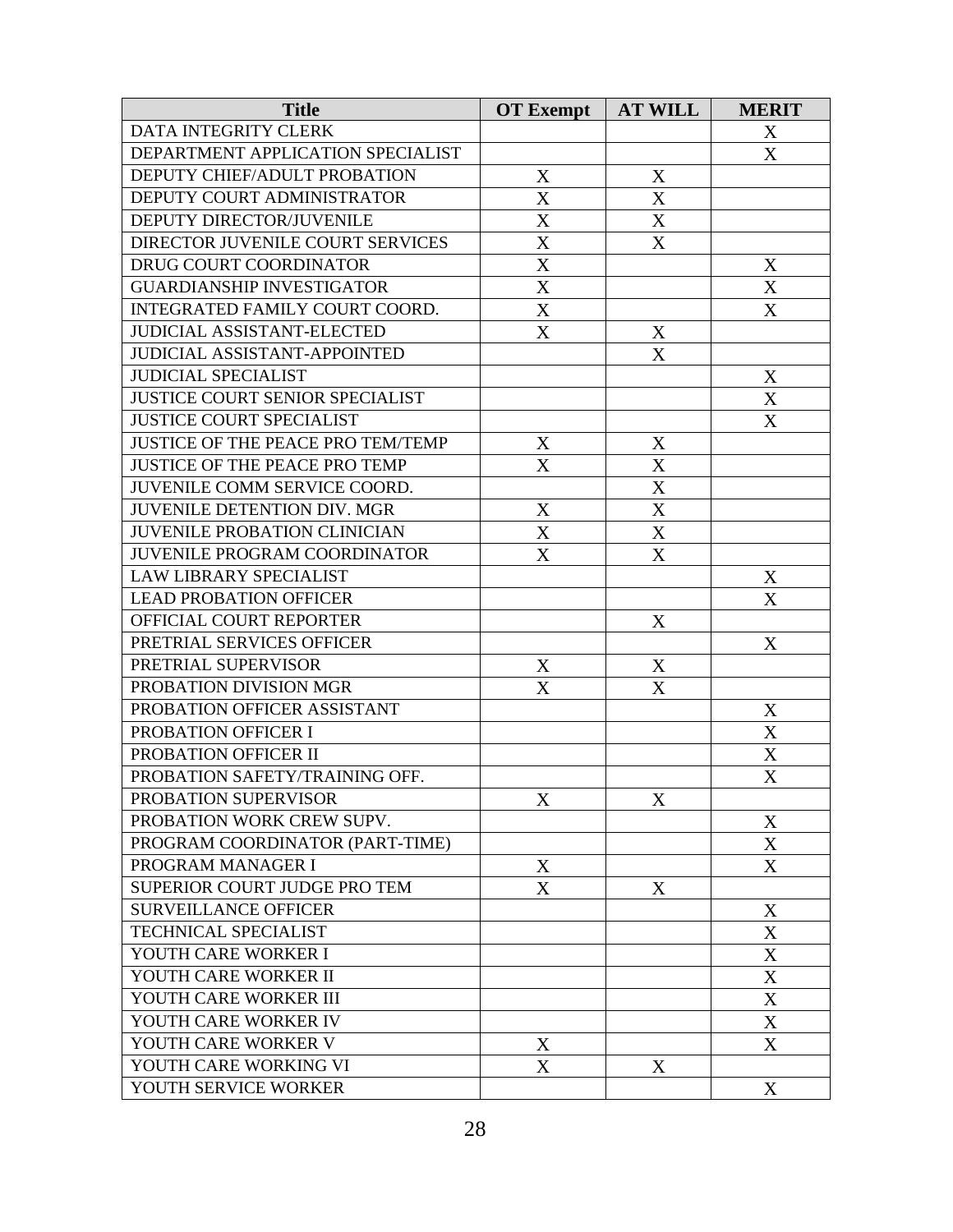In addition, employees within the classifications listed below hired by the court after January 1, 1995 serve as AT-WILL employees:

> Administrative Operations Manager Administrative Sr. Manager Probation Division Manager Probation Officer III Juvenile Program Coordinator

Employees hired prior to January 1, 1995 in one of the above listed positions may convert to AT-WILL status upon the signing of a waiver forfeiting his/her merit system protection. Once an employee converts to AT-WILL status he/she may not convert back to a merit system protected employee.

Any classifications that are requested by the Department to be AT-WILL must be approved by the Judicial Personnel committee.

All other employees shall be treated as MERIT employees.

In addition to the above categories, each employee will belong to one other employment category:

REGULAR FULL-TIME employees are those who are not in a temporary or introductory status and who are regularly scheduled to work the Superior Court's full-time schedule. Generally, they are eligible for the Superior Court's benefit package, subject to the terms, conditions, and limitations of each benefit program.

REGULAR PART-TIME employees are those who are not assigned to a temporary or introductory status and who are regularly scheduled to work less than 40 hours per week. Employees who work less than 20 hours receive all legally mandated benefits (such as Social Security and workers' compensation insurance), receive prorated vacation and sick benefits, and are ineligible for many of the Superior Court's other benefit programs. Employees who work 20 hours or more may be eligible for other benefit programs.

INTRODUCTORY employees are those whose performance is being evaluated to determine whether further employment in a specific position with the Superior Court is appropriate. Employees who satisfactorily complete the one year introductory period will be granted regular status.

LIMITED TERM employees are appointed to a position for a specific project of six to thirty-six months in duration. The specified term for employment assignments in this category may be extended by the department director. Recruitment, testing and selection will be carried out in the same manner as an introductory employee. An employee who successfully completes the introductory period in a limited term appointment, will be granted regular status and its privileges. Generally, employees within this category are eligible for the Superior Court's benefit package, subject to the terms, conditions, and limitations of each benefit program.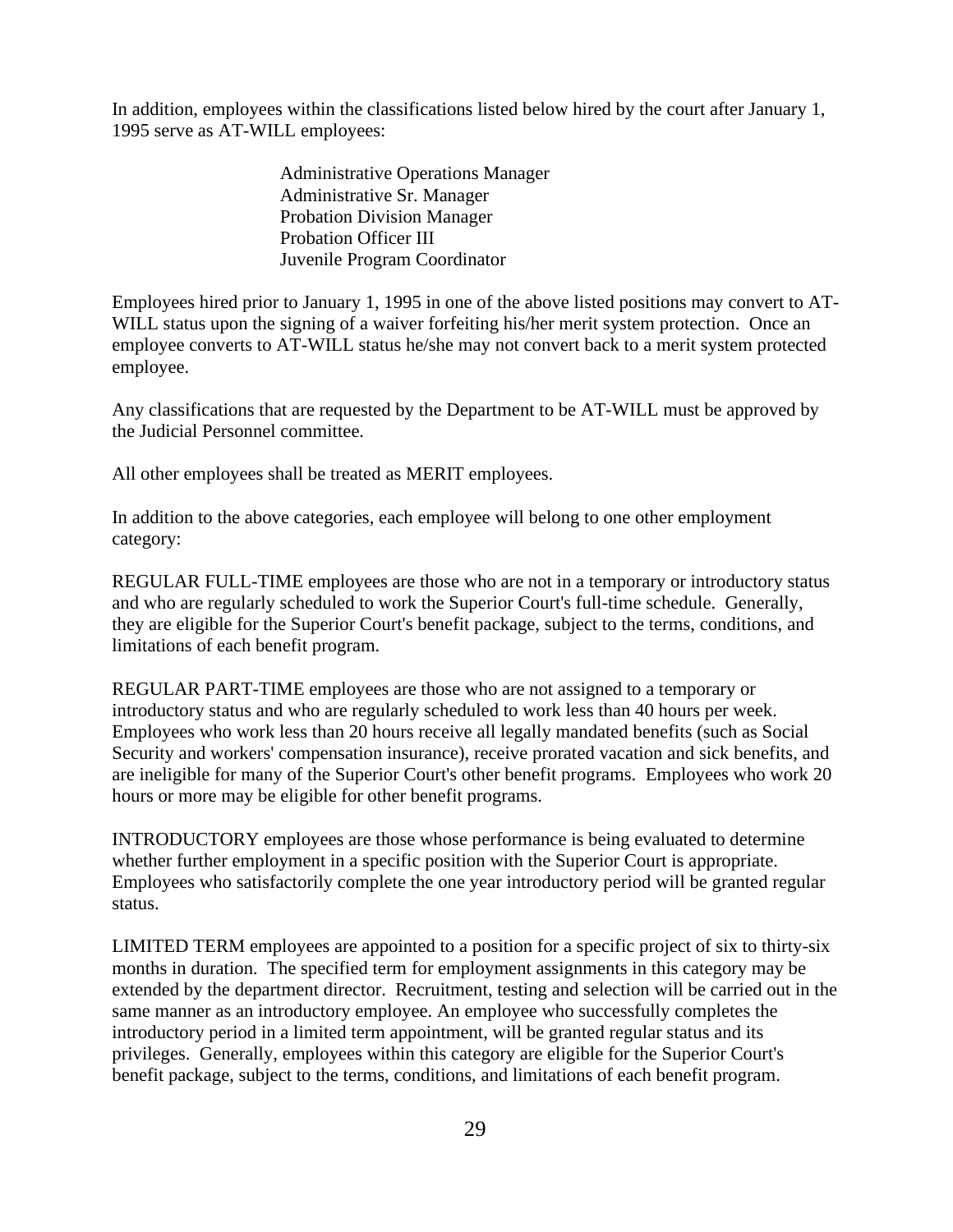TEMPORARY employees are those who are hired as interim replacements, to temporarily supplement the work force, or to assist in the completion of a specific project. Employment assignments in this category are of a limited duration. Employment beyond any initially stated period does not in any way imply a change in employment status. Temporary employees retain that status unless and until notified of a change.

While temporary employees receive all legally-mandated benefits (such as workers' compensation insurance and Social Security), they are ineligible for all of the Superior Court's other benefit programs.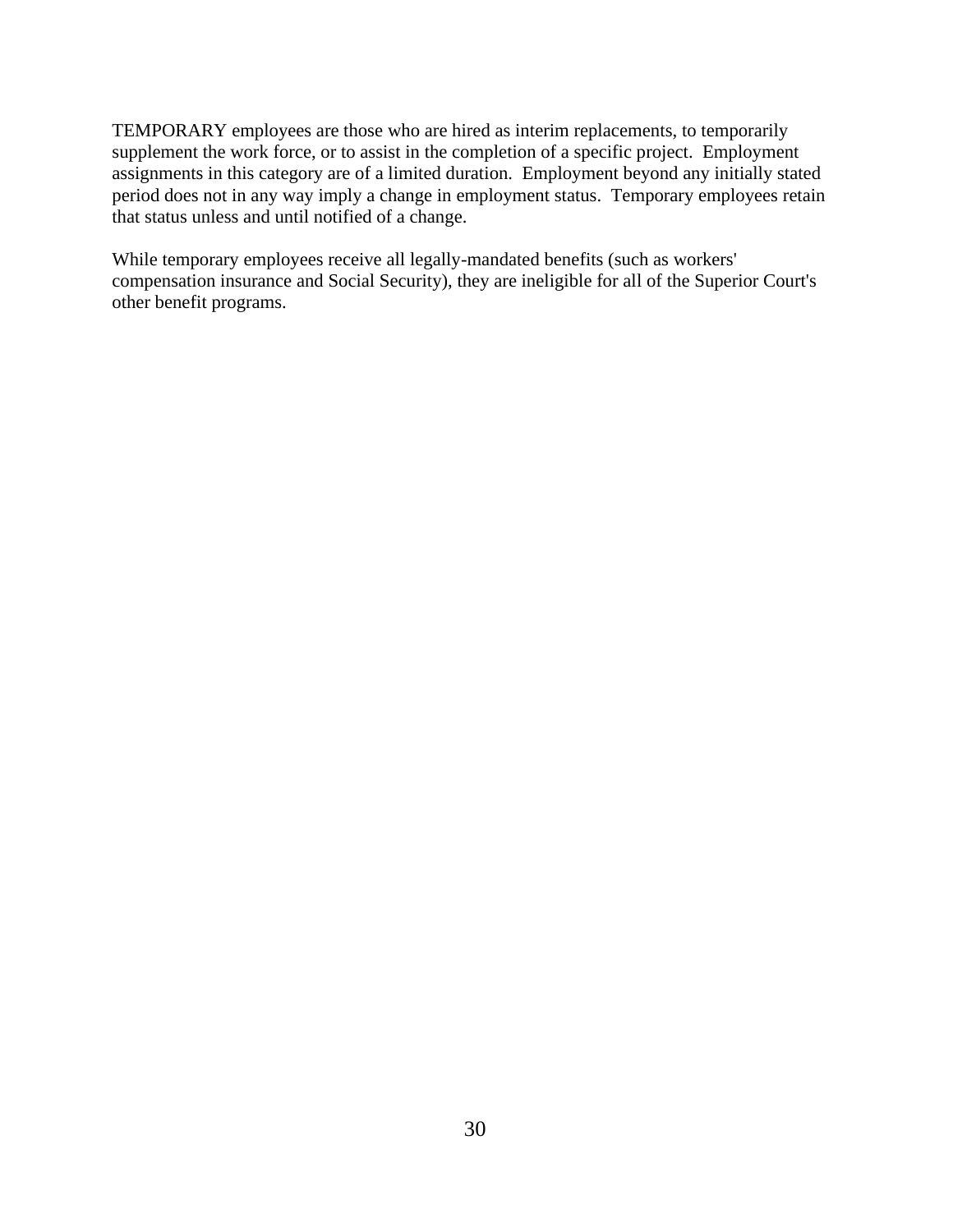## <span id="page-30-0"></span>**202 ACCESS TO PERSONNEL FILES**

The Superior Court maintains a departmental personnel file on each employee. The personnel file includes such information as the employee's job application, resume, records of training, documentation of performance appraisals and salary increases, and other employment records as determined by the department director. The original personnel file is maintained by the Human Resources Department.

Personnel files are the property of the Superior Court, and access to the information they contain is restricted. Generally, only supervisors and management personnel of the Superior Court who have a legitimate reason to review information in a file are allowed to do so.

Because of their extra sensitive nature any employee medical records are maintained in a separate, secure, confidential file. Access to these medical records is limited.

Access to Court personnel and recruitment files will follow the Arizona Supreme Court Rule 123 and this policy.

A current court employee who wishes to review their own file should contact the department director and work with the County's Human Resources department to obtain access. A current court employee may review their own personnel file. The HR file is the official record. With reasonable advance notice, employees may review their own personnel files in the Superior Court's offices and in the presence of an individual appointed by the Superior Court to maintain the files. Documents may be removed at the discretion of the Department Director after consultation with the Human Resources Director.

Any requests for applicant and/or recruitment records must follow Arizona Supreme Court Rule 123. Any request(s) HR receives shall be review by the appropriate court department director. A determination will be made in consultation between HR and the court department director on what may be disclosed. The department director may consult with legal as needed. HR will disclose the information that is allowable under the Arizona Supreme Court Rule 123 and the Judicial Personnel Policy.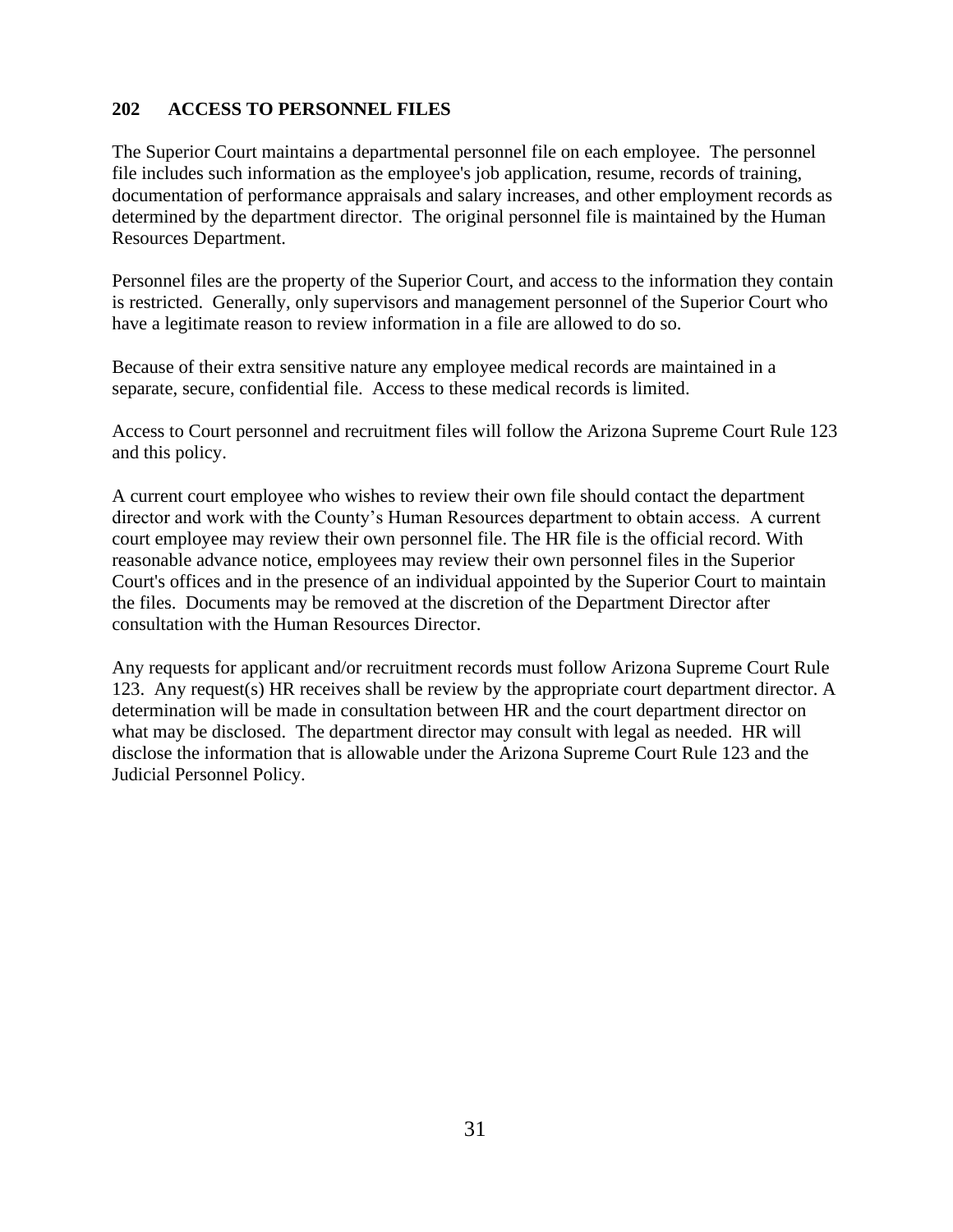# <span id="page-31-0"></span>**203 EMPLOYMENT REFERENCE CHECKS**

To ensure that individuals who join the Superior Court are well qualified and have a strong potential to be productive and successful, it is the policy of the Superior Court to check the employment references of all applicants.

In response to employer reference check inquiries about former court employees, the department director, or their designee, may respond to confirm employment information or may choose to refer these requests to the County Human Resources Department. However, no employment data will be released without a written authorization and release signed by the individual who is the subject of the inquiry, or a court order. Information provided may include the employee's education, experience, qualifications and documented job performance (including evaluations, professional conduct and reasons for termination of employment) for use by the current or prospective employer in evaluating the former employee for employment. Any information provided on current or former employees shall be job-related, truthful, factual and demonstrable from the records of the employee.

Public records requests for other employee information shall be referred to the Department Director. The Department Director shall follow Arizona Supreme Court Rule 123. If the Department Director needs to seek legal advice, the Department Director can seek advice from the Administrative Office of the Courts, County Attorney's Office or the Attorney General's Office depending on which Court Department it is and what is being requested.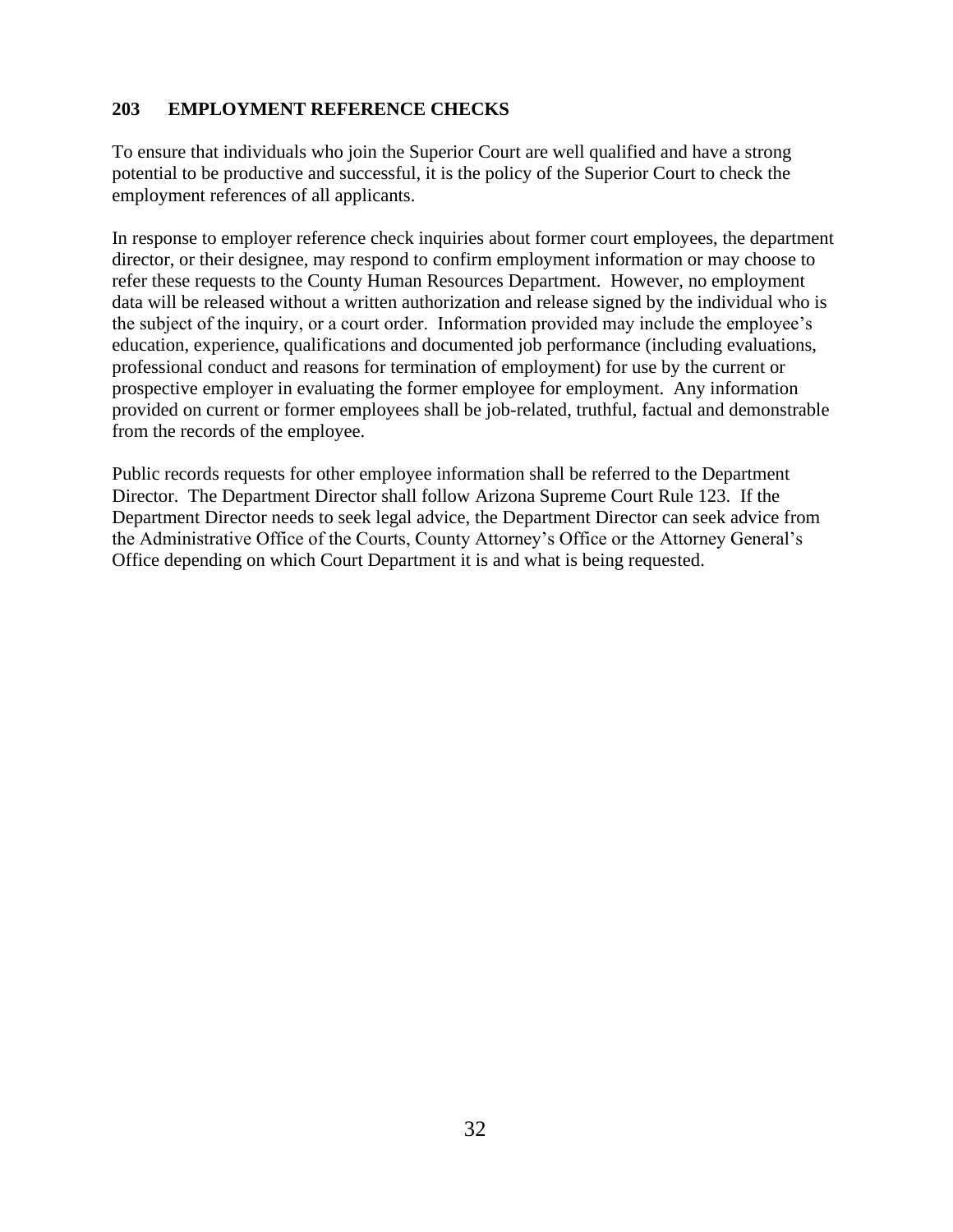#### <span id="page-32-0"></span>**204 PERSONNEL DATA CHANGES**

It is the responsibility of each employee to promptly notify your Superior Court department of any changes in personnel data. Personal mailing addresses, telephone numbers, number and names of dependents, individuals to be contacted in the event of an emergency, educational accomplishments, and other such status reports should be accurate and current at all times. If any personnel data has changed notify the Department Director.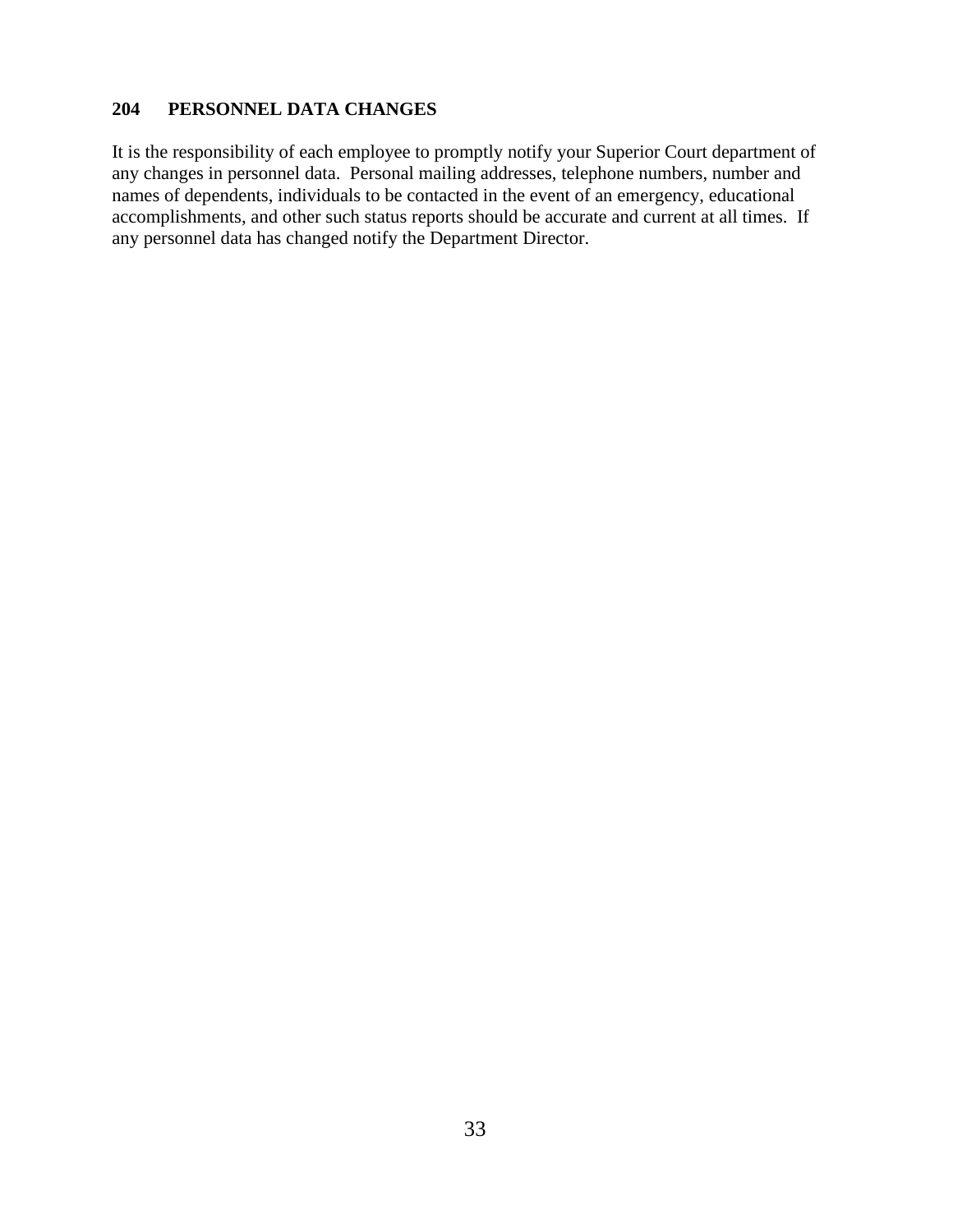#### <span id="page-33-0"></span>**301 EMPLOYEE BENEFITS**

Eligible employees of the Superior Court are provided a wide range of benefits. A number of the programs (such as Social Security, workers' compensation, state disability, and unemployment insurance) cover all employees in the manner prescribed by law.

Benefits eligibility is dependent upon a variety of factors, including employee classification. Your supervisor can identify the programs for which you are eligible.

The following benefit programs may be available to eligible employees:

Auto Mileage Benefit Conversion at Termination (COBRA) Bereavement Leave Conversion of Sick Leave to Annual Vacation Leave Credit Union Dental Insurance Drug or Alcohol Rehabilitation Program Employee Assistance Program Employee Health Program Family Leave Flextime Scheduling Holidays Jury Duty Leave Industrial Injury Life Insurance Long-Term Disability Major Medical Insurance Medical Insurance Military Leave Payroll Deduction for Optional Benefits Personal Leave Pre-Tax Deduction Plan Retirement Plan Savings Plan Sick Leave Benefits (Short-Term Disability) Tax-Sheltered Annuities Travel Allowances Vacation Policy Voting Time Off Wellness Program Witness Duty Leave

Some benefit programs require contributions from the employee, but most are fully paid by the Superior Court.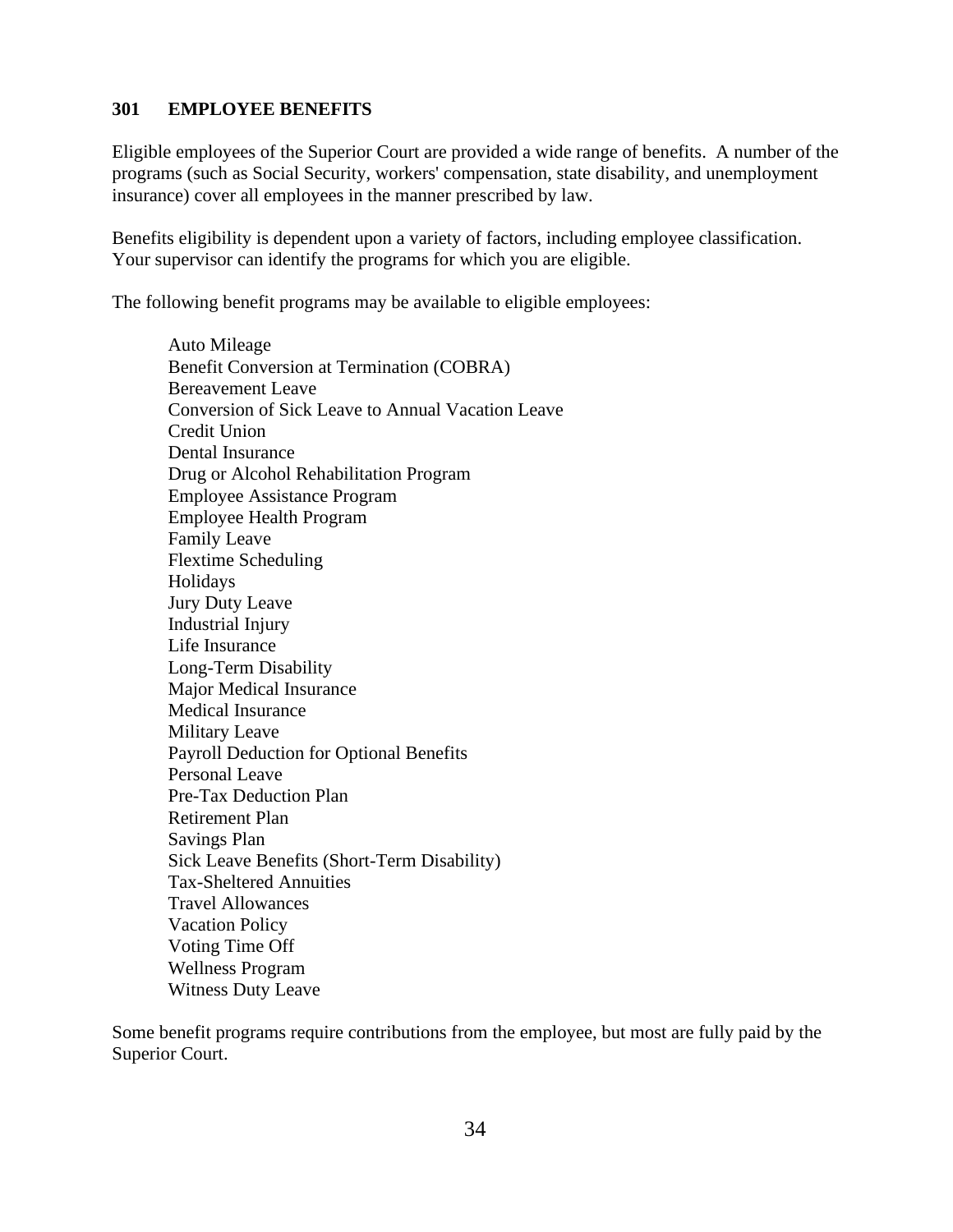#### <span id="page-34-0"></span>**302 HOLIDAYS**

The Superior Court will grant holiday time to all employees on the holidays listed below.

New Year's Day (January 1) Martin Luther King, Jr. Day (third Monday in January) Presidents' Day (third Monday in February) Memorial Day (last Monday in May) Independence Day (July 4th) Labor Day (first Monday in September) Veteran's Day (November 11) Thanksgiving (fourth Thursday in November) Day after Thanksgiving (fourth Friday in November) Christmas (December 25)

The Superior Court will grant paid holiday time to all eligible employees immediately upon assignment to an eligible employment classification. Holiday pay will be calculated based on the employee's straight-time pay rate (as of the date of the holiday) times the number of hours the employee would otherwise have worked on that day.

A recognized holiday that falls on a Saturday will be observed on the preceding Friday. A recognized holiday that falls on a Sunday will be observed on the following Monday, or in conjunction with state holidays.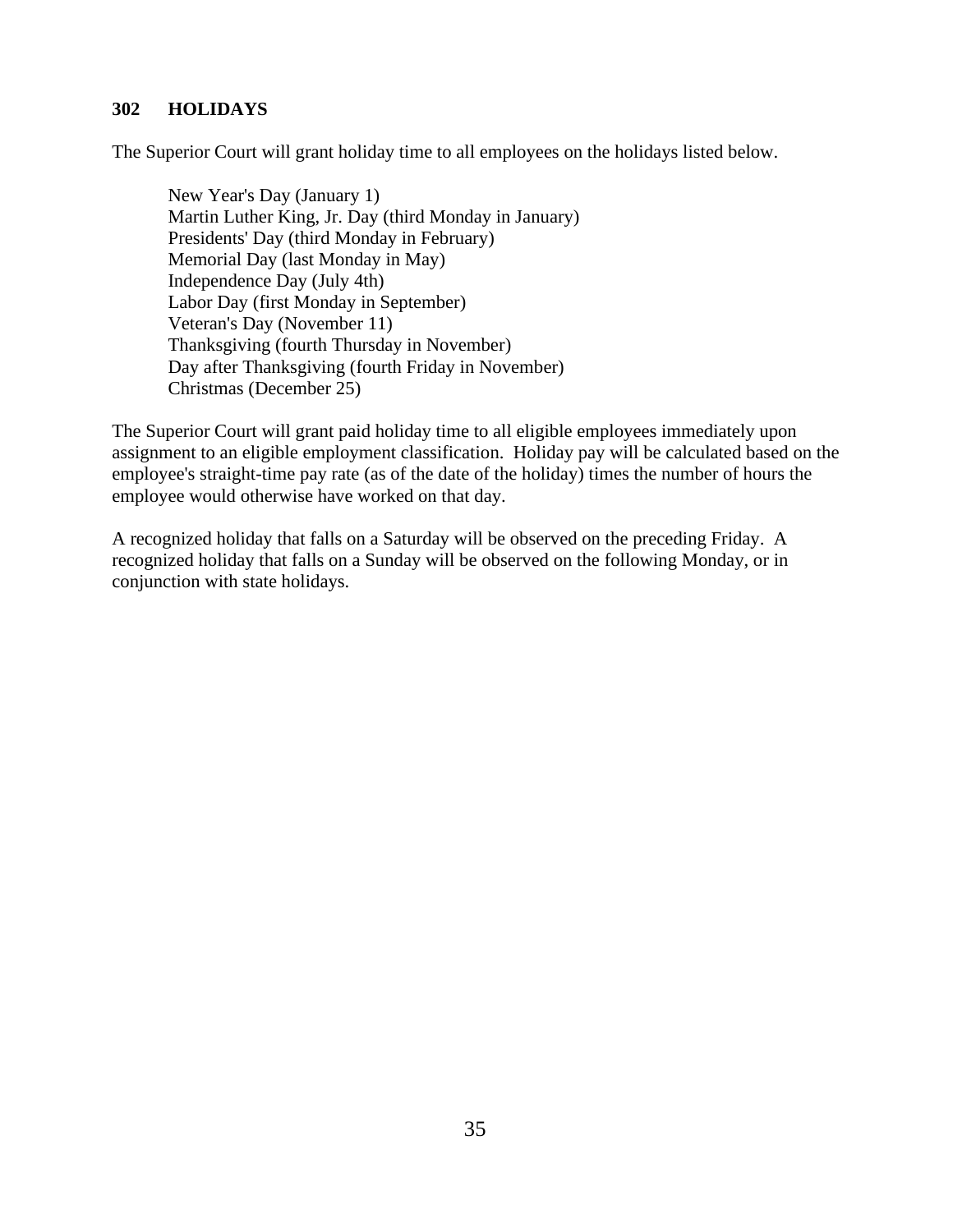# <span id="page-35-0"></span>**303 PAID SICK TIME BENEFITS**

Coconino County offers employees Paid Sick Time (PST) as outlined by the Arizona Fair Wages and Healthy Families Act and Arizona Revised Statutes §23-373. At Coconino County, Paid Sick Time accruals and usage are evaluated on a fiscal year basis, from July 1 through June 30.

The Courts will adopt and comply with Coconino County's Paid Sick Time (PST) policy which is located here:

[http://www.coconino.az.gov/DocumentCenter/View/939/Coconino-County-Personnel-Policy-](http://www.coconino.az.gov/DocumentCenter/View/939/Coconino-County-Personnel-Policy-Manual?bidId)[Manual?bidId](http://www.coconino.az.gov/DocumentCenter/View/939/Coconino-County-Personnel-Policy-Manual?bidId)**=**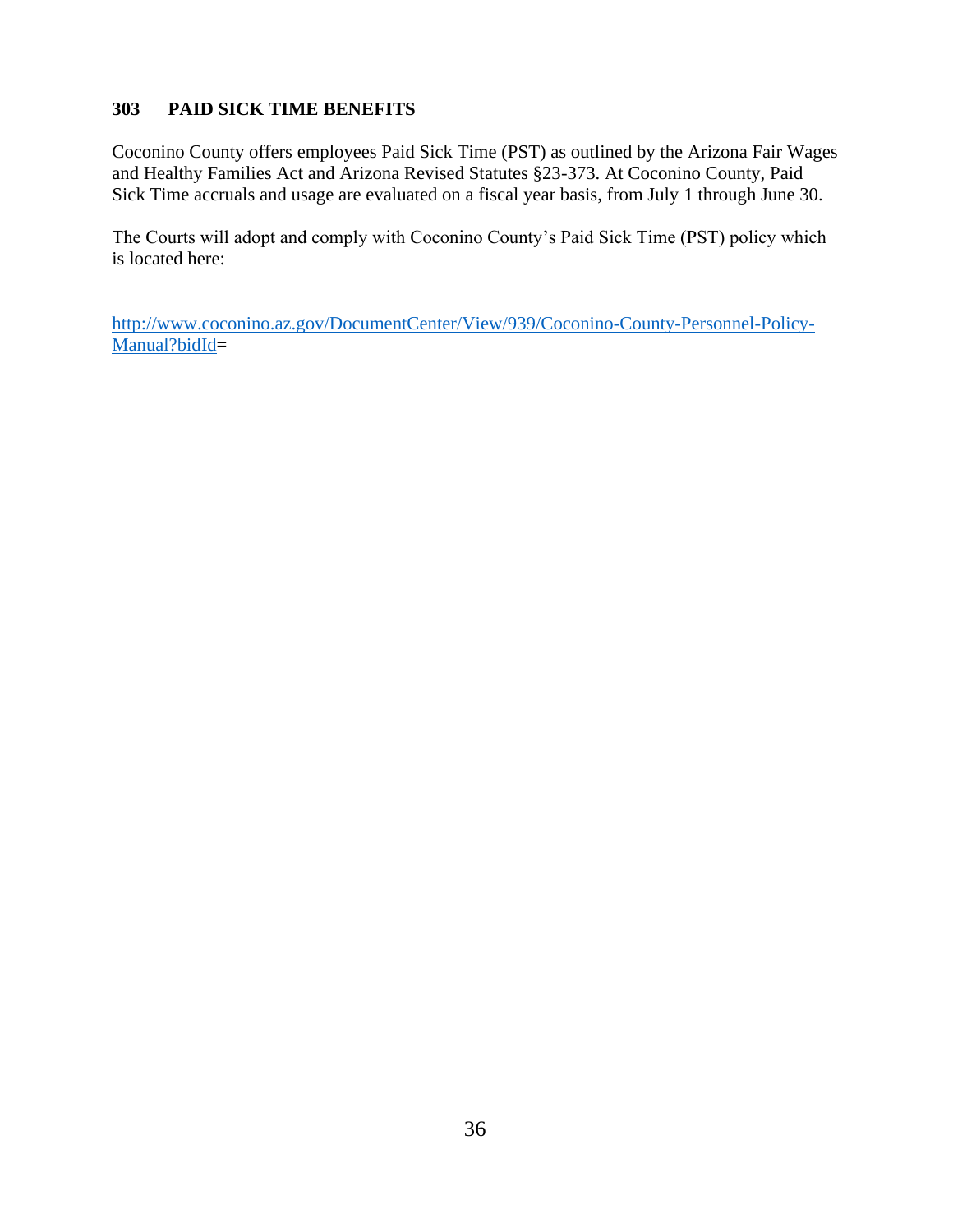### **304 PAID TIME OFF (PTO) BENEFITS**

Coconino County provides paid sick leave benefits to all eligible employees for periods of temporary absence due to illnesses or injuries. Eligible employee classification(s):

Regular full-time employees Regular part-time employees Introductory employees

Employees will accrue PTO benefits at the rate of 7 days per year (2.15 hours per pay period). Part-time employees eligible for benefits will accrue a prorated amount of PTO. PTO does not accrue during a leave of absence without pay.

The Courts will adopt and comply with Coconino County's Paid Time Off (PTO) policy which is located here: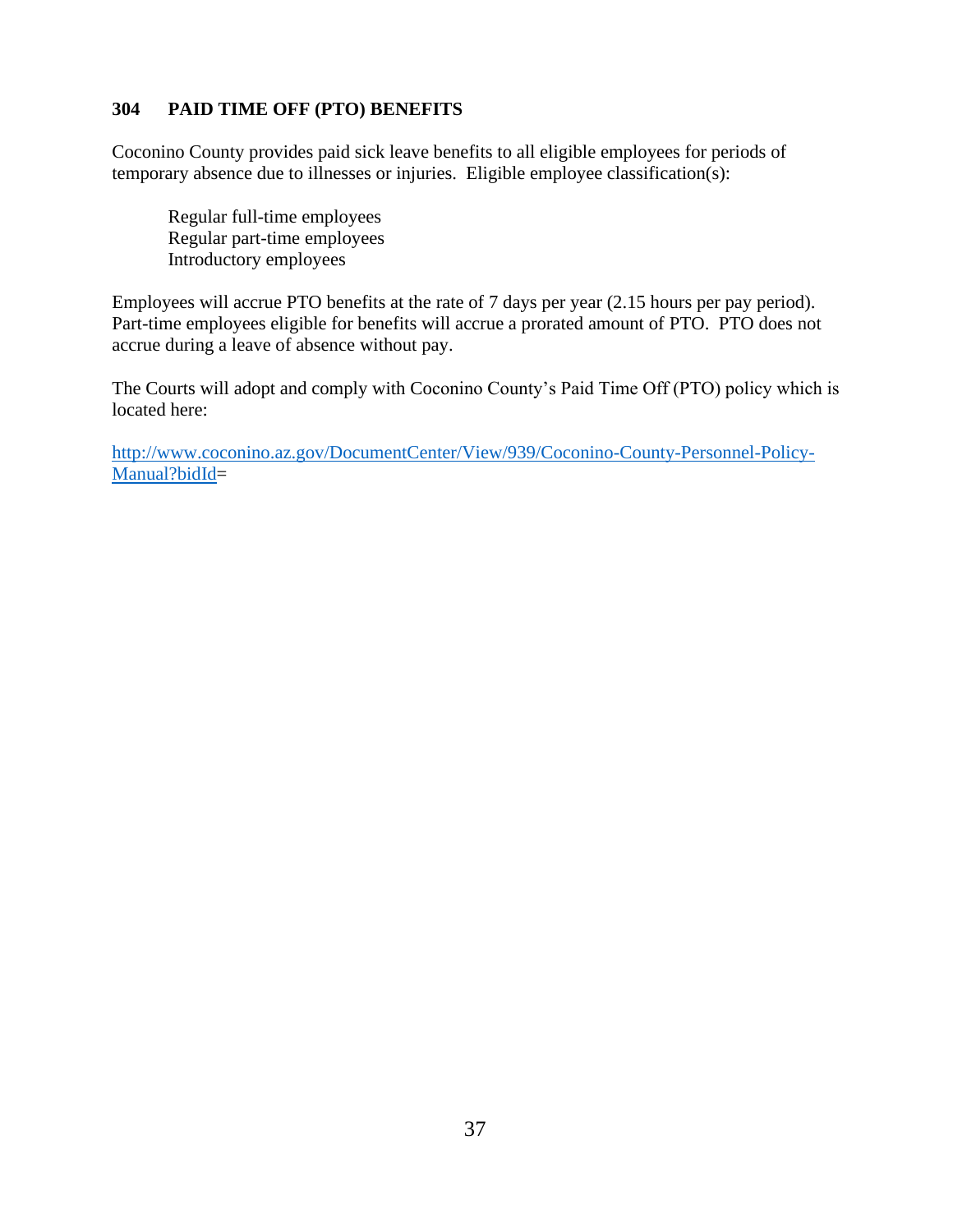### **305 BEREAVEMENT LEAVE**

Coconino County offers bereavement leave to provide a time for mourning after the loss of an immediate family member of an employee, or that of their spouse or domestic partner.

The Courts will adopt and comply with Coconino County's Bereavement Leave policy which is located here: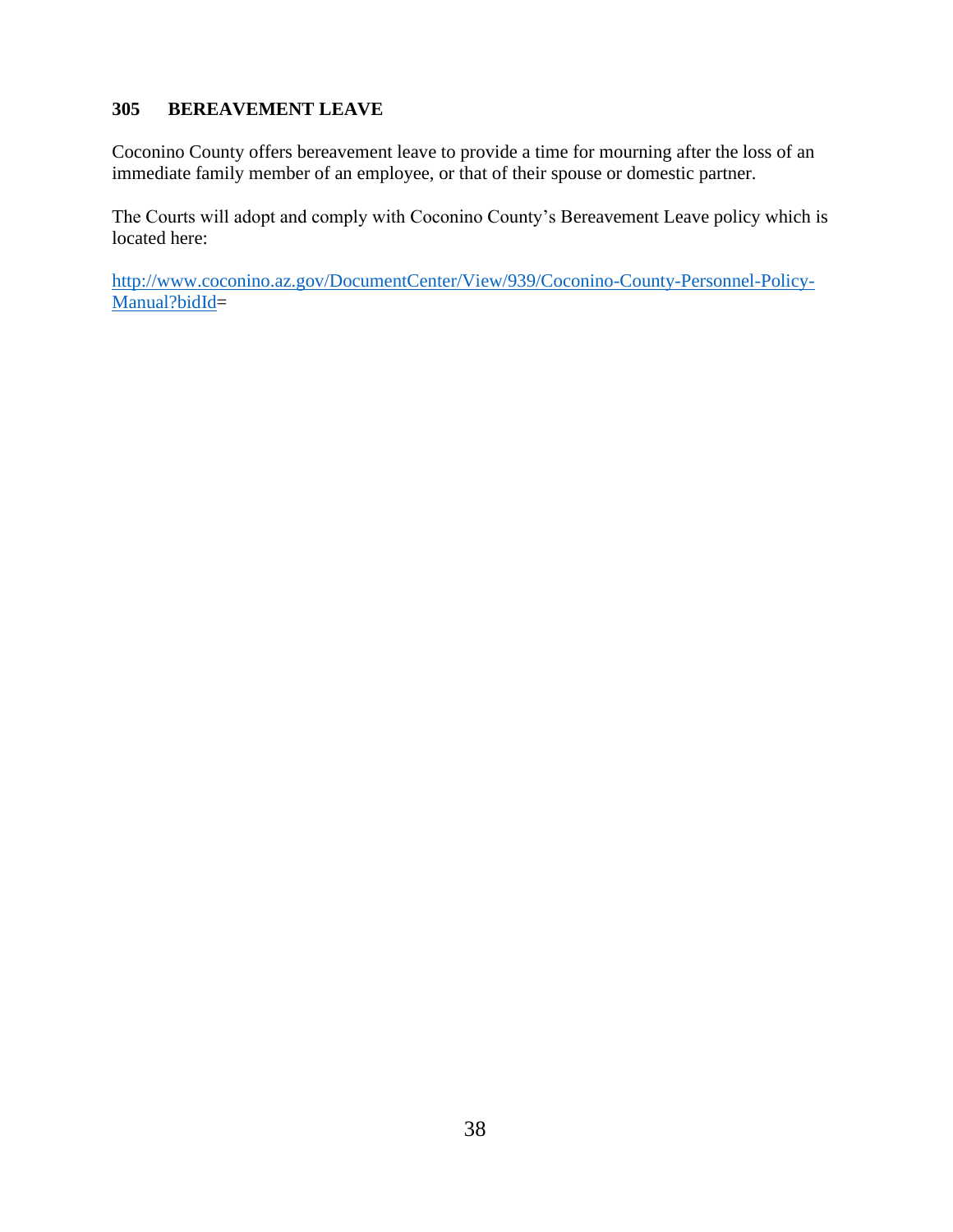### **306 CIVIC DUTY LEAVE**

The Superior Court encourages civic engagement in its employees through civic duty. Civic duty refers to the responsibilities of citizens to make a difference in the civic life of our communities and to participate in these tasks that support the governmental systems of democracy.

Civic Duty Leave means approved periods of absence, during regularly scheduled work time, with or without pay, and related benefits from regularly scheduled work approved in advance while voting, serving as a juror or responding to a subpoena to appear as a witness.

The Courts will adopt and comply with Coconino County's Civic Duty Leave policy which is located here: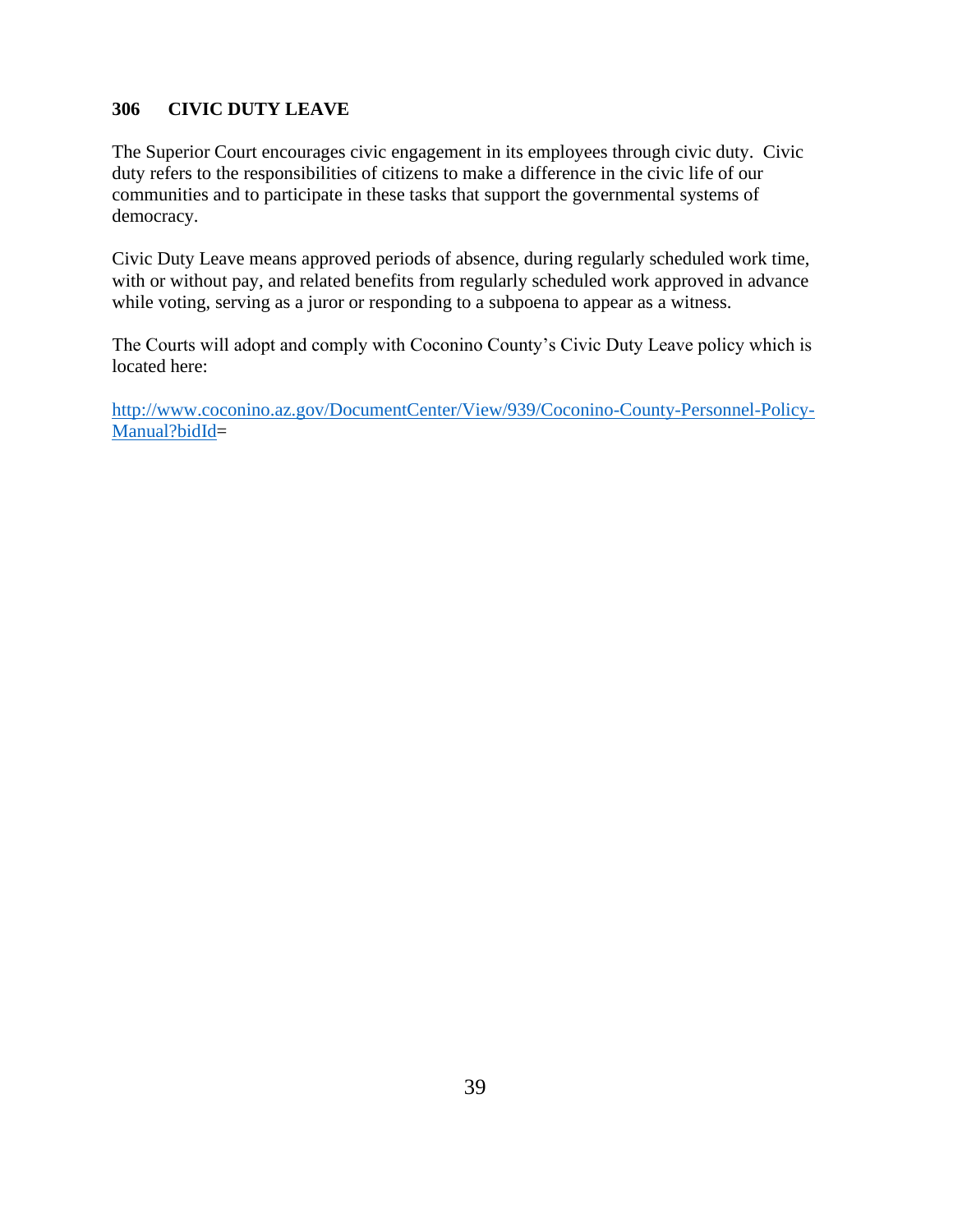### **307 VACATION POLICY**

Vacation time with pay is available to eligible employees to provide opportunities for rest, relaxation, and personal pursuits. The dates of vacation time are subject to the approval of the department head or his/her designee. Employees in the following employment classification(s) are eligible to earn and use vacation time as described in this policy:

Regular full-time employees Regular part-time employees Introductory employees

Part-time employees eligible for benefits will accrue a prorated amount of vacation time.

The amount of paid vacation time for full-time employees receive each year increases with the length of their employment as shown in the following schedule:

| <b>YEARS OF ELIGIBLE SERVICE</b> | <b>VACATION DAYS EACH YEAR</b>      |
|----------------------------------|-------------------------------------|
| Upon initial eligibility         | 13 days (4 hours per pay period)    |
| After 3 years                    | 15 days (4.62 hours per pay period) |
| After 5 years                    | 18 days (5.54 hours per pay period) |
| After 10 years                   | 20 days (6.16 hours per pay period) |
| After 15 years                   | 25 days (7.69 hours per pay period) |
| After 20 years                   | 30 days (9.23 hours per pay period) |

VACATION EARNING SCHEDULE

Vacation leave does not accrue during an unpaid leave of absence.

The length of eligible service is calculated on the basis of a "benefit year". This is the 12-month period that begins when the employee starts to earn vacation time. An employee's benefit year may be extended for any significant leave of absence except military leave of absence. Military leave has no effect on this calculation. That is, military leave taken shall be counted as credited service for purposes of vacation time accrual. Active military service of an employee who is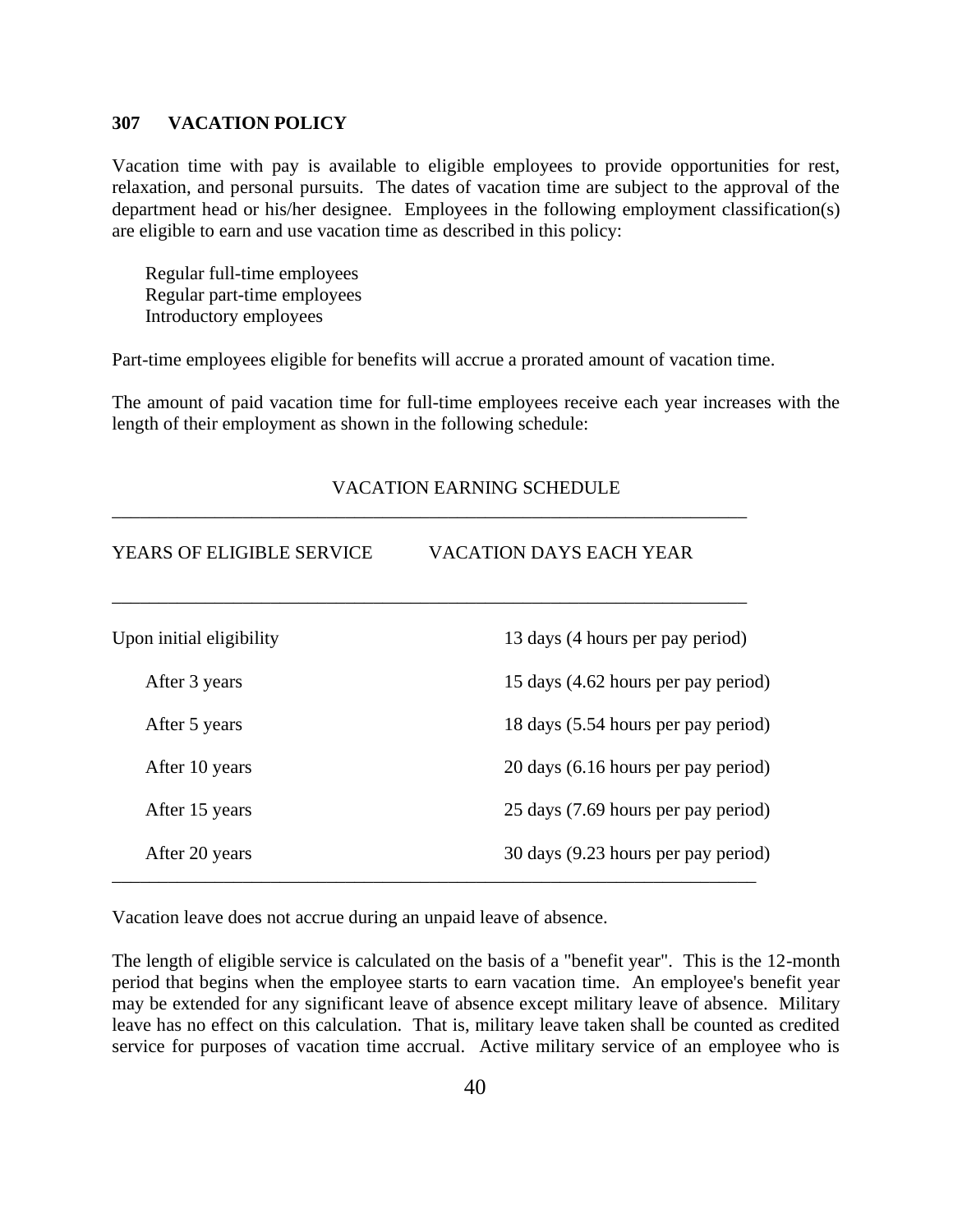restored to employment with the Superior Court is not a break in service and shall be counted as credited service. (See individual leave of absence policies for more information.)

Once employees enter an eligible employment classification, they begin to earn paid vacation time according to the vacation earning schedule. They can use vacation time after the completion of the first six months of employment. However, new employees who have worked less than six months may use vacation time during a departmental authorized emergency as defined in section 505.

To take vacation, employees must request advance approval from their supervisors. Requests will be reviewed based on a number of factors, including court needs and staffing requirements.

As stated above, employees are encouraged to use available paid vacation time for rest, relaxation, and personal pursuits. In the event that available vacation is not used by the end of the benefit year, employees may carry unused time forward to the next benefit year. However, accrued annual vacation time cannot exceed the limit approved by the Coconino County Board of Supervisors. In a situation whereby an employee requested and was approved for, vacation leave in accordance with departmental policy and subsequently was denied the time off due to the needs of the department, the maximum hour cap may be waived upon approval of the Department Director. Vacation leave may not be advanced.

Upon termination of employment, employees will be paid for unused vacation time that has been earned through the last day of work at their prevailing salary rate.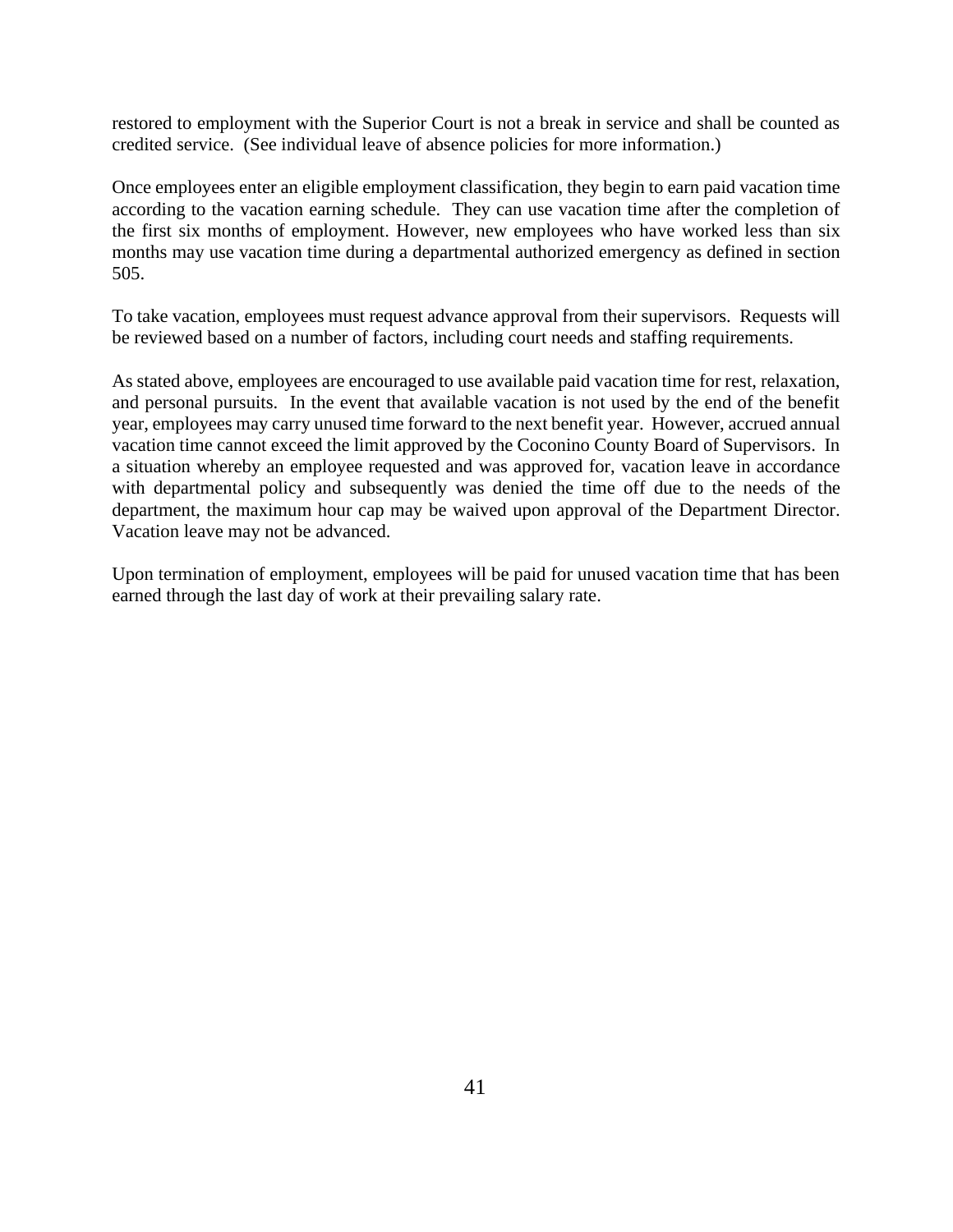### **308 EDUCATION AND STAFF TRAINING POLICY**

The Superior Court encourages its employees to grow professionally through training and education. Department Directors will identify training needs and provide the opportunity for an employee to enroll in courses or seminars which will increase the individual's ability to contribute to department goals. Training opportunities will be offered in an equitable and non-discriminatory manner. They must have a direct relationship to an employee's job growth and the department's goals. Sufficient funds must be available in the department budget to cover proposed training.

### REQUIRED EDUCATION CREDITS

Arizona Supreme Court Administrative Order 2015-96 requires that all full-time and part-time Court personnel complete 16 hours of COJET approved training / education per calendar year. This includes live training, core curricula, ethics and computer security/network security training).

All **new** full-time and part-time Court personnel shall complete the following minimum requirements during their first calendar year of employment according to the following prorated schedule:

| <b>Employed During</b>  | <b>Minimum Requirements</b>                                                                                               |
|-------------------------|---------------------------------------------------------------------------------------------------------------------------|
| January 1 - March 31    | 12 hours of training $\&$ education, including<br>orientation, ethics, core curriculum and<br>computer security training. |
| April 1 - June 30       | 8 hours of training & education, including<br>orientation, ethics, core curriculum and<br>computer security training.     |
| July 1 - September 30   | 4 hours of training $\&$ education, including<br>orientation, ethics, core curriculum and<br>computer security training.  |
| October 1 - December 31 | Orientation and ethics as appropriate to the<br>job position.                                                             |

These required education requirements may be changed by Chief Justice Administrative Order as the need arises.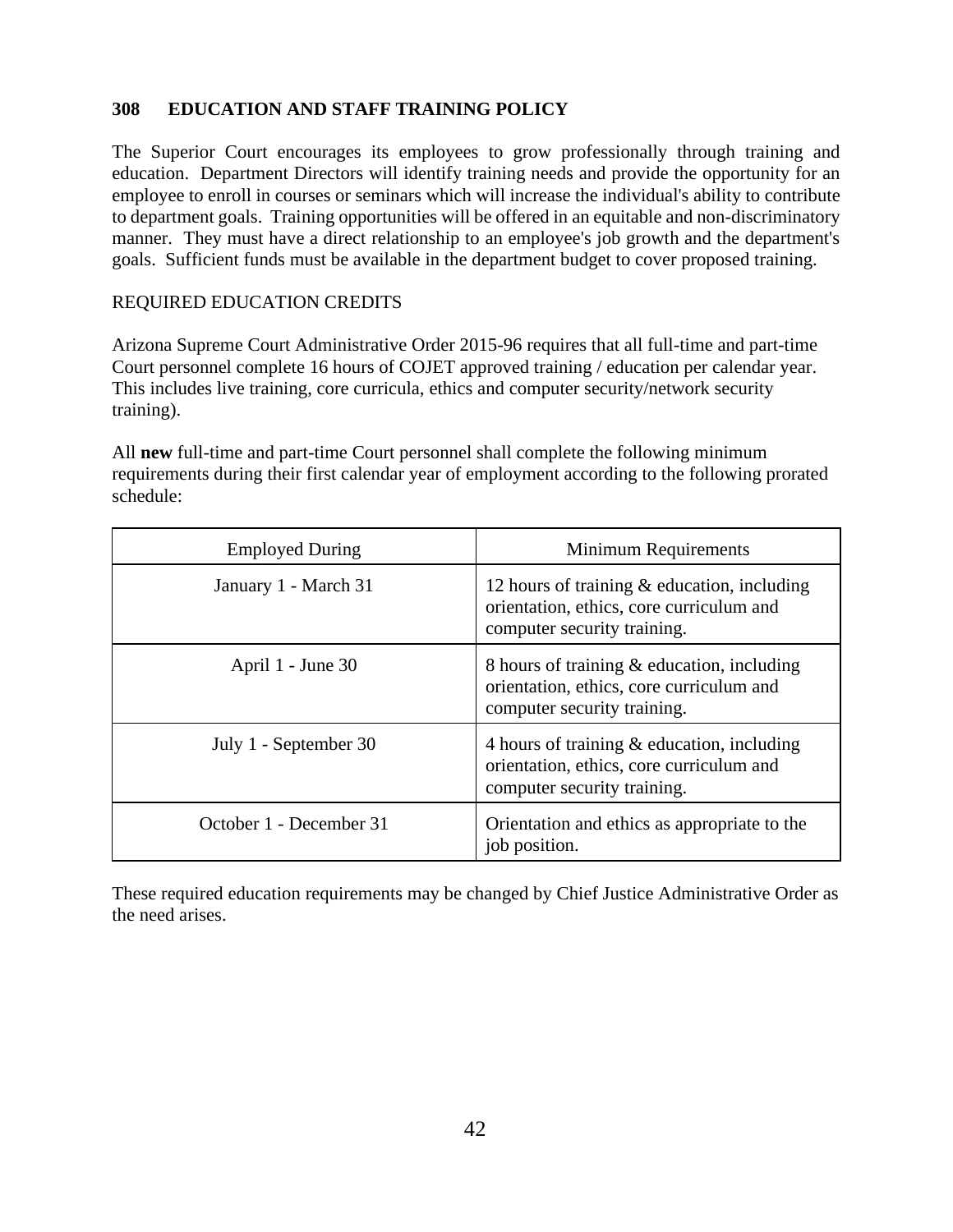### **309 LEAVE SHARING PROGRAM**

The purpose of the leave sharing program is to establish a policy and procedure for sharing of annual leave for employees of Coconino County. Occasionally court employees experience a situation in which illness or injury to themselves or to a close family member causes them to exhaust all available leave balances. It is the policy of Coconino County that one employee may contribute annual leave to another employee who experiences a non-job-related, seriously incapacitating and extended illness or injury, provided that the recipient employee has exhausted all appropriate leave balances, and will otherwise go on leave without pay or terminate Court employment.

The Courts will adopt and comply with Coconino County's Leave Sharing Program policy which is located here: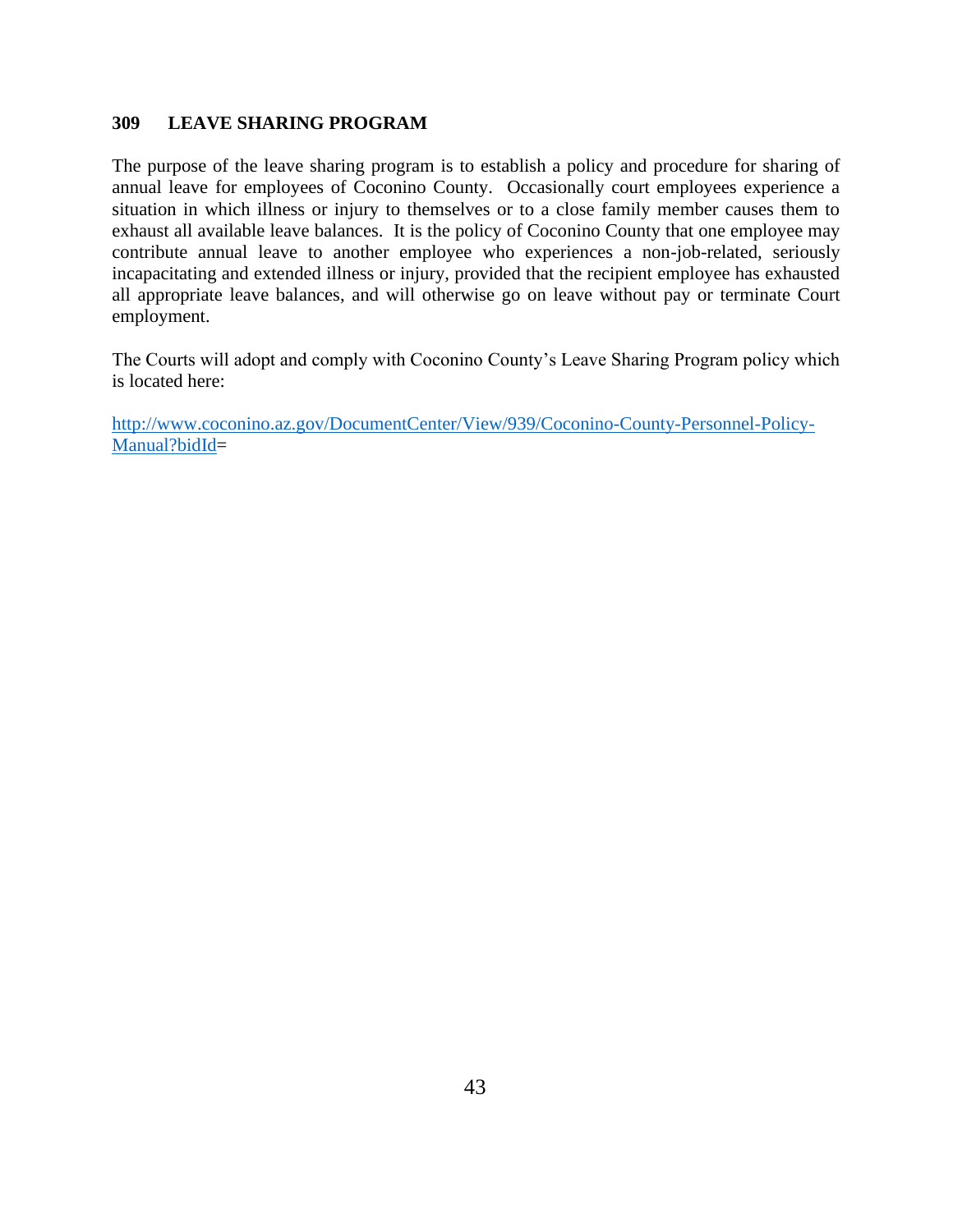## **401 PAYDAYS**

All employees are paid every other Thursday. Each paycheck will include earnings for all work performed through the end of the previous payroll period.

In the event that a regularly scheduled payday falls on a day off such as a holiday, employees will receive pay on the last day of the work week before the regularly scheduled payday.

Employees may have pay directly deposited into their bank accounts if they provide advance written authorization to the County Human Resources Department. Employees will receive an itemized statement of wages when direct deposits are made.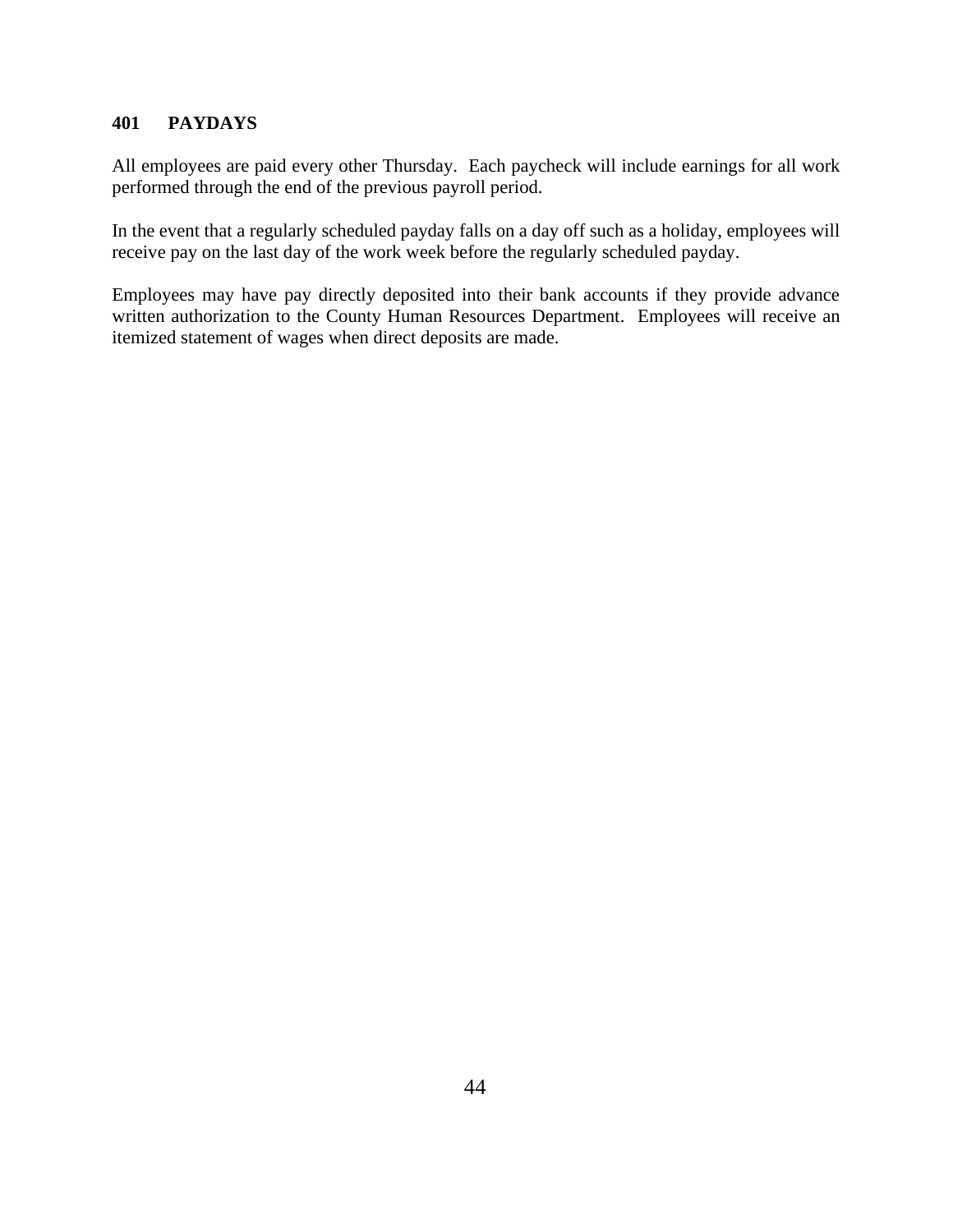### **402 PAY DEDUCTIONS**

The law requires that the Superior Court make certain deductions from every employee's compensation. Amounts withheld are applicable federal, state and local income taxes. The Superior Court also must deduct Social Security taxes on each employee's earnings up to a specified limit that is called the Social Security "wage base".

The Superior Court offers programs and benefits beyond those required by law. Eligible employees may voluntarily authorize deductions from their pay checks to cover the costs of participation in these programs.

Pay setoffs are pay deductions taken by the Superior Court, usually to help pay off a debt or obligation to the Superior Court or others.

If you have questions concerning why deductions were made from your pay check or how they were calculated, your supervisor can assist in having your questions answered, or you can address your concerns to the County Human Resources Department.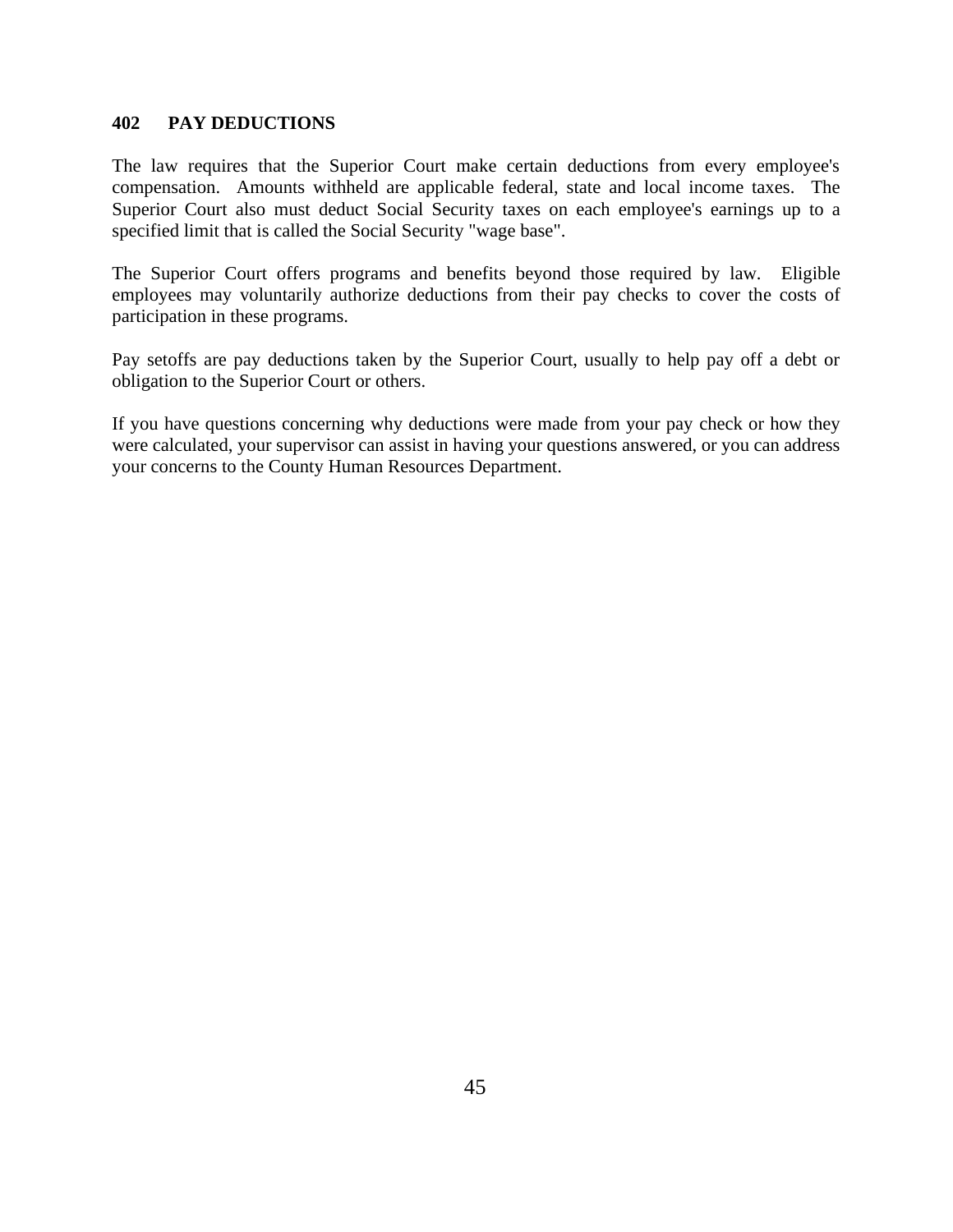### **403 TIMEKEEPING**

Accurately recording time worked is the responsibility of every court employee. Federal and state laws require the Superior Court to keep an accurate record of time worked in order to calculate employee pay and benefits. Time worked is all the time actually spent on the job performing assigned duties.

Altering, falsifying, tampering with time records, or recording time on another employee's time record may result in disciplinary action, up to and including termination of employment.

It is the employee's responsibility to sign his or her time record to certify the accuracy of all time recorded. The supervisor will review and then sign the time record before submitting it for payroll processing. In addition, if corrections or modifications are made to the time record, both the employee and the supervisor must verify the accuracy of the changes by initialing the time record.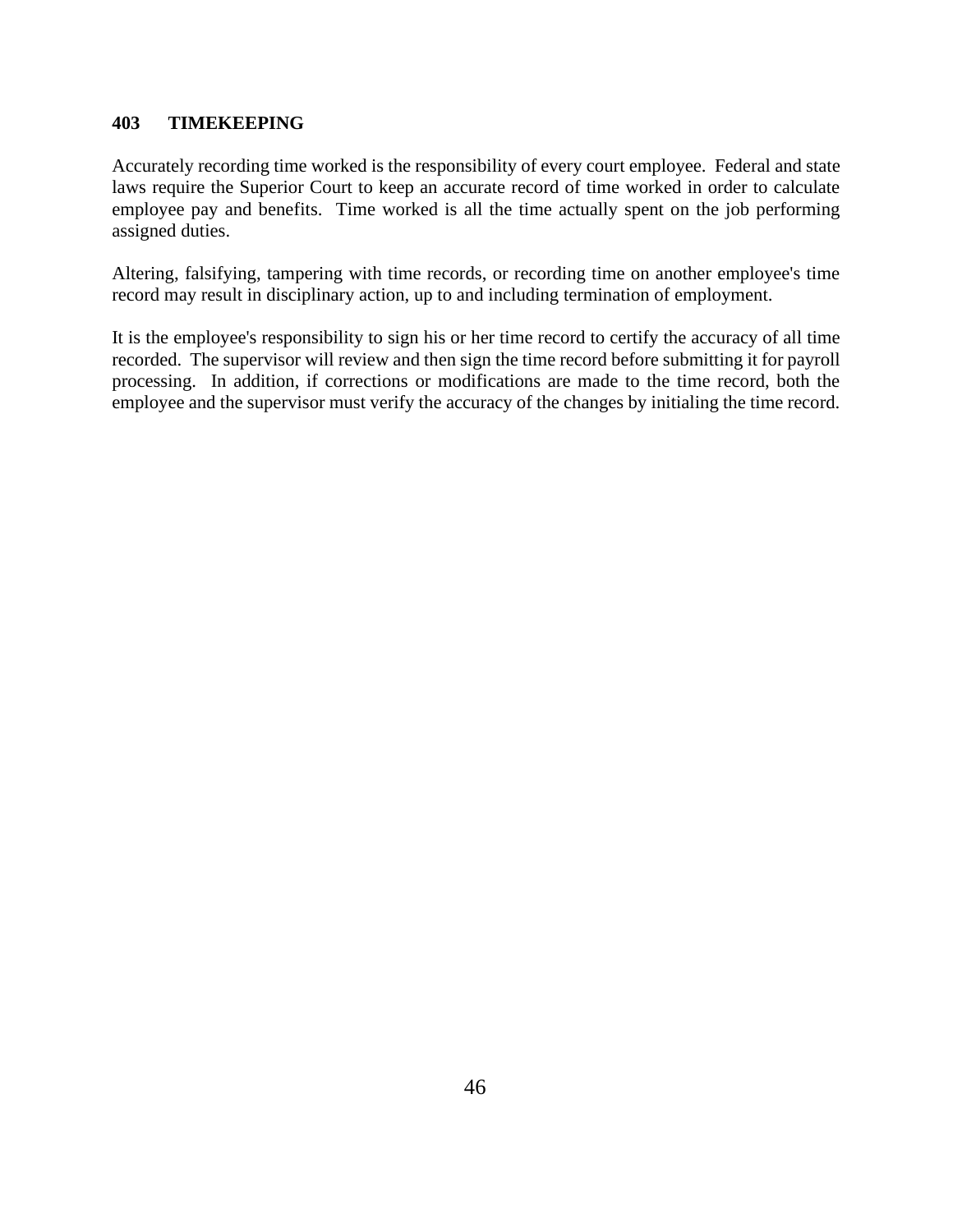### **501 SAFETY**

The Superior Court places the highest priority on job safety and considers the safety of employees, the public and our operations to be paramount.

The Courts will adopt and comply with Coconino County's Safety policy which is located here:

[http://www.coconino.az.gov/DocumentCenter/View/939/Coconino-County-Personnel-Policy-](http://www.coconino.az.gov/DocumentCenter/View/939/Coconino-County-Personnel-Policy-Manual?bidId)[Manual?bidId=](http://www.coconino.az.gov/DocumentCenter/View/939/Coconino-County-Personnel-Policy-Manual?bidId)

The Courts will comply with any other statutes, policies and Arizona Code of Judicial Administration.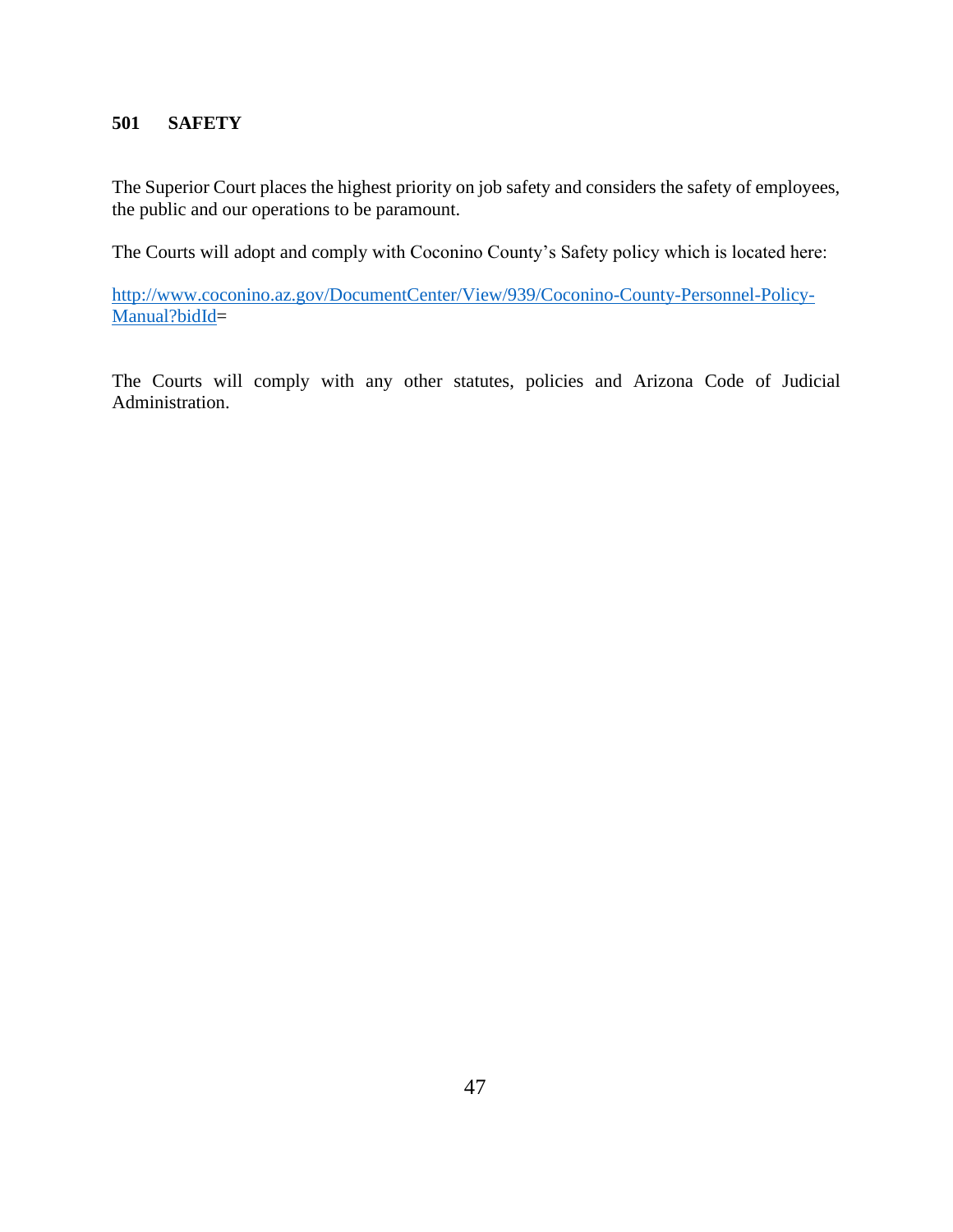### **502 USE OF PHONE, MAIL SYSTEMS, SUPPLIES AND EQUIPMENT**

Personal use of County telephones for long-distance and toll calls is not permitted. Employees should practice discretion in using court telephones when making local personal calls and may be required to reimburse the Superior Court for any charges resulting from their personal use of the telephone. Public pay phones are available for personal outgoing calls during breaks, meal periods, or at other times, with the supervisors' permission.

To assure effective telephone communications, employees should always use the approved greeting and speak in a courteous and professional manner. Please confirm information received from the caller, and hang up only after the caller has done so.

The mail system is reserved for business purposes only. Employees should refrain from sending or receiving personal mail at the workplace.

Government supplies or equipment shall not be used for personal business.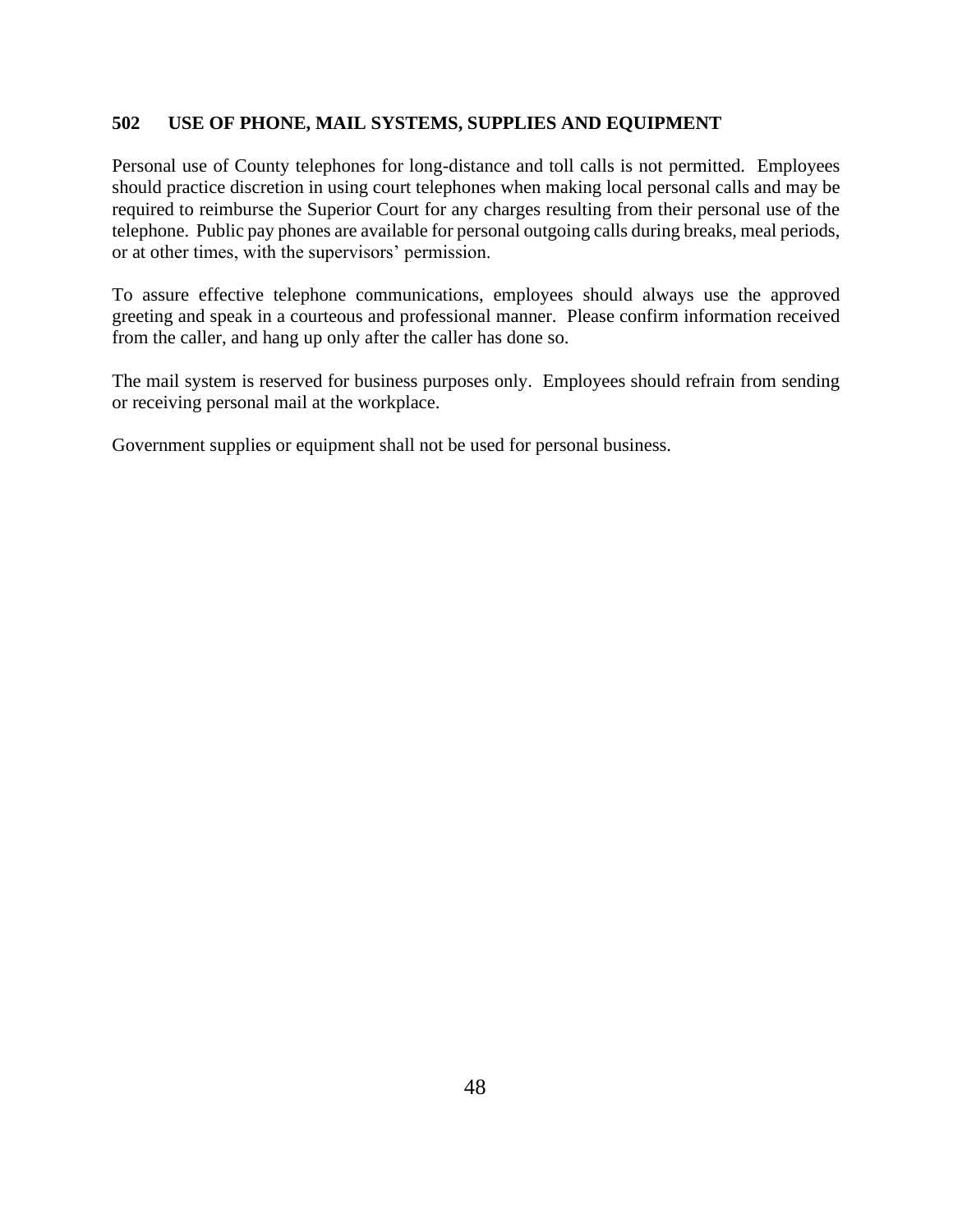### **503 SMOKE-FREE WORKPLACE**

In keeping with the Superior Court's intent to provide a safe and healthy workplace, smoking is prohibited throughout the worksite and immediate workplace. This policy applies equally to all employees, customers, and visitors. Smoking is not permitted in State or County vehicles.

For purposes of this policy, smoking is defined as burning or carrying any lighted cigarette, tobacco product, electronic smoking device, e-cigarette or vaporizer.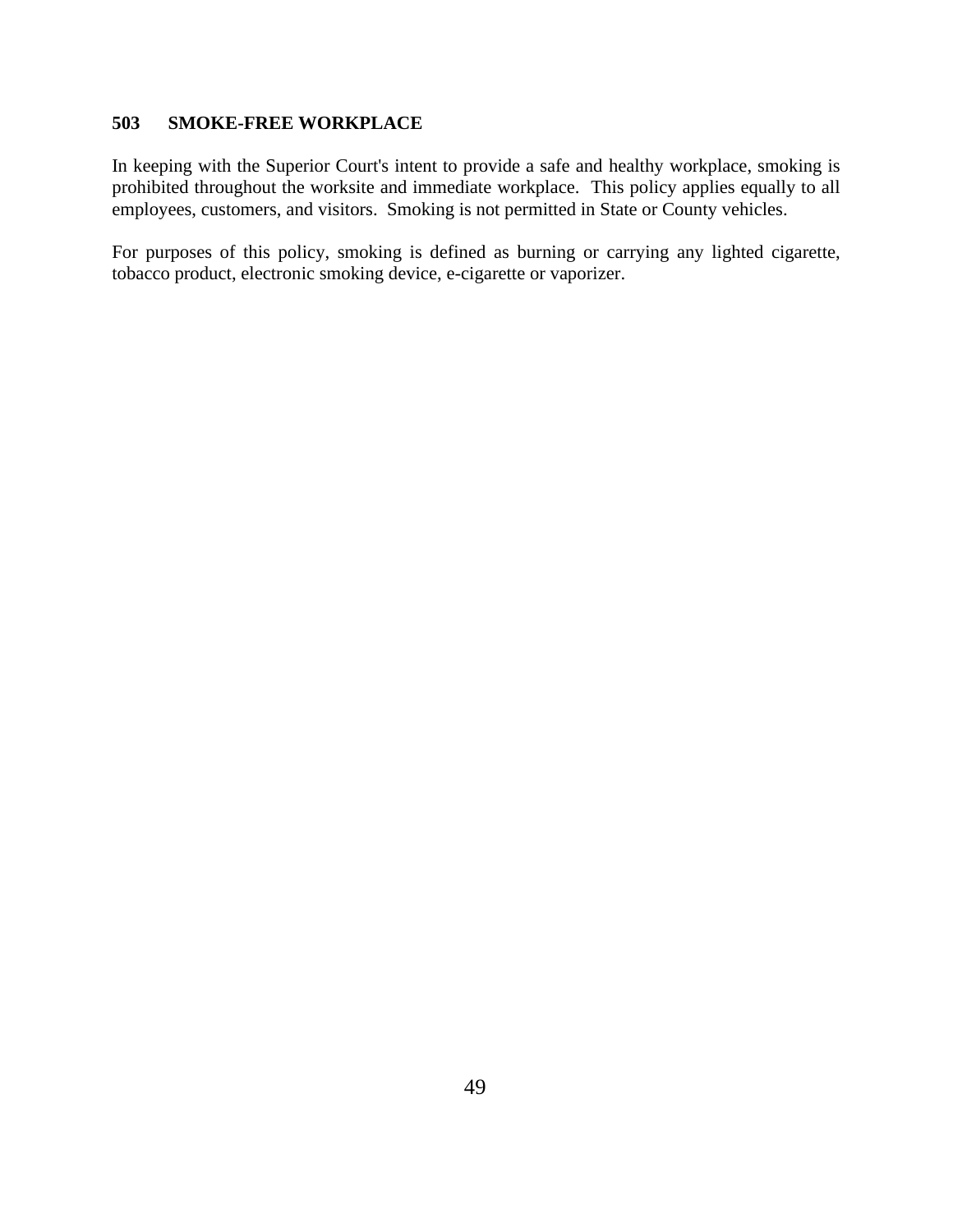### **504 USE OF EQUIPMENT AND VEHICLES**

Equipment and vehicles essential in accomplishing job duties are expensive and may be difficult to replace. When using court or county property, court employees are expected to exercise care, perform required maintenance, and follow all operating instructions, safety standards, and guidelines.

Please notify the supervisor if any equipment, machines, tools, or vehicles appear to be damaged, defective, or in need of repair. Prompt reporting of damages, defects, and the need for repairs could prevent deterioration of equipment and possible injury to employees or others. The supervisor can answer any questions about an employee's responsibility for maintenance and care of equipment or vehicles used on the job.

The improper, careless, negligent, destructive, or unsafe use or operation of equipment or vehicles, as well as excessive or avoidable traffic and parking violations, can result in disciplinary action, up to and including termination of employment.

**Official Business:** State and County vehicles may be used only for official business (pursuant to A.R.S. 28-1441; Attorney General's Opinion 80-137 and 80-138) by duly authorized County employees.

Passengers: Relatives, friends, children, or any other non-County employees shall not be permitted to either operate or to occupy as passengers a State/County vehicle for any reason not in the line of official County business.

The sole exception to the passenger policy stated is if the presence of a non-County employee in a State/County vehicle is specifically related to official business (see above for statutory citations.) Some examples of this exception are:

- employees of other public agencies ride-sharing to business-related event;
- engineers, surveyors, contractors, and similar professionals who are providing services pursuant to a County contract;
- interns.

**Operation:** While operating a State/County vehicle, employees must be properly licensed and must ensure that the vehicle is operated in a safe manner and within established speed limits. The employee is responsible for any traffic citations received.

**Seatbelts:** In accordance with Arizona State law and County policy, employees are required to wear seatbelts at all times when the vehicle is in motion. It is the responsibility of the driver of the State/County vehicle to ensure that passengers are also properly belted at all times when the vehicle is in motion.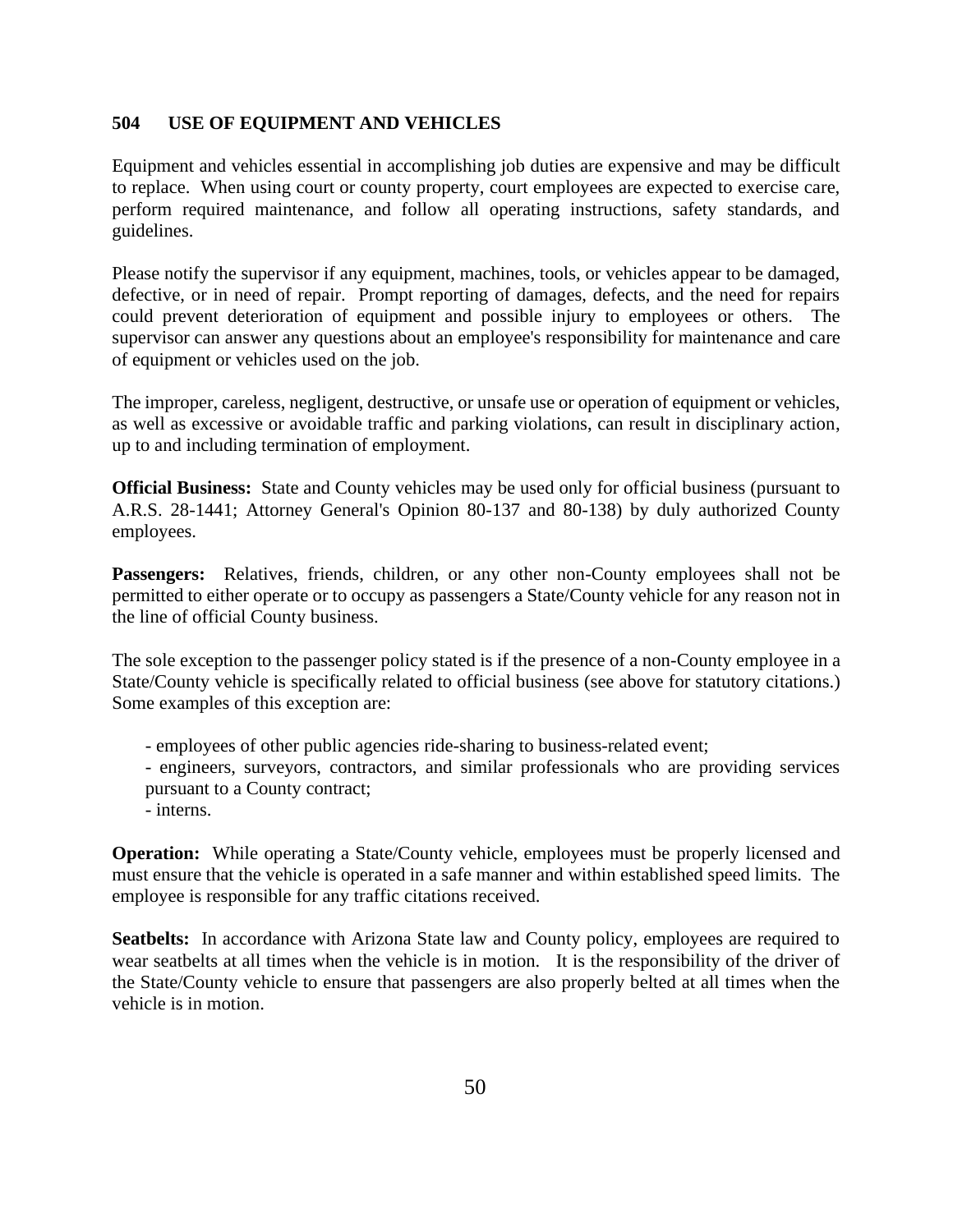**Credit Cards:** Credit cards are available for fuel purchased during out of town travel. The vehicle number, odometer reading and County employee's legible signature are required on all invoices. The customer copy of the invoice needs to be returned to Mechanical Services Division of the Highway Department as soon as possible after completing the trip.

Credit cards are to be used for refueling County vehicles only. With the exception of Search and Rescue units operation on an authorized search and under the direction of the Sheriff's Department, private vehicles used for County business cannot be refueled using County facilities or credit cards.

**Parking Tickets:** All vehicle violations, including parking tickets, are the responsibility of the assigned driver. Notice of delinquent or past due parking violations will be directed through the County Manager for disposition.

**Loss of Privileges:** An employee may lose driving privileges for a poor traffic safety or accident record, or violation of credit card policies. Because the minimum qualification for certain County positions requires possession of a valid driver's license, loss of driving privileges may adversely affect employment with the County. Employees who have their driver's license privileges suspended or revoked must notify the department head in writing within one working day. Willful violation of this policy may result in disciplinary action, up to and including discharge.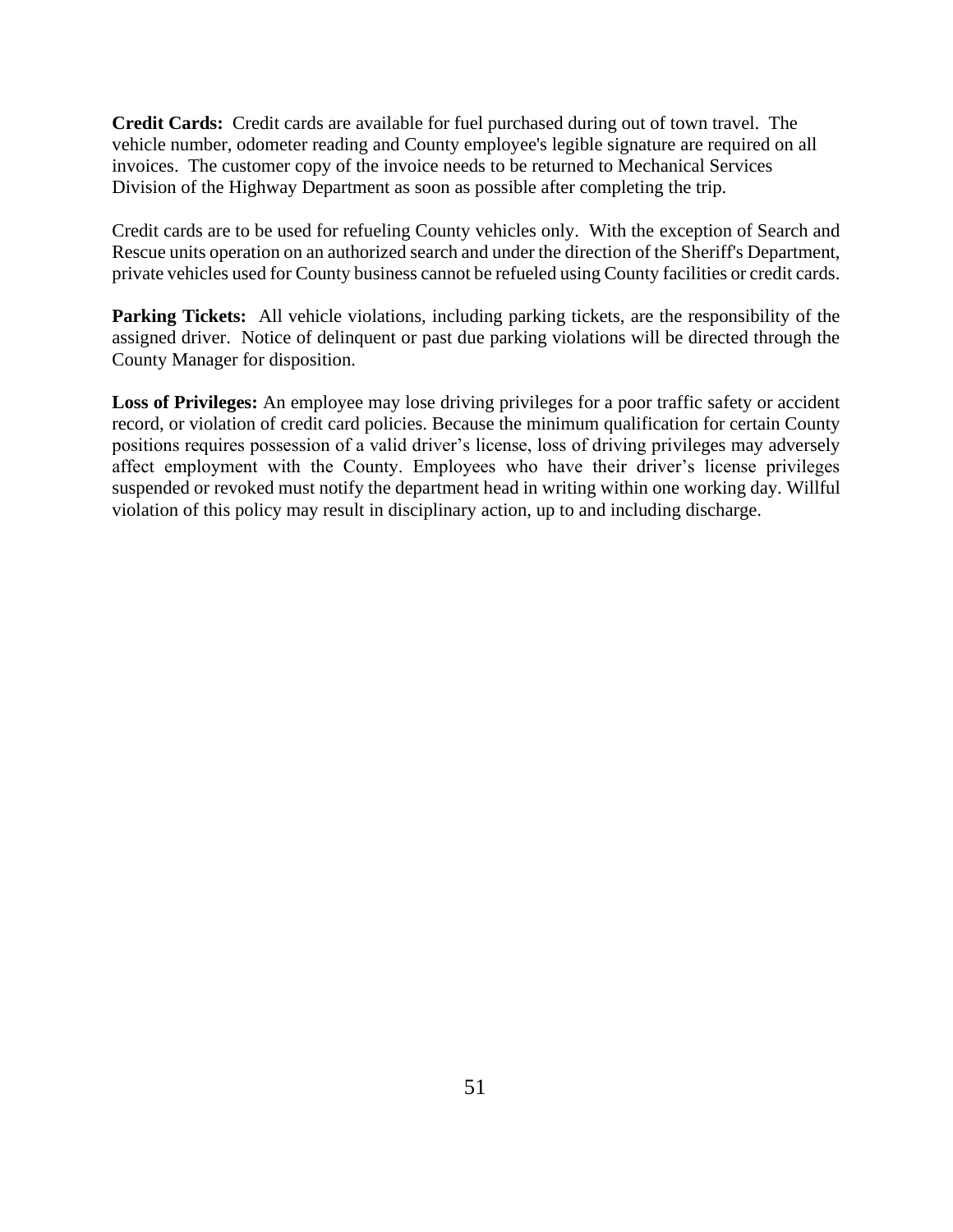#### **505 EMERGENCIES**

At times, emergencies such as severe weather, fires, power failures, bomb threats, earthquakes, or other emergency situations, can disrupt department operations. In extreme cases, these circumstances may require the closing of a work facility, or the reduction to an essential staffing level. The decision to close the courts or reduce staff to essential personnel will be made by the Superior Court Presiding Judge, in consultation with the County Manager. If the employee is not contacted by their department head, or designee, the employee must contact their supervisor prior to the beginning of the work shift.

The decision to close the courts or reduce staff to essential personnel will be made by the Presiding Judge, in consultation with the County Manager, and will not always follow the County's declared emergency schedule. Compensation for declared emergencies will only apply to Court personnel in those situations in which the Presiding Judge has officially determined to close the courts or reduce staff to essential personnel.

Non-Exempt Employees (other than Essential Employees): During a declared emergency by the Board of Supervisors, non-exempt employees who are NOT required to come to work, will receive pay for the day if the Presiding Judge has officially determined to close the courts or reduce staff to essential personnel. On an early closure day as declared by the Presiding Judge, non-exempt employees will receive their regular pay for the early closure hours (e.g. 3:00 to 5:00 p.m.). An employee who is not designated as essential staff must obtain approval from their supervisor/department head to work during reduced staff or early closure hours.

Non-Exempt Essential Employees: Non-exempt employees who are designated as essential staff, and are required to work during a period of reduced staffing, will receive Declared Emergency Leave time, in addition to their regular pay, for all hours worked during this period if the Presiding Judge has officially determined to close the courts or reduce staff to essential personnel. The rate of pay will be one hour of leave for one hour of time worked.

Exempt Employees (other than Essential Employees): Exempt employees, who are not required to work during a declared emergency closure, or in a reduced staffing situation, will receive their regular pay for the day. Exempt employees are not eligible to receive additional pay or Declared Emergency Leave time; however they may receive flexible time off for hours worked, at the discretion of their department head/supervisor.

In weather conditions that are not considered emergency conditions, employees who arrive to work late, leave work early or miss work due to emergency conditions must use vacation (Annual Leave) or compensatory time, or a day without pay. With department head/supervisor approval, employees may also work a flexible schedule to make up the missed hours.

Employees on vacation, sick, or on other approved leave during an emergency declaration situation or reduced staffing periods, will be required to use their originally scheduled paid leave. Temporary employees are not eligible for Declared Emergency Leave; however, they may work with their supervisor/department head to make up time for hours missed.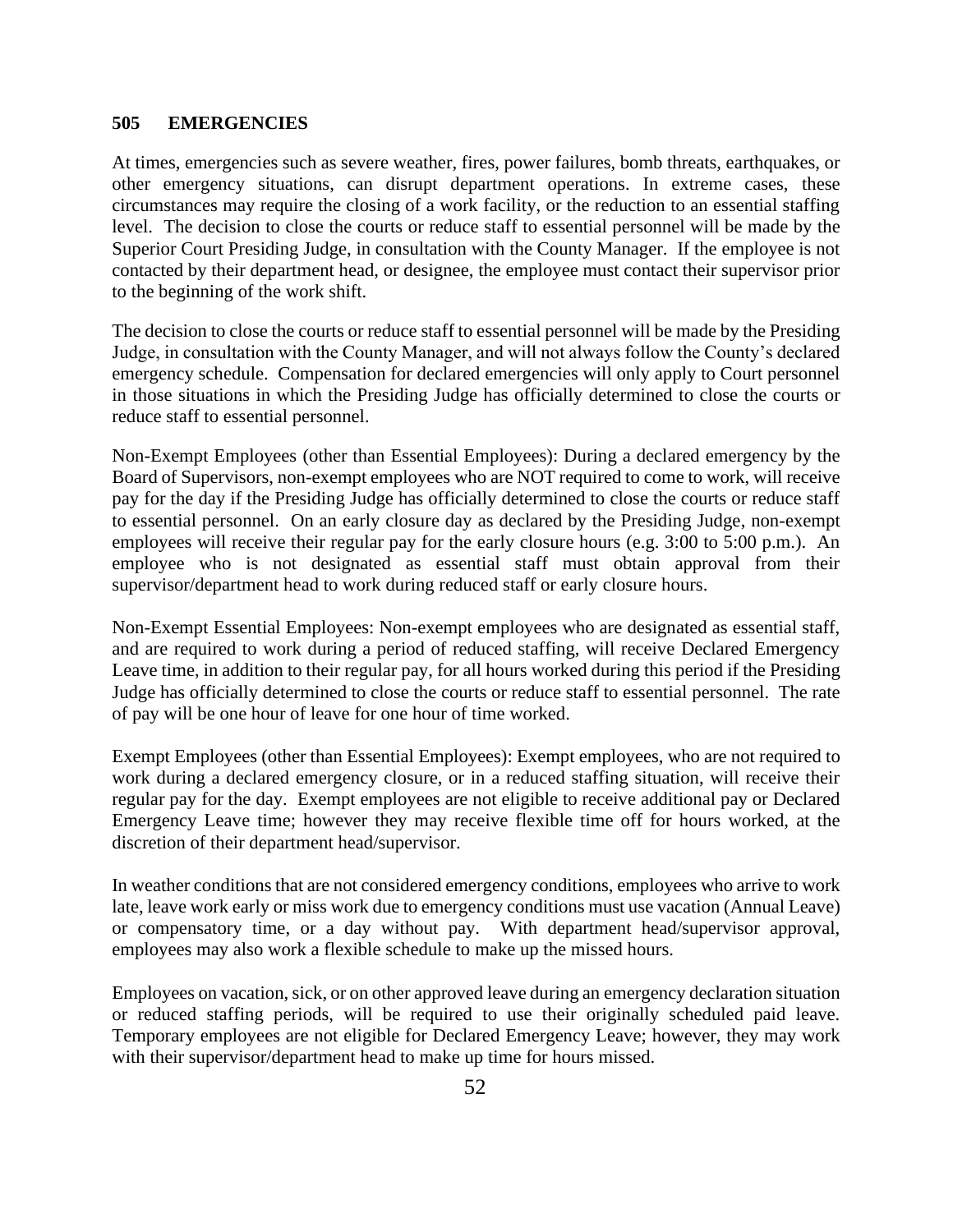#### **506 BUSINESS TRAVEL EXPENSES**

The Superior Court will reimburse employees for reasonable business travel expenses incurred while on assignments away from the normal work location. All business travel must be approved in advance by the Department Head or his/her designee. Employees whose travel plans have been approved should make all travel arrangements.

When approved, the actual costs of travel, meals, lodging, and other expenses directly related to accomplishing business travel objectives will be reimbursed by the Superior Court up to State/County approved limits and per diem restriction. Employees are expected to limit expenses to reasonable amounts. The applicable laws relating to travel contained in A.R.S. 38-621 through 38-627.

Expenses that generally will be reimbursed include the following:

Airfare or train fare for travel in coach or economy class or the lowest cost available fare.

Car rental fees, only for compact or mid-sized cars, and only when no other form of transportation is available.

Fares for shuttle or airport bus service, where available; costs of public transportation for other ground travel.

Taxi fares, only when there is no less expensive alternative.

Mileage costs for use of personal cars, only when less expensive transportation is not available. If an employee elects to use a personal car when other transportation is available, actual costs cannot exceed other forms of transportation.

Costs of parking will be allowed if employee is on official travel business.

Cost of standard accommodations in lodgings at rates approved by the County.

Cost of meals but only up to the per diem limit.

Meal tips are part of the daily per diem allowance.

Charges for telephone calls, fax, and similar services required for business purposes.

A traveler using a privately owned motor vehicle on Superior Court business must have a valid driver's license and current vehicle insurance in compliance with A.R.S. 28-1251.

Employees who are involved in an accident while traveling on business must promptly report the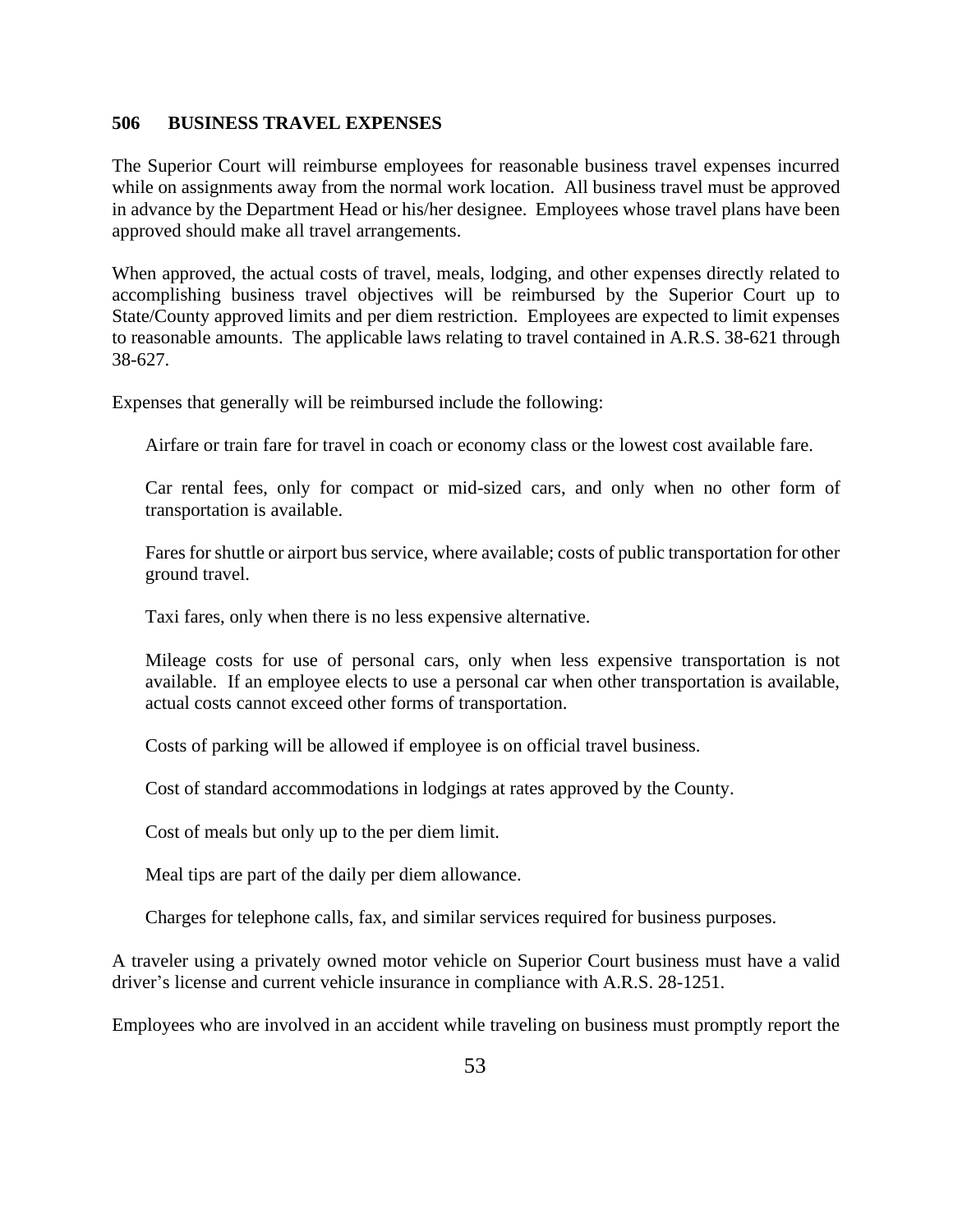incident to their immediate supervisor or the department head. Vehicles owned, leased, or rented by the Superior Court may not be used for personal use without prior approval.

Cash advances to cover reasonable anticipated expenses may be made to employees, after travel has been approved. Employees should submit a written request to their supervisor when travel advances are needed.

With prior approval, employees on business travel may be accompanied in their personal vehicle by a family member or friend, when the presence of a companion will not interfere with successful completion of business objectives. Generally, employees are also permitted to combine personal travel with business travel, as long as time away from work is approved. Additional expenses arising from such nonbusiness travel are the responsibility of the employee.

When travel is completed, employees should submit completed travel expense reports within 10 working days. An employee claiming per diem expenses does not need to submit any receipts. However, receipts must be produced for lodging expenses, and any other expenses not covered under the per diem guidelines.

Employees should contact their supervisor or the Department Head for guidance and assistance on procedures related to travel arrangements, travel advances, expense reports, reimbursement for specific expenses, or any other business travel issues.

Abuse of this business travel expenses policy, including falsifying expense reports to reflect costs not incurred by the employee, can be grounds for disciplinary action, up to and including termination of employment.

Out-of-state travel by officers and employees of Superior Court must be approved in advance by the Department Director.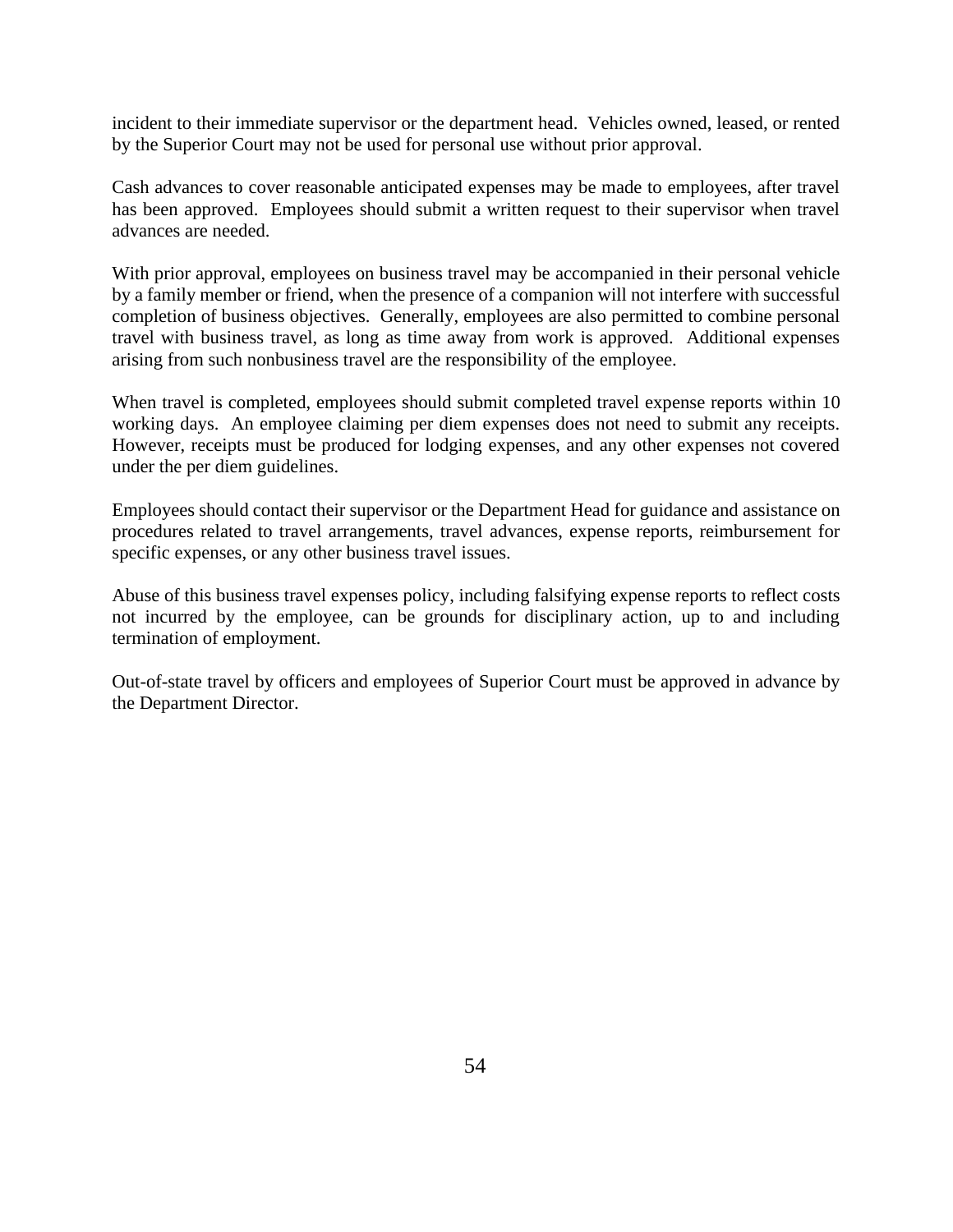### **507 OFFICE/WORK SPACE**

The Superior Court is dedicated to maintaining an attractive, uncluttered and, therefore, safe work space and worksite. With that goal in mind the Superior Court must impose some restrictions on the display of personal items in and around the worksite.

No item can be hung or displayed in public areas of the court facility without the approval of the department head. By public area we mean such things as courthouse lobbies, hallways, or foyers. Normally, such items are hung by the Court/County maintenance staff.

Employees may display items of personal nature in and around their desk, as long as these items do not detract from the decorum of the department, or interfere with the ability of someone else to do their job. The immediate supervisor may restrict the use of such items as radios, plants, or pictures which interfere with work operations.

There can be no coffee makers or heaters in and around an employee's desk, unless these items have been approved by the immediate supervisor.

The Superior Court assumes no liability for any personal object that may be lost, stolen or damaged in any way.

If any employee disagrees with the decision of the immediate supervisor, he/she may discuss the matter via the chain of authority.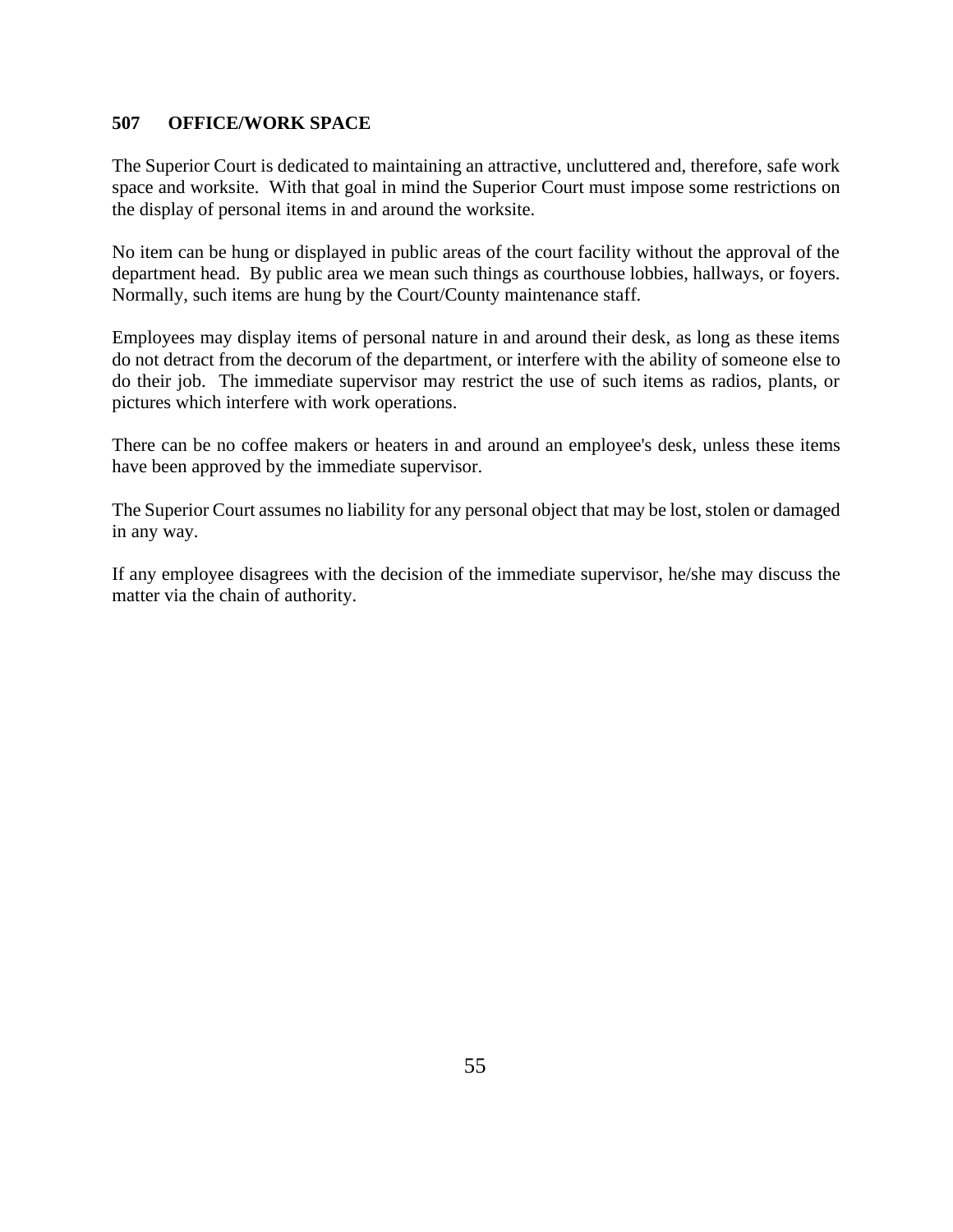### **508 REDUCTION IN FORCE**

An employee may be subject to a non-disciplinary, involuntary termination through layoff in connection with a shortage of funds, abolition of a position, or lack of need for the work performed by an employee or group of employees. In such cases, affected employees shall be given as reasonable an amount of advance notice as conditions permit.

When a reduction-in-force (RIF) is deemed necessary, the appointing authority may limit the RIF to a functional or organization unit, or classification, in order to maintain work production and essential services.

No employee with regular status is to be laid off by RIF while there are temporary, on-call, or probationary employees serving in the Department in the same, or equal or lower level positions for which such regular status employee or employees are qualified and available for reassignment or transfer.

Whenever possible, an employee affected by layoff may be made the best available offer in another available position. The offer will contain a time limitation for acceptance. Failure to accept an offer will result in the employee being laid off.

In determining the order of RIF employees with regular status, the department head shall consider such factors as critical qualifications, performance appraisals, work record, conduct, seniority, and Department priorities.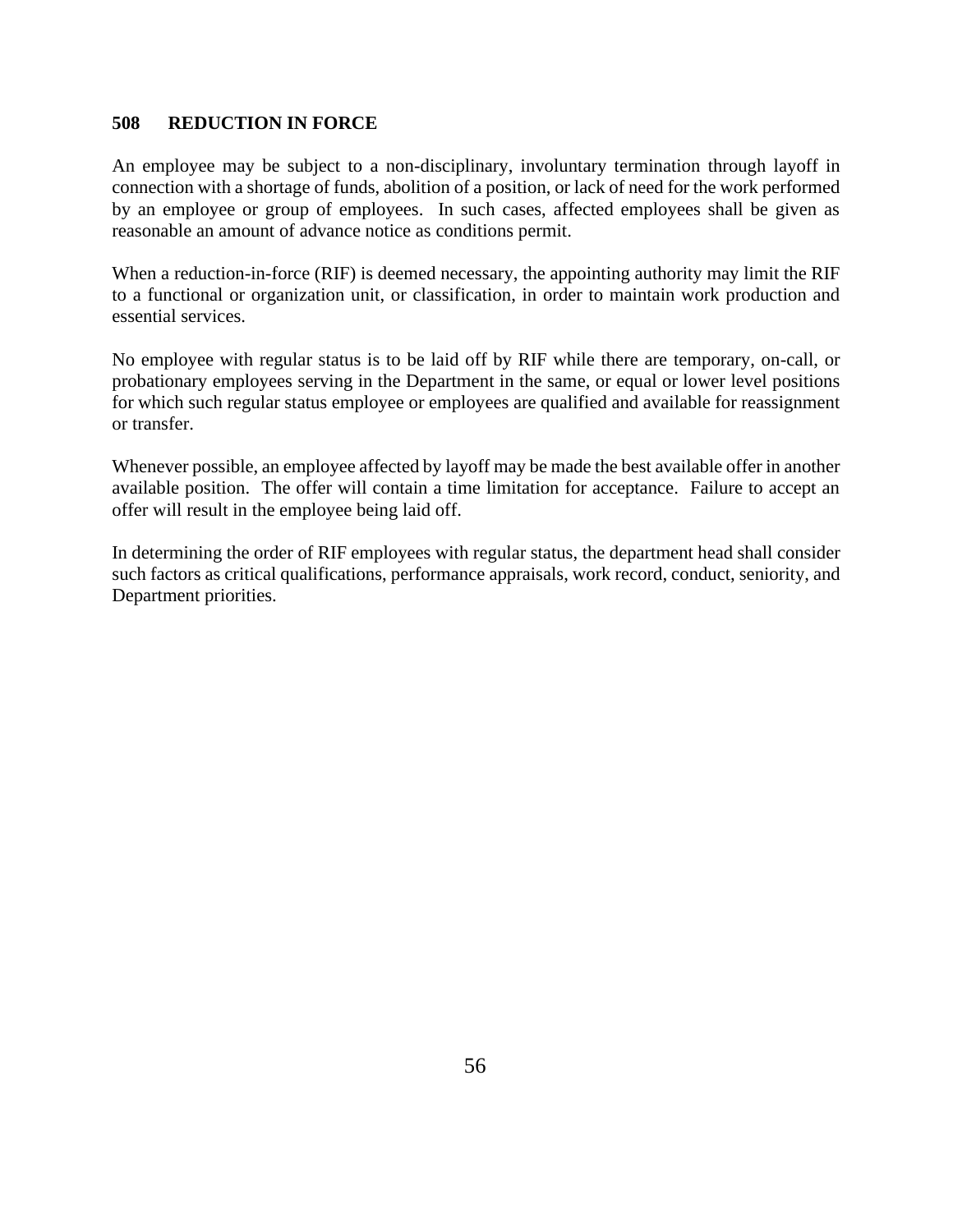### **509 WORK SCHEDULES**

The normal work schedule for most employees is eight hours a day, five days a week. Supervisors will advise employees of the times their schedules will normally begin and end. Staffing needs and operational demands may necessitate variations in starting and ending times, as well as variations in the total hours that may be scheduled each day and week.

Flextime scheduling may be available with prior approval by the department head in some cases to allow employees to vary their starting and ending times each day within established limits. Employees should consult their supervisor for the details of this program.

Some exempt employees may frequently be required to work more than the normal work schedule due to the nature of their work. Work schedules are determined by the department head and are not subject to the problem resolution process.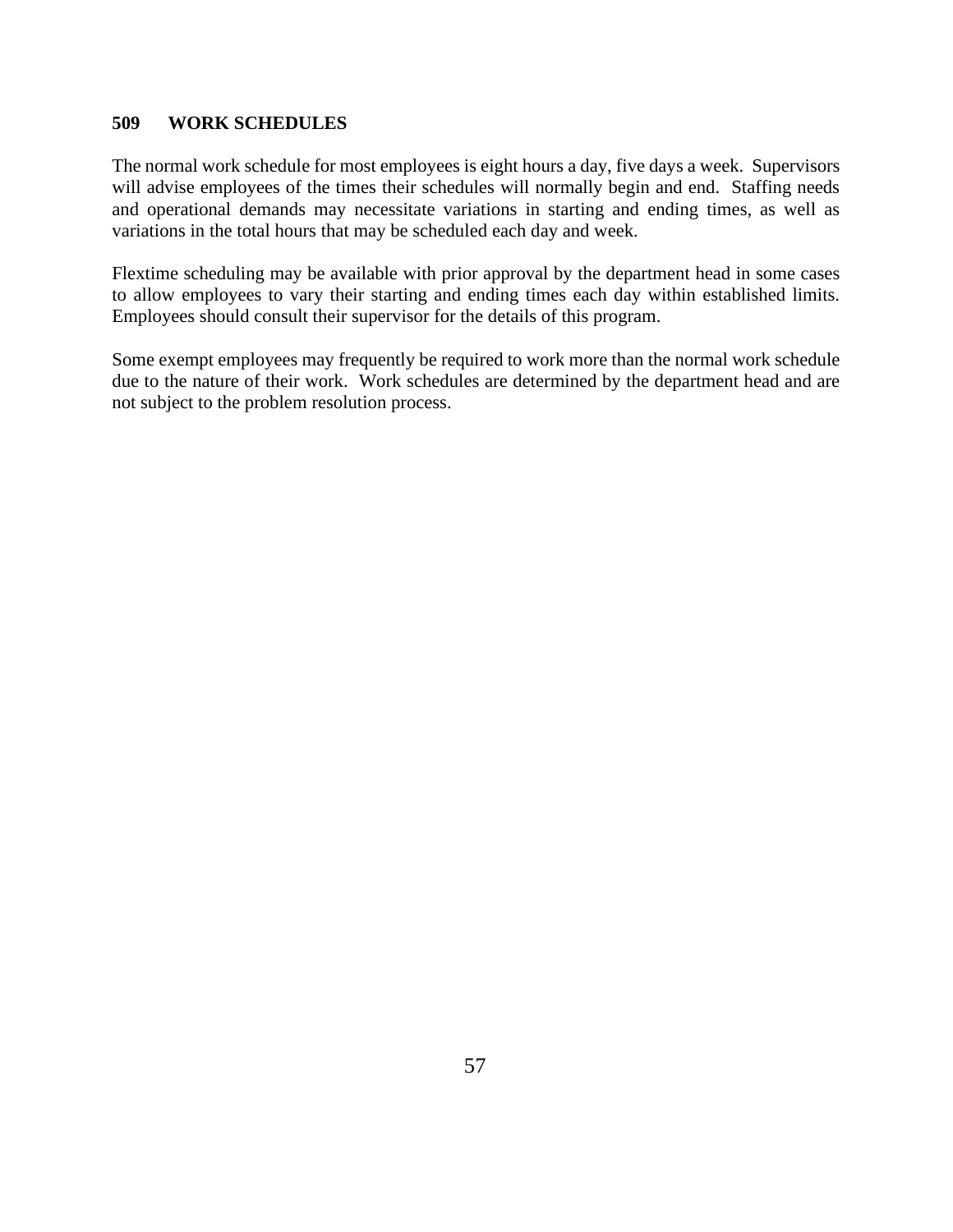### **510 ATTENDANCE AND PUNCTUALITY**

To maintain a safe and productive work environment, the Superior Court expects employees to be reliable and to be punctual in reporting for scheduled work. Absenteeism and tardiness place a burden on other employees and on the Superior Court. In the rare instances when employees cannot avoid being late to work or are unable to work as scheduled, they should notify their supervisor in advance of the anticipated tardiness or absence per departmental policy.

Frequent absences and tardiness are disruptive. Either may lead to disciplinary action, up to and including termination of employment.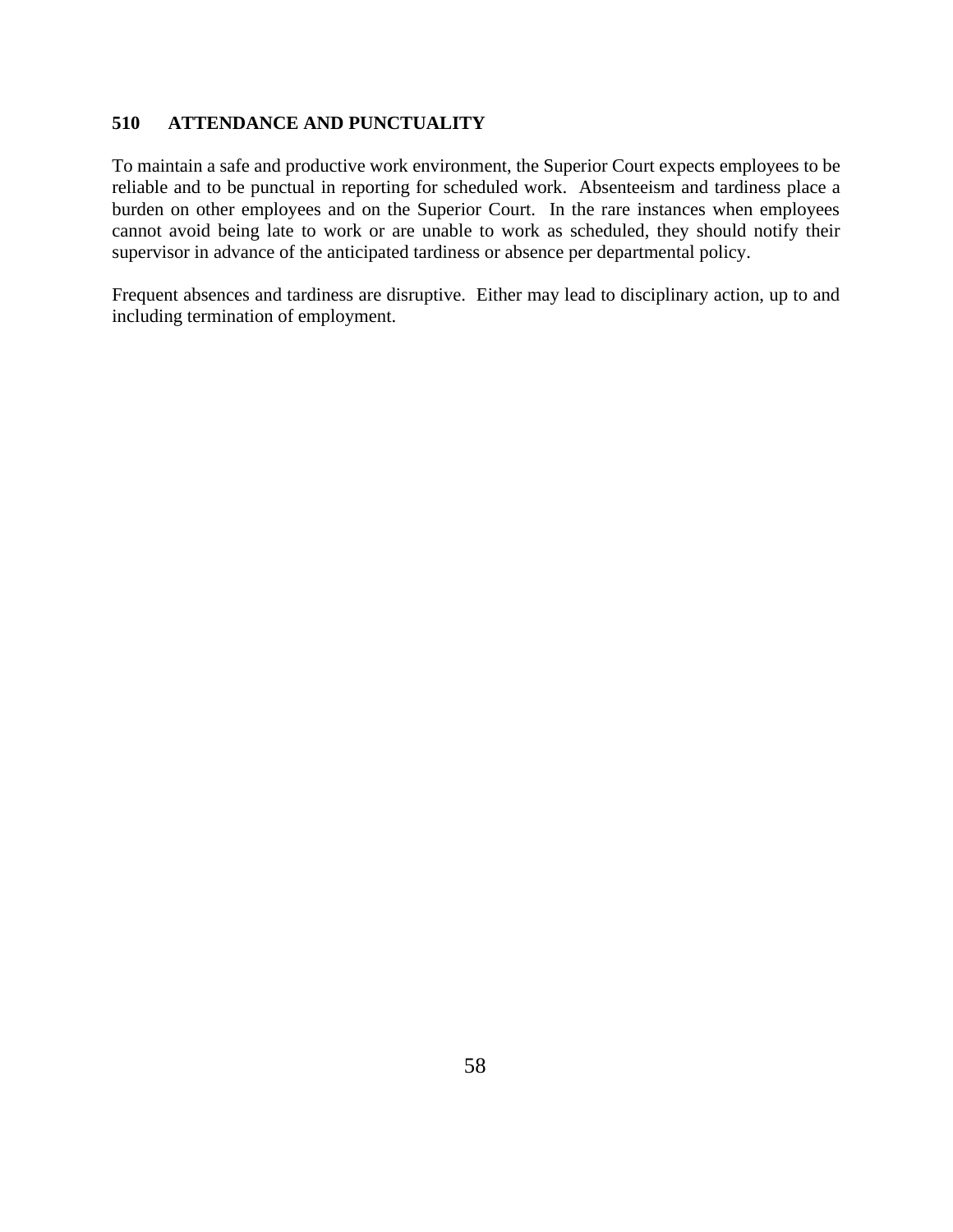### **601 FAMILY LEAVE**

The Superior Court recognizes that employees occasionally need to take time away from work to care for family and medical needs. This policy is designed to meet those needs by allowing employees to take time off for a limited period with job protection and also no loss of accumulated services provided the employees return to work. It also represents the intent of the Superior Court to comply with the requirements and purposes of the Family and Medical Leave Act of 1993 (FMLA). In some circumstances other types of paid and unpaid leaves authorized by the Superior Court run concurrently with FMLA-approved leave. Eligibility for additional leaves of absence beyond the time allotment permitted by the FMLA may also be requested by the employee and will be considered on a case by case basis.

The Courts will adopt and comply with Coconino County's Family and Medical Leave of Absence (FMLA) policy which is located here: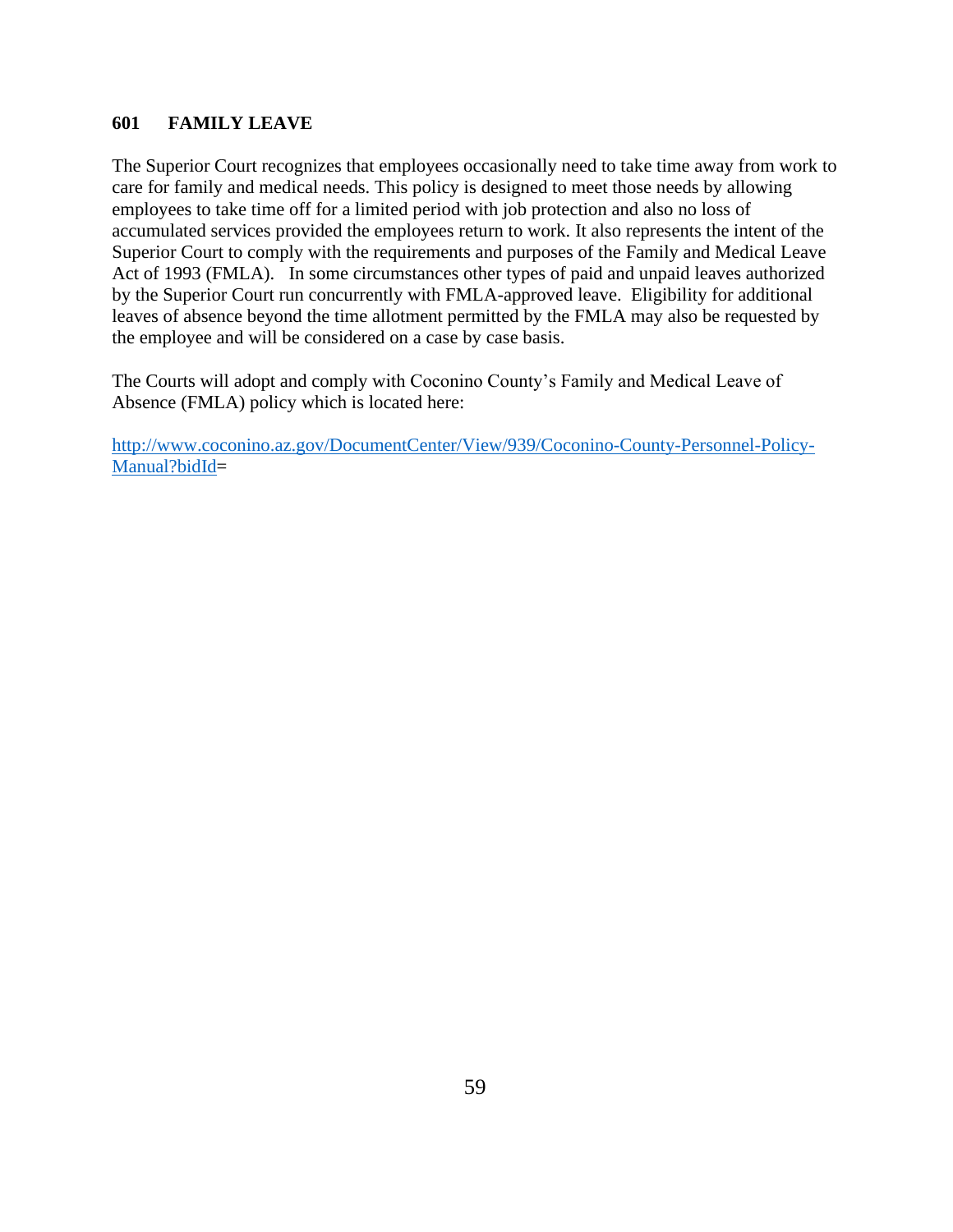### **602 MILITARY LEAVE**

Superior Court will comply with the Uniform Services Employment and Reemployment Rights Act of 1994 (USERRA) and applicable Arizona laws pertaining to military leave. Superior Court will not terminate or deny initial employment, reemployment, promotion, or benefits to an individual, or in any way discriminate against, an individual on the basis of their application for, membership in, or performance of military duty. This policy refers to service in the uniformed service under competent authority and includes active duty, active duty for training, initial active duty for training, inactive duty training, full-time National Guard duty and United States armed forces reserves, and a period for which an employee is on leave for the purpose of an examination to determine the fitness of the employee to perform any such duty.

The Courts will adopt and comply with Coconino County's Military Leave of Absence policy which is located here: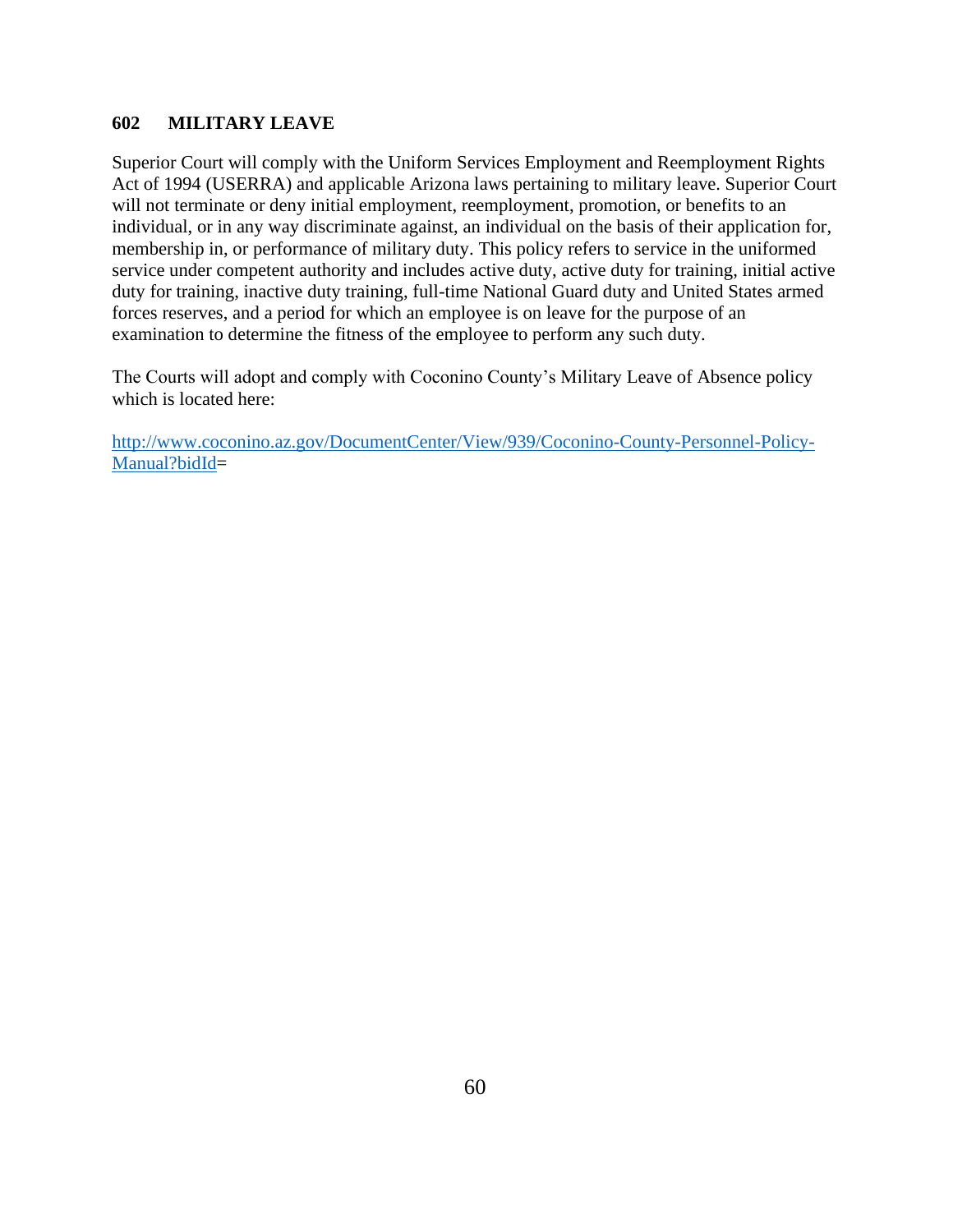# **603 MATERNITY AND PATERNITY LEAVE**

Coconino County offers maternity and paternity leave.

The Courts will adopt and comply with Coconino County's Maternity and Paternity Leave policy which is located here: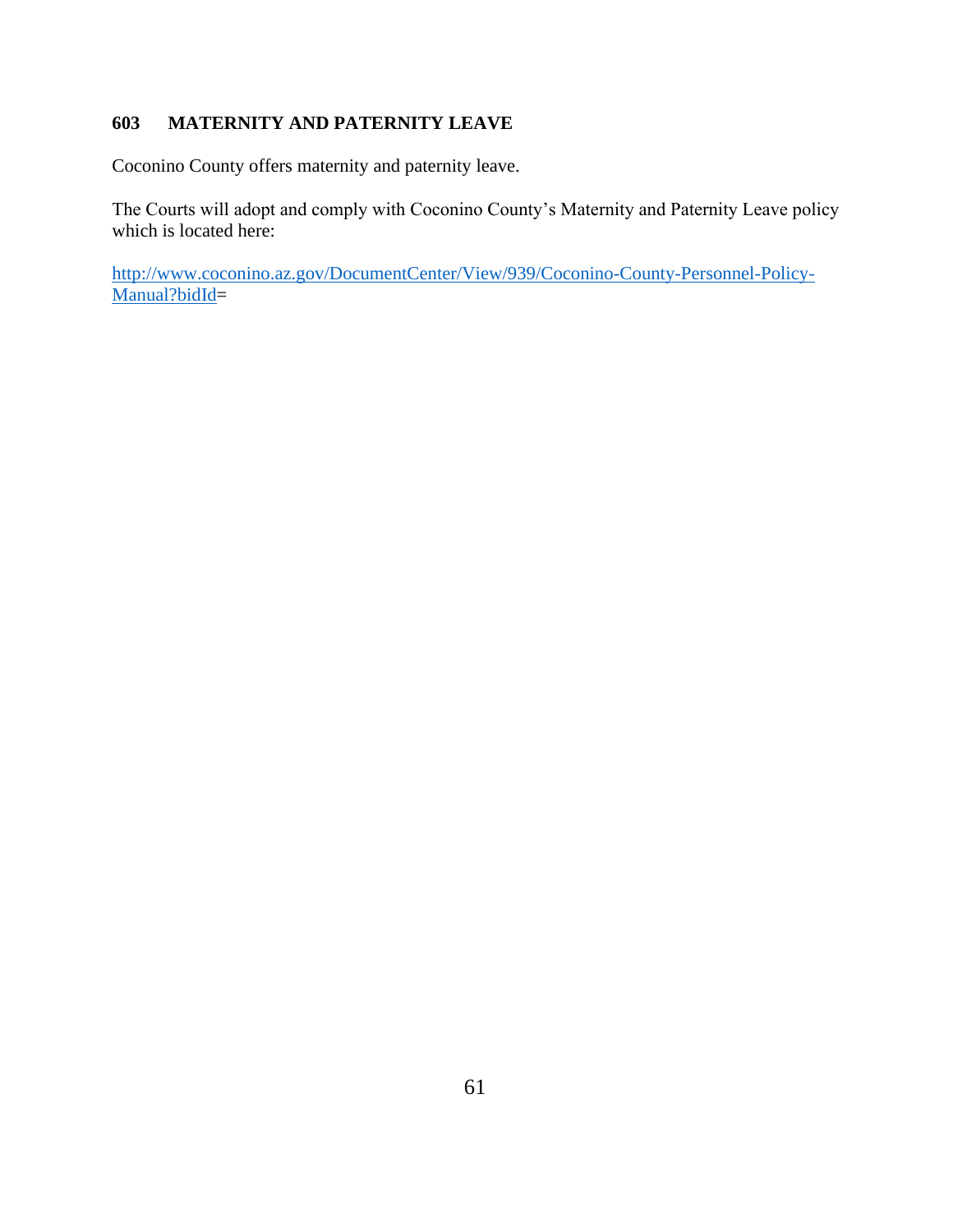#### **604 PERSONAL LEAVE OF ABSENCE WITHOUT PAY**

The Superior Court provides leaves of absence without pay to eligible employees who wish to take time off from work duties to fulfill personal obligations. Employees in the following employment classification(s) are eligible to request personal leave as described in this policy:

Regular full-time employees Regular part-time employees Introductory employees

As soon as eligible employees become aware of the need for a personal leave of absence, they should submit a fully justified written request to their supervisor. Personal leave may be granted by the department director for a period not to exceed six months.

Requests for personal leave will be evaluated by the department director based on a number of factors, including anticipated work load requirements and staffing considerations during the proposed period of absence.

Benefit accruals, such as vacation, sick leave, or holiday benefits, will be suspended during the leave and will resume upon return to active employment.

When a personal leave ends, every reasonable effort will be made to return the employee to the same position, if it is available, or to a similar available position for which the employee is qualified. However, the Superior Court cannot guarantee reinstatement in all cases.

For a leave of absence to remain in force, the employee must be available for contact and establish regular check-ins with their supervisor, as determined upon approval of leave. If an employee fails to report to work promptly at the expiration of the approved leave period, the Superior Court will assume the employee has resigned.

The courts will adopt and comply with Coconino County's Personal Leave of Absence Without Pay policy regarding health benefits which is located here: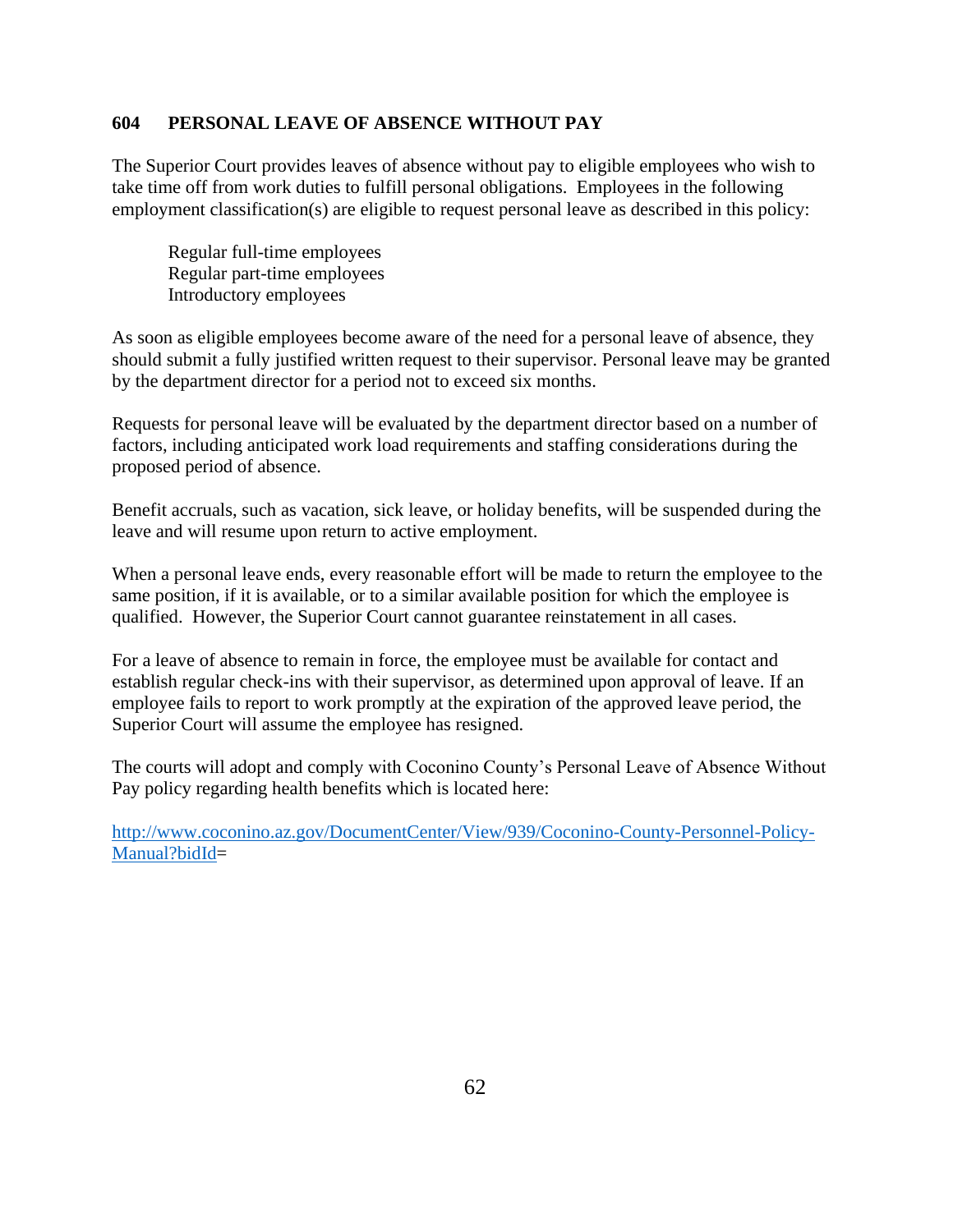### **701 CODE OF CONDUCT**

### INTRODUCTION

A judiciary which upholds high standards of integrity, impartiality and independence is indispensable to the upholding of justice in our society. As employees of the Superior Court, we must manage our personal and business affairs so as to avoid situations that might lead to conflict, or the appearance of conflict, between self-interest and our duty to the courts, to persons served by the courts and to the general public.

The following Code of Conduct, and the Code of Conduct for Judicial Employees listed in Section 702, have been adopted by the Superior Court to provide basic guidance for all employees concerning matters affecting their work. In addition, employees are to immediately disclose to their supervisor if the employee is subject to any of the following: citation for a misdemeanor or felony, arrest, conviction, order of protection, and/or warrant.

Common sense and good judgment will dictate the proper course of action in most situations. However, remember that if there is a question in your mind of even a slight conflict with our Code of Conduct, others will tend to exaggerate it. The best policy is to resolve such questions by addressing them at the outset so they will not become embarrassing problems later. Such matters can easily be addressed by discussing them with the supervisor. Handling these matters in this manner should avoid any occasion for disciplinary action. However, any violation of this Code of Conduct may result in disciplinary action, up to and including dismissal.

### PERFORMANCE OF DUTIES

- A. Employees shall perform official duties diligently during working hours.
- B. Employees shall always perform their duties with courtesy and respect for the public and for co-workers, and without bias or prejudice, manifest by words or conduct, based upon age, race, color, religion, national origin, gender, sexual orientation, disability, genetics, pregnancy, marital status, veteran status, or political affiliation.
- C. Employees shall seek to maintain and improve their personal and professional growth and development and that of their co-workers through cooperation and participation in educational programs relevant to their duties and through any licensing or certification required for their position.
- D. Employees shall perform their duties impartially in a manner consistent with law and the public interest, impartial to kinship, position, partisan interest, public opinion or fear of criticism or reprisal.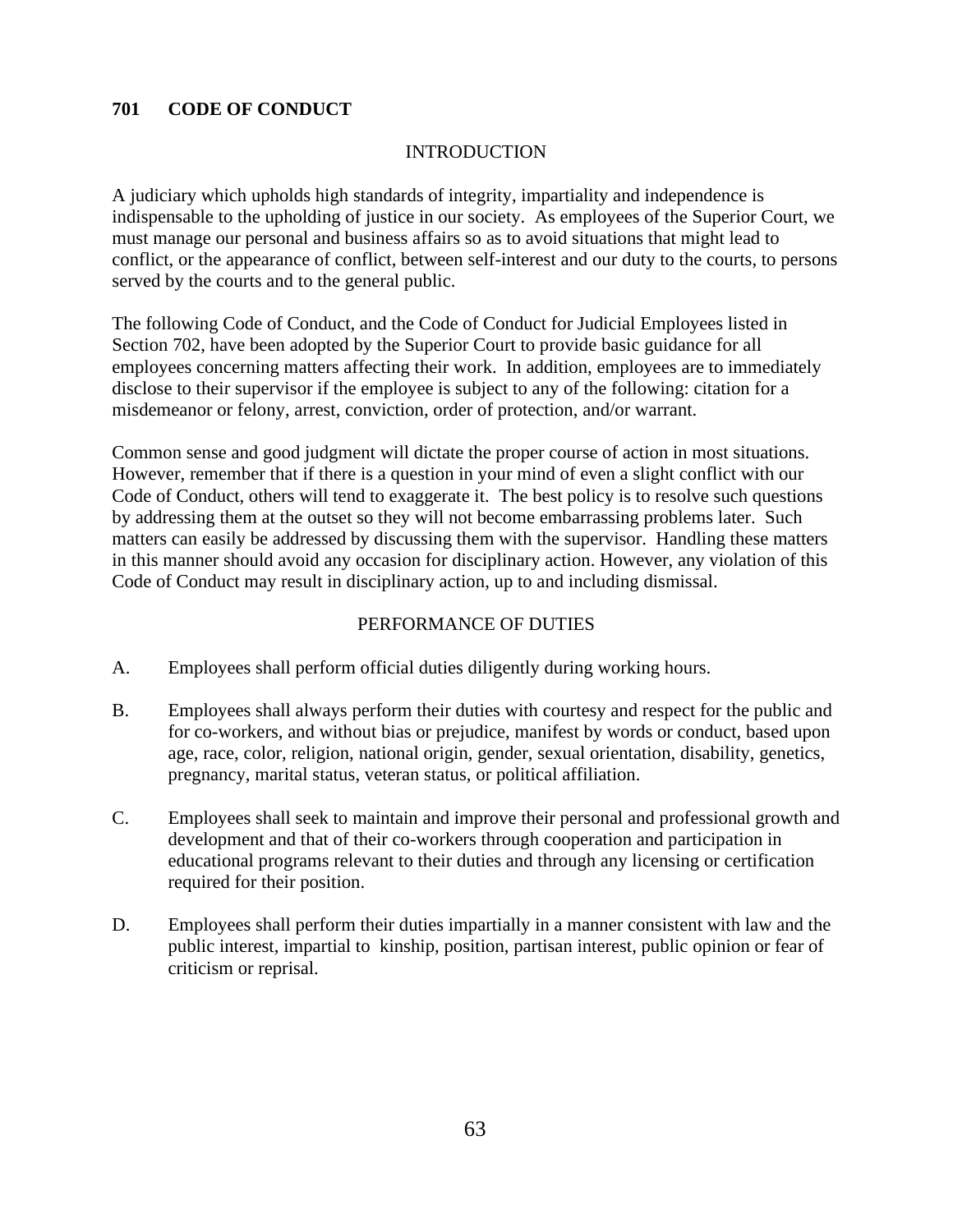### ABUSE OF POSITION

- A. No employee shall use or attempt to use his or her official position to secure unwarranted privileges or exemptions.
- B. No employee or a member of the employee's immediate family shall accept, solicit, or agree to accept any gift, favor or anything of value with the understanding that the official actions, decisions or judgments of any employee will be influenced.
- C. No employee shall request or accept any fee or compensation beyond that received by the employee in his or her official capacity, for advice or assistance given in the course of his or her public employment.
- D. Each employee shall use the public resources, property, information, technology, and funds under the employee's control responsibly and for the public purpose intended by law and not for any private purpose or personal gain.

## CONFLICT OF INTEREST

Every employee has a legal obligation under A.R.S. 38-501 et.seq. to diligently identify, disclose, avoid and/or manage conflicts of interest. Potential conflict of interest exists when an employee or an employee's immediate family may be directly or indirectly financially impacted, whether favorably or detrimentally, by a decision made by the Superior Court in which the employee participates. Even if no abuse of position actually occurs, a conflict of interest or its appearance can seriously undermine the public's confidence and trust in the court system.

- A. Employees and their immediate family members should not enter into any contract with any component of the court system for financial gain, apart from an employment contract, without full disclosure and satisfactory management of any potential conflict of interest in accordance with policies established by the Superior Court.
- B. Employees should not be involved in the decision to hire or in the supervision of any member of their immediate family.
- C. Employees should not participate in decisions regarding conduct of court business with any private party by whom the employee or an immediate family member is employed or is actively seeking employment.
- D. Employees should not accept gifts, loans, gratuities, discounts, favors, hospitality, services or other compensation under circumstances from which it could reasonably be inferred that a major purpose of the donor is to influence the employee in the performance of duties.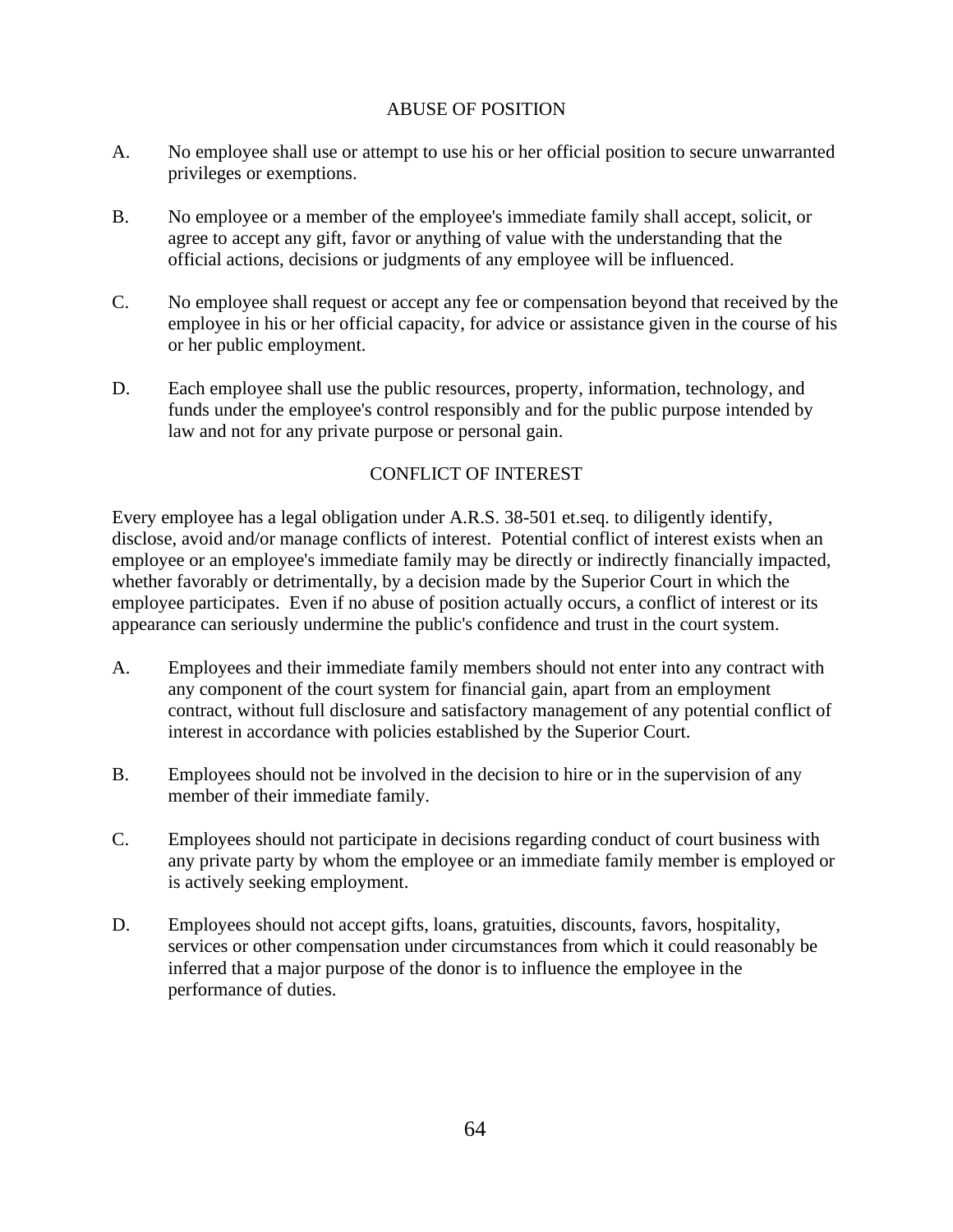### OUTSIDE EMPLOYMENT

While the Superior Court does not oppose employees engaging in outside employment, including self-employment or the operation of a business, each full-time employee should consider their position with the Superior Court to be their primary place of employment. The outside employment of part-time employees can also reflect on the judiciary. Therefore, the Superior Court will oppose outside employment when it interferes with any employee's duties with the Superior Court, involves a potential conflict of interest, or compromises the integrity or credibility of the judiciary. Consequently, in addition to conflict of interest situations addressed above employees should avoid:

- A. Outside employment with an entity that conducts business with the court system, regularly appears in court or requires the employee to have frequent contact with attorneys who regularly use the court system without full disclosure and satisfactory management of any potential conflict of interest.
- B. Outside employment which cannot be accomplished outside of the employee's normal working hours or is otherwise incompatible with the performance of the employee's duties by placing the employee in a position of conflict between the employee's role at the Superior Court and the employee's role in the outside employment.
- C. Outside employment involving the practice of law before the courts of the State of Arizona.
- D. Performance of work for any governmental entity within the State of Arizona without the written consent of both employers.
- E. Outside employment which exploits official position or confidential information acquired in the performance of official duties for personal gain.
- F. Outside employment which the public may view as work on behalf of the Superior Court.

Due to the importance of the public's perception of the judicial system, the Superior Court requires that all employees who engage in outside employment disclose such work to the department director. Outside employment is subject to review for conformance with this Code of Conduct and must be approved by the department director. A copy of the outside employment form will be provided to the Human Resources department to be placed in the employee's file. Employees engaged in outside employment determined not to be in conformance may be required to cease such employment. Outside employment actions which reflect negatively upon the Superior Court are grounds for disciplinary action up to and including discharge.

### VOLUNTEER ACTIVITES

Employees are encouraged to engage in volunteer activities, especially activities to improve the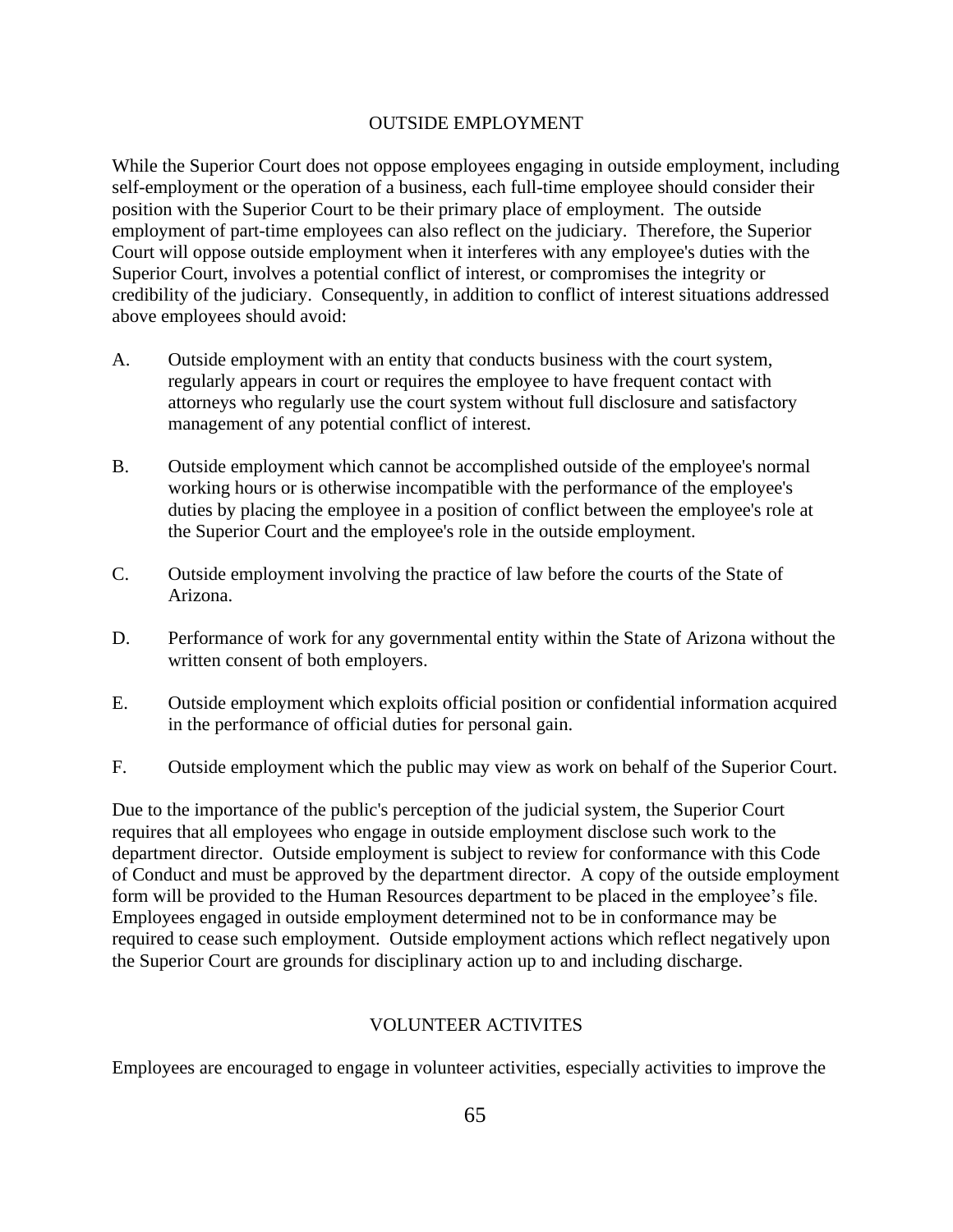legal system. However, employees should evaluate their volunteer activities in the same manner as outside employment to identify any potential conflict with the employee's position with the Superior Court. Employees must discuss these conflicts with their supervisor.

Employees should declare volunteer activities only if the employee believes there is some reason for concern consistent with the spirit of this Code of Conduct.

All reported outside employment and/or volunteer activities will be reviewed for appropriateness under the guidelines as outlined in this policy by the employees and the Department Director.

Should an employee disagree with the decision of the Department Director, he/she may request an additional review by the Presiding Judge, whose decision is final.

### CONFIDENTIALITY

As employees of the Superior Court you should carry out your duties in a manner which would withstand public scrutiny. Some employees handle confidential court-related or employeerelated documents, while others handle sensitive matters concerning the operation of the judiciary. Employees should maintain the confidentiality of these matters, assuring information about these activities is made public only upon appropriate authorization from the Department Director.

### POLITICAL ACTIVITY

The judiciary seeks to maintain neutrality concerning political matters to the extent humanly possible. While employees of the Superior Court have a right to entertain and express personal opinions about political candidates and issues, when performing their duties on behalf of the judiciary during working hours, employees of the Superior Court should endeavor to maintain neutrality in action and appearance, except where an employee's position entails political advocacy on the part of the judiciary.

- A. Each employee retains the right to vote as the employee chooses and is free to participate actively in political campaigns during non-working hours. Such activity includes, but is not limited to, membership and holding office in a political party, campaigning for a candidate in a partisan election by making speeches, and making contributions of time or money to individual candidates, political parties or other groups engaged in political activity. An employee who chooses to participate in political activity during off-duty hours should not use his or her position or title within the court system in connection with such political activities.
- B. An employee who declares an intention to run for partisan elective office may be required to take an unpaid leave of absence upon the filing of nomination papers, unless the employee is serving in a program receiving federal funds, the employee must resign from their position in order to participate in political activity pursuant to the Federal Hatch Act, 5 USCA 501 *et seq*. If elected, the judicial employee shall resign from court employment prior to assuming office. An employee may be a candidate for non-partisan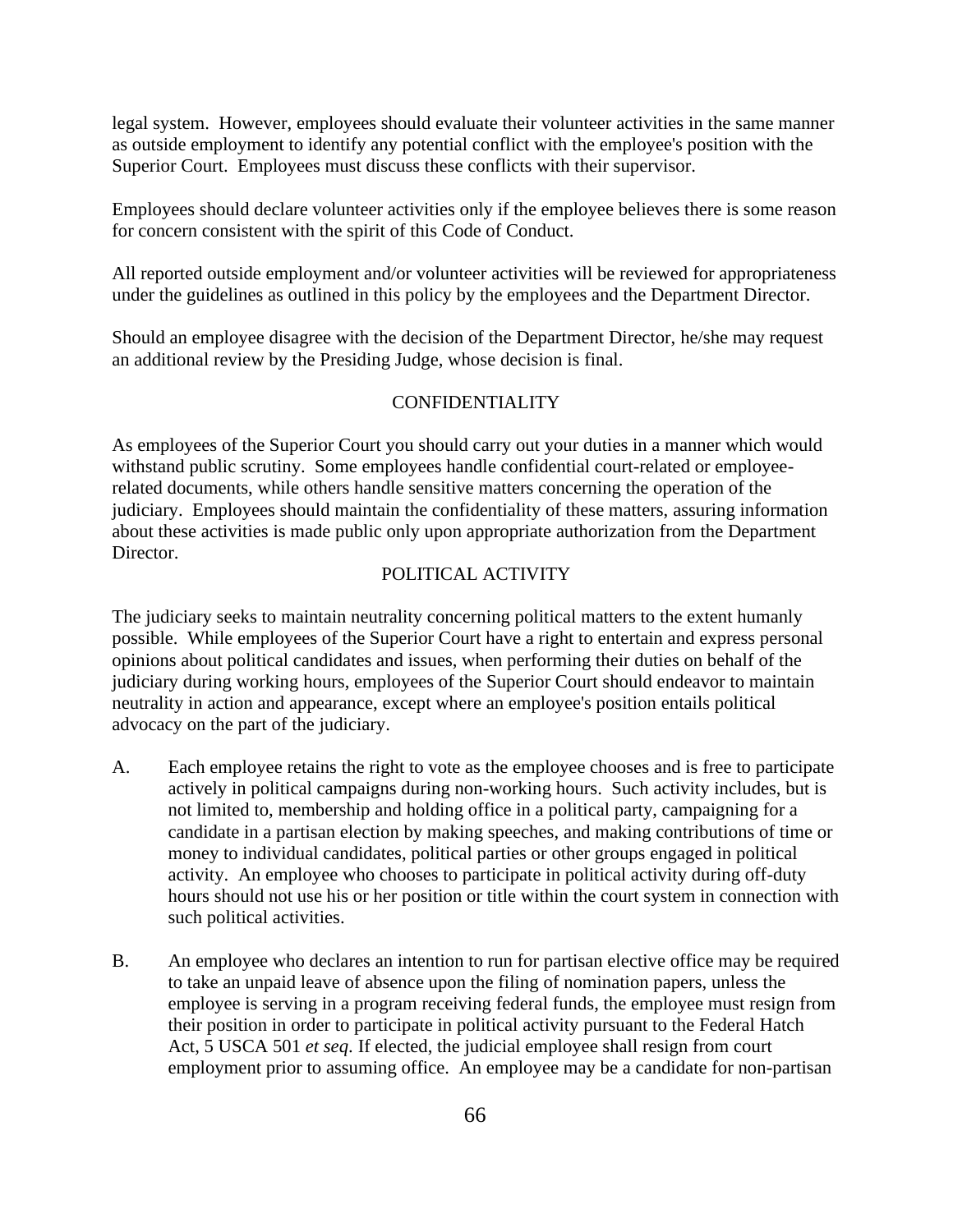office without separating from employment, provided that the employee otherwise complies with this code and the Code of Judicial Conduct.

- C. Employees should not engage in any political activity during scheduled work hours, or when using government vehicles or equipment, or on court property. Political activity includes, but is not limited to:
	- 1. Displaying literature, badges, stickers, signs or other items of political advertising on behalf of any party, committee, agency, candidate for political office or political issues sought to be placed on the ballot.
	- 2. Using official authority or position, directly or indirectly, to influence or attempt to influence any other employee in the court system to become a member of any political organization or to take part in any political activity.
	- 3. Soliciting signatures for political candidacy or for the purpose of placing an issue on the ballot.
	- 4. Soliciting or receiving funds for political purposes.
- D. Employees should not discriminate in favor of or against any employee or applicant for employment on account of political contributions or permitted political activities.

Situations may arise which have not been directly addressed in the Code of Conduct. The final resolution of such problems rests with the department director.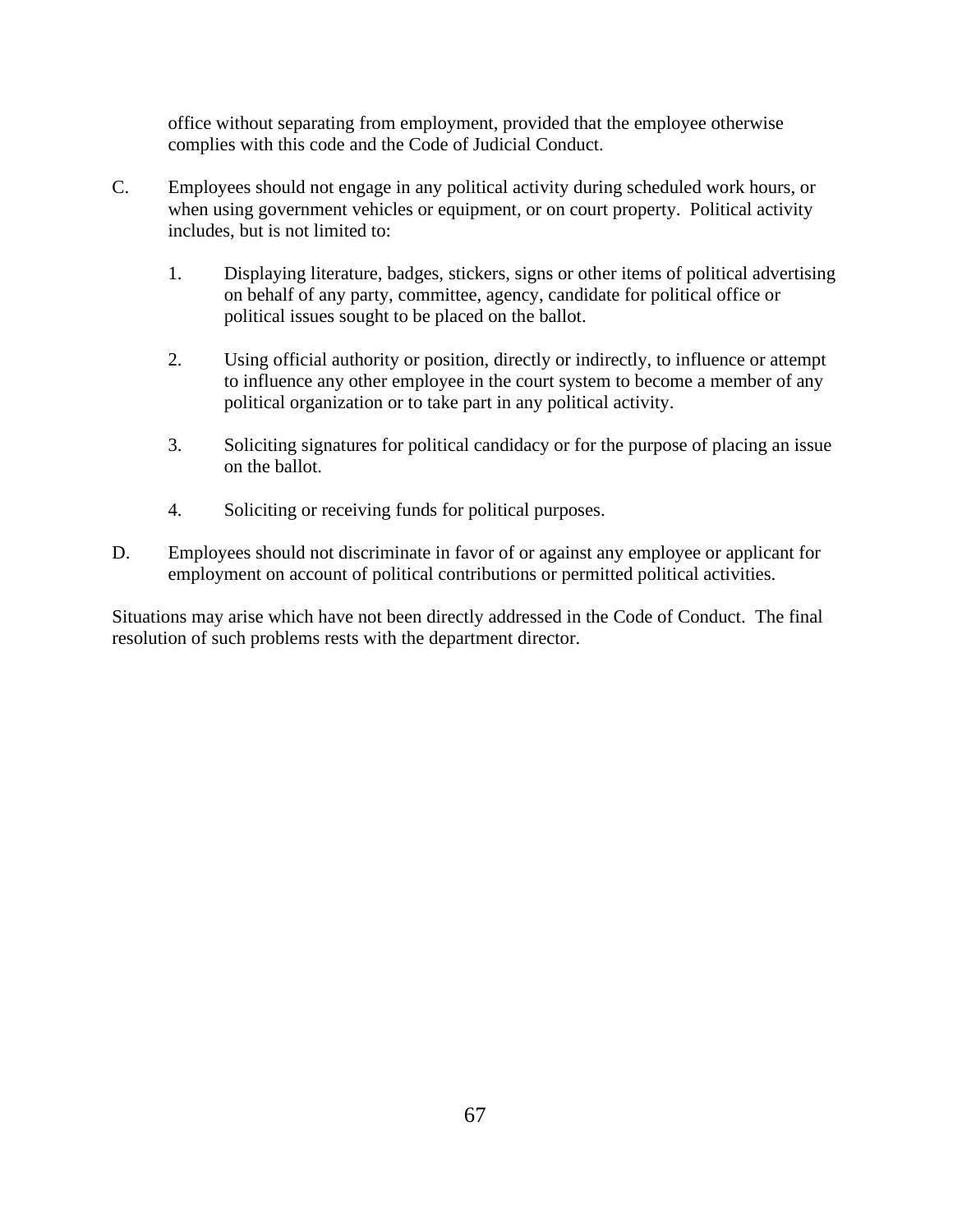#### **702 CODE OF CONDUCT FOR JUDICIAL EMPLOYEES**

Pursuant to Administrative Order 96-27, which was signed by the Chief Justice of the Arizona Supreme Court on July 3, 1996, the following Code of Conduct for Judicial Employees applies to all employees of the judicial department. This includes judicial divisions, clerk of the court, justice of the peace courts, court administration, adult probation, juvenile court services and detention, and the law library. The Code of Conduct for Judicial Employees listed in this section supplements the Code of Conduct listed in Section 701 of this manual.

Court managers and personal staff of judges, as defined in the Code of Conduct for Judicial Employees, have some separate provisions governing their actions and are still governed by some provisions of the Judicial Code of Conduct.

#### **ARIZONA CODE OF CONDUCT FOR JUDICIAL EMPLOYEES**

Effective February 1, 2010 Arizona Supreme Court Administrative Order 2010-13 (Ethics Manual Edition)

#### **PURPOSE AND INTENT**

An independent, fair and impartial judiciary is indispensable to our system of justice. The United States legal system is based upon the principle that an independent, impartial, and competent judiciary, composed of men and women of integrity, will interpret and apply the law that governs our society. Thus, the judiciary plays a central role in preserving the principles of justice and the rule of law. Inherent in all the rules contained in this code are the precepts that judicial employees, individually and collectively, must respect and honor judicial employment as a public trust and strive to maintain and enhance confidence in the legal system.

Judicial employees should maintain the dignity of the judiciary at all times, and avoid both impropriety and the appearance of impropriety. They should aspire at all times to conduct that ensures the greatest possible public confidence in their independence, impartiality, integrity, and competence.

This code establishes uniform standards for the ethical conduct of judicial department officials, not covered by the Code of Judicial Conduct, and judicial employees. It is not intended to be exhaustive as persons governed by this code are also governed in their professional and personal conduct by personnel policies, merit rules and general or special ethical standards. It is intended to complement the Code of Judicial Conduct that governs the conduct of judges and should be interpreted in a manner that is consistent with that code. The minimum standards contained in this code do not preclude the adoption of more rigorous standards by law, court order or local rule. Violations of this code shall be enforced locally and in the same manner as violations of local personnel rules that apply to judicial employees.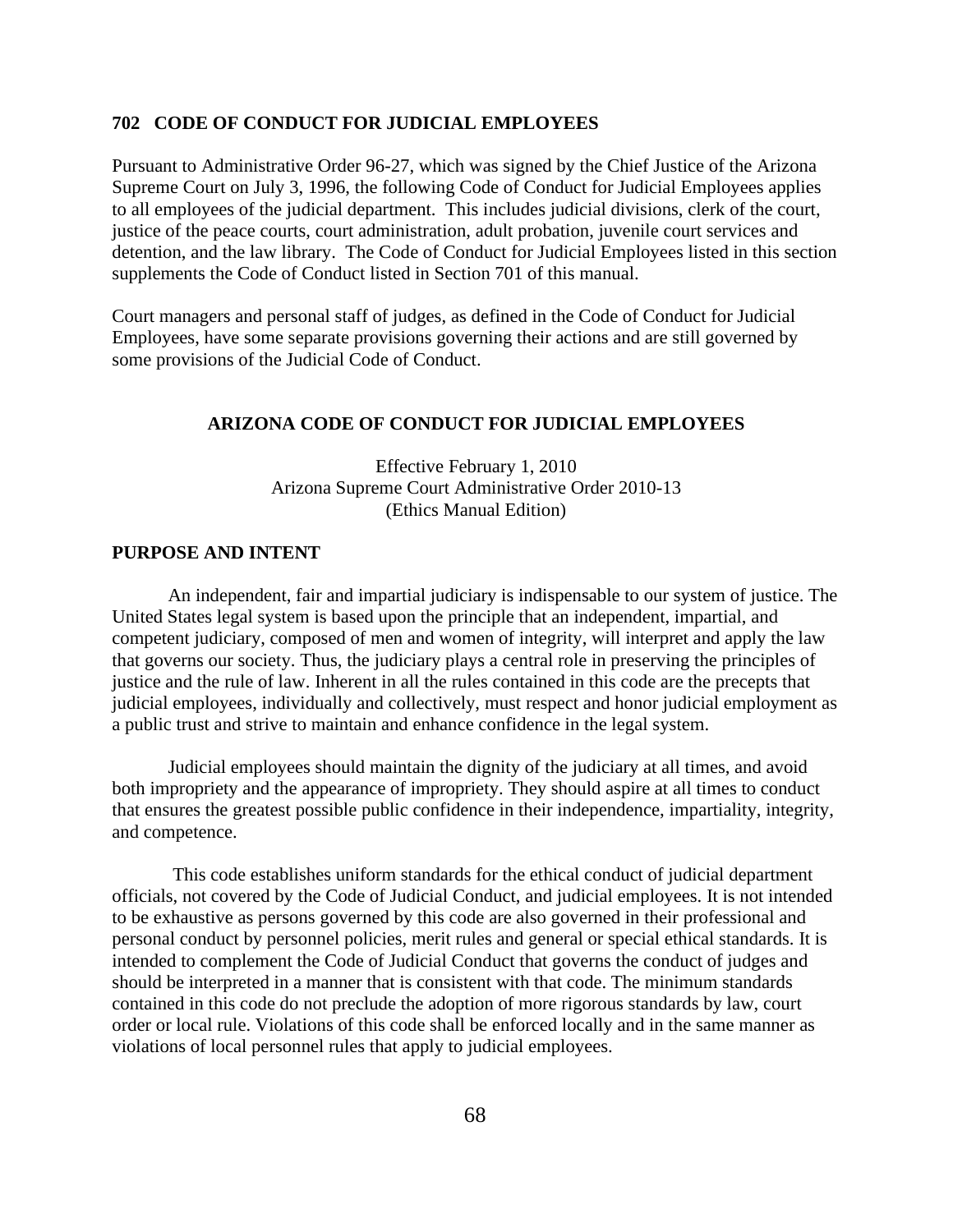#### **TERMINOLOGY**

**"Canon"** means a fundamental principle governing the conduct of judicial employees. The broad statement of principle appearing before each major section of the code is the canon. There are four canons in this code.

**"Court managers"** means high-level administrative staff who work in such close proximity to judges that their actions, decisions or conduct might be viewed as the official acts or positions of the judiciary. In the superior, municipal and justice courts, court managers include court administrators, chief probation officers, juvenile court directors, and any other similar staff designated by the clerk of the superior court, presiding judge, chief judge or chief justice of each court, but not the elected clerks of court themselves. In the appellate courts, court managers include clerks of the court, chief staff attorneys, the administrative director, deputy director, division directors and other staff designated by the chief justice or chief judges.

Comment

The actual duties and reporting relationship of a court manager varies considerably from position to position and from court to court, so the important consideration is what the court manager does and not just the title of the position. Court managers who do not act as court administrators and do not speak for the court as a whole may not be subject to the same limitations as the court's top administrator. It is the responsibility of the clerk of the superior court and the presiding judge, chief judge or chief justice of each court to determine which local court managers are included within the definition for their court.

**"Courtroom clerks"** means a staff person of the elected clerk of court, the chief clerk or a judge of a justice or municipal court, who works regularly the courtroom with a judge.

Comment

A courtroom clerk is staff of the elected clerk of the superior court or works under the supervision of the chief clerk or a judge of a justice or municipal court. The courtroom clerk works with a particular judge or on a particular calendar as assigned. Due to the close association with a judge, a courtroom clerk's actions and comments might be attributed to the judge.

**"Domestic partner"** means a person with whom another person maintains a household and an intimate relationship, other than a person to whom he or she is legally married.

**"Economic interest"** means ownership of more than a de minimis or insignificant legal or equitable interest and is further defined, for purposes of compliance with state law, in A.R.S. § 38-502(11). Except for situations in which the judicial employee participates in the management of such a legal or equitable interest, or the interest could be substantially affected by the outcome of a proceeding in which the judicial employee participates, it does not include:

(1) an interest in the individual holdings within a mutual or common investment fund; (2) an interest in securities held by an educational, religious, charitable, fraternal, or civic organization in which the judicial employee or the judicial employee's spouse, domestic partner, parent, or child serves as a director, an officer, an advisor, or other participant;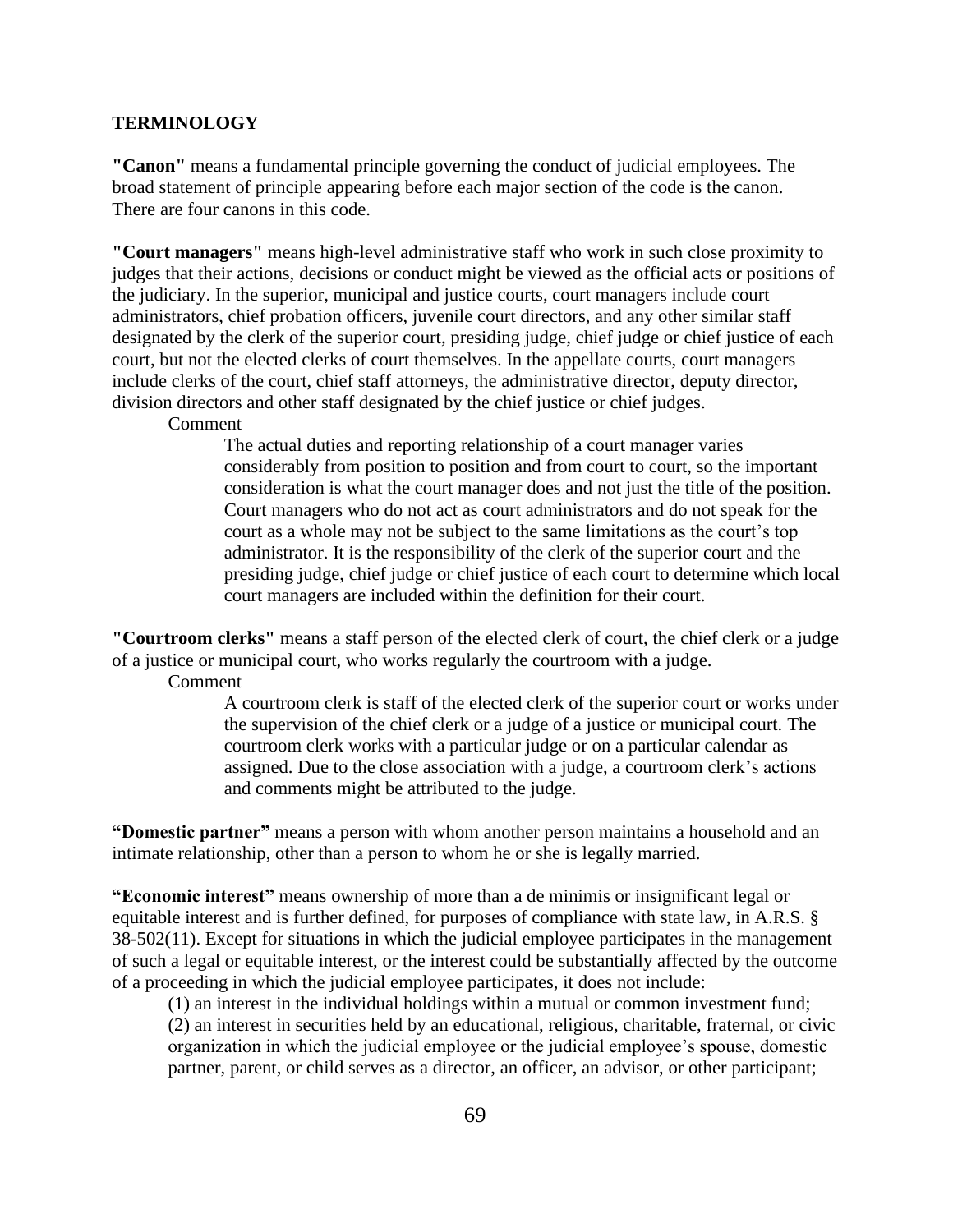(3) a deposit in a financial institution or deposits or proprietary interests the judicial employee may maintain as a member of a mutual savings association or credit union, or similar proprietary interests; or

(4) an interest in the issuer of government securities held by the judicial employee.

**"Fiduciary"** includes relationships such as executor, administrator, trustee, or guardian.

**"Impartial," "impartiality," and "impartially"** mean absence of bias or prejudice in favor of, or against, particular parties or classes of parties, in communication or conduct as well as maintenance of neutrality concerning issues that may come before a judge.

**"Impending"** is a matter that is imminent or expected to occur in the near future.

*"***Incumbent***"* means the person who currently holds an elected office by election or appointment to that office.

**"Impropriety"** includes conduct that violates the law, court rules, merit rules or provisions of this Code, and conduct that undermines a judicial employee's independence, integrity, or impartiality.

**"Independence"** means a judicial employee's freedom from influence or controls other than those established by law.

**"Integrity"** means probity, fairness, honesty, uprightness, and soundness of character.

**"Judge"** means any person who is authorized to perform judicial functions within the Arizona judiciary, including a justice or judge of a court of record, a justice of the peace, magistrate, court commissioner, special master, hearing officer, referee or pro tempore judge.

**"Judicial employee"** means any person other than a judge who performs duties in the judicial department of this state, as it is defined in Az. Const. Art. 6 § 1 as a full time employee, a part time employee or a volunteer

**"Law"** encompasses court rules as well as ordinances, regulations, statutes, constitutional provisions, and decisional law.

**"Member of a judicial employee's family residing in the employee's household"** means any relative of a judicial employee by blood or marriage, or a person treated by the judicial employee as a member of the family, who resides in the household.

**"Nonpublic information"** means information that is not available to the public. Nonpublic information may include, but is not limited to, information that is sealed by statute or court order or impounded or communicated in camera, and information offered in dependency cases or psychiatric reports and any information contained in records that are closed or confidential under Arizona Supreme Court Rule 123 or other law.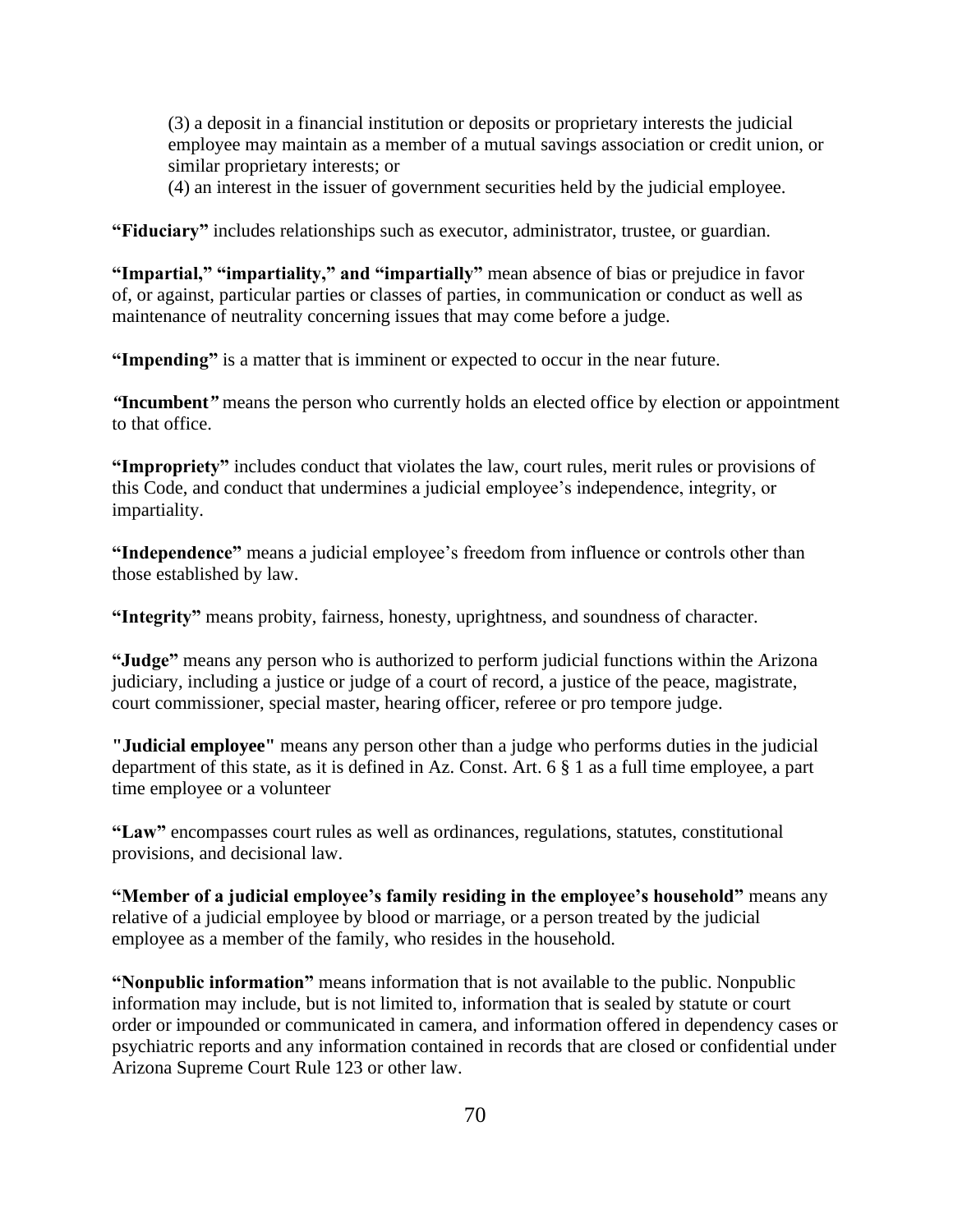**"Pending"** is a matter that has commenced. A matter continues to be pending through any appellate process until final disposition.

**"Personal staff"** means assistants, secretaries, law clerks, bailiffs, and court reporters appointed by, assigned regularly to, or reporting directly to a judge.

Comment

If an employee has part time duties within the court or government in addition to serving on a judge's personal staff, as a courtroom clerk, or as a court manager, the employee is still subject to the limitations of this code. The relationship with the judge exists whether or not the duties are performed full time.

**"Political organization"** means a political party or other group sponsored by or affiliated with a political party or candidate, the principal purpose of which is to further the election or appointment of candidates for political office. For purposes of this code, the term does not include a judicial candidate's campaign committee created as authorized by Rule 4.3 of the Code of Judicial Conduct.

**"Relative"** means a spouse, child, grandchild, great-grandchild, parent, grandparent, sibling, aunt, uncle, niece, nephew, or other person with whom the judicial employee maintains a close familial relationship, including any person residing in the employee's household.

**"Volunteer"** is a person appointed or assigned by an authorized court official or other appointing authority to perform specified duties on behalf of the court.

## **CANON 1**

A JUDICIAL EMPLOYEE SHALL UPHOLD AND PROMOTE THE INDEPENDENCE, INTEGRITY, AND IMPARTIALITY OF THE JUDICIARY AND SHALL AVOID IMPROPRIETY AND THE APPEARANCE OF IMPROPRIETY.

## RULE 1.1

Compliance with the Law

- (A) A judicial employee shall comply with the law.
- (B) A judicial employee shall not use public funds, property or resources wastefully or for any private purpose not authorized by judicial or administrative authorities.
- (C) A judicial employee shall not do business on behalf of the court with a person known to be a former judicial employee who left the court's employment during the preceding twelve months and who represents a person or business entity concerning any matter in which the former employee was directly and personally involved and over which the former employee exercised substantial and material administrative discretion.

Comment

1. As public servants, judicial employees should not act in any way that would violate specific laws or the provisions of this code. Public confidence in the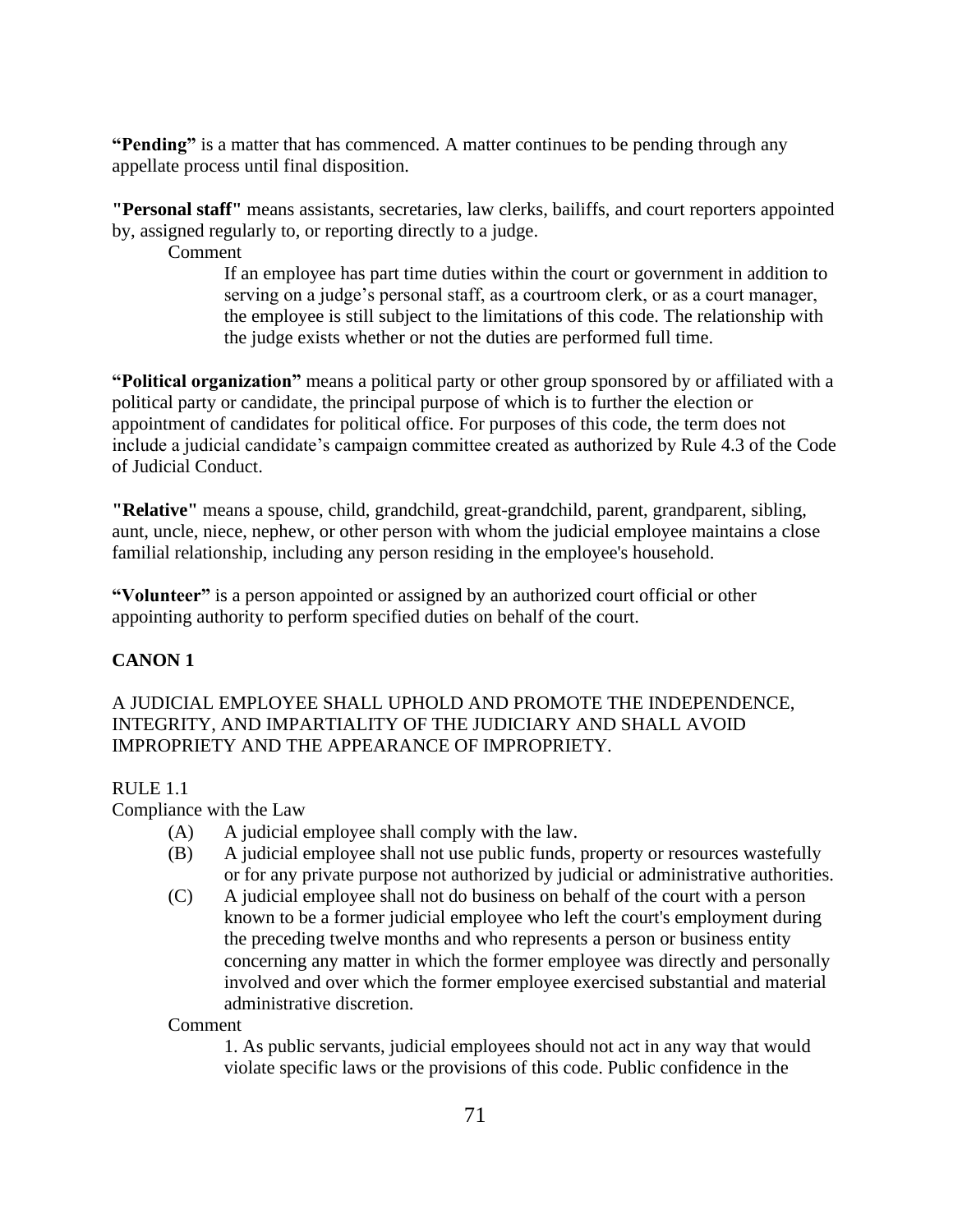judiciary is maintained by the willingness of each employee to live up to this standard. When faced with conflicting loyalties, judicial employees should seek first to maintain public trust. Employees should not, for example, knowingly make false entries on time cards or personnel records; backdate a court document, falsely claim reimbursement for mileage or expenses; misuse the telephone, facsimile machine, or copying machine; or take supplies home for private use. This conduct may be theft, a class l misdemeanor ranging to a class 3 felony under A.R.S. § 13-1802 or fraud, a class 2 felony under A.R.S. § 13-2310. 2. A judicial employee who knows a person who seeks to do business with the court is a former employee must determine whether the former employee is disqualified under paragraph (C). Abuse of former employment by a former employee may be a class 6 felony under A.R.S. § 38-504(A).

### RULE 1.2

Promoting Confidence in the Judiciary

A judicial employee shall act at all times in a manner that promotes public confidence in the independence, integrity, and impartiality of the judiciary, and shall avoid impropriety and the appearance of impropriety.

#### Comment

1. The fundamental attitudes and work habits of individual judicial employees reflect on the integrity and independence of the judiciary and are of vital importance in maintaining the confidence of the public in the judiciary. Honesty and truthfulness are paramount.

2. Public confidence in the judiciary is eroded by improper conduct and conduct that creates the appearance of impropriety. This principle applies to both professional conduct and personal conduct that affects the public perception of the court.

3. A judicial employee should expect to be the subject of public scrutiny that might be viewed as burdensome if applied to other citizens, and must accept the restrictions imposed by the code.

4. Conduct that compromises or appears to compromise the independence, integrity, and impartiality of the judiciary or of a judicial employee undermines public confidence in the judiciary. Because it is not practicable to list all such conduct, this rule is necessarily cast in general terms.

5. Actual improprieties include violations of law, court rules or provisions of this code. The test for appearance of impropriety is whether the conduct would create in reasonable minds a perception that the judicial employee violated this code or engaged in other conduct that reflects adversely on the judicial employee's honesty, impartiality, temperament, or fitness. A judicial employee's personal and family circumstances are generally not appropriate considerations on which to presume an appearance of impropriety.

#### RULE 1.3

#### Abuse of Position

Judicial employees shall not use or attempt to use their positions for personal gain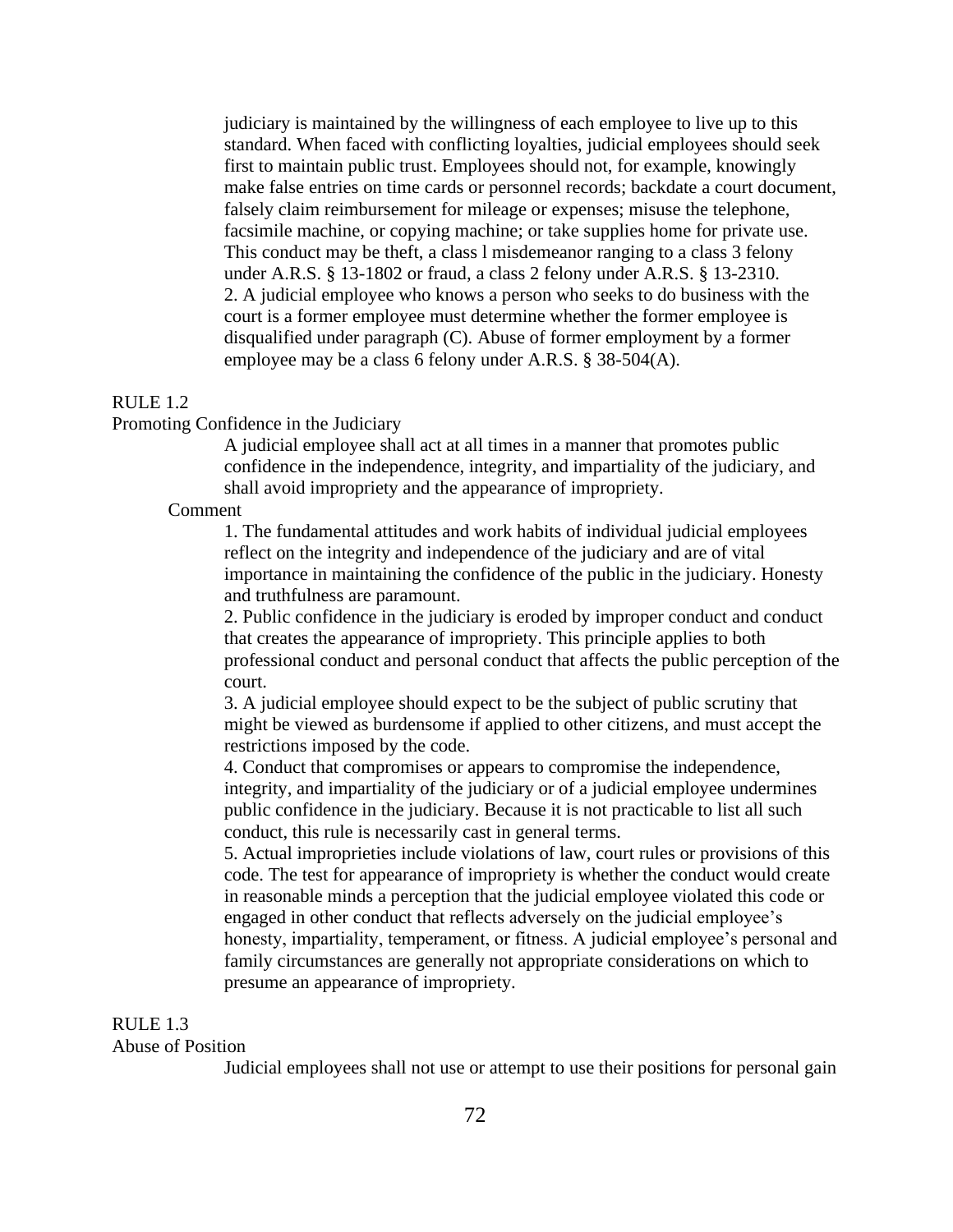or to secure special privileges or exemptions for themselves or any other person. Comment

1. It is improper for a judicial employee to use or attempt to use his or her position to gain personal advantage or deferential treatment of any kind. For example, it would be improper for a judicial employee to seek or provide special consideration regarding traffic citations or parking violations or to provide special treatment to particular parties or matters for personal reasons. Similarly, a judicial employee must not use court letterhead to gain an advantage in conducting his or her personal business.

2. A judicial employee may provide a reference or recommendation for an individual based upon personal knowledge. The judicial employee may use court letterhead if there is no likelihood that the use of the letterhead would reasonably be perceived as an attempt to exert pressure by reason of the court employment. 3. Accepting, agreeing to accept, giving or requesting a gift or favor with an understanding that any court business or proceeding would be influenced may be bribery, a class 4 felony under A.R.S. §§ 13-2602(A)(2) and 13-2606.

4. It is improper to use or disclose to others confidential information or records for personal purposes. Abuse of confidential information by a current or former employee may be a class 6 felony under A.R.S. § 38-504(B).

### **CANON 2**

### A JUDICIAL EMPLOYEE SHALL PERFORM THE DUTIES OF JUDICIAL EMPLOYMENT IMPARTIALLY, COMPETENTLY, AND DILIGENTLY.

#### RULE 2.1

### Giving Priority to Ethical Duties

A court employee shall regard the ethical duties provided in this code of conduct as having the highest priority.

### Comment

To ensure that judicial employees are able to fulfill their court duties, judicial employees must conduct their personal and professional activities to minimize the risk of conflict with the performance of court duties.

#### RULE 2.2

### Impartiality and Fairness

A judicial employee shall perform court duties fairly and impartially.

Comment

Judicial employees may appear to be providing preferential treatment to litigants, counsel or other persons with whom they discuss the merits of a case pending before the court or behave in a particularly friendly manner. To gauge the propriety of any behavior, employees should consider how opposing parties and counsel who are involved in the proceeding are likely to view the situation.

RULE 2.3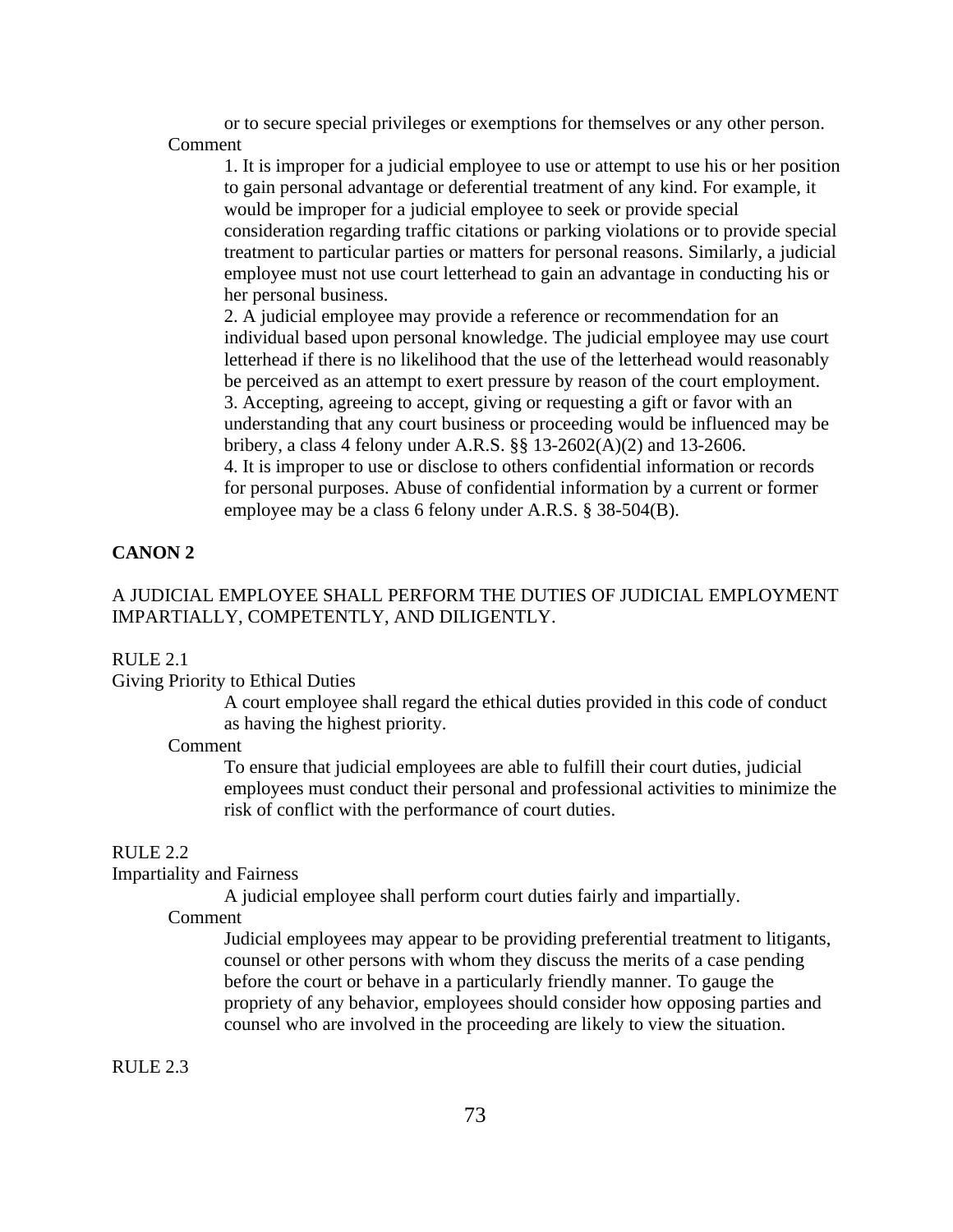### Bias, Prejudice, and Harassment

A judicial employee shall perform court duties without bias or prejudice and shall not manifest bias or prejudice by words or conduct, or engage in harassment in the performance of court duties. This includes but is not limited to bias, prejudice, or harassment based upon race, sex, gender, religion, national origin, ethnicity, disability, age, sexual orientation, marital status, socioeconomic status, or political affiliation.

#### Comment

1. A judicial employee who manifests bias or prejudice in the conduct of court business impairs the fairness of the judicial process and brings the judiciary into disrepute.

2. Examples of manifestations of bias or prejudice include but are not limited to epithets; slurs; demeaning nicknames; negative stereotyping; attempted humor based upon stereotypes; threatening, intimidating, or hostile acts; suggestions of connections between race, ethnicity, or nationality and crime; and irrelevant references to personal characteristics. Facial expressions and body language and other forms of nonverbal communication may convey to parties and lawyers in the proceeding, jurors, the media, and others an appearance of bias or prejudice. A judicial employee must avoid conduct that may reasonably be perceived as prejudiced or biased.

3. Harassment is verbal or physical conduct that denigrates or shows hostility or aversion toward a person on bases such as race, sex, gender, religion, national origin, ethnicity, disability, age, sexual orientation, marital status, socio-economic status, or political affiliation.

4. Sexual harassment includes but is not limited to sexual advances, requests for sexual favors, and other verbal or physical conduct of a sexual nature that is unwelcome. See Arizona Supreme Court, Administrative Order 92-33 (Oct. 19, 1992), for the judiciary's sexual harassment policy.

## $R$ ULE 2.4

#### External Influences on Court Duties

(A) A judicial employee shall not be influenced in the performance of court duties by partisan interests, public clamor or fear of criticism or reprisal.

(B) A judicial employee shall not permit family, social, political, financial, or other interests or relationships to influence the performance of court duties.

(C) A judicial employee shall not convey the impression that any person or organization is in a position to influence the outcome of a case.

### Comment

1. An independent judiciary requires that judges decide cases according to the law and facts, without regard to whether particular laws or litigants are popular or unpopular with the public, the media, government officials, or the judge's or judicial employee's friends or family. Confidence in the judiciary is eroded if judicial process or decision making is perceived to be subject to inappropriate outside influences.

*2.* Employees who think they may be influenced in a particular matter should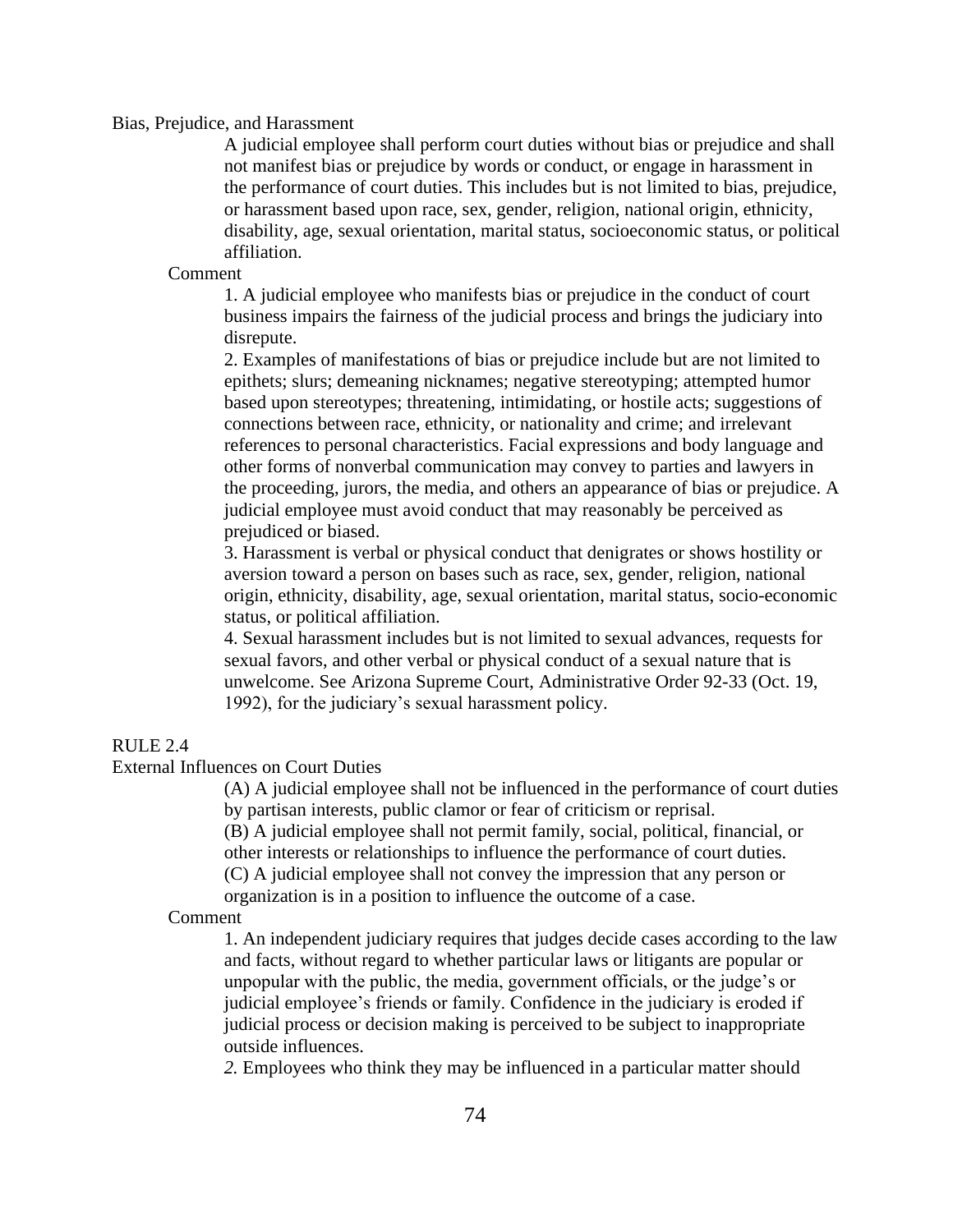discuss the situation with a supervisor, administrator, or judge.

### $RULE 2.5$

Competence, Diligence, and Cooperation

(A) A judicial employee shall perform court duties competently, diligently, and promptly.

(B) A judicial employee shall reasonably cooperate with other judicial employees, judges and court officials in the conduct of court business.

(C) A judicial employee shall comply with judicial education requirements and maintain any licensing or certification required for the judicial employee's position.

(D) A judicial employee, when authorized, shall furnish accurate, timely information and shall provide access to public court proceedings and records according to established procedures.

#### Comment

1. Competence in the performance of court duties requires the knowledge, skill, thoroughness, and preparation reasonably necessary to perform the duties of the judicial employee's position.

2. Court managers should seek the necessary court staff, expertise, training, and resources to enable court employees to perform their responsibilities.

3. Prompt disposition of the court's business requires judicial employees to be punctual in attending to their duties and cooperative with co-workers, judges, and litigants and their lawyers. Article 2, § 11 of the Arizona Constitution requires that "Justice in all cases shall be administered openly, and without unnecessary delay." Rule 123(f)(2) of the Rules of the Supreme Court require the custodian to "promptly respond orally or in writing concerning the availability of the records, and provide the records in a reasonable time…"

### RULE 2.6

Assistance to Litigants

A judicial employee shall assist litigants to access the courts by providing prompt and courteous customer service and accurate information consistent with the employee's responsibilities and knowledge and the court's resources and procedures while remaining neutral and impartial and avoiding the unauthorized practice of law. Employees are authorized to provide the following assistance: (A) Explain how to accomplish various actions within the court system and provide information about court procedures, without recommending a particular course of action;

(B) Answer questions about court policies and procedures, without disclosing confidential or restricted information as provided in Rule 3.2;

(C) Explain legal terms, without providing legal interpretations by applying legal terms and concepts to specific facts;

(D) Provide forms and answer procedural questions about how to complete court papers and forms with factual information by the court customer, without recommending what words to put on the forms;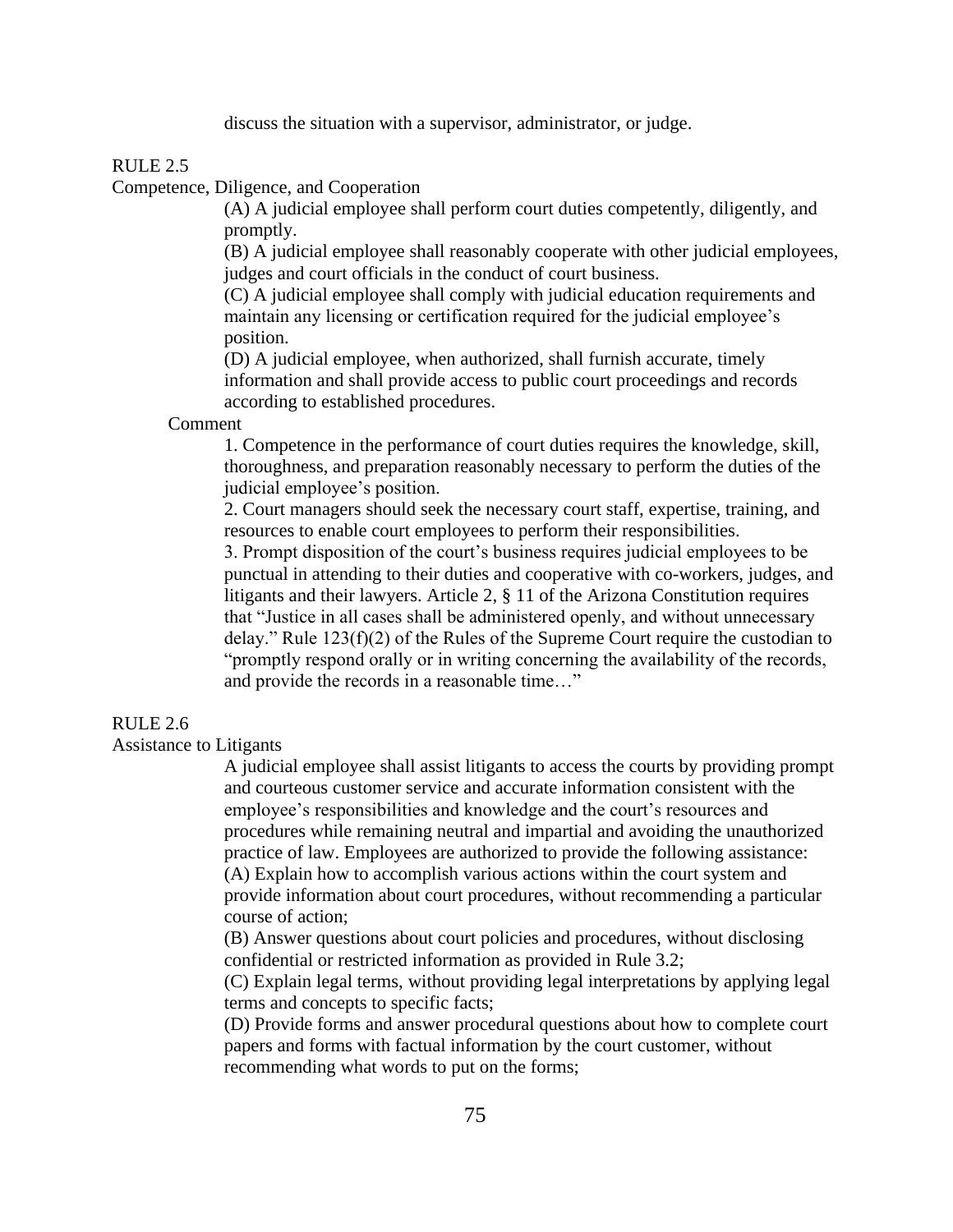(E) Provide public case information, without providing confidential case information as provided in Rule 2.5;

(F) Provide information on various procedural options, without giving an opinion about what remedies to seek or which option is best;

(G) Cite statutes, court rules or ordinances a judicial employee knows in order to perform the employee's job, without performing legal research for court customers;

(H) When asked to recommend a legal professional such as an attorney, a legal document preparer, or process server, refer the customer to a resource like a directory or referral service, without recommending a specific legal professional; and

(I) Provide scheduling and other information about a case, without prejudicing another party in the case or providing information to or from a judge that is impermissible ex parte (one party) communication about a case.

#### Comment

For fuller explanation see the **Guide to Court Customer Assistance: Legal Advice – Legal Information Guidelines for Arizona Court Personnel, Administrative Office of the Courts, Court Services Division, 2007** upon which this rule is based.

#### RULE 2.7 Reserved

# RULE 2.8

### Professionalism

Judicial employees shall be patient, respectful, and courteous with litigants, jurors, witnesses, lawyers, co-workers, and others who work in the court or contact the court.

#### Comment

The duty to interact and behave with patience and courtesy is not inconsistent with the duty imposed in Rule 2.5 to handle matters diligently and promptly. Judicial employees can be efficient and businesslike while being patient and courteous.

#### RULE 2.9

### Communication with Judges

(A) A judicial employee shall not communicate personal knowledge about the facts of a pending case to the judge assigned to the case.

(B) Based upon general direction by a judge, a judicial employee may communicate information from a party to the judge for scheduling, administrative, or emergency purposes, which does not address substantive matters.

#### Comment

To the extent reasonably possible, all parties or their lawyers shall be included in communications with a judge. A judge may also direct judicial staff, without invoking the notice and disclosure provisions of Rule 2.9 of the Code of Judicial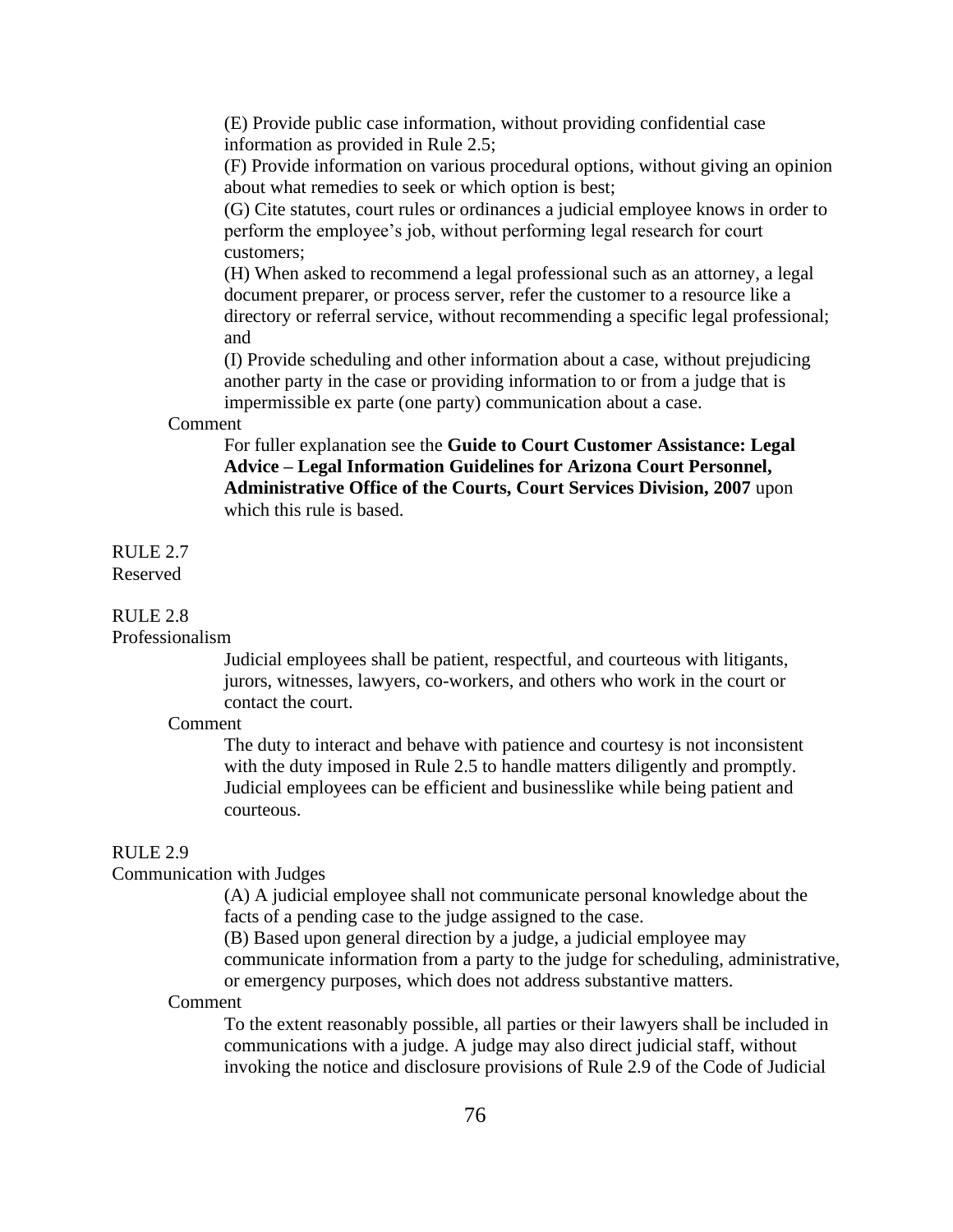Conduct, to screen written ex parte communications and to take appropriate action consistent with Rule 2.9 of the Code of Judicial Conduct.

### RULE 2.10

### Statements on Pending and Impending Cases

(A) A judicial employee shall not make any public statement that might reasonably be expected to affect the outcome or impair the fairness of a matter pending or impending in any court, or make any nonpublic statement that might substantially interfere with a fair trial or hearing.

(B) Notwithstanding the restrictions in paragraph (A), a judicial employee may make public statements in the course of official duties, may explain court procedures, and may comment on any proceeding in which the judicial employee is a litigant in a personal capacity.

#### Comment

1. This rule's restrictions on speech are essential to the maintenance of the independence, integrity, and impartiality of the judiciary.

2. This rule does not prohibit a judicial employee from commenting on proceedings in which the judicial employee is a litigant in a personal capacity. In cases in which the judicial employee is a litigant in an official capacity, the judicial employee may comment publicly on the merits of the case. However, the judicial employee should consider whether any comment is advisable and consistent with that employee's responsibilities.

### RULE 2.11

Personal Interests

(A) A judicial employee shall manage personal and business matters so as to avoid situations that may lead to conflict, or the appearance of conflict, in the performance of the judicial employee's employment.

(B) A judicial employee shall inform the appropriate supervisor of any potential conflict between the judicial employee's performance of court duties and an economic interest of the employee individually or as a fiduciary or of the employee's spouse, domestic partner, parent, or child, or any other member of the employee's family residing in the employee's household.

(C) A member of a judge's personal staff and a courtroom clerk shall inform the judge of any potential conflict of interest, involvement, or activity of the staff member or courtroom clerk in a case pending before the judge. This includes a case in which the judicial employee, the judicial employee's spouse or domestic partner, a great-grandparent, grandparent, parent, uncle, aunt, brother, sister, child, grandchild, great-grandchild, nephew or niece of the judicial employee or the judicial employee's spouse or domestic partner, or the spouse or domestic partner of any of these relatives is:

(1) a party to the proceeding, or an officer, director, general partner,

managing member, or trustee of a party;

(2) acting as a lawyer in the proceeding;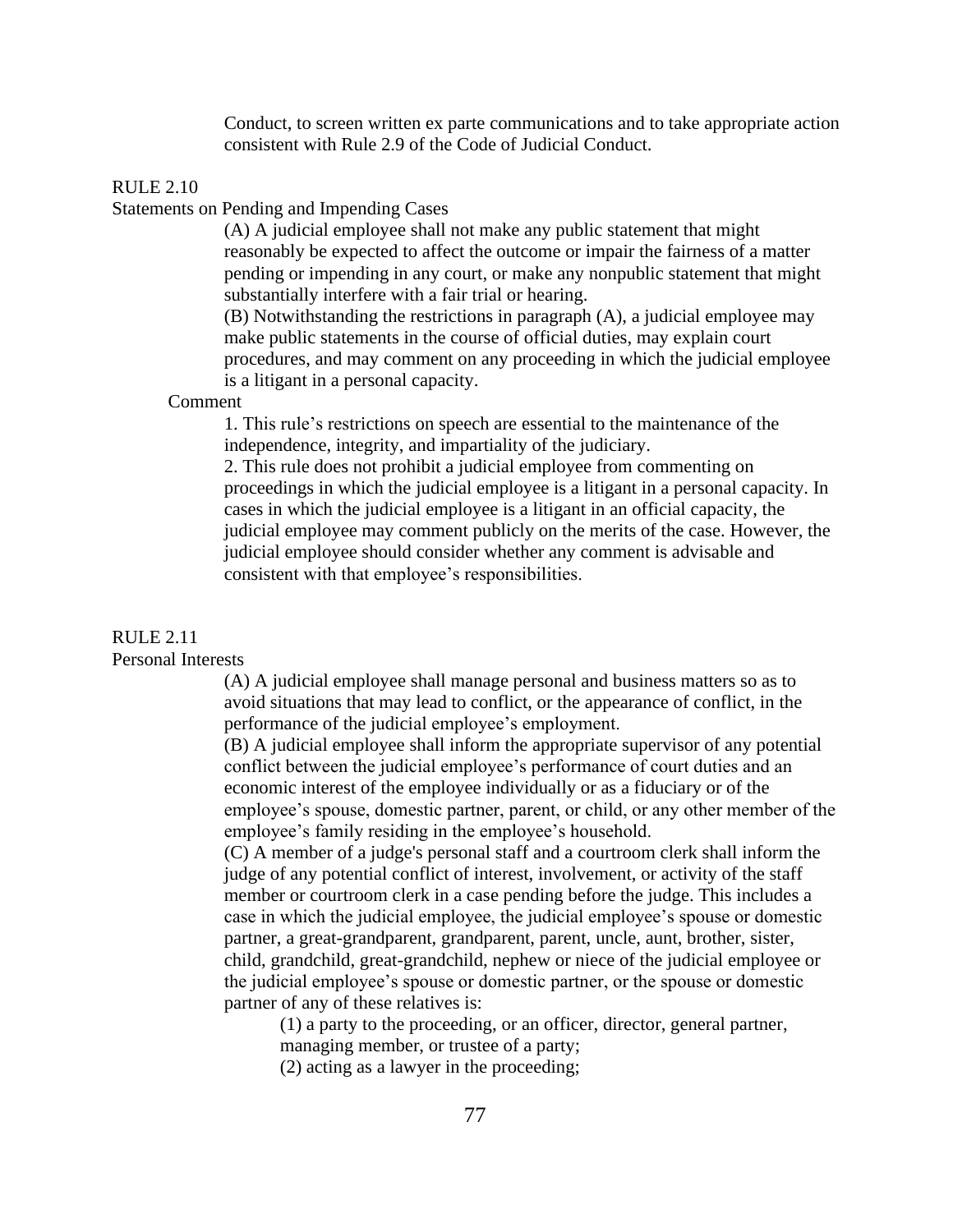(3) a person who has more than a de minimis (insignificant) interest that could be substantially affected by the proceeding; or

(4) likely to be a material witness in the proceeding.

(D) A judicial employee shall withdraw from participation in a court proceeding or court business in which the employee or the employee's spouse, domestic partner, parent, or child, or any other member of the employee's family residing in the employee's household has a substantial personal, economic, or family interest that may actually or appear to influence the outcome of the court proceeding or business.

(E) A judicial employee shall withdraw from any proceeding in which the employee's impartiality might reasonably be questioned due to a personal bias or prejudice concerning a party or a party's lawyer, or personal knowledge of facts that are in dispute in the proceeding*.*

(F) A judicial employee required to withdraw from participation in a judicial proceeding under this rule, other than for bias or prejudice under paragraph (G), may continue to perform duties related to the proceeding if, following disclosure to the parties and their lawyers, the parties and lawyers agree, without participation by the judge or court personnel in this decision, that the court employee need not withdraw. The agreement shall be incorporated into the record of the proceeding.

Comment

1. Every judicial employee has a legal obligation under A.R.S. § 38-501 et. seq. to diligently identify, disclose and avoid conflicts of interest. A potential personal interest or conflict of interest exists when an official action or decision in which a judicial employee participates may specially benefit or harm a personal, business or employment interest of the judicial employee, the judicial employee's relative or the judicial employee's close friends. In a judicial proceeding, a potential conflict of interest arises if a judicial employee's business associate, relative or close friend is an interested party. Even if no impropriety actually occurs, a conflict of interest creates an appearance of impropriety that can seriously undermine the public's confidence and trust in the court system.

*2.* If withdrawal from a matter would cause unnecessary hardship, the judge or court manager may authorize the judicial employee to participate in the matter if permitted by the Code of Judicial Conduct, no reasonable alternative exists, and safeguards, including full disclosure to the parties involved, ensure official duties are properly performed.

3. "Economic interest," is defined in the Terminology section.

## RULE 2.12 Reserved

### RULE 2.13

### Employment of Relatives

Judicial employees shall not be appointed by, or assigned to be directly supervised by, a relative or by a supervisor reporting to a relative. Employees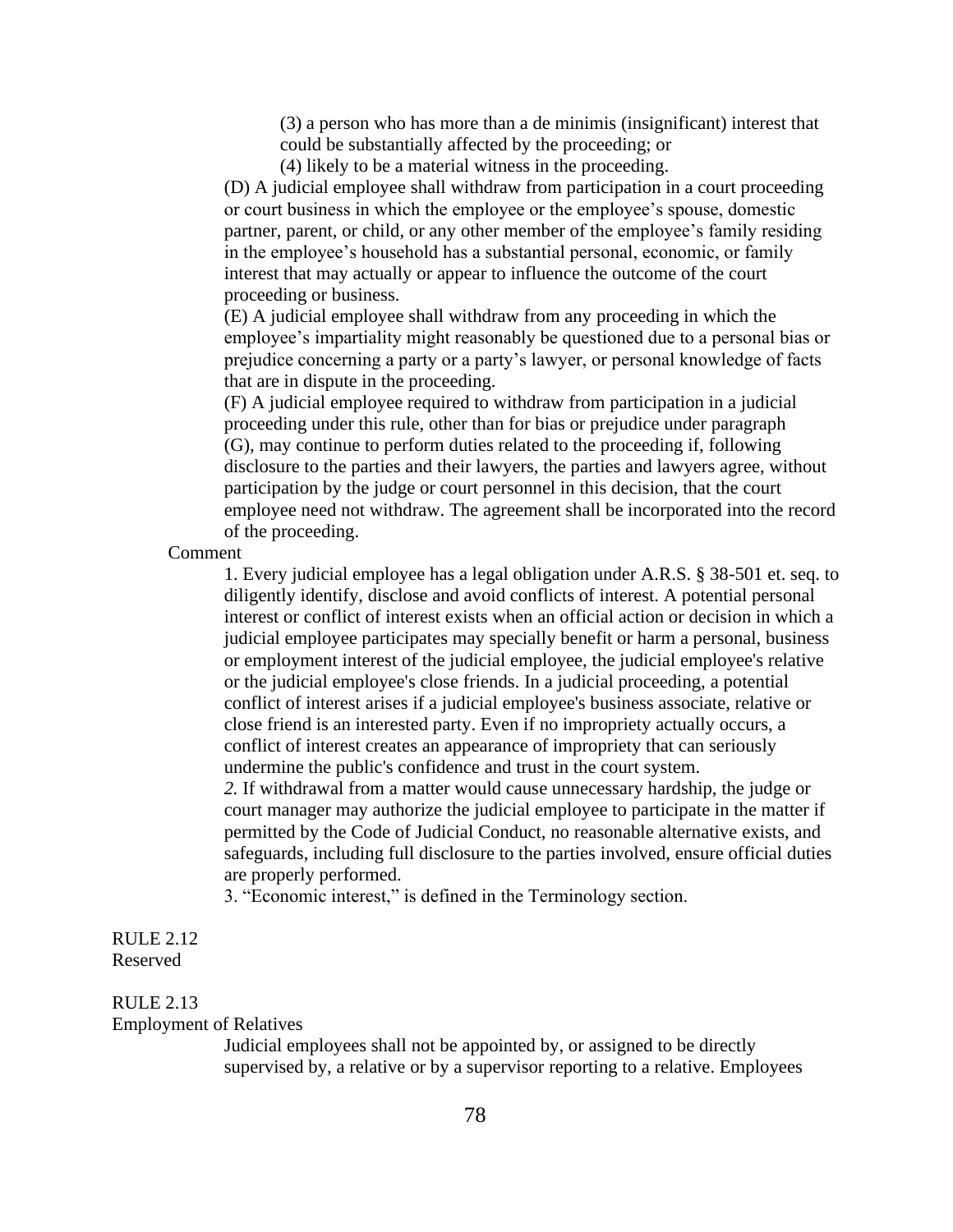shall not attempt to influence the employment or advancement of a relative by a court except by letters of reference or in response to a person verifying references.

#### Comment

Employment of a relative by a court manager may be a class 2 misdemeanor under A.R.S. § 38-481.

#### RULE 2.14

### Disability and Impairment

A judicial employee who has a reasonable belief that the performance of another judicial employee or a judge is impaired by drugs or alcohol, or by a mental, emotional, or physical condition, shall immediately report the observed behavior to a supervisor, administrator, the appropriate Human Resources Office, or the Commission on Judicial Conduct. A judicial employee who receives a report of impairment shall take appropriate action, which may include a confidential referral when the judge or judicial employee agrees to seek assistance from an appropriate assistance program.

#### Comment

1. "Appropriate action" means action intended and reasonably likely to help the impaired person address the problem and prevent harm to the justice system. Depending upon the circumstances, appropriate action may include but is not limited to speaking directly to the impaired person, notifying an individual with supervisory responsibility over the impaired person, or making a referral to an assistance program.

2. Taking or initiating corrective action by way of referral of a cooperative judge or judicial employee to an assistance program may satisfy the responsibility of judicial employee who receives a report under this rule. Assistance programs have many approaches for offering help to impaired judicial employees and judges, such as intervention, counseling, or referral to appropriate health care professionals. Depending upon the gravity of the conduct that has been reported, however, the judicial employee who receives a report may be required to take other action, such as reporting the impaired person to the appropriate supervisory or disciplinary authority or the Commission on Judicial Conduct. See Rule 2.15.

# RULE 2.15

### Duty to Report

A judicial employee shall report to a supervisor, administrator or judge within the judicial department any violation of the law in the course of court employment or that may affect the violator's ability to perform court duties and any violation of the applicable code of conduct by a judge, another judicial employee, or the reporting employee. Employees shall not be subject to retaliation for reporting violations if such report is made in good faith and shall cooperate and be candid and honest in any investigation and disciplinary proceeding.

#### Comment

1. This obligation does not prohibit reporting illegal conduct to a law enforcement agency or other appropriate authority.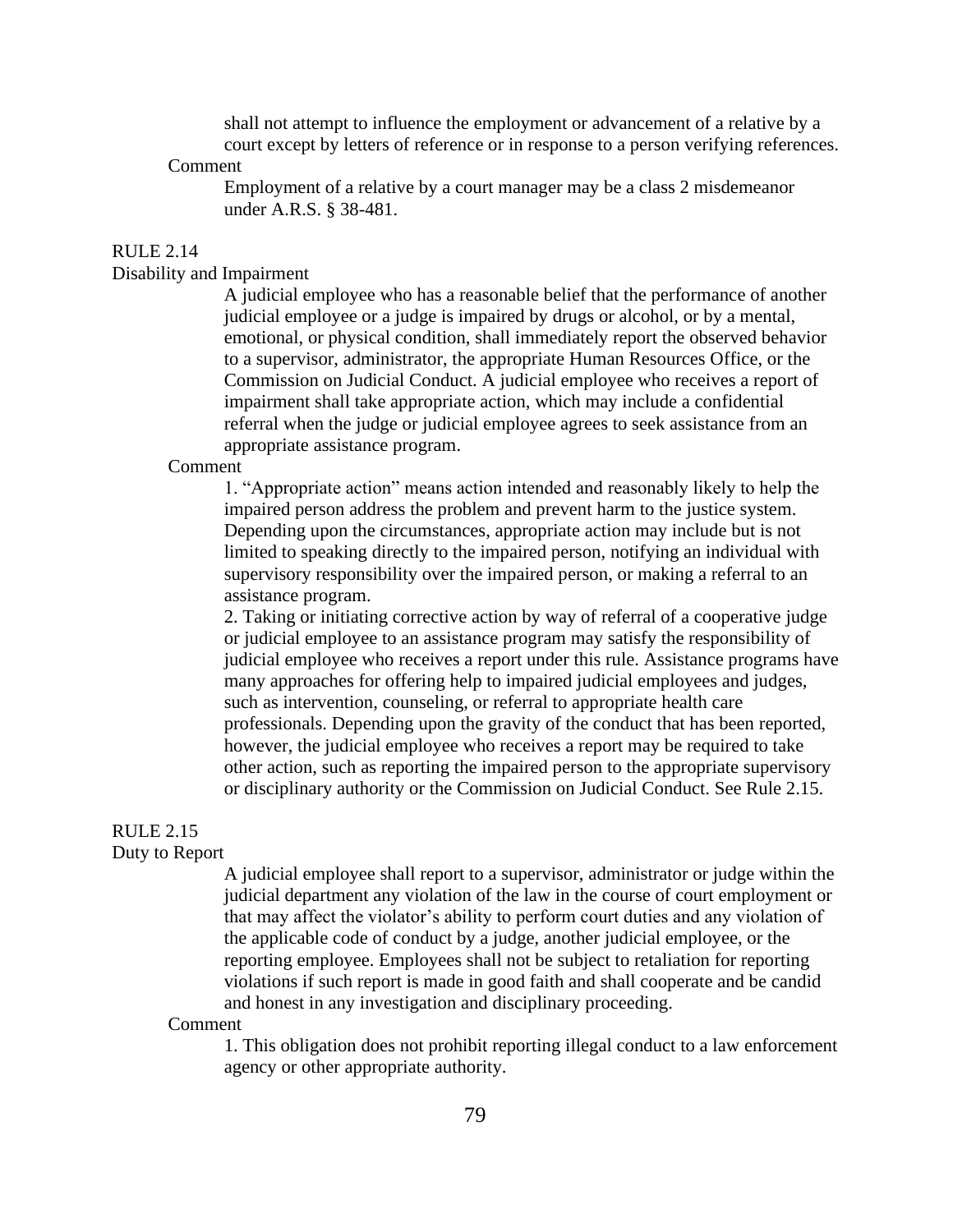2*.* Employees should cooperate with the Commission on Judicial Conduct and may communicate with the Commission at any time, without fear of reprisal, for the purpose of discussing potential or actual judicial misconduct. Cooperation with investigations and discipline proceedings instills confidence in judicial employees' commitment to the integrity of the judicial system and the protection of the public.

### **CANON 3**

# A JUDICIAL EMPLOYEE SHALL CONDUCT ACTIVITIES OUTSIDE OF JUDICIAL EMPLOYMENT TO MINIMIZE THE RISK OF CONFLICT WITH THE OBLIGATIONS OF JUDICIAL EMPLOYMENT.

### RULE 3.1

Outside Activities in General

(A) A judicial employee shall conduct outside activities so as to avoid a negative effect on the court or the ability to perform court duties.

(B) Except as provided by law or court rule, judicial employees shall not engage in any business, secondary employment or volunteer activity that:

(1) Involves an organization or a private employer whose officers, employees or agents are regularly involved as a litigant, an attorney, or a witness in cases filed with the court in which the judicial employee is employed;

(2) Is conducted during the judicial employee's scheduled working hours; (3) Places the judicial employee in a position of conflict with the judicial employee's official role in the judicial department;

(4) Requires the judicial employee to appear regularly in judicial or administrative agency proceedings;

(5) Identifies the judicial employee with the judicial department or gives an impression the employment or activity is on behalf of the judicial department; or

(6) Requires use of court equipment, materials, supplies, telephone services, office space, computer time, or facilities.

(C) Paragraph B does not apply to court reporters appointed pursuant to A.R.S. § 12-221 when preparing transcripts pursuant to A.R.S. §§ 12-223 and 12-224. A person may serve as a volunteer and also engage in an activity described in subsection B (1) or (4). A part time employee may engage in such an activity approved by the respective clerk of superior court, presiding judge, chief judge, or chief justice of a court consistent with other provisions of this code and the Code of Judicial Conduct.

Comment

1. In order to avoid any employment or volunteer activity that is in conflict with a judicial employee's official role within the judiciary, a judicial employee should not, for example, work for a police department, public defender, or prosecutor.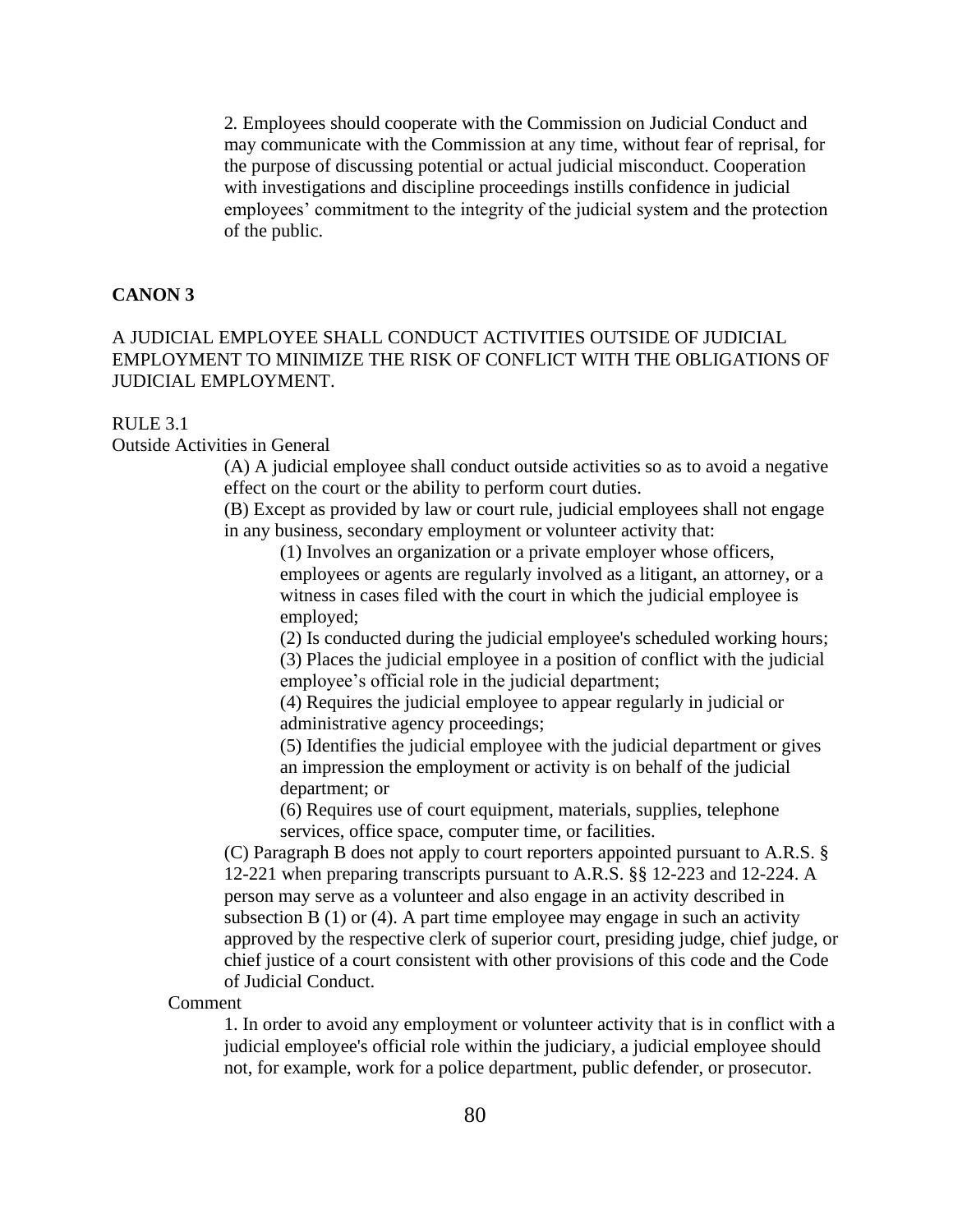*2.* A judicial employee may become a foster parent and may teach, lecture, or write on any subject, so long as any payment is at the prevailing rate, any presentation or document clarifies that the judicial employee is not representing the judicial department, and confidential documents and information are not disclosed.

#### RULE 3.2

### Use of Nonpublic Information

A judicial employee shall not intentionally disclose or use nonpublic information acquired in an official capacity for any purpose unrelated to the employee's duties.

Comment

1. In the course of performing court duties a judicial employee may acquire information of commercial or other value that is unavailable to the public. The judicial employee must not reveal or use such information for personal gain or advantage or for any purpose unrelated to court duties.

2. This rule is not intended to affect a judicial employee's ability to act on information as necessary to protect the health or safety of any individual if consistent with other provisions of this code.

3. Some information received by judicial employees while performing their duties is confidential and should not be revealed. Sometimes confidential matters are revealed through innocent and casual remarks about pending or closed cases, about participants in litigation, or about juries, any of which could give attorneys, litigants and reporters an unfair advantage. Such remarks can seriously prejudice a case or harm a person's standing in the community.

# RULE 3.3

## Solicitation for Outside Activities

(A) A judicial employee shall not use the employee's position or office to solicit funds, but a judicial employee, other than a member of a judge's personal staff, a courtroom clerk, or a court manager, may solicit funds in connection with outside activities.

(B) A member of a judge's personal staff, a courtroom clerk, or a court manager is subject to the same limitations on solicitation as judges stated in Rule 3.7, Code of Judicial Conduct.

#### Comment

A judicial employee should not personally request or by action or inference solicit a subordinate to contribute funds to any organization or activity but may provide information to subordinates about a general fund-raising campaign. A member of a judge's personal staff, a courtroom clerk, or a court manager should not request or by action or inference solicit any litigant, attorney or judicial employee to contribute funds under circumstances where their close relationship to the judge could reasonably be viewed to give weight to the request.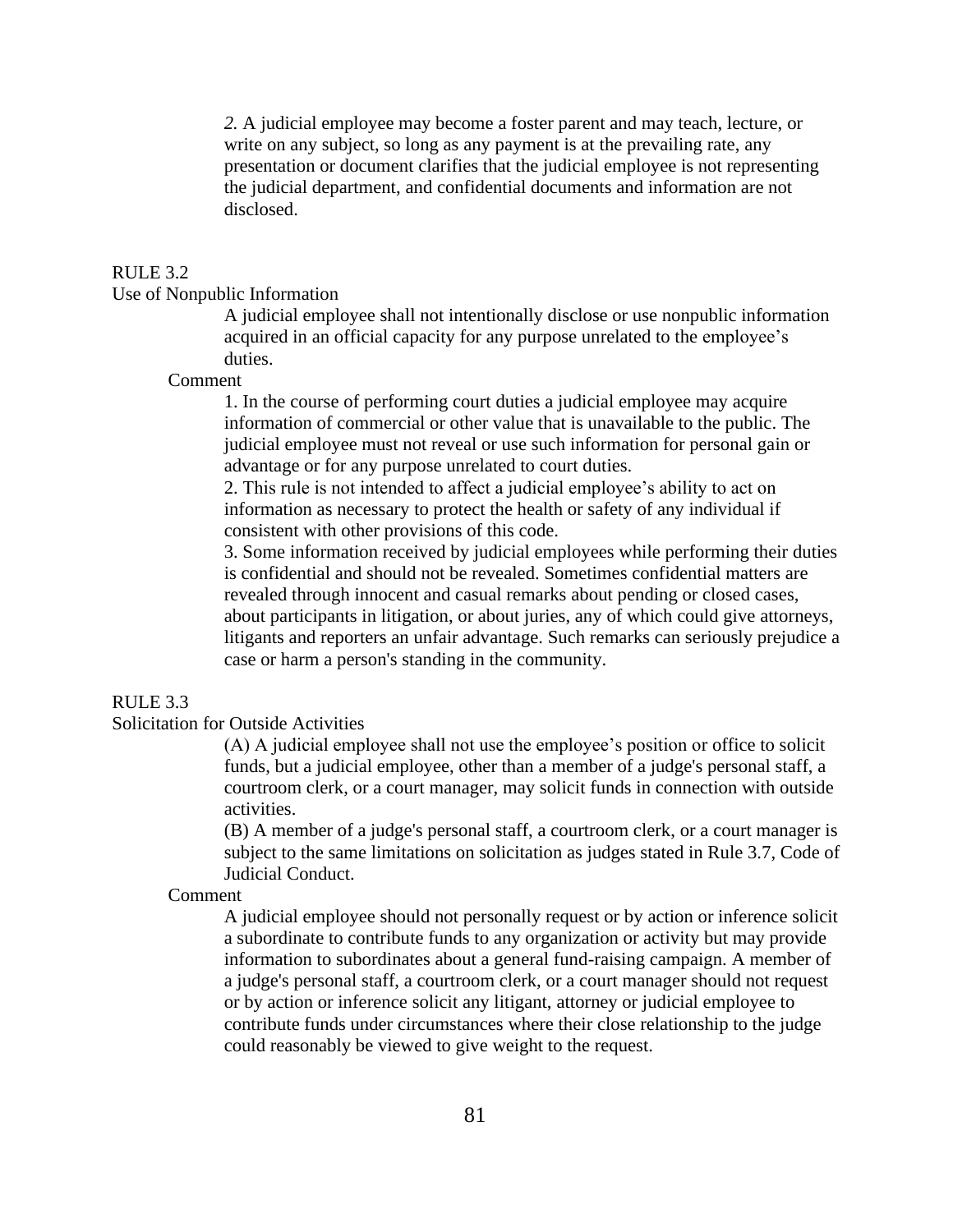#### RULE 3.4

Gifts and Extra Compensation

(A) A judicial employee shall not solicit gifts or favors nor accept gifts or favors, other than those listed in paragraph B, from attorneys, litigants, or other persons known to do business with the court and shall not request or accept any payment in addition to the judicial employee's regular compensation for assistance given as part of official duties. This rule does not apply to a volunteer soliciting or accepting a gift from a person with whom the volunteer has not been involved in the performance of court duties.

(B) A judicial employee may accept the following:

(1) Items with little intrinsic value, such as plaques, certificates, trophies, and greeting cards;

(2) Gifts, loans, bequests, benefits, or other things of value from friends, relatives, or other persons, including lawyers, whose appearance or interest in a proceeding pending or impending would in any event require withdrawal from participation by the judicial employee under Rule 2.11; (3) Ordinary social hospitality;

(4) commercial or financial opportunities and benefits, including special pricing and discounts, and loans from lending institutions in their regular course of business, if the same opportunities and benefits or loans are made available on the same terms to similarly situated persons who are not judicial employees;

(5) Rewards and prizes given to competitors or participants in random drawings, contests, or other events that are open to persons who are not judicial employees;

(6) Scholarships, fellowships, and similar benefits or awards granted on the same terms and based on the same criteria applied to other applicants; (7) Books, magazines, journals, audiovisual materials, and other resource materials supplied by publishers on a complimentary basis for official use;

(8) Gifts, awards, or benefits associated with the business, profession, or other separate activity of a spouse, a domestic partner, or other family member of a judicial employee residing in the judicial employee's household, but that incidentally benefit the judicial employee;

(9) Gifts incident to a public testimonial or other event honoring the recipient; or

(10) Invitations to the judicial employee and the judicial employee's spouse, domestic partner, or guest to attend without charge:

(a) an event associated with a bar-related function or other activity relating to the law, the legal system, or the administration of justice; or

(b) an event associated with a judicial employee's educational, religious, charitable, fraternal or civic activities, if the same invitation is offered to persons who are not judicial employees and who are engaged in similar ways in the activity as is the judicial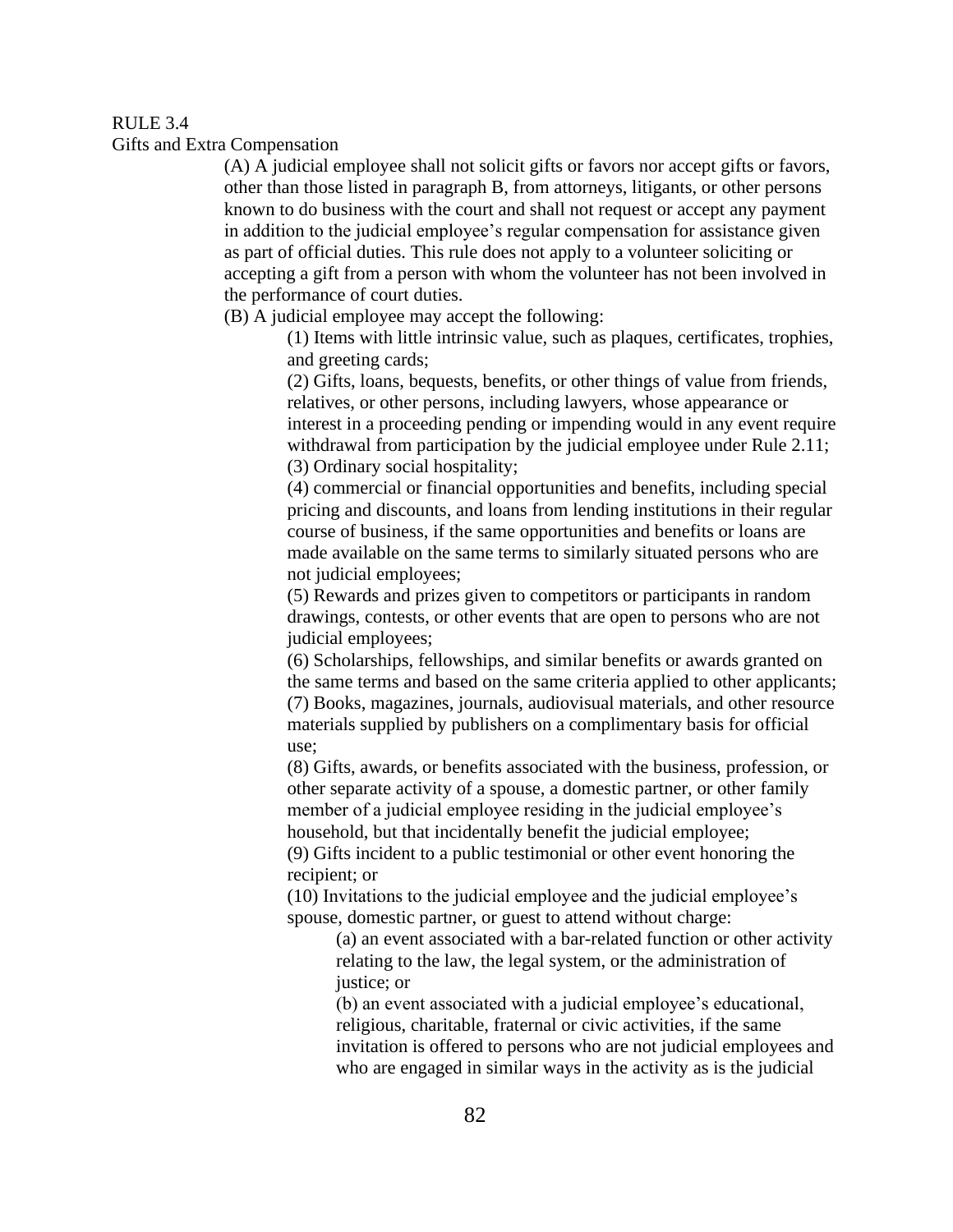employee.

## Comment

1. Whenever a judicial employee accepts a gift or other thing of value without paying fair market value, there is a risk that the benefit might be viewed as intended to influence the judge's decision or a judicial employee's action in a case. This rule prohibits the acceptance of such benefits except in circumstances where the risk of improper influence is low. Examples of improper conduct include seeking a favor or receiving a gift, or the promise of one, whether it be money, services, travel, food, entertainment, or hospitality, that could be viewed as a reward for past or future services. Receiving fees or compensation not provided by law in return for public services may be a class 6 felony or a class 1 misdemeanor under A.R.S. § 38-504 subject to the penalties in A.R.S. § 38-510. 2. Gift-giving between friends and relatives is a common occurrence, and ordinarily does not create an appearance of impropriety or cause reasonable persons to believe that a judicial employee's or judge's independence, integrity, or impartiality has been compromised. In addition, when the appearance of friends or relatives in a case would require the judicial employee's withdrawal under Rule 2.11, there would be no opportunity for a gift to influence the performance of court duties.

3. The receipt of ordinary social hospitality, commensurate with the occasion, is not likely to undermine the integrity of the judiciary. If an event is a traditional occasion for social hospitality such as a holiday party or the opening of an office and is not inappropriately lavish or expensive, it may qualify as "ordinary social hospitality." However, the receipt of other gifts and things of value from an attorney or party who has or is likely to do business with the court will be appropriate only in the rarest of circumstances.

4. Businesses and financial institutions frequently make available special pricing, discounts, and other benefits, either in connection with a temporary promotion or for preferred customers, based upon longevity of the relationship, volume of business transacted, and other factors. A judicial employee may freely accept such benefits if they are available to the general public, or if the judicial employee qualifies for the special price or discount according to the same criteria as are applied to persons who are not judicial employees. As an example, loans provided at generally prevailing interest rates are not gifts, but a judicial employee could not accept a loan from a financial institution at below-market interest rates unless the same rate was being made available to the general public for a certain period of time or only to borrowers with specified qualifications that the judicial employee also possesses.

5. If a gift or other benefit is given to the judicial employee's spouse, domestic partner, or member of the judicial employee's family residing in the judicial employee's household, it may be viewed as an attempt to influence the judicial employee indirectly.

#### RULE 3.5

Reimbursement of Expenses and Waivers of Fees or Charges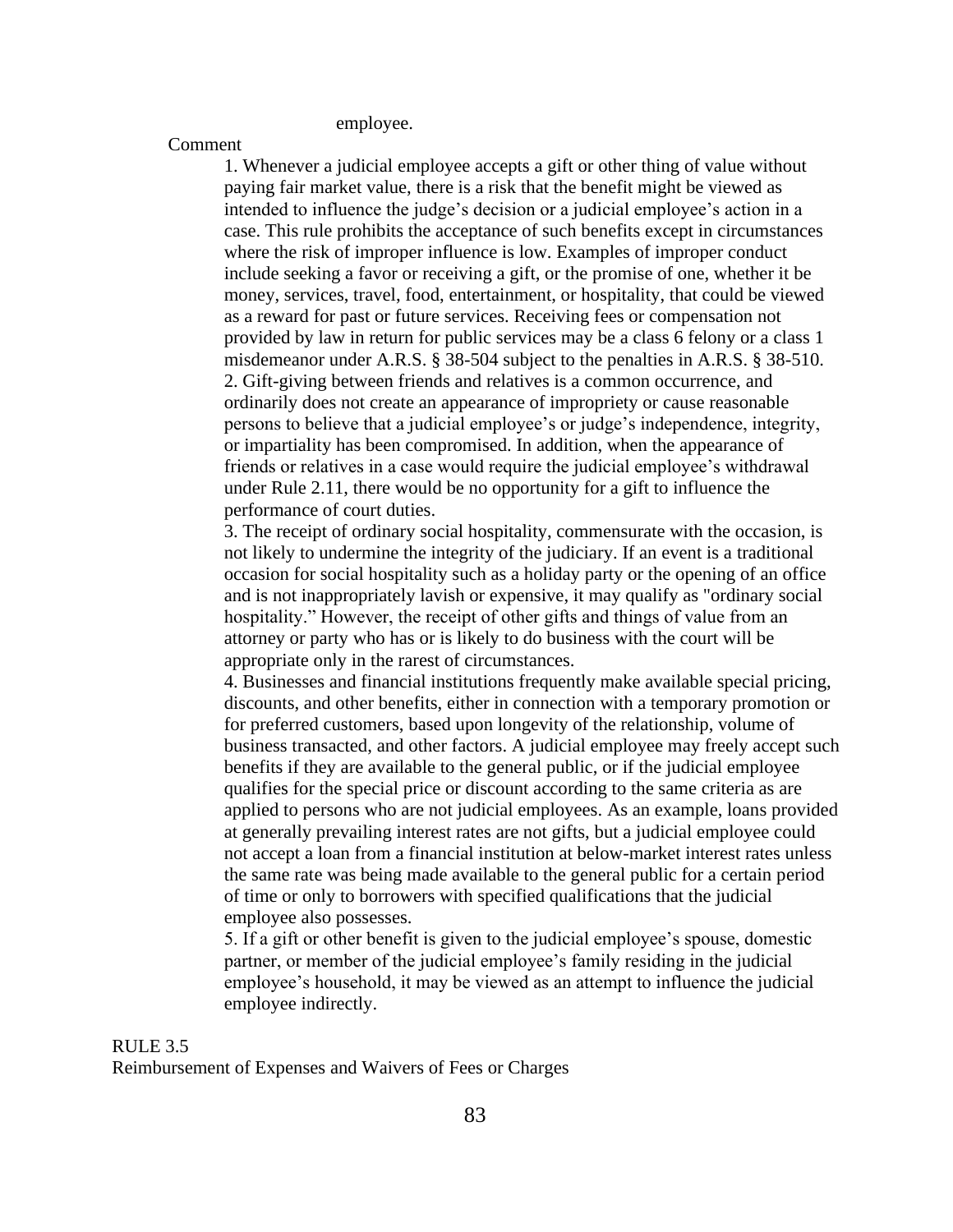(A) Unless otherwise prohibited by Rules 3.1 or other law, a judicial employee may accept reimbursement of necessary and reasonable expenses for travel, food, lodging, or other incidental expenses, or a waiver or partial waiver of fees or charges for registration, tuition, and similar items, from sources other than the judicial employee's employing entity, if the expenses or charges are associated with the judicial employee's participation in outside activities permitted by this code.

(B) Reimbursement of expenses for necessary travel, food, lodging, or other incidental expenses shall be limited to the actual costs reasonably incurred by the judicial employee and, when appropriate to the occasion, by the judicial employee's spouse, domestic partner, or guest.

(C) This rule does not apply to reimbursement of a part time employee or a volunteer for expenses not incurred in the performance of court duties.

Comment

Educational, civic, religious, fraternal, and charitable organizations often sponsor meetings, seminars, symposia, dinners, awards ceremonies, and similar events. Judicial employees are encouraged to attend educational programs, as both teachers and participants in furtherance of their duty to remain competent. Participation in a variety of other extrajudicial activity is also permitted and encouraged by this code

# **CANON 4**

A JUDICIAL EMPLOYEE OR CANDIDATE FOR JUDICIAL DEPARTMENT OFFICE SHALL NOT ENGAGE IN POLITICAL OR CAMPAIGN ACTIVITY THAT IS INCONSISTENT WITH THE INDEPENDENCE, INTEGRITY, OR IMPARTIALITY OF THE JUDICIARY.

### RULE 4.1

General Activities

In general, a judicial employee may participate in any political activities that do not give the impression the judiciary itself endorses political candidates or supports political causes, except when assigned to do so regarding measures to improve the law, the legal system, or the administration of justice.

#### Comment

1. The judiciary seeks to maintain neutrality in political matters. While judicial employees may express and act on personal opinions about political candidates and issues as other citizens, they should maintain neutrality in action and appearance when performing their duties on behalf of the judicial department, unless their positions permit political advocacy on the part of the judiciary. To this end, judicial employees should separate their political activities from employment duties.

2. As long as a judicial employee does not give the impression the judiciary itself endorses a political candidate or supports a political cause, the employee may circulate candidate nomination petitions or recall petitions; engage in activities to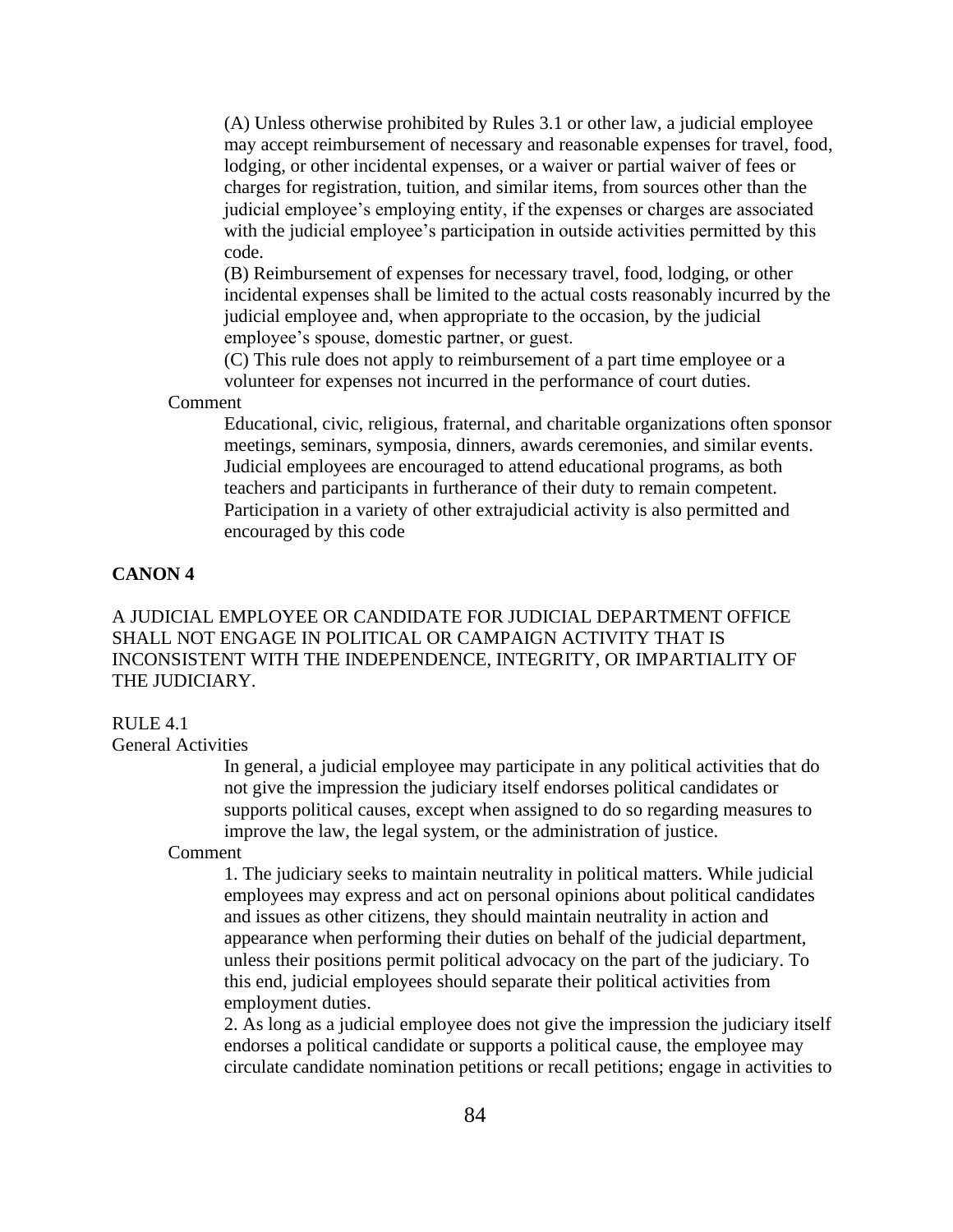advocate the election or defeat of any candidate; solicit or encourage contributions to be made directly to candidates or campaign committees which are contributing to candidates or advocating the election or defeat of candidates. 3. An employee can best avoid the impression political activity is on behalf of the judiciary by not identifying himself or herself as a court employee while engaging in political activities or, if asked, explaining that the he or she is simply participating as a concerned citizen. These political activities must be conducted outside of normal working hours and away from the work place to avoid any association with the court.

### RULE 4.2

### Personal Staff, Courtroom Clerks, and Managers

In addition to the other sections of this canon, members of a judge's personal staff, courtroom clerks, and court managers shall be subject to the same political limitations as judges contained in Canon 4 of the Code of Judicial Conduct, except as provided in Rule 4.3 of this code, and may not hold any elective office.

### RULE 4.3

### Elective Judicial Department Office

Any judicial employee may be a candidate for an elective judicial department office without resigning or taking a leave of absence as required by other rules unless the office is within the same court in which the judicial employee is employed and the incumbent of that office is seeking reelection. If elected, the judicial employee shall resign from court employment prior to assuming office. An incumbent clerk of superior court may be a candidate for the office held without resigning or taking a leave of absence. Notwithstanding paragraph B of this code section, this rule shall supersede any conflicting provision of local law but shall be subject to state law.

## RULE 4.4

### Elective Office In General

A judicial employee who is not limited under Rule 4.2 as a member of a judge's personal staff, a courtroom clerk, or a court manager and who is not seeking judicial department office as permitted in Rule 4.3 may be a candidate for elective office under the following conditions:

(A) Partisan. Such a judicial employee may be a candidate for partisan elective office if the judicial employee is authorized to take an unpaid leave of absence. A leave of absence must be approved by the judicial employee's appointing authority, i.e. presiding judge, chief judge, chief justice or elected clerk of court. The leave of absence must begin before the judicial employee makes a public announcement of candidacy, declares or files as a candidate with the election authority, authorizes or engages in solicitation or acceptance of contributions or support, or is nominated for election to office. The judicial employee shall publicly disclose that he or she is on a leave of absence from court employment. If elected, the judicial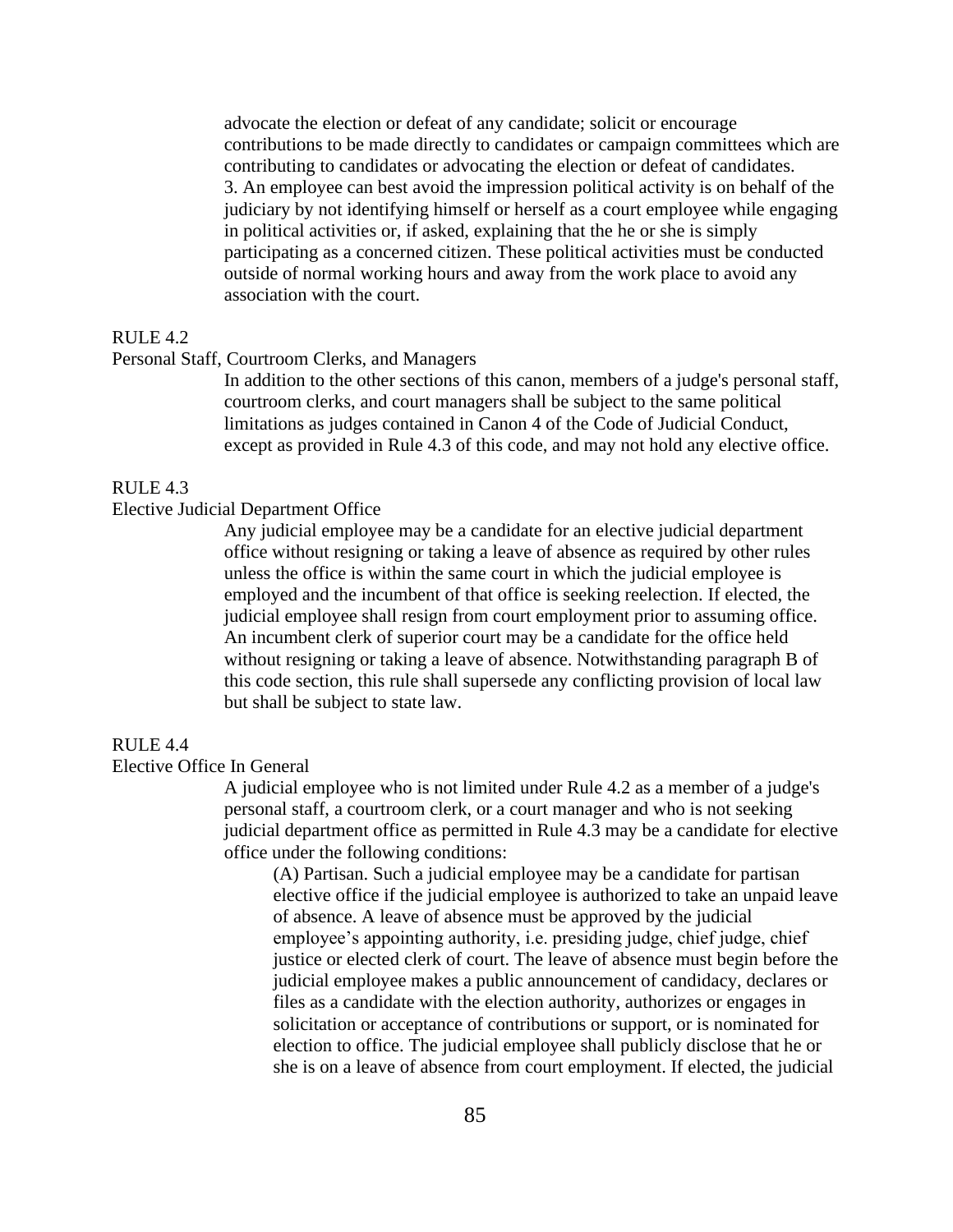employee shall resign from court employment prior to assuming office. (B) Non-partisan. Such a judicial employee may be a candidate for nonpartisan elective office without taking a leave of absence or separating from court employment if:

> (1) The judicial employee first seeks permission from the chief justice, chief judge, presiding judge of the court or clerk of superior court;

(2) That judicial officer or clerk of superior court determines the office sought is consistent with judicial employment; and

(3) The judicial employee otherwise complies with this code. (C) A person may continue to serve as a volunteer while campaigning for an elective office if continued service is approved by the respective clerk of superior court or the presiding judge, chief judge, or chief justice of a court consistent with other provisions of this code and the Code of Judicial Conduct.

# RULE 4.5

Workplace Activity

During scheduled work hours or at the workplace, judicial employees shall not engage in political campaign activities and shall not display literature, badges, stickers, signs, or other political advertisements on behalf of any party, political committee, agency, candidate for political office or ballot measure. Judicial employees authorized to do so may participate in approved activities regarding measures to improve the law, the legal system, or the administration of justice.

#### Comment

A personal vehicle parked in a space or a parking lot reserved and identified for court employees is covered by these work place limitations. Where such reserved parking exists, displaying political materials on vehicles brings political advocacy to the workplace because the parking lot is part of the workplace.

#### RULE 4.6

## Political Pressure

Judicial employees shall not use their official authority or position, directly or indirectly, to influence or attempt to influence any other judicial employee to become a member of any political organization or to take part in any political activity.

#### RULE 4.7

### Judicial Campaign Activity

Judicial employees, including members of a judge's personal staff, courtroom clerks and court managers, may voluntarily participate in a judge's or clerk's campaign activities and may voluntarily contribute funds to a campaign, but only through a judge's or clerk's fund-raising committee. However, judges, elected clerks of the court, and court managers or supervisors shall not require subordinate judicial employees to participate in political activities or personally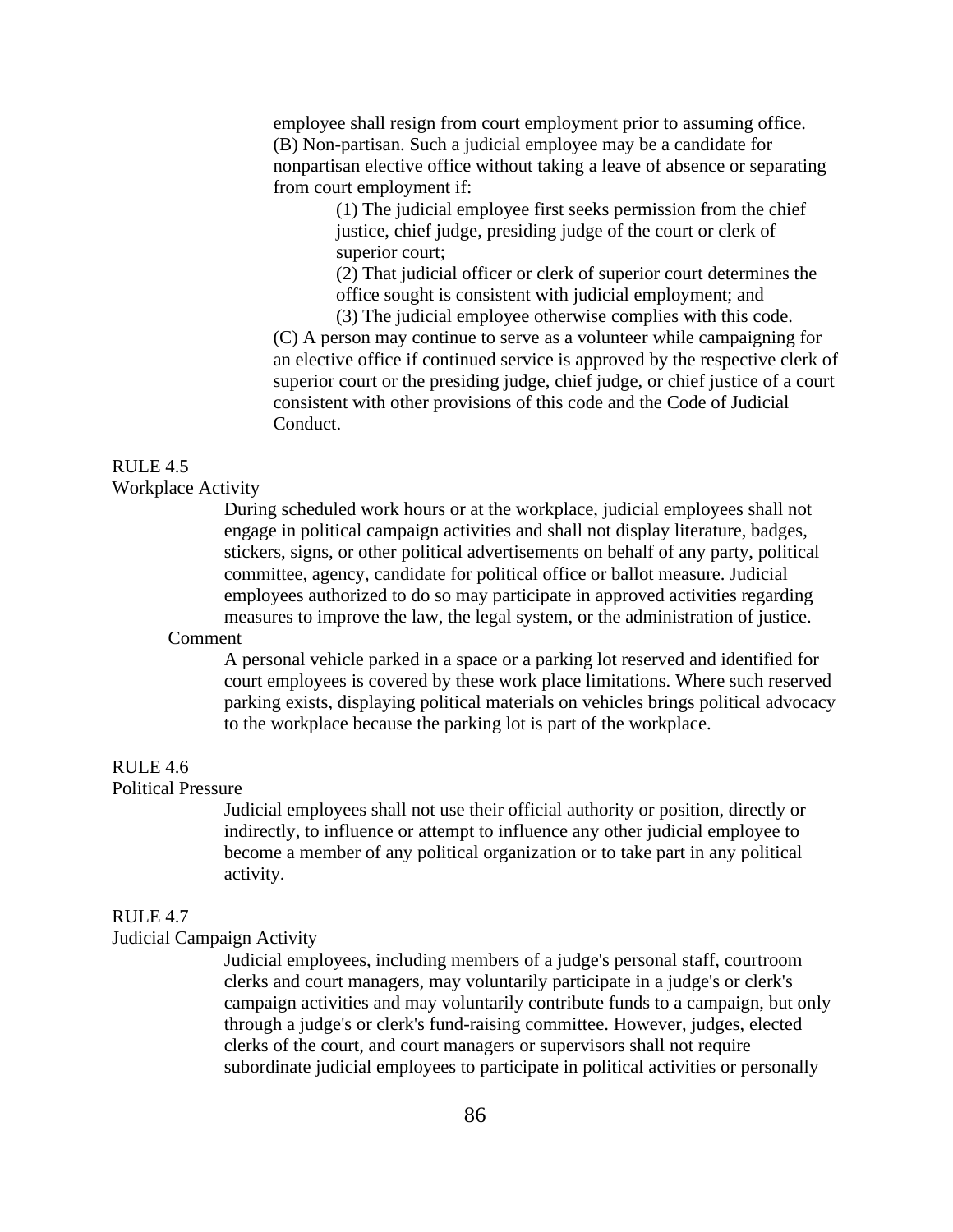receive funds from judicial employees for any political purpose.

# RULE 4.8

Political Discrimination

Judicial employees shall not discriminate in favor of or against any subordinate or any applicant for judicial employment on account of permitted political activities.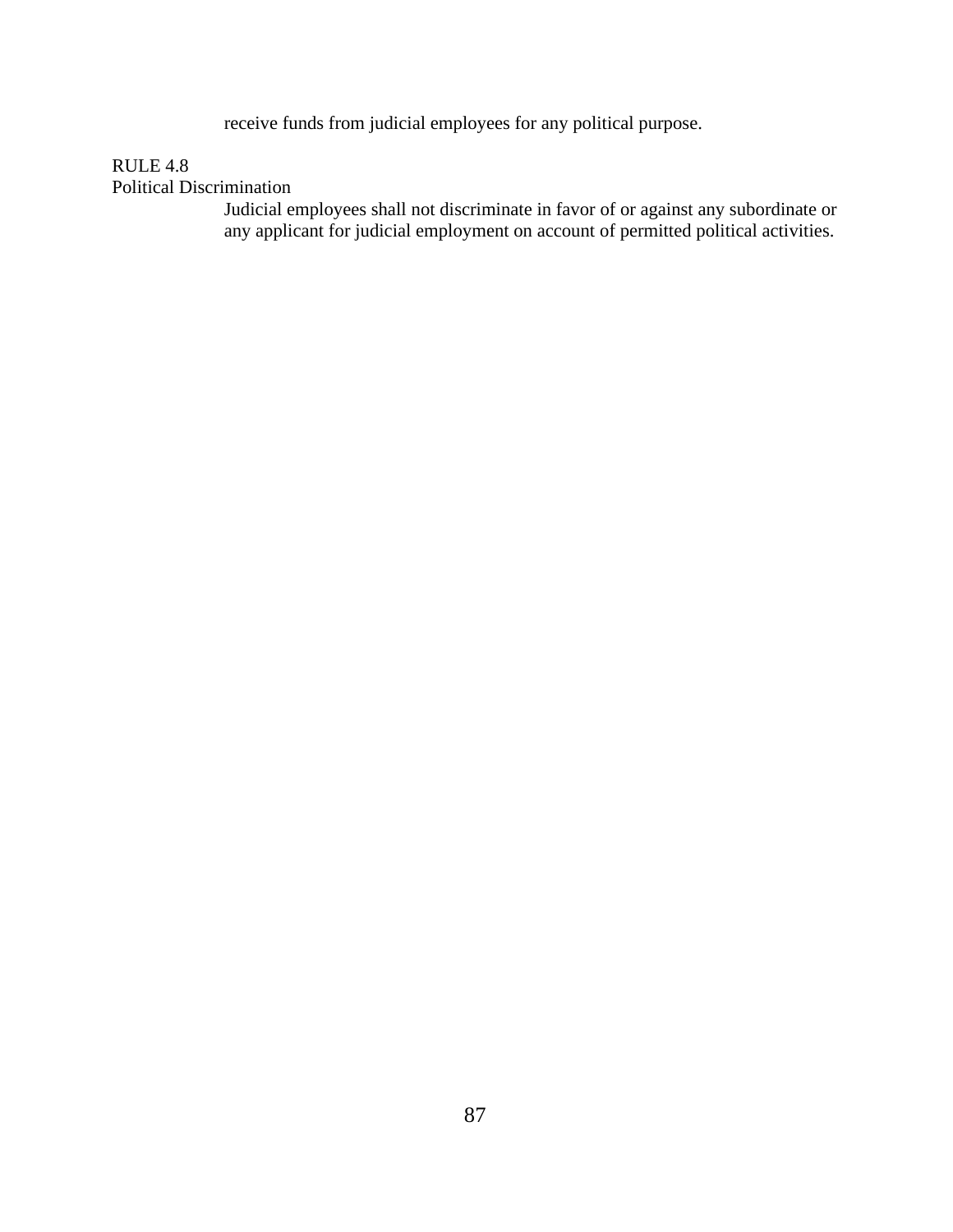# **703 DRUG, ALCOHOL AND SUBSTANCE USE**

It is the Superior Court's desire to provide a drug-free, healthful, and safe workplace. While on Superior Court premises and while conducting court-related activities off Superior Court premises, no employee may unlawfully manufacture, use, possess, distribute, sell, or be under the influence of alcohol or illegal drugs. The legal use of prescribed drugs is permitted on the job only if it does not impair an employee's ability to perform the essential functions of the job effectively and safely, and does not endanger other individuals in the workplace.

Violations of this policy may lead to disciplinary action, up to and including immediate termination of employment, and/or required participation in a substance abuse rehabilitation or treatment program. Such violations may also have legal consequences.

To inform employees about important provisions of this policy, the Superior Court participates in a drug-free awareness program administered by the County Human Resources Department. The program provides information on the dangers and effects of substance abuse in the workplace, resources available to employees, and consequences for violations of this policy.

Employees with questions on this policy or issues related to drug or alcohol use in the workplace should raise their concerns with their supervisor or the Department Director without fear of reprisal.

Probation department employees must also conform to the drug testing requirements listed in §6- 106 of the Arizona Code of Judicial Administration. All Court Personnel must comply with any other Arizona Code of Judicial Administration, Administrative Order(s) and/or Policies that the Administrative Office of the Courts adopt relating to drug, alcohol and substance use.

## **A. PROHIBITED ACTIVITIES**

The following activities are prohibited:

- 1. Reporting to work under the influence of a prohibited drug or alcohol.
- 2. The use, consumption, sale, purchase, transfer or possession of any prohibited drug by any employee during work hours, on work assignment, in or on County property, including County vehicles or personal vehicles used for County business, at any time.
- 3. The consumption of alcohol by any employee during working hours, on work assignments, or on County property, including County vehicles or personal vehicles used for County business, at any time.

# **B. NOTIFICATION REQUIREMENT FOR ANY DRUG STATUTE CONVICTION FOR VIOLATION IN THE WORKPLACE**

1. Condition of Employment

It is a condition of employment with the Court that its employees agree to abide by the terms of the policy and to notify their supervisor of any drug statute conviction for violation in the work place no later than five days after such a conviction. The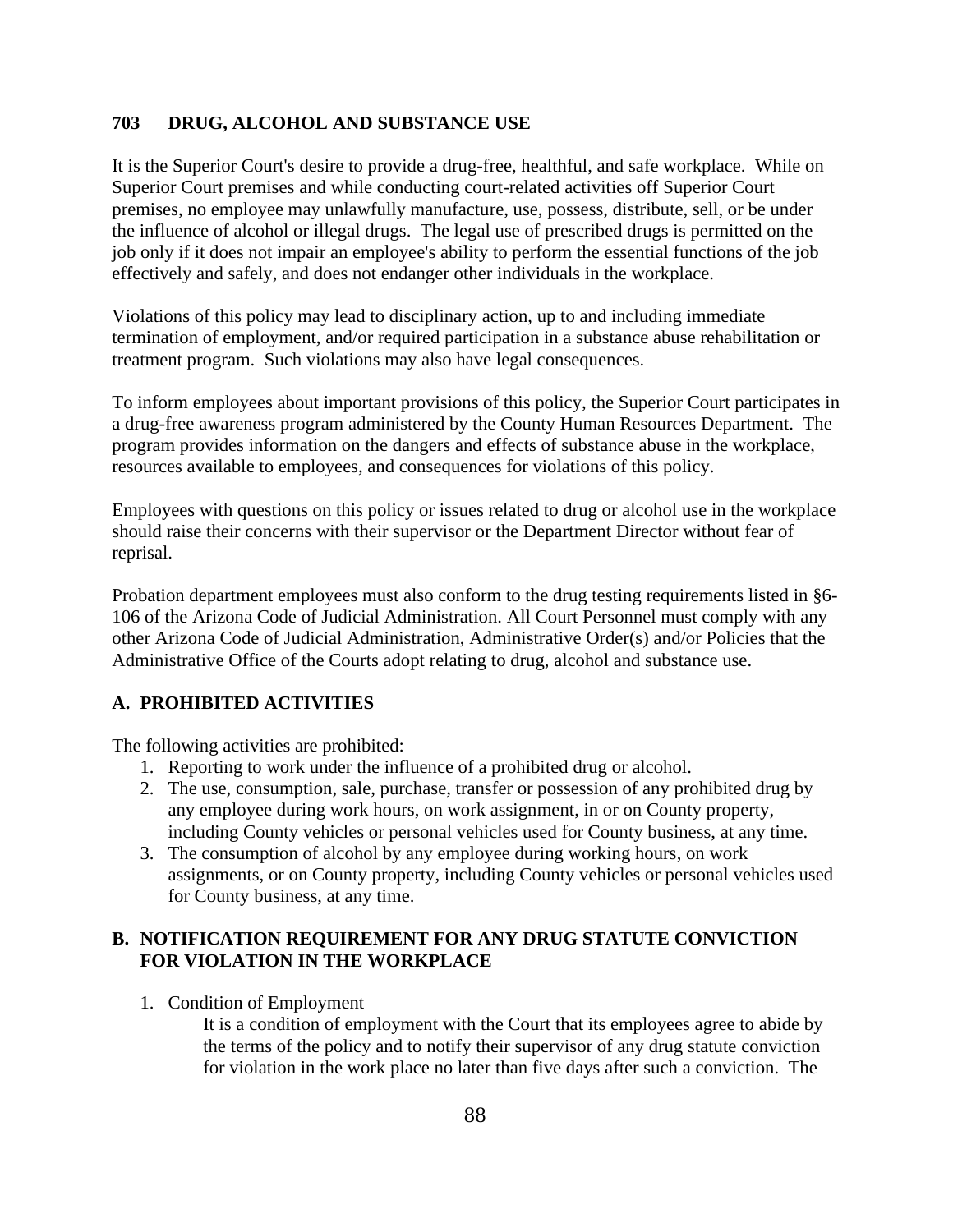supervisor is to immediately notify the Department Director. Every possible effort will be made to hold such information in confidence with the County, but such information will have to be reported within ten days of receiving actual notice from the employee to a State or Federal agency if grant or contract funding is involved.

- 2. Discipline and Sanctions for Employee Failure to Report
	- a. The County will deal fairly and firmly with anyone who violates this policy. Violators are subject to disciplinary action, up to and including termination form employment.
	- b. Sanctions may include, but are not limited to, a requirement that the employee participate in and successfully complete a drug abuse or alcohol abuse assistance or rehabilitation program at the employee's expense and/or a requirement that the employee undergo random drug testing at the employee's expense following return to employment.
	- c. Disciplinary decisions shall be made by the Department Director in consultation with the Human Resources Director.
	- d. Under federal law, the County must take disciplinary action against the employee within 30 days of receiving notice of a conviction.

# **C. SUBSTANCE ABUSE TESTING**

The following situations mandate drug and alcohol testing. It is required of the County that supervisors accompany an employee to a collection site. Following a post-accident or reasonable suspicion test, an employee should be transported to their home following testing. Probation department employees must also conform to the drug testing requirements listed in §6-106 of the Arizona Code of Judicial Administration.

1. Reasonable Suspicion of Impairment

All employees are subject to reasonable suspicion of alcohol and/or illegal drugs and other controlled substances testing. Regardless of how the information concerning impairment of any employee is received, the decision to test for alcohol and/or illegal drugs and other controlled substances for reasonable suspicion will be based upon objective observation by a supervisor who has been appropriately trained to make such a determination. Whenever possible, the determination shall be made by two trained personnel. Employees testing position will be subject to disciplinary action, up to and including dismissal. Impairment as defined by A.R.S. § 23-493 et seq. states:

"Symptoms that a prospective employee or employee while working may be under the influence of drugs or alcohol that may decrease or lessen the employee's performance of the duties or tasks of the employee's job position, including symptoms of the employee's speech, walking, standing, physical dexterity, agility, coordination, actions, movement, demeanor, appearance, clothing, odor, irrational or unusual behavior, negligence or carelessness in operating equipment, machinery or production or manufacturing processes, disregard for the safety of the employee or others, involvement in an accident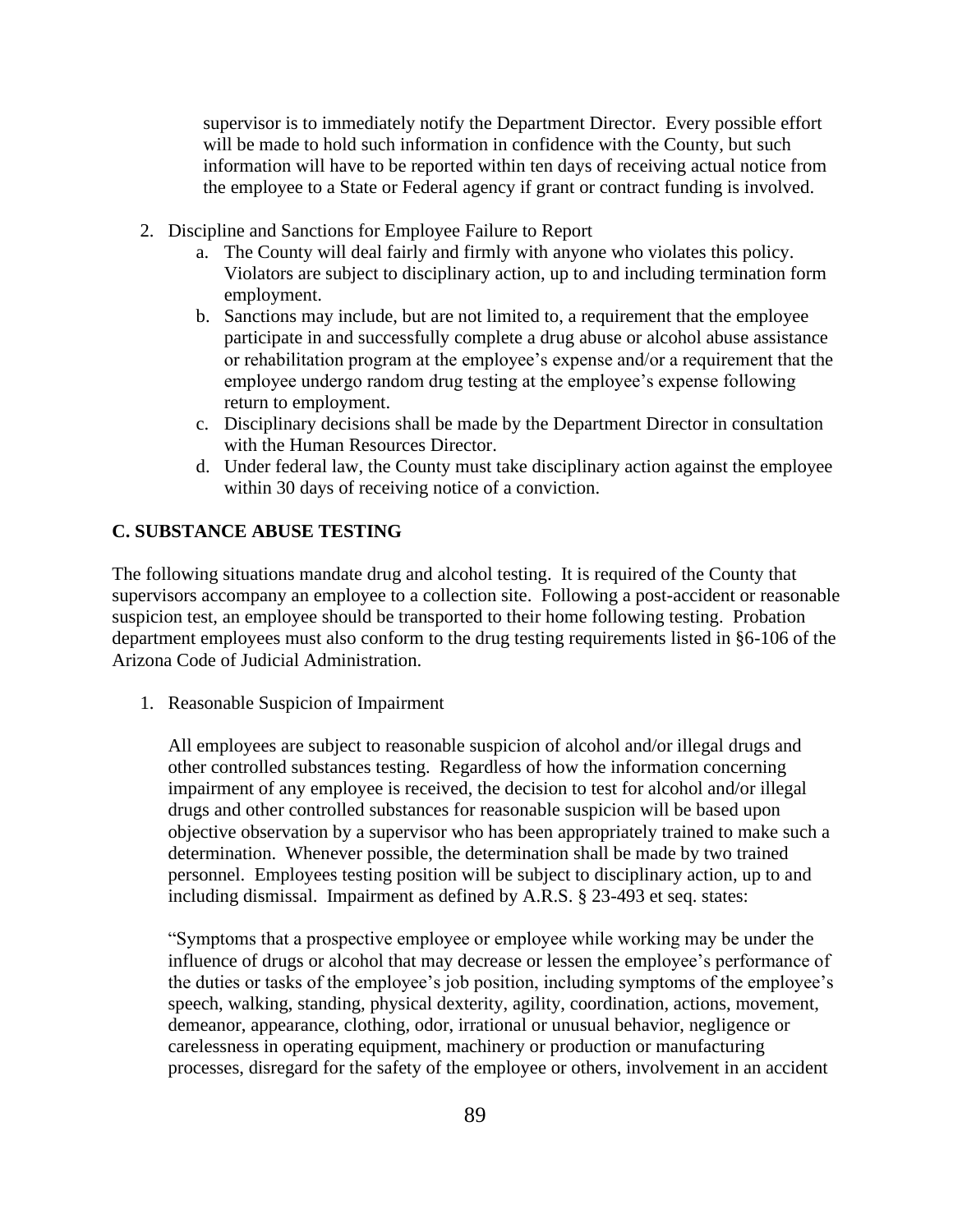that results in serious damage to equipment, machinery or property, disruption of a production or manufacturing process, any injury to the employee or others or other symptoms causing a reasonable suspicion of the use of drugs or alcohol."

## 2. Post-Accident

Post-accident drug/alcohol testing is required for employees if an accident occurs while they are driving a County vehicle and there is reasonable suspicion that drug or alcohol use contributed to the incident. Reasonable suspicion includes erratic or abnormal behavior consistent with the use of drugs or alcohol which is documented by a responding officer of the law, or behavior or conduct observed by at least two Court employees either immediately before, during, or immediately after the accident or incident which is documented and reported to Human Resources.

After the sample collections are obtained, the employee shall be placed on Administrative Leave with Pay, pending the results. IN this case the employee will be transported home to address safety concerns associated with driving under the influence.

3. Random

Employees who are in positions that have been designated as a non-DOT safety sensitive position will be subject to random testing (Please refer to County policy 3.9 for those positions). A computer-generated random number selection shall be used to select the appropriate percentage of employees to be tested. These percentages are subject to change under federal regulations. The purpose of random testing is to deter prohibited drug use and to detect drug use in the workplace. Employees testing positive will be subject to disciplinary action up to and including dismissal.

## **D. DRUG AND ALCOHOL AWARENESS TRAINING PROGRAM**

In support of this policy, the County will, through Human Resources, conduct a drug and alcohol awareness program to inform employees about the dangers of drug and alcohol use in the workplace, the penalties for noncompliance with this policy, and drug and alcohol counseling through the County's Employee Assistance Program (EAP)and other counseling and rehabilitation services in the community.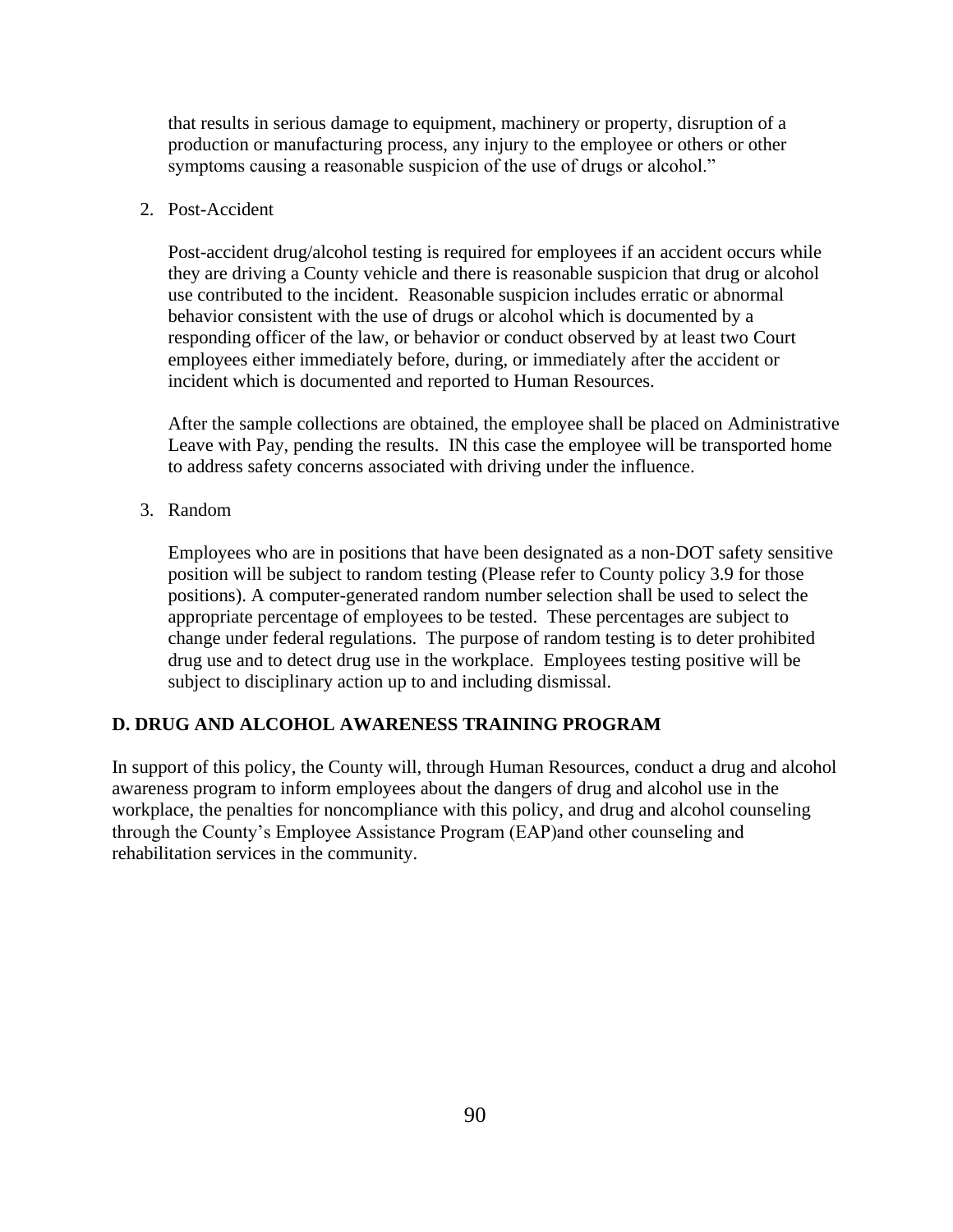## **704 SEXUAL AND OTHER UNLAWFUL HARASSMENT**

The Superior Court is committed to providing a work environment that is free of discrimination and unlawful harassment pursuant to Supreme Court Administrative Order **No. 2018-65**. Discrimination and harassment, including sexual harassment, in the workplace are prohibited. Employment discrimination and harassment based on race, sex, gender, religion, national origin, ethnicity, disability, age, sexual orientation, marital status, socioeconomic status, or political affiliation are forbidden. Such conduct is grounds for discipline of judicial branch employees, up to and including dismissal; grounds for discipline of judges by the Commission on Judicial Conduct; and grounds for termination of vendor contracts when the conduct is by a vendor employee.

Every judge and judicial branch employee must strive to create a work environment free of discrimination and harassment. As required by the Code of Judicial Conduct and the Code of Conduct for Judicial Employees, all judges and judicial branch employees must avoid bias, prejudice and harassment in the performance of their duties, treat other judicial branch employees, court users, and the public with dignity and respect, and comply with this policy.

Sexual harassment is sex discrimination that violates individual rights and state and federal law. Sexual harassment is also a form of misconduct that undermines the integrity of the employment relationship and of the court itself. All judges and judicial branch employees must be able to work in an environment that is free form unsolicited and unwelcome sexual overtures and innuendo. Sexual harassment debilitates morale and interferes with productivity. Therefore, sexual harassment is unacceptable conduct in the workplace.

### A. PROHIBITED CONDUCT

1. Discrimination

It is prohibited in differing treatment of an individual, involving any term or condition of employment, based on that individual's race, sex, gender, religion, national origin, ethnicity, disability, age, sexual orientation, marital status, socioeconomic status, or political affiliation. Discrimination based on these protected classes is prohibited by state and federal law. Courts have held discrimination against an individual because of sexual orientation or because of gender identity, including transgender status, is discrimination because of sex in violation of Title VII.

2. Harassment

Harassment of any kind, which is verbal or physical conduct or any form of communication that is directed at an individual because of his or her race, sex, gender, religion, national origin, ethnicity, disability, age, sexual orientation, or political affiliation. Discrimination based on these protected classes is prohibited by state and federal law. Courts have held discrimination against an individual because of sexual orientation or because of gender identity, including transgender status, is discrimination because of sex in violation of Title VII.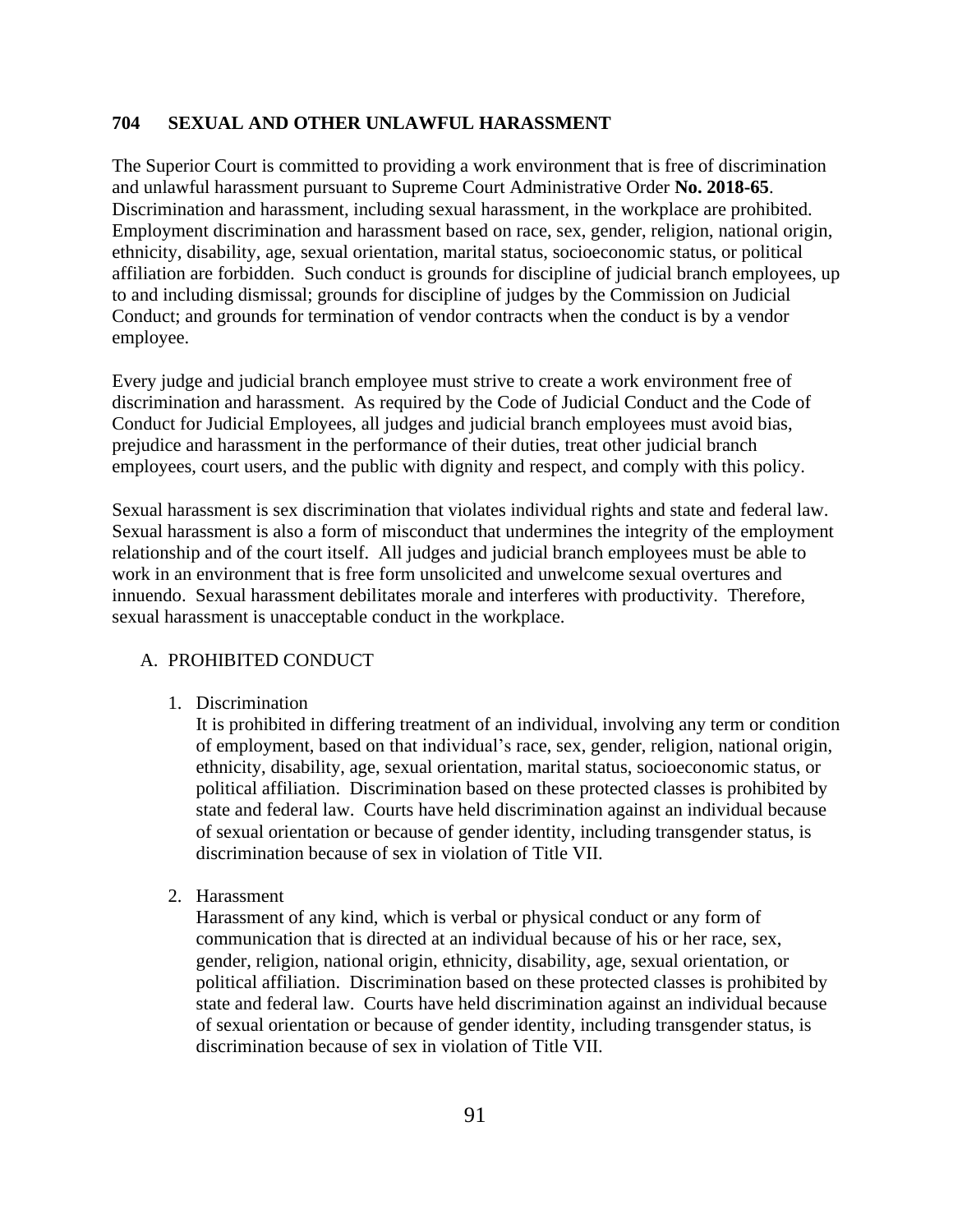Examples of harassment include, but are not limited to:

- a. Derogatory remarks about a person's membership in a protected class;
- b. Visual messages (e.g. posting of cartoons) that are demeaning;
- c. Jokes and/or nicknames that stereotype or make fun of an individual; or,
- d. Verbal or no-verbal (e.g. mimicking or imitating) innuendoes that have a negative connotation.
- 3. Sexual Harassment

Sexual Harassment includes unwelcome sexual advances, requests for sexual favors, sexually motivated physical contact, other verbal or physical conduct or any other form of communication of a sexual nature when:

- a. Submission to that conduct or communication is made an explicit or implicit term or condition of obtaining or continuing employment.
- b. Submission to or rejection of that conduct or communication by an individual is used as a factor in employment decisions affecting the individual.
- c. The conduct or communication has the purpose or effect or substantially interfering with an individual's' employment or of creating an intimidating, hostile, or offensive environment.

Sexual harassment may involve relationships of unequal power. Such situations might contain elements of coercion, such as when compliance with requests for sexual favors becomes a criterion for granting or denying privileges or for favorable or unfavorable treatment on the job; however, sexual harassment also might involve relationships among peers, such as when repeated unwelcome advances or unwelcome sexual comments by one co-worker toward another co-worker has a harmful effect on the latter's ability to perform his or her job. Sexual harassment also might involve employee behavior directed at no-employees or non-employee behavior directed at employees. Sexual harassment may occur when it is directed at members of the opposite gender or when it is directed at members of the same gender.

Examples of conduct that may constitute sexual harassment include, but are not limited to:

- o Sexually suggestive calendars, posters, and cartoons;
- o Sexual innuendoes, suggestive comments, jokes of sexual nature, sexual propositions, lewd remarks, threats;
- o Requests for any type of sexual favor, including repeated, unwelcome requests for dates;
- o Verbal abuse or "kidding" that is oriented toward a prohibitive form of harassment, including that which is sexually oriented and considered unwelcome;
- o Suggestive or insulting sounds;
- o Leering, staring, whistling, or using obscene gestures;
- o Content in letters and notes, facsimiles (faxes, e-mails, text messages, social networking, and other content that is sexual in nature; or,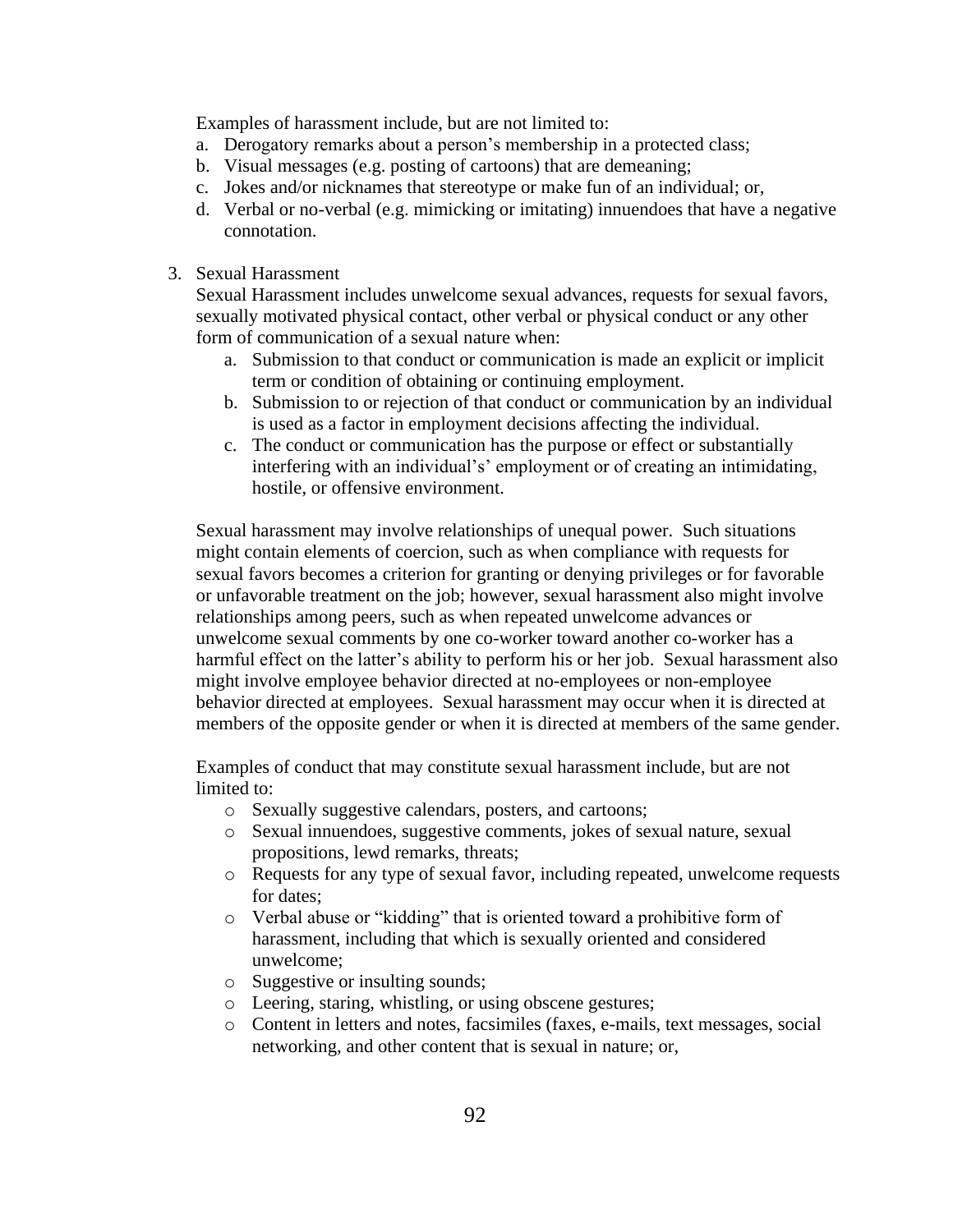o Unwelcome, unwanted physical contact, including but not limited to: touching, tickling, pinching, patting, brushing up against, hugging, cornering, kissing, fondling, forced sexual activity or assault.

Due to the potential for sexual harassment allegations, the County strongly discourages consensual romantic or sexual relationships between employees, especially between a supervisor and their direct or indirect subordinate(s). If such relationship become disruptive to the organization appropriate actions may be taken to create a positive work environment.

### 4. Violent/Physical Threats

All employees are responsible to ensure that the workplace is free from conduct or activities that are or may be perceived to be threatening to an individual's physical safety. Employees are prohibited from engaging in the following conduct thorugh any method or means, including the use of a workplace telephone or other electronic equipment:

- a. Any threat, whether verbal or physical, or any behavior that has the effect of creating an intimidating work environment; or,
- b. Inappropriate behavior that adversely impairs an employee's work performance, creates fear for one's physical safety, or impairs the ability of other employees to function effectively.

Violators of this policy will be subject to disciplinary action, up to and including dismissal.

5. Bullying

The court considers workplace bullying unacceptable and it will not be tolerated under any circumstances. All employees should be able to work in an environment free from bullying. Workplace bullying is a repeated behavior that harms, intimidates, offends, degrades or humiliates another employee. Workplace bullying may cause the loss of trained and talented employees, leading to overall reduced productivity, low morale and could potentially create legal risks.

6. Retaliation

Retaliation which is an adverse action (e.g., termination, denial of promotion, refusal to hire, unjustified discipline or evaluation, etc.) taken against an individual to deter protected activity or for engaging in protected activity is prohibited. Protected activity consists of: (1) opposing conduct reasonably believed to constitute discrimination, including harassment, which violates a nondiscrimination statute, this code section, or court policy; (2) reporting such conduct; or (3) testifying, assisting, or participating in any manner in an investigation or other proceeding related to a discrimination complaint.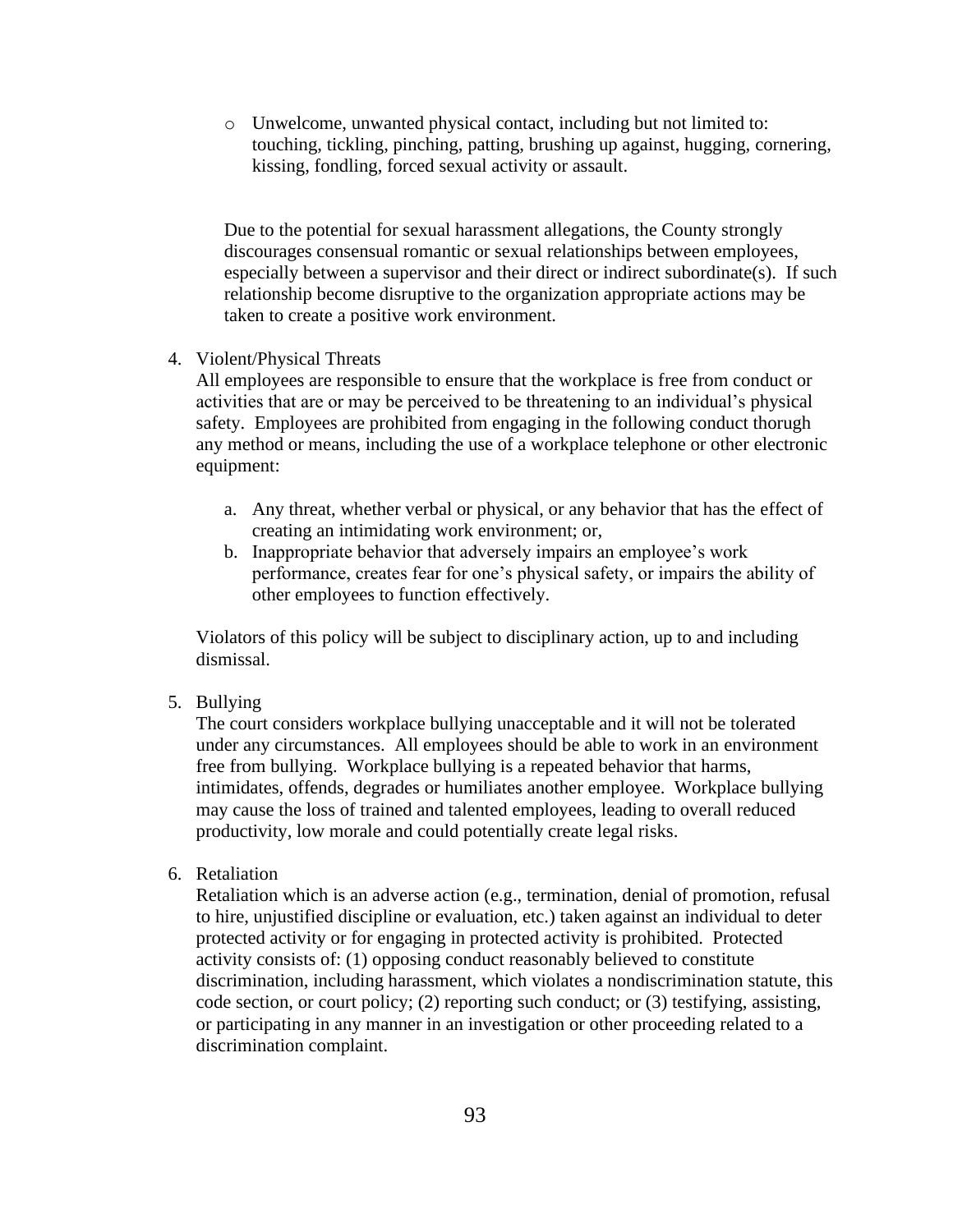The County provides employees with broad range of options for presenting allegations. However, complaints determined to be false or malicious, following an investigation, will be in violation of this policy and will be subject to disciplinary action.

## B. DUTY TO REPORT

Employees, applicants, and other persons discriminated against or harassed or who have personal knowledge of discrimination or harassment by judges or judicial branch employees in the course of their duties or by anyone in court facilities are responsible for promptly reporting such conduct in accordance with the procedures applicable to each court. Each employee has an affirmative duty to maintain a workplace free of discrimination, harassment, and intimidation. Any form of retaliation against an individual for reporting discrimination or harassment truthfully to the best of that person's knowledge s prohibited and shall be grounds for disciplinary action, which may include termination. A false and malicious report of harassment, discrimination or retaliation (as opposed to a report that, even if erroneous, is made in good faith) will be the subject of appropriate disciplinary action.

### 1. Reporting Process

- a. If an employee is the recipient of any unwelcome gesture or remark, they are asked not to remain silent. It is traditionally best to resolve issues directly with the harasser by making it clear that such conduct is offensive and unwelcome. The employee should clearly state they want the offensive conduct to cease;
- b. If the employee is unable to confront the harasser or feels unsafe in doing so, they can contact their immediate supervisor or manager; or,
- c. An employee may submit an complaint, either verbally or in writing, to the Department Director and/or Human Resources at any time.

Any supervisor or employee that becomes aware or observes a situation of harassment shall notify the Department Director.

If the alleged misconduct is coming from a Judge, the Department Director or Human Resources will refer the complaint to the Commission on Judicial Conduct for investigation of alleged misconduct of a judge.

- 2. Investigation
	- a. All reported allegations of misconduct under this policy will be reviewed by the Human Resources Department.
	- b. The Human Resources Department in conjunction with the Department Director will determine if the alleged misconduct meets the criteria outlined in this policy and should be investigated.
		- i. The incident/misconduct will have a prompt, thorough, and impartial investigation of employees conducted by a trained investigator.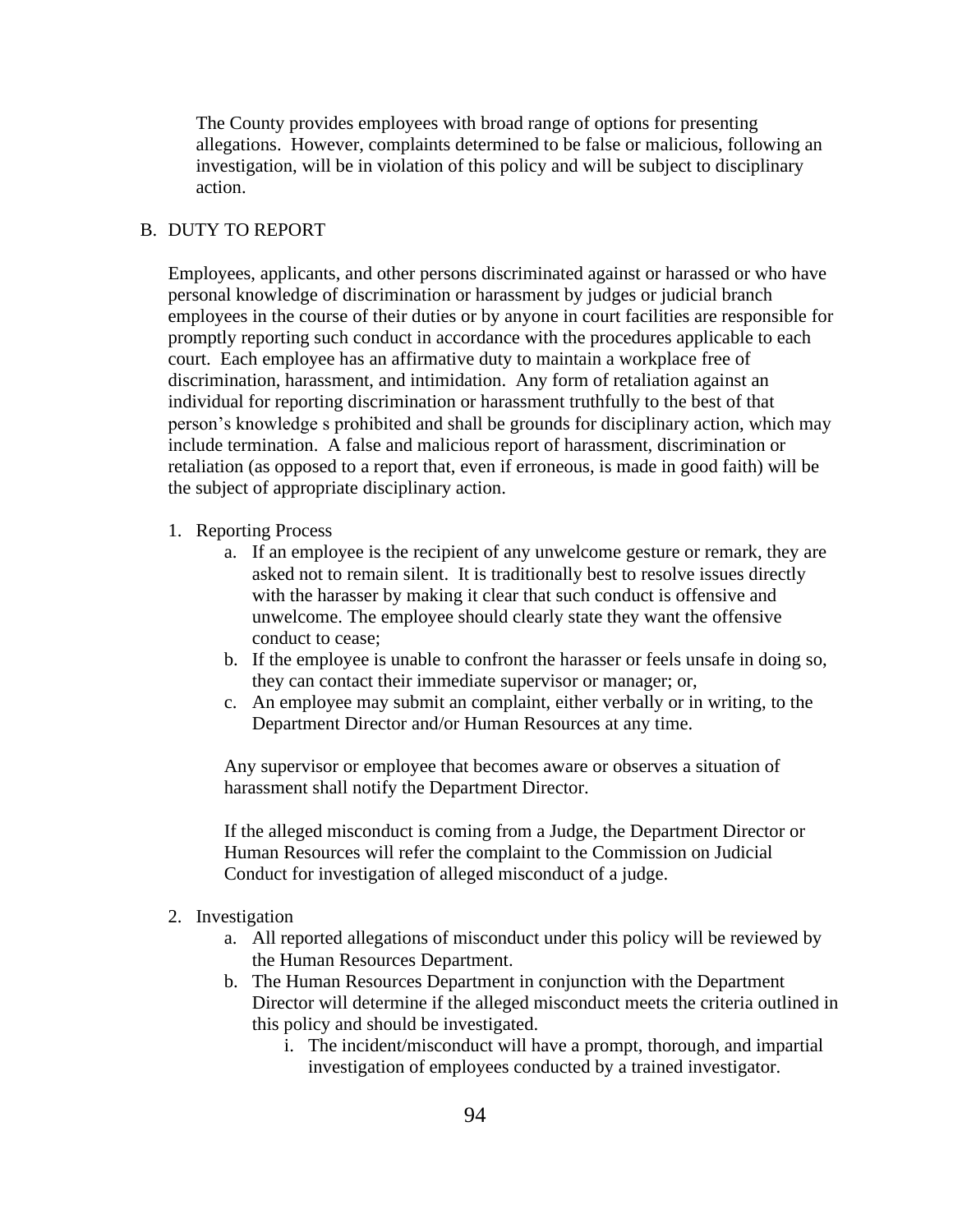- ii. A statement will be given to those involved that any information gathered as part of an investigation will be kept confidential to the extent possible consistent with thorough and impartial investigative and disciplinary processes.
- iii. Immediate and appropriate corrective action will be taken.
- iv. The reporting and investigated employees will be informed of the investigation result.
- v. Any reporting or witnessing employee will be protected from retaliation.

Alleged misconduct of a Judge will be investigated by the Commission on Judicial Conduct.

3. Threat Management

When any of the following situations are brought to the attention of a Department Director, the Department Director should immediately report the situation to Human Resources for the purpose of convening the Threat Management Team.

- a. Any person involved in a situation where someone has made verbal threats of physical violence or where they fear that physical retaliation may take place, should immediately discuss it with their supervisor or Department Director.
- b. Similar situations could also occur as an employee comes into contact with the public. While the County has strong commitment to customer service, we do not intend for employees to be subjected to threats or continuous verbal abuse by the customer. When a customer is abusive, a supervisor should intervene. If there is concern over the possibility of physical violence, it should be immediately discussed with the Department Director.
- c. An employee may be involved in a personal dispute outside the workplace. If the situation escalates, individuals may secure an "Order of Protection" pursuant to A.R. S. § 13-3602 et seq., or an "Injunction Against Harassment" pursuant to A.R.S. § 12-1809 et seq., or similar orders from the court. If an employee requests a court order, they must include the work location as well as place of residence. The employee should inform the supervisor, as soon as practical, of the issuance of such an order and provide a description of the individual cited in the order.

A Threat Management Team has been appointed to assist departments to respond to potentially violent situations by assessing the threat, developing a response, bringing in outside assistance as needed (i.e. police, counselors, etc.) and helping to control the situation. The team consists of representatives from the Sheriff's Office, County Attorney, Facilities, Human Resources and Risk Management.

4. Education

Educational opportunities will be offered for judges and judicial branch employees regarding this policy. Judges, managers, and supervisors must receive education regarding their role and responsibility to identify discrimination and harassment and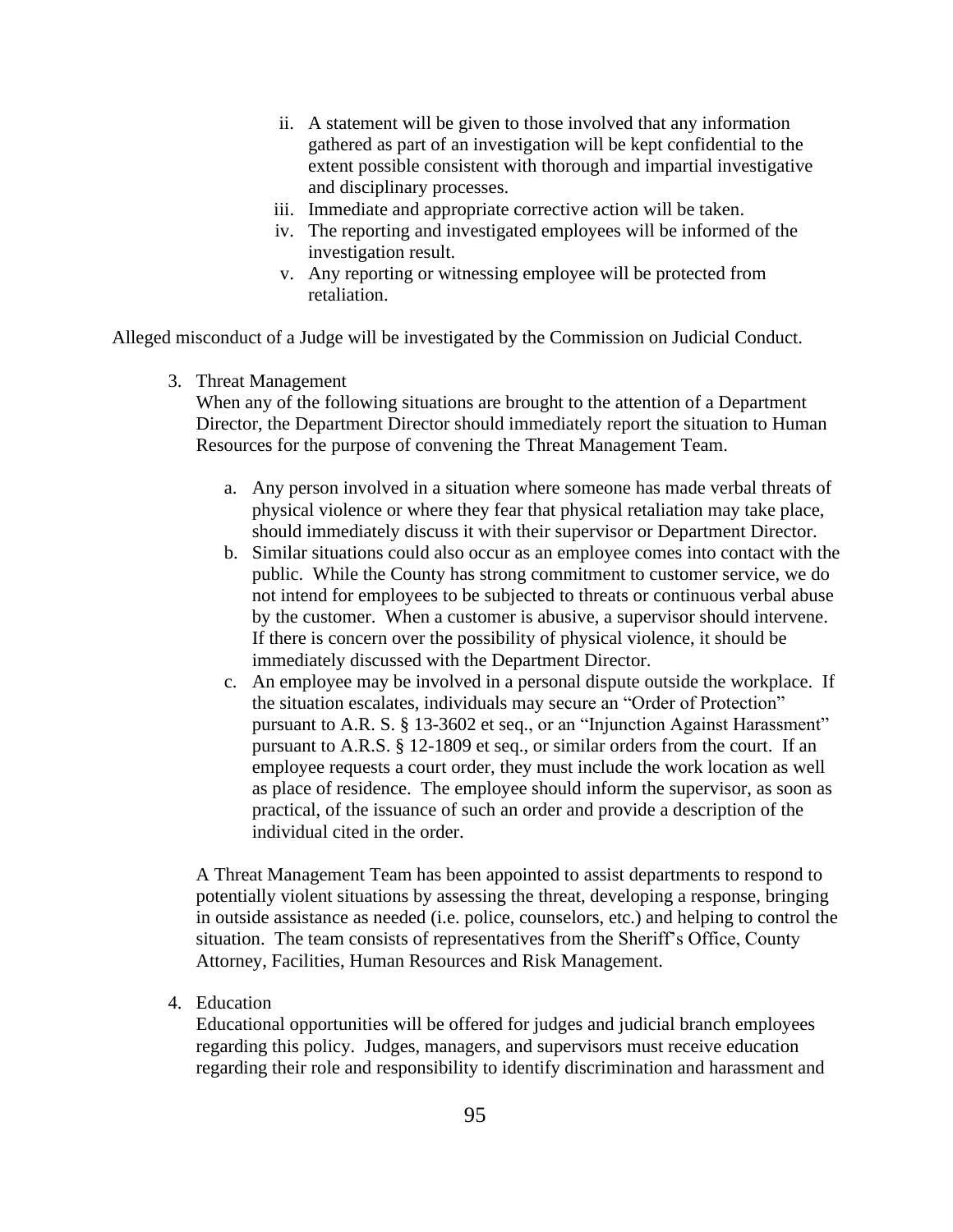take appropriate action pursuant to this policy.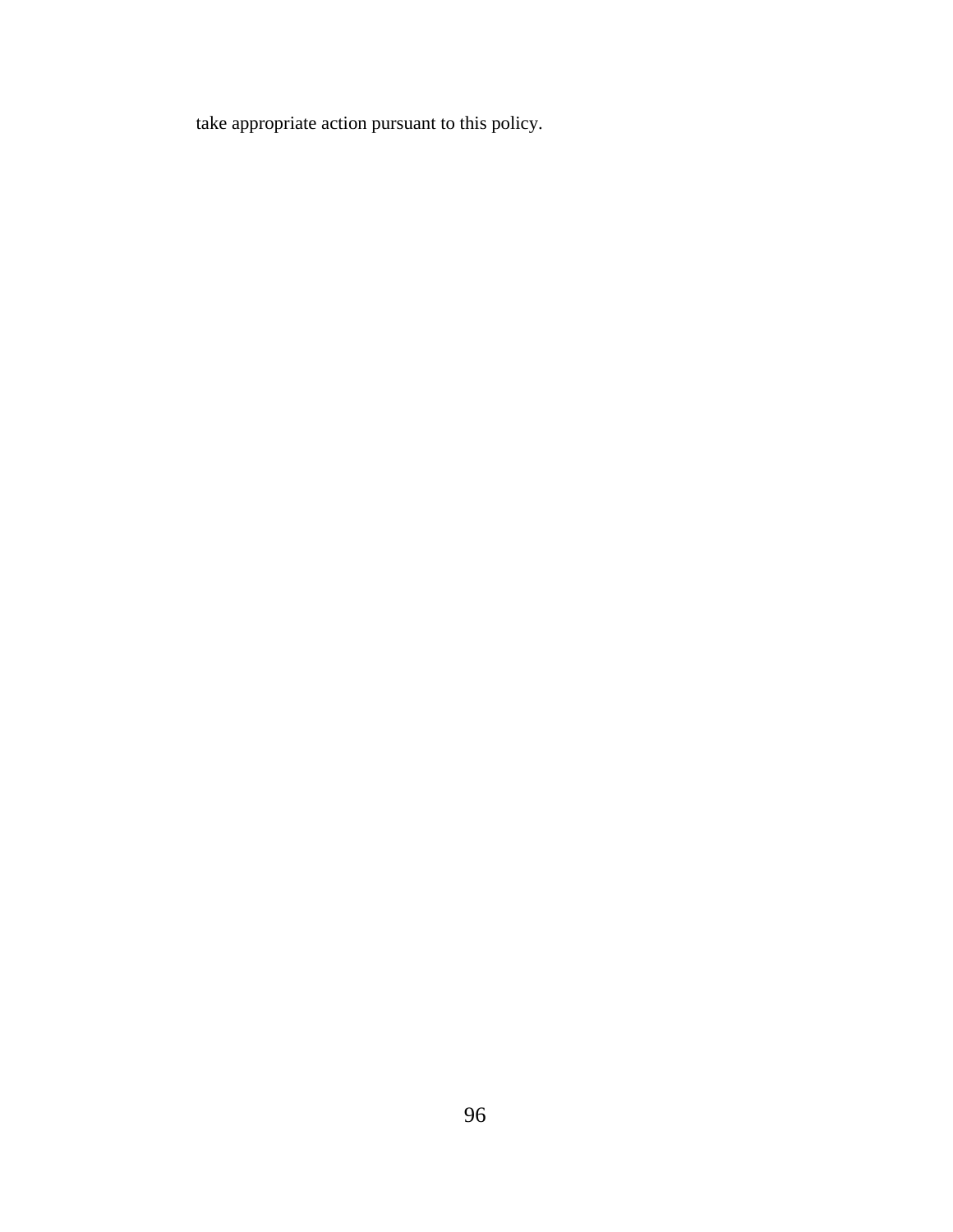# **705 RETURN OF PROPERTY/COUNTY PROPERTY**

Employees are responsible for all property, materials, or written information issued to them or in their possession or control. Employees must return all Superior Court property immediately upon request or upon termination of employment. Where permitted by applicable laws, the Superior Court may withhold from the employee's check or final paycheck the cost of any items that are not returned when required. The Superior Court may also take all action deemed appropriate to recover or protect its property.

Surplus property to be discarded may not be retained by an employee except if the acquisition is obtained through the established County property auction procedures.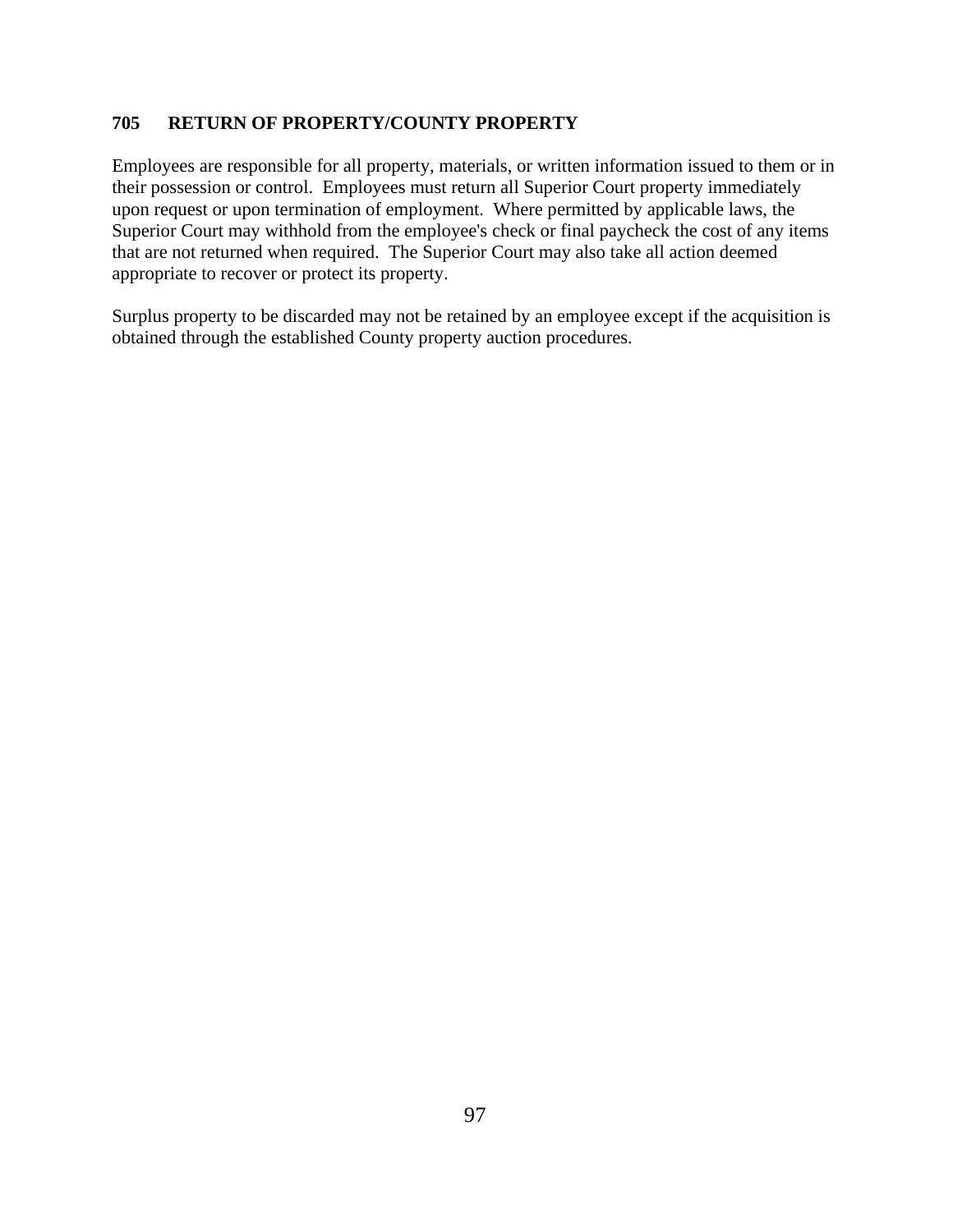## **706 SECURITY INSPECTIONS**

Superior Court wishes to maintain a work environment that is free of illegal drugs, alcohol, firearms, explosives, or other improper materials. To this end, the Superior Court prohibits the possession, transfer, sale, or use of such materials on its premises. The Superior Court requires the cooperation of all employees in administering this policy.

Desks, lockers, and other storage devices may be provided for the convenience of employees but remain the sole property of the Superior Court. Accordingly, they, as well as any articles found within them, can be inspected by any agent or representative of the Superior Court at any time, either with or without prior notice if the court has "reasonable suspicion" to believe that a dangerous item is concealed therein. The Superior Court also reserves the right to inspect an employee's desk for work-related materials that are needed immediately if that employee is absent from the workplace for any reason.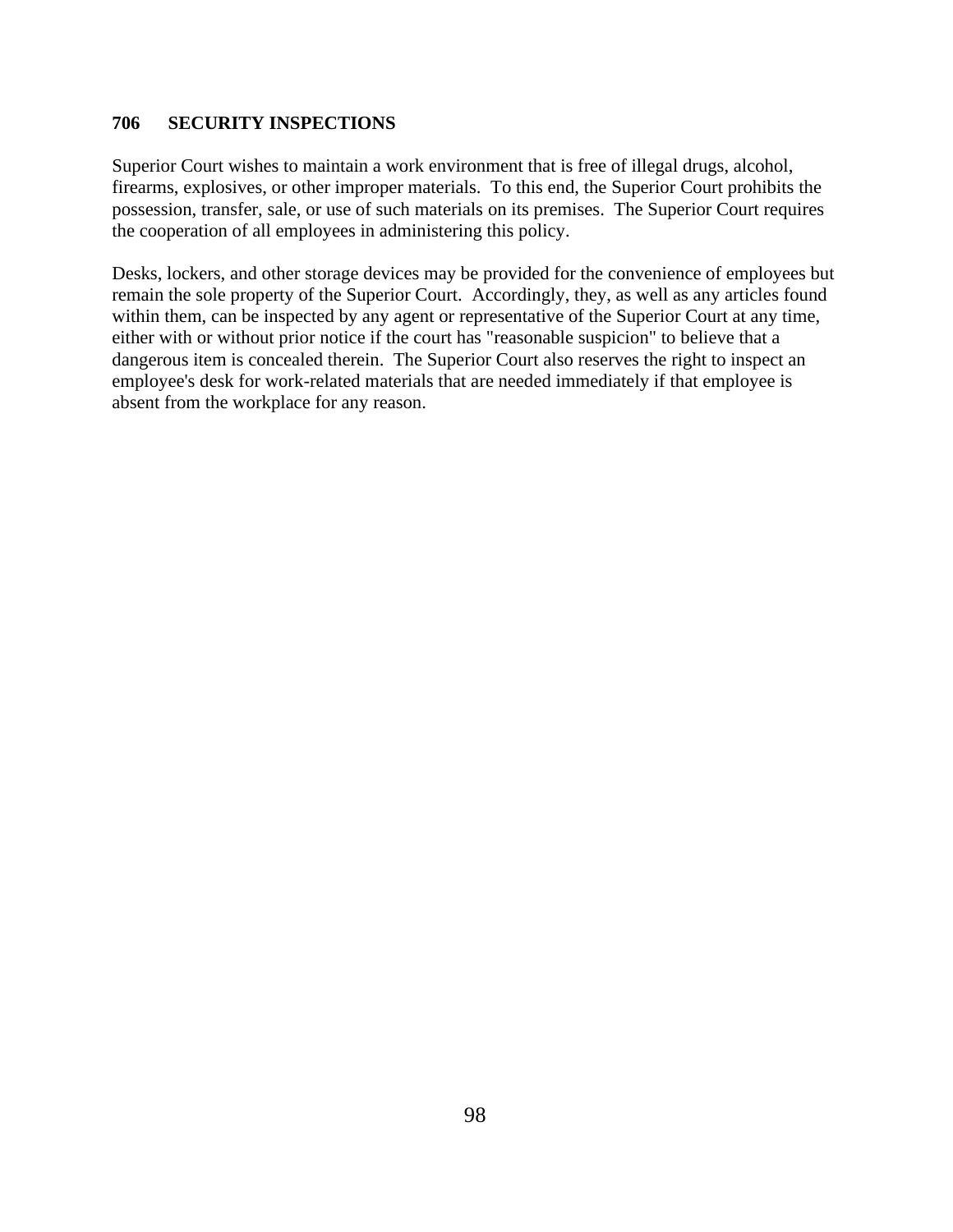# **707 SOLICITATION**

In an effort to assure a productive and harmonious work environment, persons not employed by the Superior Court may not solicit or distribute literature in the workplace at any time without the approval of the department director.

The Superior Court recognizes that employees may have interests in events and organizations outside the workplace. However, employees may not solicit or distribute literature concerning these activities during working time. (Working time does not include lunch periods, or any other periods in which employees are not on duty).

In addition, the posting of written solicitations on company bulletin boards is restricted. These bulletin boards display important information, and employees should consult them frequently for:

Affirmative action statement Employee announcements Internal memoranda Job openings Organization announcements Payday notice Workers' compensation insurance information State disability insurance/unemployment insurance information

If employees have a message of interest to the workplace, they may submit it to the department director for approval. All approved messages will be posted by the department director.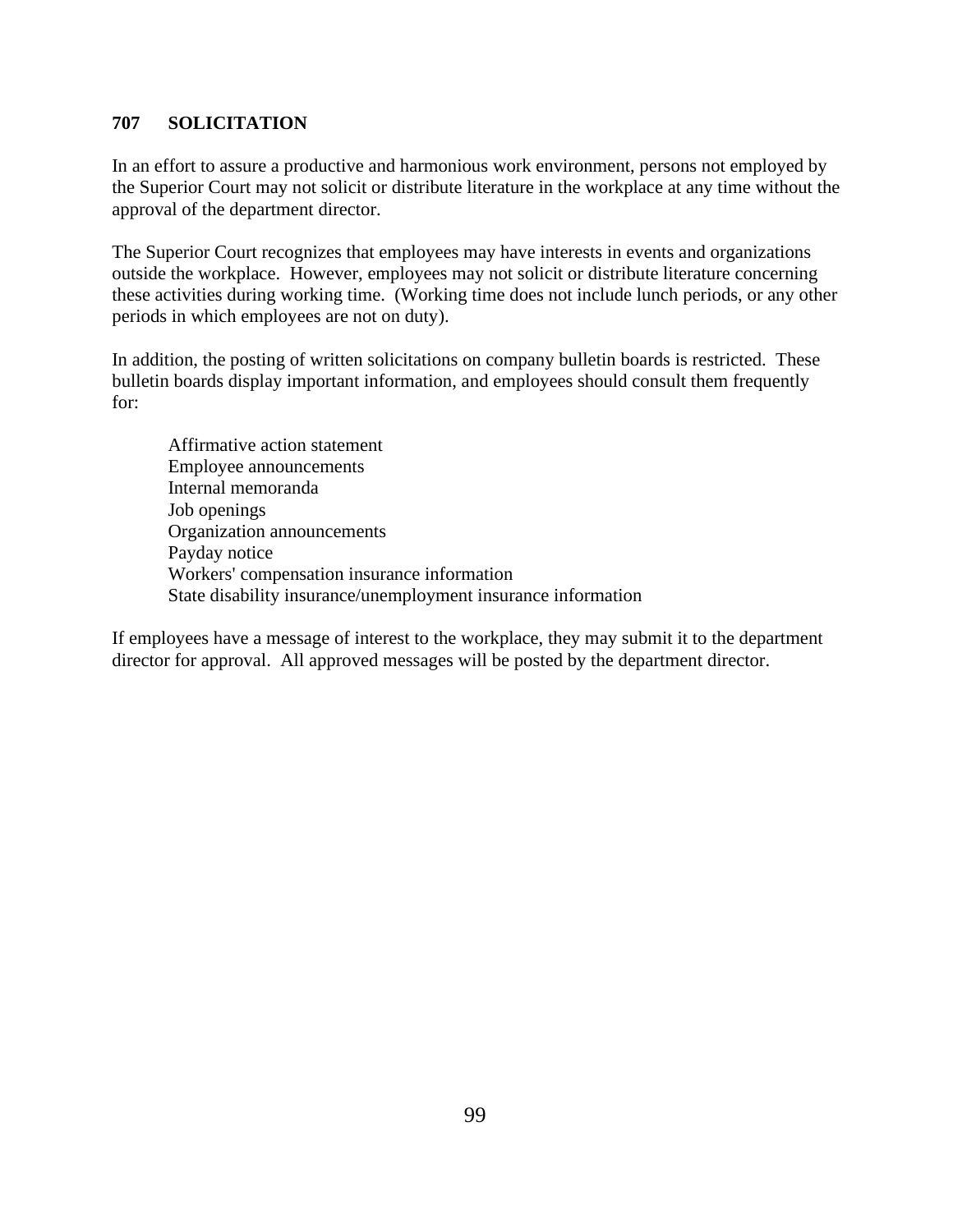# **708 EMPLOYEE CONDUCT AND WORK RULES**

To ensure orderly operations and provide the best possible work environment, the Superior Court expects employees to follow rules of conduct that will protect the interests and safety of all employees and the organization.

It is not possible to list all the forms of behavior that are considered unacceptable in the workplace. The following are examples of infractions of rules of conduct that may result in disciplinary action, up to and including termination of employment:

Non-compliance with the law

Theft or inappropriate removal or possession of property

Falsification of any records or reports

Working under the influence of alcohol or illegal drugs

Possession, distribution, sale, transfer, or use of alcohol or illegal drugs in the workplace, while on duty, or while operating employer-owned vehicles or equipment

Fighting or threatening violence in the workplace

Boisterous or disruptive activity in the workplace

Negligence or improper conduct leading to damage of employer-owned or customerowned property

Insubordination or other disrespectful conduct

Violation of safety or health rules

Smoking in prohibited areas

Sexual or other unlawful or unwelcome harassment

Possession of dangerous or unauthorized materials, such as explosives or firearms, in the workplace

Excessive absenteeism or any absence without notice

Unauthorized absence from work station during the workday

Unauthorized use of telephones, mail system, or other employer-owned equipment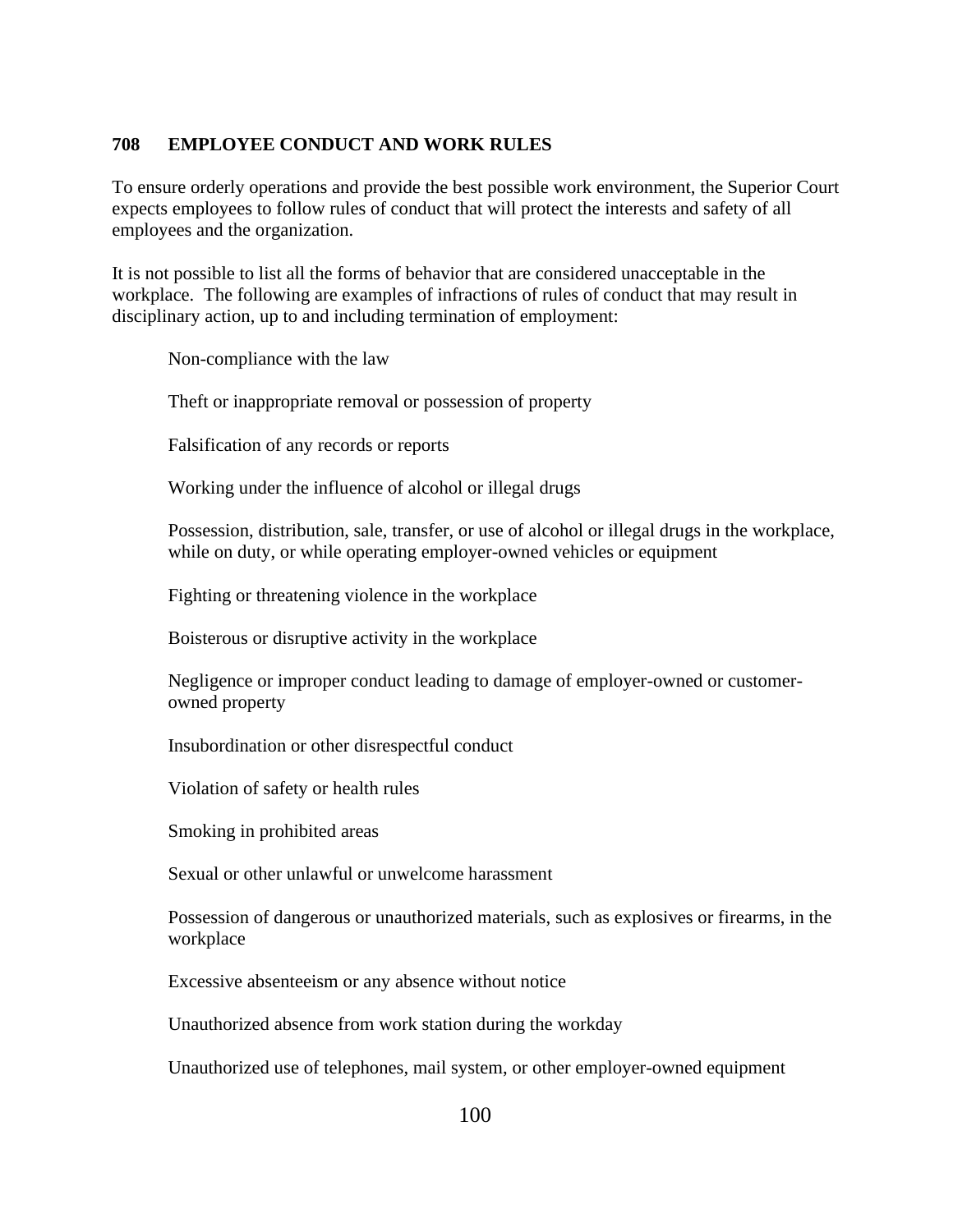Unauthorized disclosure of confidential information

Violation of personnel policies

Unsatisfactory performance or conduct

Lying/Deceitful Behavior

Violation of any part of the Arizona Code of Conduct for Judicial employees

Negligent actions which cause damage, injury, or discourteous treatment of the public

Failure to immediately disclose to the employee's supervisor any of the following: citation for a misdemeanor or felony, arrest, conviction, order of protection, and/or warrant.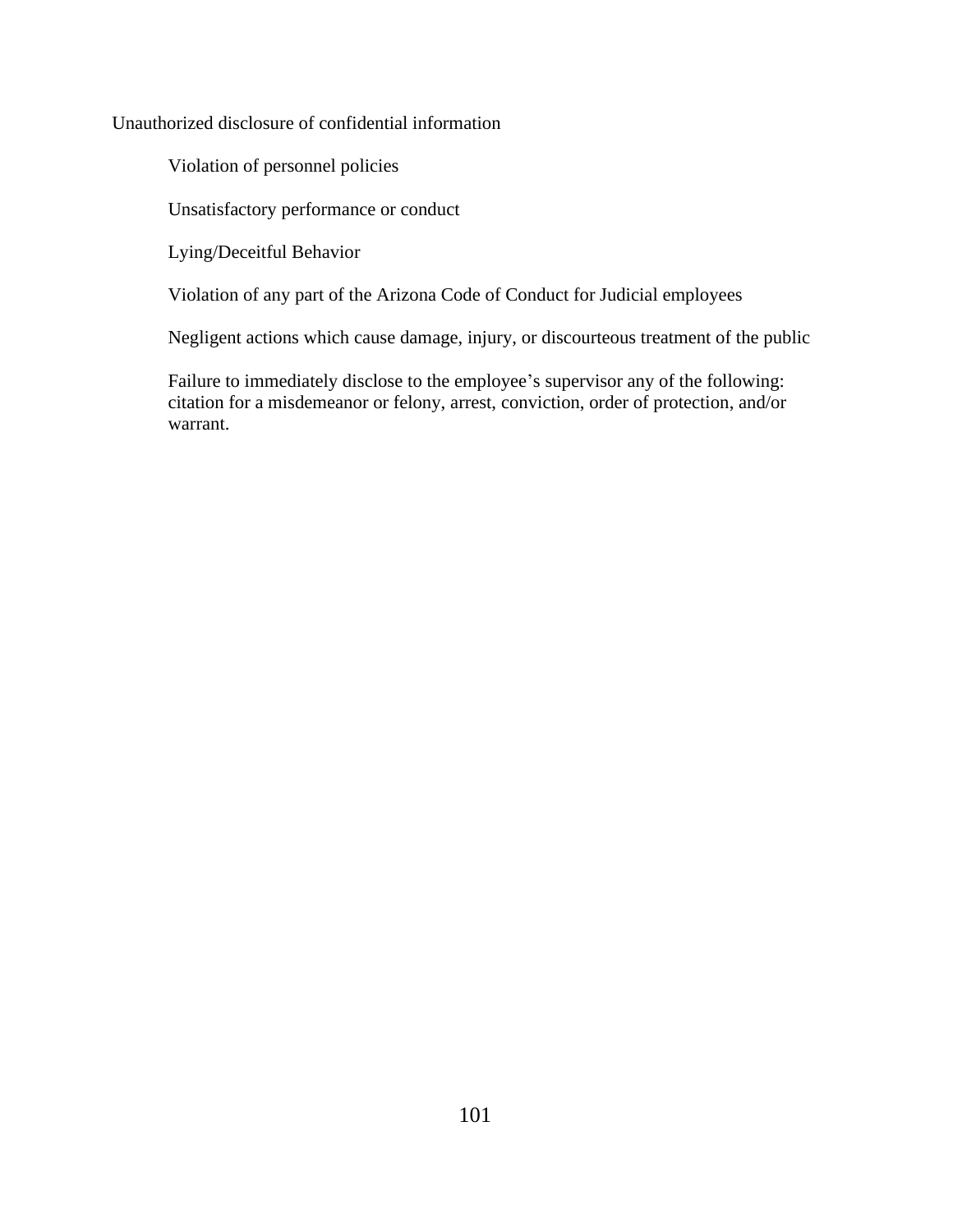# **709 PERSONAL APPEARANCE**

Dress, grooming, and personal cleanliness standards contribute to the morale of all employees and affect the organizational image Superior Court presents to the general public.

During business hours, employees are expected to present a clean and neat appearance and to dress according to the requirements of their positions. Employees who appear for work inappropriately dressed will be sent home and directed to return to work in proper attire. Under such circumstances, employees will not be compensated for the time away from work. Proper attire is determined by department policy and interpreted by the supervisor, management, or department head.

Consult your supervisor or department director if you have questions as to what constitutes appropriate attire.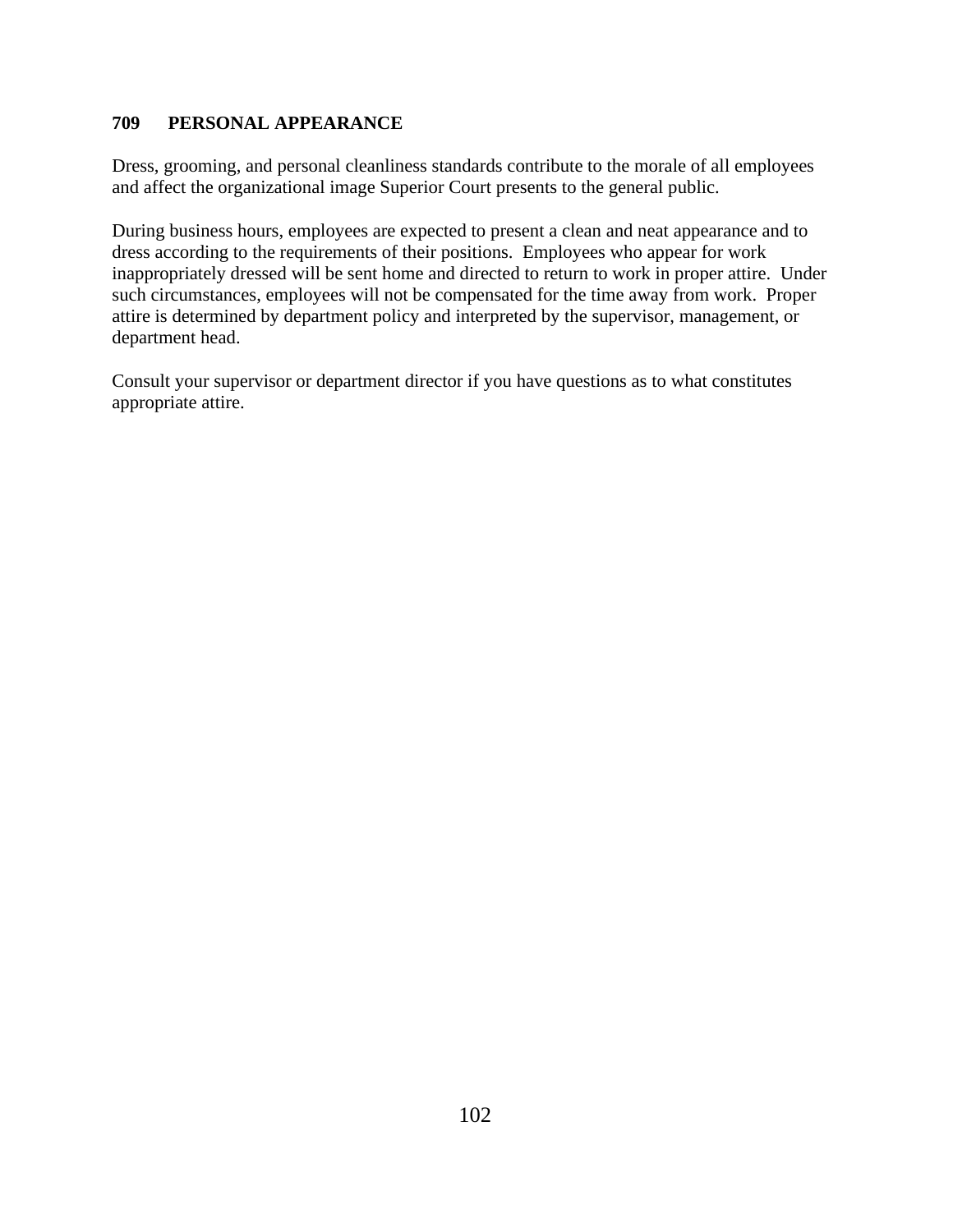# **801 EMPLOYMENT TERMINATION**

Termination of employment is an inevitable part of personnel activity within any organization, and many of the reasons for termination are routine. Below are examples of some of the most common circumstances under which employment is terminated:

RESIGNATION - voluntary employment termination initiated by an employee. Although advance notice is not required, the Superior Court requests at least two weeks' written resignation notice from all employees.

DISCHARGE - involuntary employment termination initiated by the organization.

LAYOFF - involuntary employment termination initiated by the organization for nondisciplinary reasons.

RETIREMENT - voluntary employment termination initiated by the employee meeting age, length of service, and any other criteria for retirement from the organization.

The Superior Court will utilize the services of the Human Resources Department to conduct exit interviews at the time of employment termination. The exit interview will afford an opportunity to discuss such issues as employee benefits, conversion privileges, repayment of outstanding debts to the Superior Court, or return of the Superior Court-owned property. Suggestions, complaints, and questions can also be voiced.

Employees will receive their final pay in accordance with applicable County policy.

Employee benefits will be affected by employment termination in the following manner. All accrued, vested benefits that are due and payable at termination will be paid. Some benefits may be continued at the employee's expense if the employee so chooses. The employee will be notified in writing of the benefits that may be continued and of the terms, conditions, and limitations of such continuance.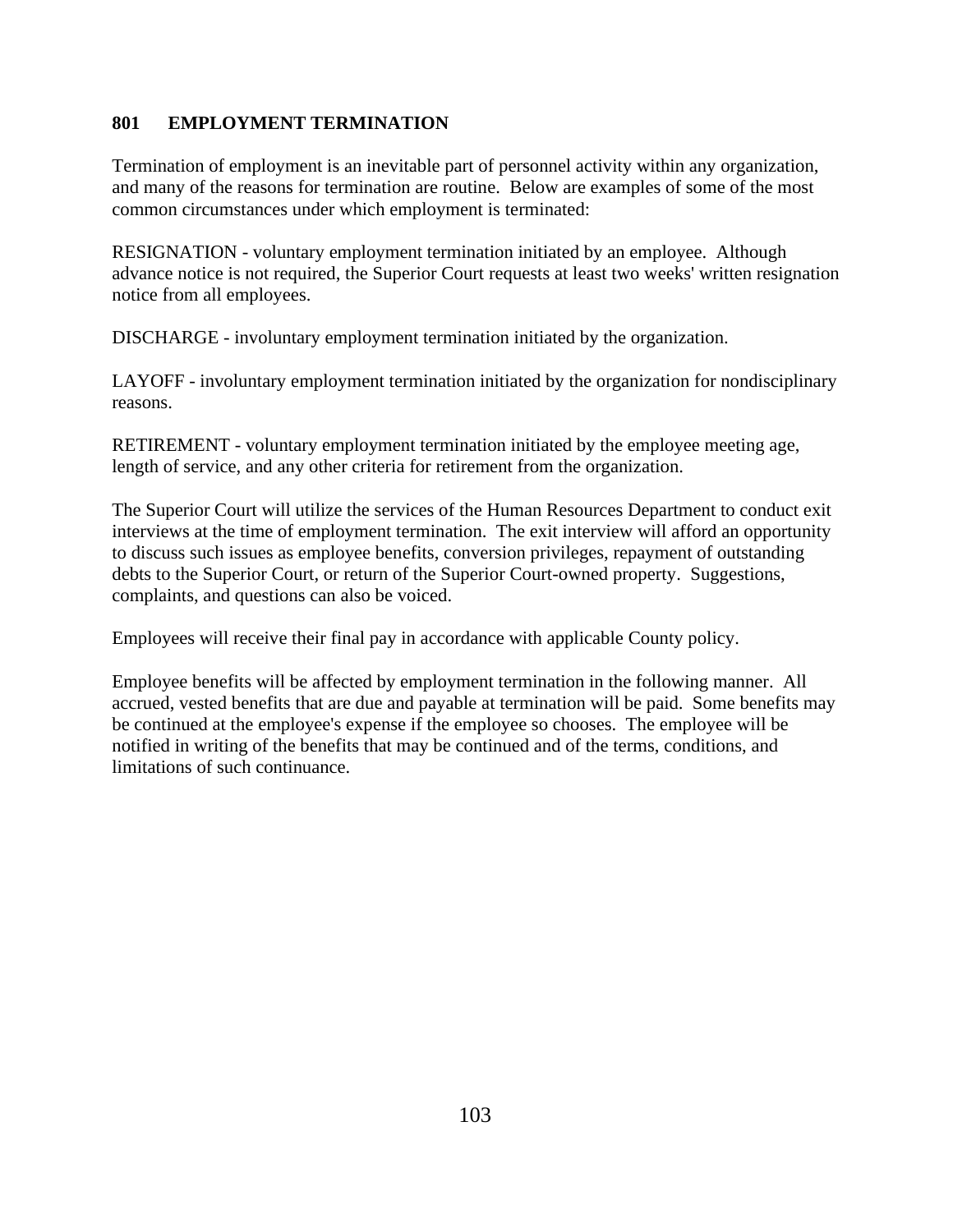# **901 LIFE-THREATENING ILLNESSES IN THE WORKPLACE**

Employees with life-threatening illnesses, such as cancer, heart disease, and AIDS, often wish to continue their normal pursuits, including work, to the extent allowed by their condition. The Superior Court supports these endeavors as long as employees are able to meet acceptable performance standards. As in the case of other disabilities, the Superior Court will make "reasonable accommodations" in accordance with all legal requirements, to allow qualified employees with life-threatening illnesses to perform the essential functions of their jobs.

Employees with a life-threatening illness will be permitted to work as long as they are able to meet acceptable performance standards, and will be provided with reasonable accommodations as long as they are able to perform the essential functions of their job and do not pose danger to their own health and safety or to that of others. Employees who engage in withholding of services, or who harass or otherwise discriminate against an individual with a life threatening illness may be deemed insubordinate and subject to disciplinary action.

Medical information on individual employees is treated confidentially. The Superior Court will take reasonable precautions to protect such information from inappropriate disclosure. Managers and other employees have a responsibility to respect and maintain the confidentiality of employee medical information. Anyone inappropriately disclosing such information is subject to disciplinary action, up to and including termination of employment.

Employees who would like to be provided with information regarding facts about lifethreatening illnesses are encouraged to contact the County Public Health Department for current information.

Employees who have a life-threatening illness or who are experiencing uncertainty or fear regarding a life-threatening illness are urged to seek the counseling and support available from the County's Employee Assistance Program counselor.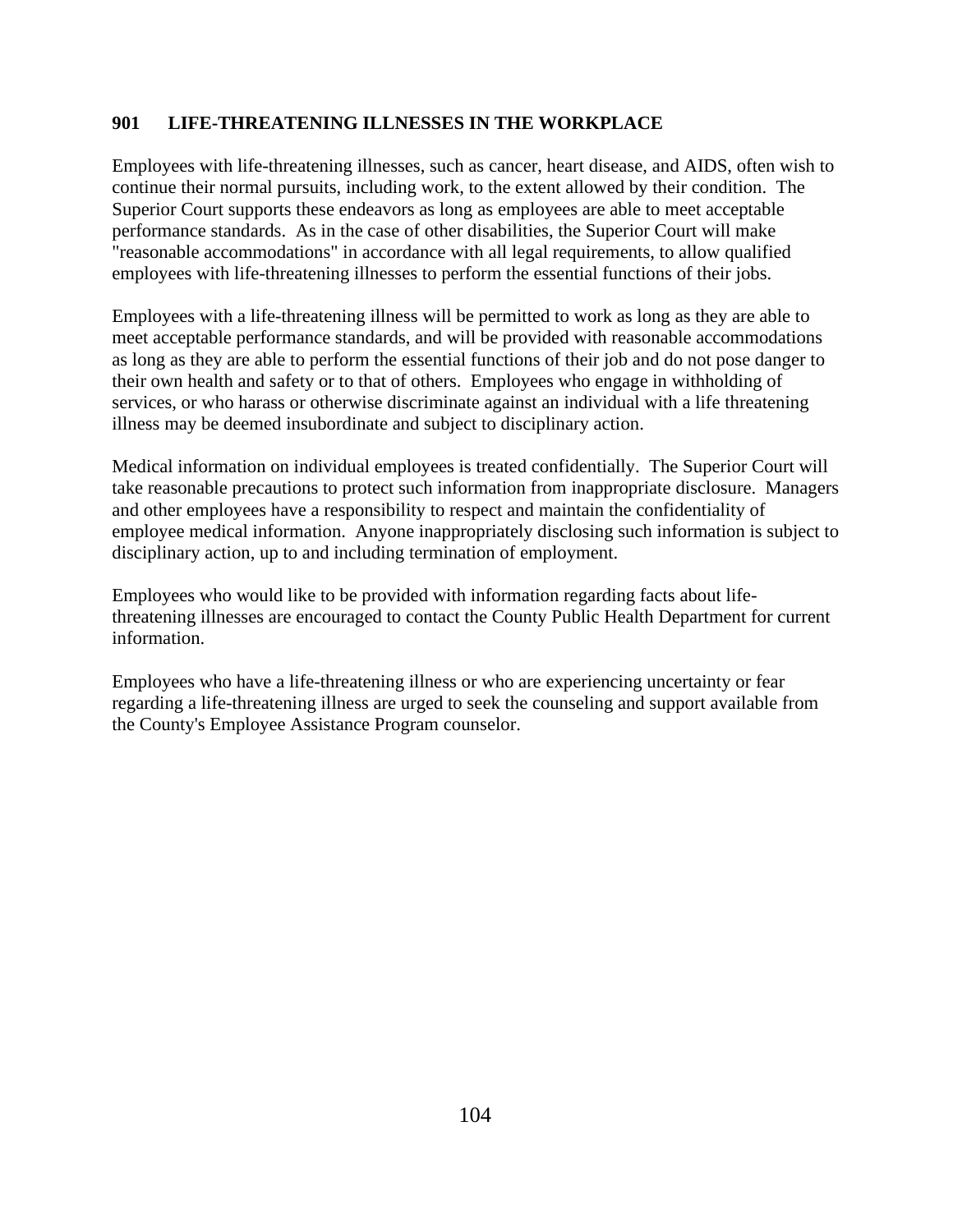# **902 RECYCLING**

The Superior Court supports environmental awareness by encouraging recycling and waste management in its everyday practices and operating procedures. This support includes a commitment to the purchase, use, and disposal of products and materials in a manner that will best utilize natural resources and minimize any negative impact on the earth's environment.

The Superior Court encourages reducing and, when possible, eliminating the use of disposable products. Source reduction decreases the consumption of valuable resources through such workplace practices as:

communication through computer networks and E-mail posting memos for all employees two-sided photocopying computerized business forms routing slips for reports minimum packaging eliminating fax cover sheets reusing paper clips, folders, and binders turning off lights when not in use

Whenever possible, employees of the Superior Court are encouraged to purchase products for the workplace that contain recycled or easily recyclable materials. Buying recycled products supports recycling and increases the markets for recyclable materials.

If you have any questions or new ideas and suggestions for the recycling program contact the department head.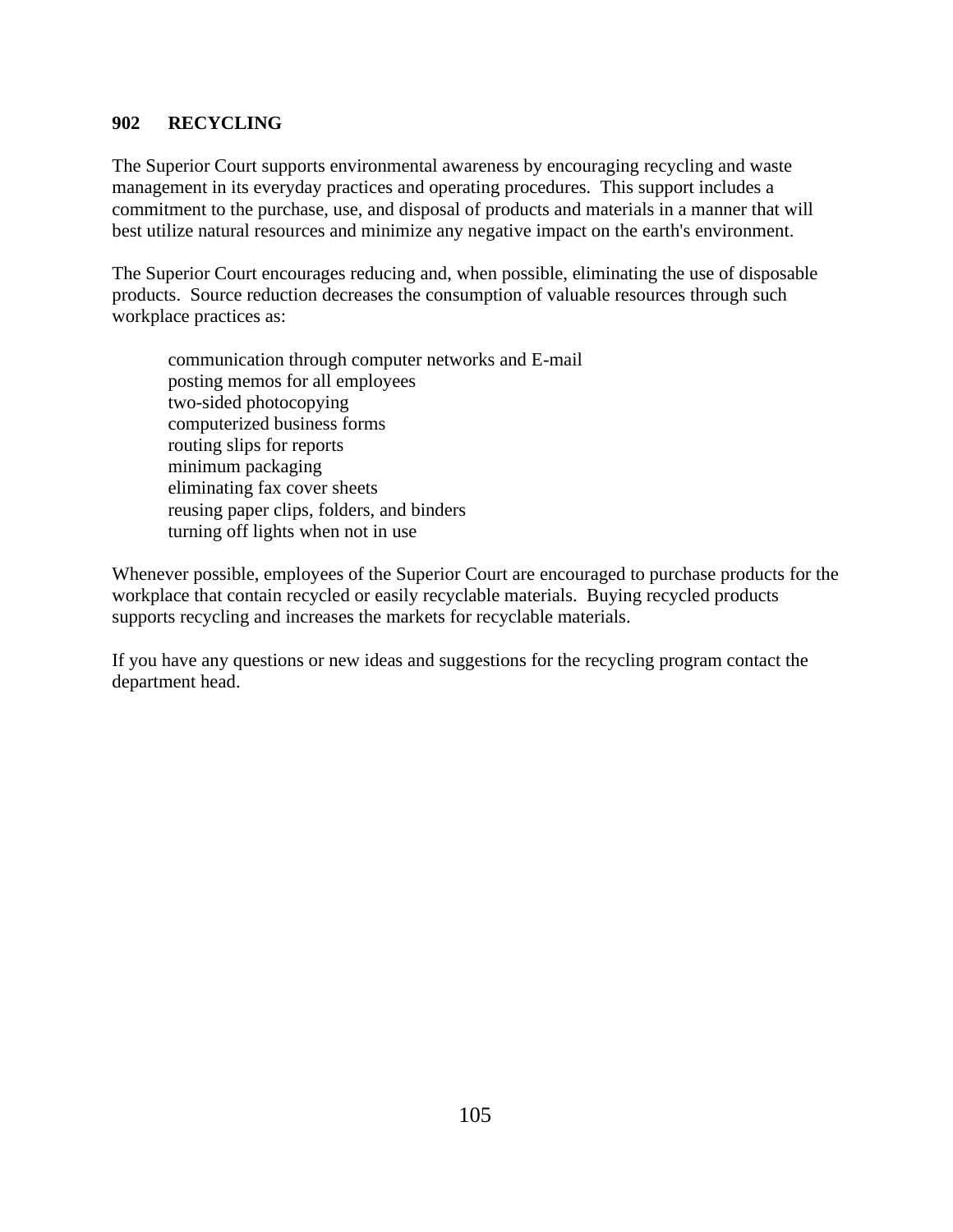# **1001 INTRODUCTORY PERIOD**

The introductory period is intended to give new employees the opportunity to demonstrate their ability to achieve a satisfactory level of performance and to determine whether the new position meets their expectations. The Superior Court uses this period to evaluate employee capabilities, work habits, and overall performance. Employees may be discharged without cause at any time during the introductory period. There is no right to appeal.

All employees will work on an introductory basis for the first year for each position. Any absence will extend an introductory period by the length of the absence. If the Superior Court determines that the introductory period does not allow sufficient time to thoroughly evaluate the employee's performance, the introductory period may be extended for a specified period not to exceed six months.

In cases of promotions or transfers within the Superior Court, an employee who, in the sole judgment of management, is not successful in the new position may be discharged without cause at any time during the introductory period. There is no right to appeal.

Upon satisfactory completion of the introductory period, merit employees enter the "regular" employment classification.

During the introductory period, new employees are eligible for those benefits that are required by law, such as workers' compensation insurance and Social Security. They may also be eligible for other Superior Court-provided benefits, subject to the terms and conditions of each benefits program. Employees should read the information for each specific benefits program for the details on eligibility requirements.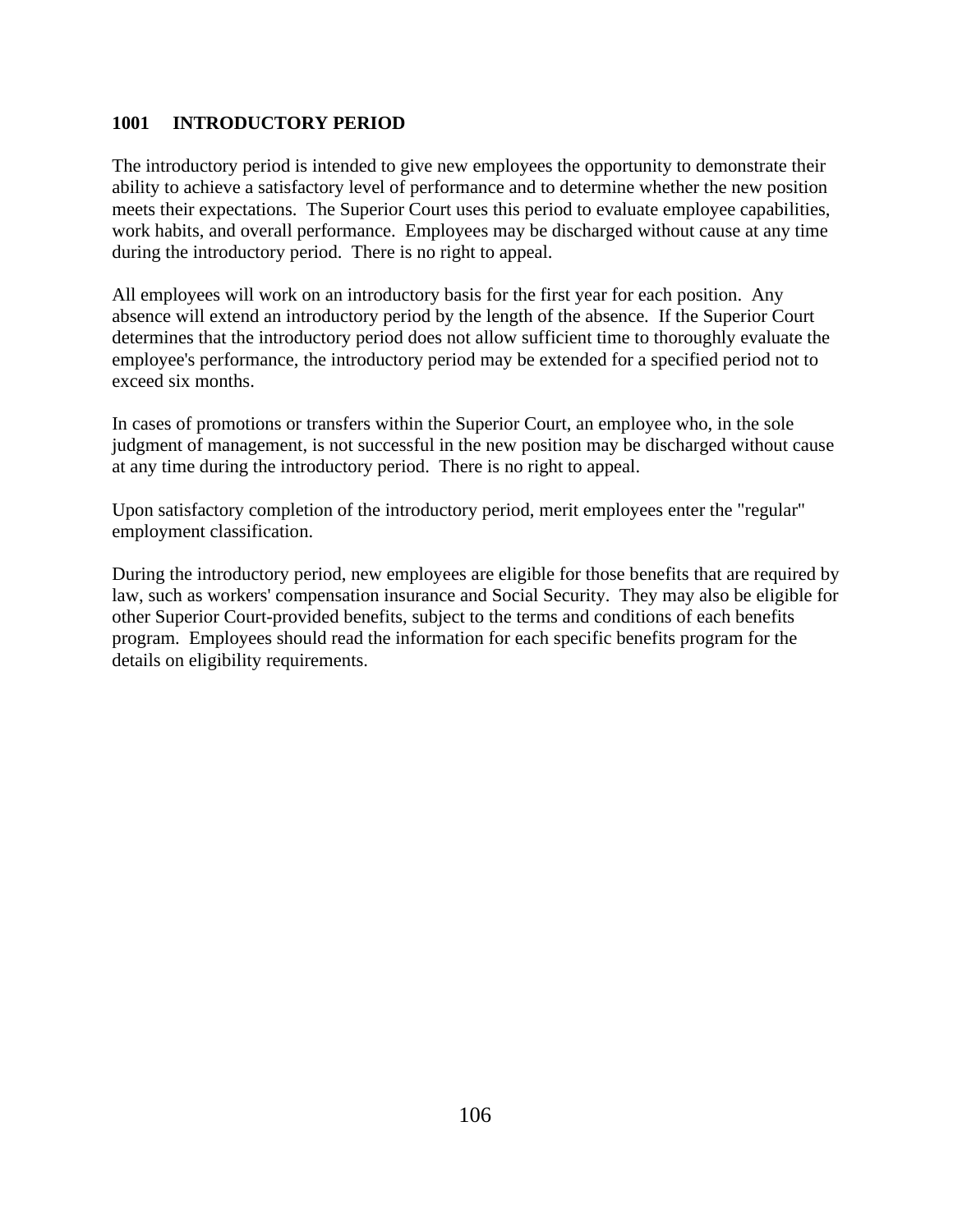# **1002 DISCIPLINARY ACTIONS**

Note: Adult and Juvenile Probation, Pretrial, Surveillance, and Juvenile Detention Officers See Section 1400

The purpose of this section is to state the Superior Court's position on administering equitable and consistent discipline for unsatisfactory performance or unsatisfactory conduct in the workplace. The best disciplinary measure is the one that does not have to be enforced and comes from good leadership and fair supervision at all employment levels.

The Superior Court's own best interest lies in ensuring fair treatment of all employees and in making certain that disciplinary actions are prompt, uniform, and impartial. The major purpose of any disciplinary action is to correct the problem, prevent recurrence, and prepare the employee for satisfactory service in the future.

The Superior Court may use progressive discipline at its discretion. Disciplinary action may call for any of the following actions -verbal coaching, documented verbal coaching, written reprimand, suspension with or without pay, reinstatement of introductory period, special observation period, involuntary demotion, or dismissal from employment- depending on the severity of the problem and/or the number of occurrences. There may be circumstances when one or more steps are bypassed. The supervisor or manager should consider the following:

- The seriousness of the offense:
- The employee's prior disciplinary and work records;
- The employee's length of service with the Court;
- The Court's past practice in similar or identical cases; and/or
- Circumstances surrounding the incident.

While it is impossible to list every type of behavior that may be deemed a serious offense, the "EMPLOYEE CONDUCT AND WORK RULES" policy includes examples of problems that may result in immediate suspension or termination of employment. However, the problems listed are not all necessarily serious offenses, but may be examples of unsatisfactory conduct that will trigger progressive discipline.

By using progressive discipline, we hope that most employee problems can be corrected at an early stage, benefitting both the employees and the Superior Court.

Before a supervisor or manager decides to recommend a disciplinary action requesting suspension, or discharge for one of his/her employees, he/she must discuss the matter with the next higher level in the chain of command and the Department Director.

# VERBAL COACHING

A supervisor may engage in verbal coaching with an employee at any time for problem resolution, to advise an employee of improper performance or conduct, and to identify the actions the employee can take to correct the situation. The supervisor shall document the date and nature of this coaching.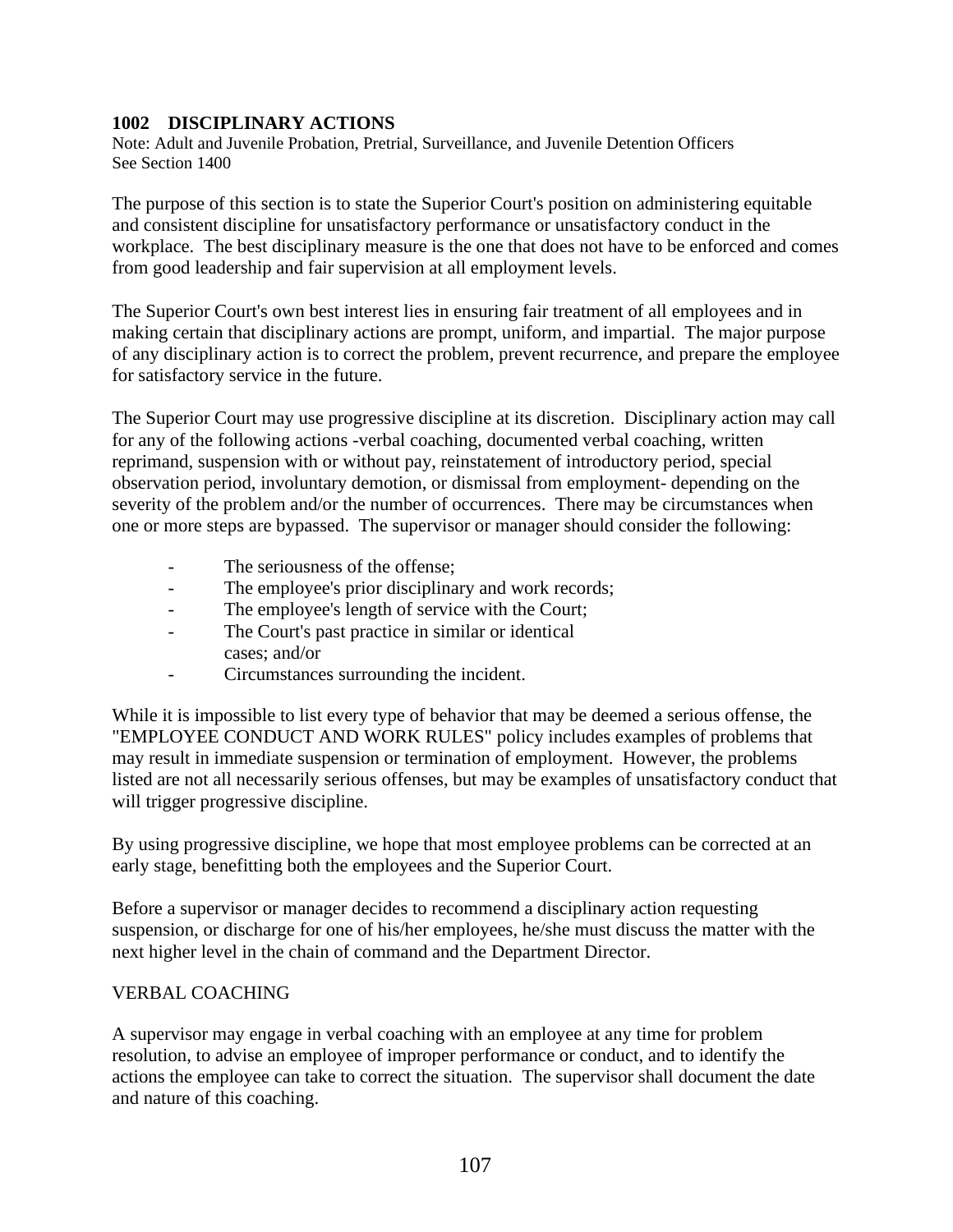# DOCUMENTED VERBAL COACHING

A supervisor or manager may conduct a documented verbal coaching with an employee at any time to identify and correct or improve performance or conduct. This action involves meeting to discuss the problem, asking the employee to sign a memorandum documenting the meeting and clarifying the steps that will be taken to correct the problem. The documented verbal coaching memorandum shall be kept in the supervisor's working file. If there is another occurrence, the memorandum may be used as the basis for further disciplinary action.

## WRITTEN REPRIMAND

A Department Director or his/her designee may issue a written reprimand to admonish an employee for serious or repetitive improper performance or conduct. The written reprimand shall be signed by the employee and the Department Director, with the original sent to Human Resources for placement in the employee's official personnel file. The written reprimand may be removed after one year and only upon approval of the Department Director. Written reprimands shall include:

- a. A description of the violation(s);
- b. The specific policy violation(s);
- c. The impact of the violation(s);
- d. The date of any verbal coaching or other corrective or disciplinary actions that occurred prior to the incident;
- e. Expectations detailing what the employee must do to solve the problem(s); and,
- f. The consequences of further violations.

## SUSPENSION

Suspension is a significant disciplinary action and may be used by a Department Director for serious incidents or habitual improper performance or conduct. Employees who are non-exempt under the Fair Labor Standards Act (FLSA) may be disciplined with suspension without pay for up to 30 days. Employees who are exempt under the FLSA shall not be subject to suspension without pay unless the suspension is in full-day increments (please see below regarding A.R.S. §38-1101 for Probation Officers). Suspensions without pay of more than 3 days require that the employee be given written notice of the intent to suspend.

## INVOLUNTARY DEMOTION

Demotion of an employee to a lower grade in the classification system for a disciplinary reason may be used by a Department Director for serious incidents or repetitions of improper performance or conduct. Involuntary demotion requires the employee be given preliminary written notice of the intent to demote and a salary reduction (see Coconino County's Personnel Policy 2.3, Salary Plan Administration). Please see below regarding A.R.S. §38-1101 for Probation Officers.

## DISMISSAL

Dismissal is the most significant disciplinary action and may be used by a Department Director for serious incidents or repetitions of improper performance or conduct. Dismissal requires the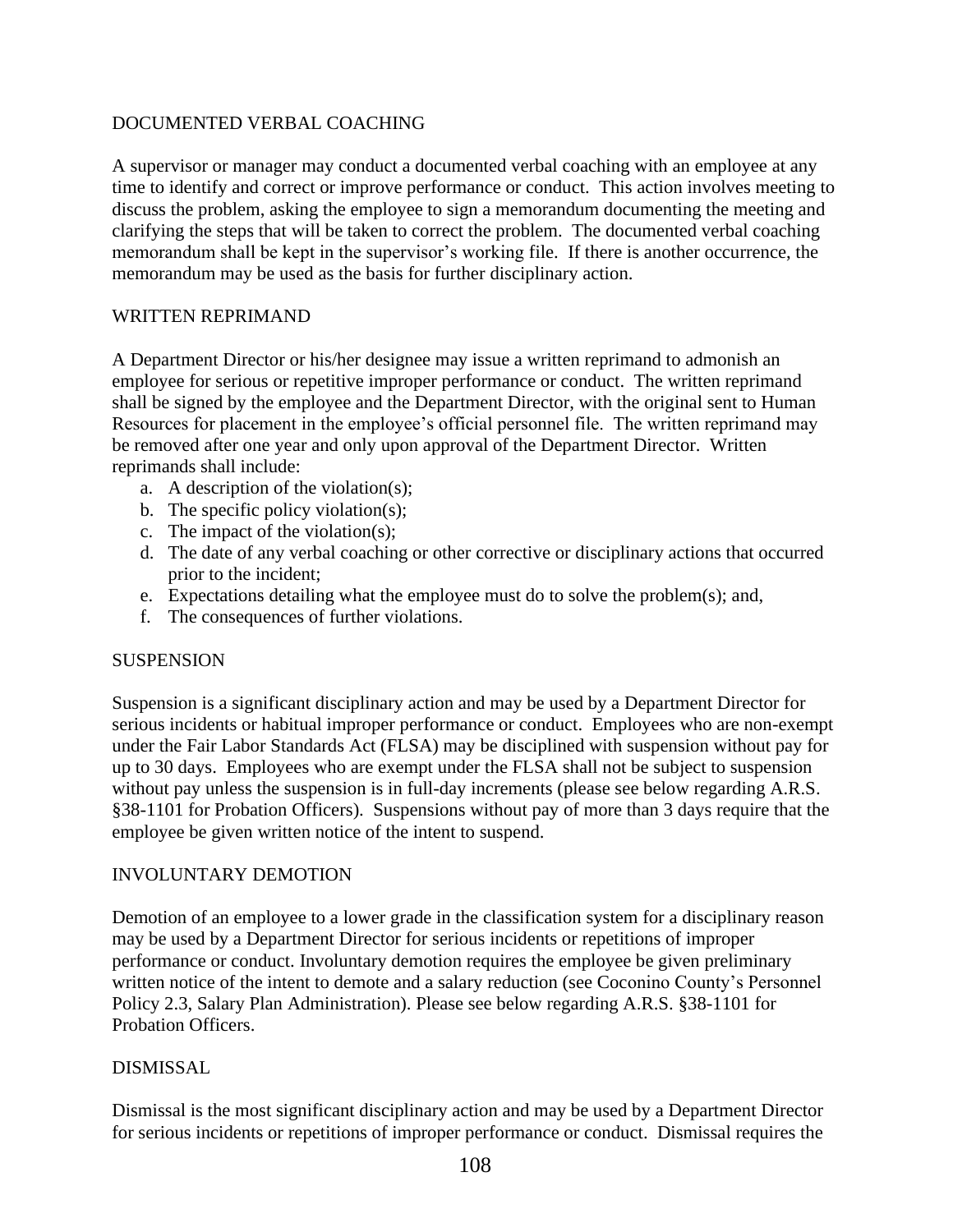employee be given preliminary written notice of the intent to dismiss. Employees dismissed for disciplinary reasons may be considered ineligible for rehire. Please see below regarding A.R.S. §38-1101 for Probation Officers.

## WRITTEN NOTICE OF INTENT

Before suspending for more than three days without pay, involuntary demotion, or dismissal of a regular merit employee, the Department Director must give the employee a written notice of the proposed action, stating the date it is intended to become effective and the specific grounds and particular facts upon which the action is based. The employee must be provided with any known written materials, reports, or documents relating to the action. A copy of this notice shall be sent to Human Resources to be placed in the employee's official personnel file.

The employee must be given no less than three working days to respond to the notice either orally or in writing (or both) to the Department Director. If no response is received, the original action date provided in the notice is final.

After considering the employee's response, the Department Director will decide whether to make the suspension, involuntary demotion, or dismissal final. The Department Director has a minimum of 24 hours, but no more than three working days, to consider the response. The employee will receive notice of the action to be taken and will be informed of his/her right to appeal the action to the Hearing Officer.

## ADMINISTRATIVE OBSERVATION PERIOD

Administrative observation period is a serious disciplinary tool used to help monitor and improve work performance and employee conduct. The Department Director may place an employee on an Administrative Observation Period for a specified period of time not less than 30 or more than 180 days. A work plan is required when an employee is placed on an Administrative Observation Period. A written performance appraisal detailing the employee's success or failure in completing the Administrative Observation Period is required at the end of the Administrative Observation Period. Failure of the employee to successfully complete the probationary period may result in more serious disciplinary action, up to and including dismissal.

#### ADMINISTRATIVE LEAVE

An employee may be placed on administrative leave to allow for investigation of serious infraction(s) of court policies and procedures. At the conclusion of administrative leave the employee may be returned to work without penalty, disciplined, discharged or advised of disciplinary action. Administrative leaves shall not exceed thirty workdays without the approval of the department head. This action is not punitive and does not imply guilt or innocence. An employee's pay and benefits continue during administrative leave.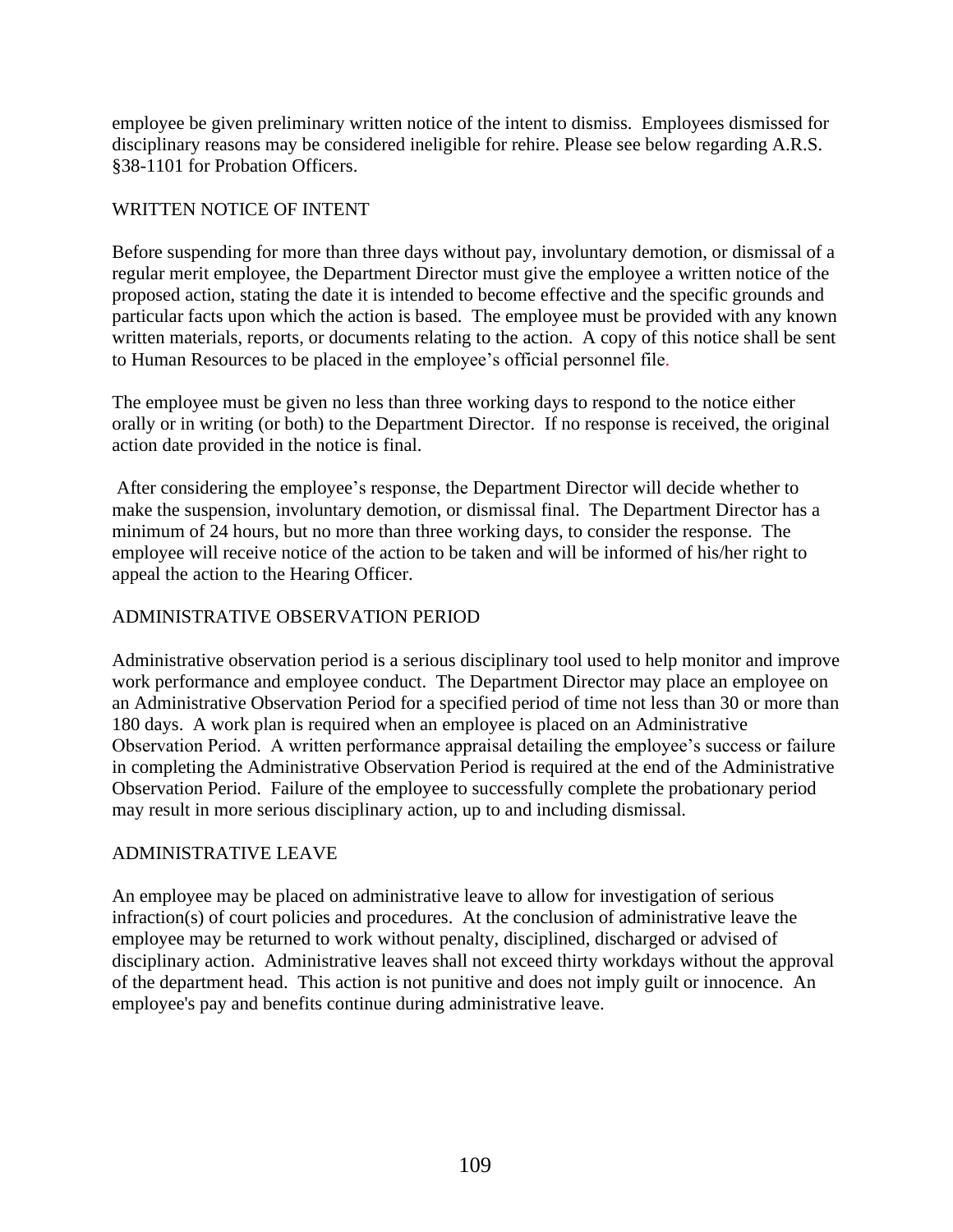#### **1003 PROBLEM RESOLUTION**

The Superior Court is committed to providing the best possible working conditions for its employees. Part of this commitment is encouraging an open and frank atmosphere in which any problem, complaint, suggestion, or question receives a timely response from the Superior Court supervisors and management.

The Superior Court strives to ensure fair and honest treatment of all employees. Supervisors, managers, and employees are expected to treat each other with mutual respect. Employees are encouraged to offer positive and constructive criticism.

The Superior Court believes that problems are best handled at the lowest level. Employees are expected to address issues directly and calmly. If the issue involves another employee, it is best resolved at that level and employees are held responsible for their actions in either giving or receiving these issues. The majority of the time, once the issues are discussed calmly the issues can be cleared up. If the problem is not resolved at the employee level, an employee should follow the chain of command up to the department head in attempting to resolve the problem. The employee or the supervisor may also seek the advice or assistance of the Human Resources Department at any time during the problem resolution process.

Not every problem can be resolved to everyone's total satisfaction, but only through understanding and discussion of mutual problems can employees and management develop confidence in each other. This confidence is important to the operation of an efficient and harmonious work environment, and helps to ensure everyone's job security.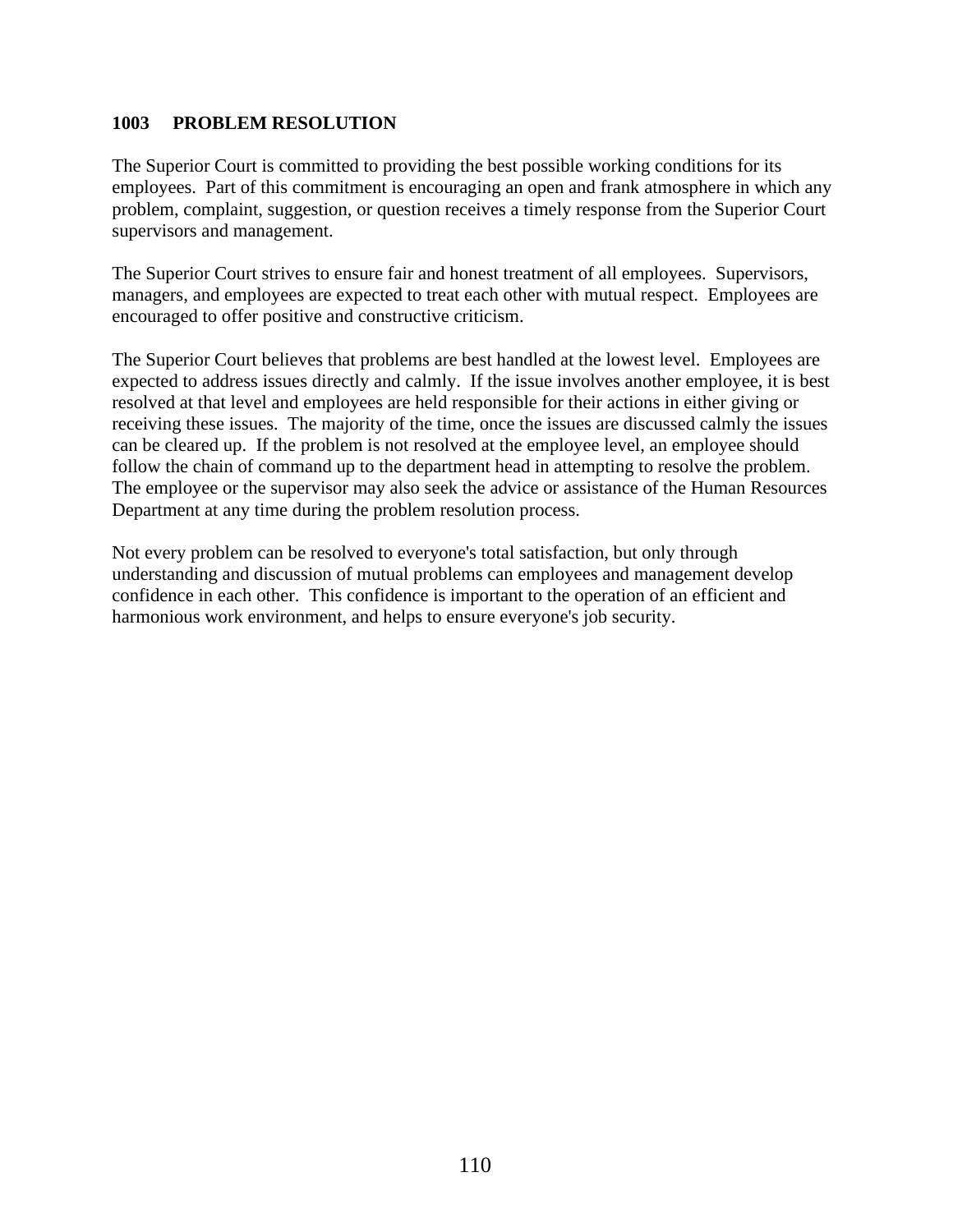#### **1004 APPEAL PROCEDURE**

#### **Note: Adult and Juvenile Probation, Pretrial, Surveillance, and Juvenile Detention Officers See Section 1401**

An at-will employee serves at the pleasure of his or her appointing authority, and no disciplinary action taken by that official concerning the at-will employee is subject to appeal.

A regular merit employee who has passed the introductory period for their position may appeal only the following issue(s):

Suspension without pay of more than five (5) days per incident;

Involuntary demotion with reduction in pay;

Dismissal.

The following appeal process is established by the Superior Court for merit employees.

1. Within ten (10) working days of the occurrence on which the appeal is based, the employee files an appeal in writing with the department head. A form for appeal is available from the Court Administrator or his /her designee for this purpose. In the alternative to using the appeal form, a written statement shall be filed stating the following information:

A. A concise statement of the case and a list of the issues involved;

B. A list of documentary evidence and exhibits which will be offered during the hearing;

C. A list of all possible witnesses, which shall include the witnesses' name, home address and phone number, business address and phone number, and a brief summary of the purpose of each witness' proposed testimony. The list shall state the anticipated order in which the witnesses will be called.

D. A list of those issues and pertinent facts on which there is agreement.

E. The outcome sought by the appellant.

- 2. Within ten (10) working days of receiving the appeal, the department head shall refer the appeal to the Court Administrator, or his/her designee.
- 3. If the department head elects to file an answer to the appeal, it must be filed within ten (10) working days from the filing of the appeal with the Court Administrator or his/her designee.
- 4. Assignment of a Hearing Officer shall occur from a pre-determined list of Hearing Officers maintained by the Court Administrator. The Court Administrator, or his/her designee, shall assign a Hearing Officer from the established list. Based on availability or conflict of interest of the Hearing Officer, the Court Administrator, or his/her designee, may select another Hearing Officer to achieve assignment. When an appeal is assigned, the Hearing Officer is fully empowered to grant or refuse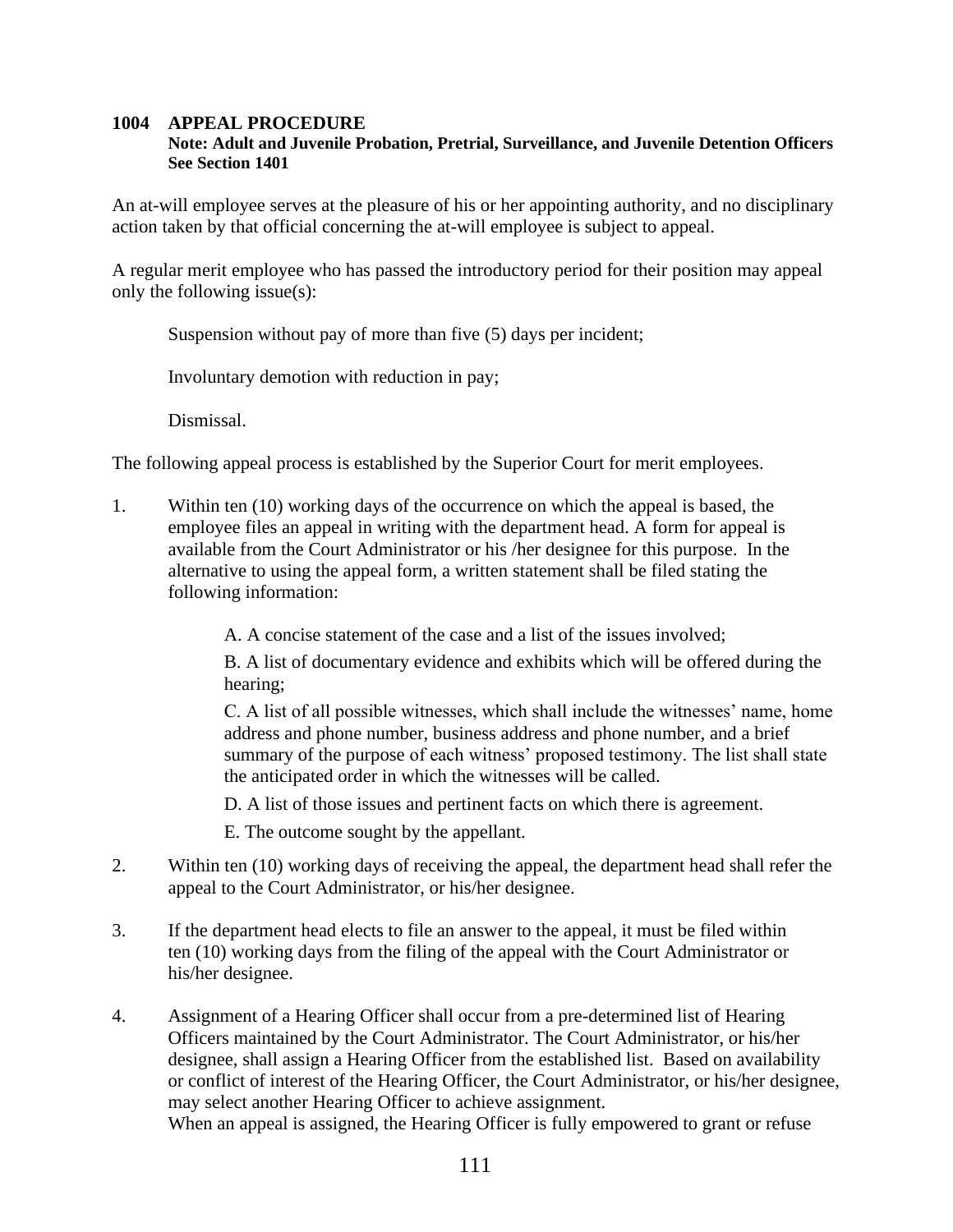extensions of time, to set the proceedings for hearings, to conduct the hearing, and to take any action in connection with the proceedings as allowed by law or by these Rules. The Hearing Officer shall only have the authority to recommend a decision to the Presiding Judge, and shall not make a conclusive decision.

- 5. The Court Administrator, or his/her designee, shall provide the Hearing Officer copies of all documents submitted from each party.
- 6. The hearing must be held within 90 calendar days from the filing of the appeal unless all parties agree to a continuance.
- 7. The Court Administrator, or his/her designee will, unless extenuating circumstances prohibit, at least five (5) working days prior to the hearing, send by certified mail or cause to be sent by certified mail to the Appellant (or their designated representative) and the involved department head, a copy of the notice of the hearing of the Hearing Officer, and either an agenda for the hearing or information as to how an agenda may be obtained. Failure of an interested party, other than the Appellant (or their designated representative) or involved department head, to receive the notice and/ or agenda shall not affect the validity of the hearing or of any action taken by the Hearing Officer at said hearing.
- 8. Unless otherwise provided by law or these Rules, any notice, paper or document that is to be given to or served upon any person including the Hearing Officer, may be personally served, or it may be served by certified mail to the last known residence or business address of the addressee. Service is complete upon mailing.
- 9. Either the Appellant or department head may request that a hearing set pursuant to these Rules be continued. Such request must be submitted to the Hearing Officer in writing with as much advance notice as possible, but no less than five  $(5)$  working days prior to the date set for the hearing. If the request for continuance is granted, the Hearing Officer shall send copies of the Order for Continuance to all parties no less than forty-eight (48) hours prior to the date set for the hearing. Under no circumstances shall a hearing be extended beyond 90 calendar days from the filing of the appeal.

Failure to request a continuance in conformance with these Rules and/or subsequent failure by either party to appear at the time and place set for hearing may result in a recommendation by the Hearing Officer to the Presiding Judge, or his/her designee that the appeal be dismissed.

10. The Appellant may represent him/herself, or be represented by counsel. The department head may represent him/herself or be represented by legal counsel. The hearing shall be informal and technical rules of evidence and court procedure shall not apply to the proceedings. All testimony at the hearings shall be recorded manually or by mechanical or electronic device. The Hearing Officer and the Court Administrator, or his/her designee, will mutually decide the appropriate method to use to record the hearing. The Court shall pay all charges incurred in connection with the presence of a court reporter or the utilization of mechanical or electronic devices, excluding, however, the costs of the preparation of all or any part of any transcript or copying of tapes. The cost of a copy or copies of any such transcription or tapes shall be paid by the requesting party or parties.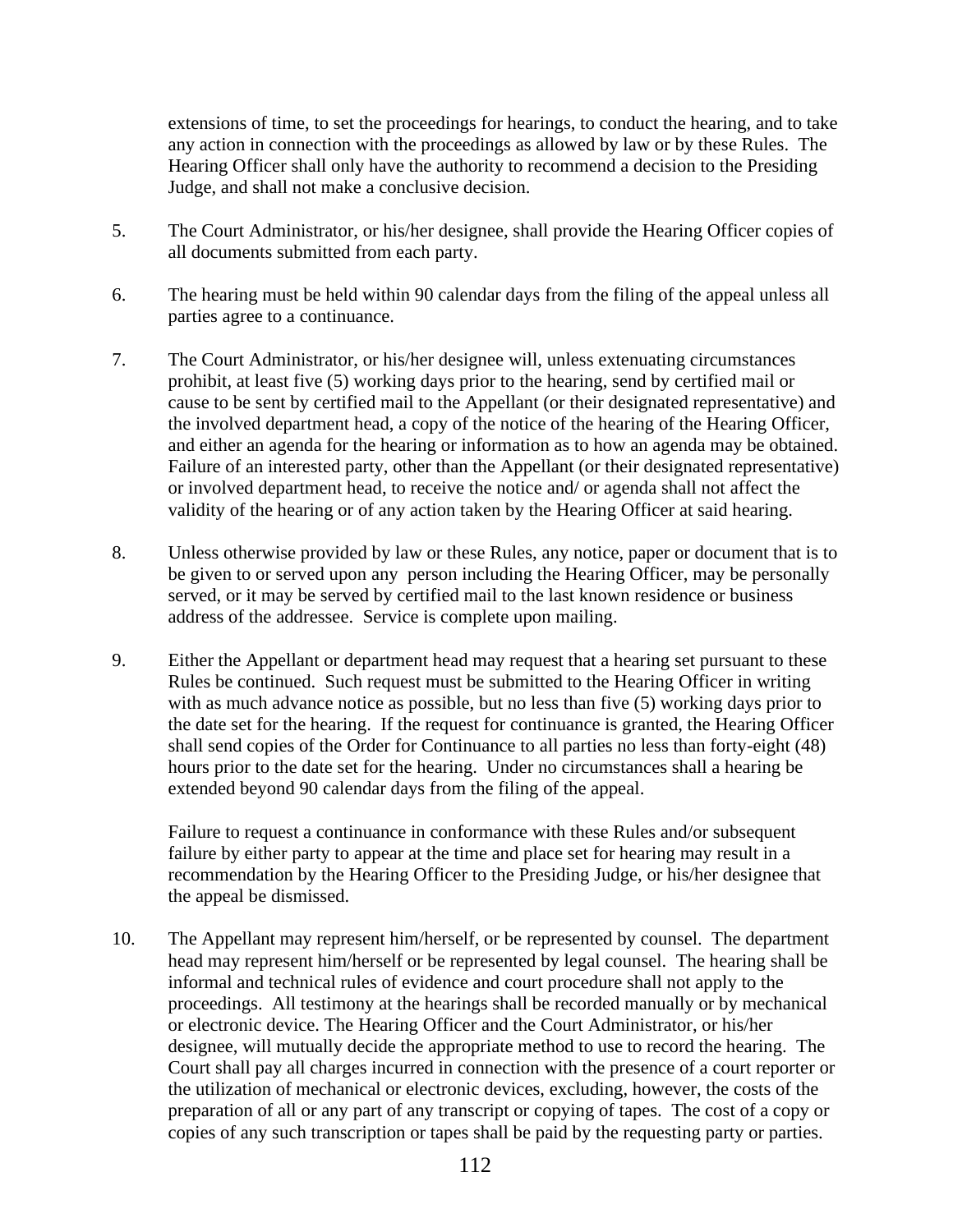- 11. The Hearing Officer may request that the Presiding Judge or his/her designee issue subpoenas to compel attendance of any person relating to any investigation or hearing authorized by these Rules.
- 12. All witnesses shall be excluded from the hearing room except during the time of their testimony. This rule of exclusion shall not apply to either the Appellant or department head. The Hearing Officer may approve the attendance of any other person at the hearing if he/she deems it necessary.
- 13. The Appellant may submit a written request to withdraw the appeal at any time prior to the decision by the Hearing Officer. Such request shall be sent to the Court Administrator or his/her designee.
- 14. The department's disciplinary decision will not be changed unless the action was arbitrary or capricious. The standard of review is that the department head's decision will be sustained unless it's arbitrary, capricious, or an abuse of discretion.
- 15. Within ten (10) working days from completion of the hearing, the Hearing Officer shall forward to the Presiding Judge, the Appellant (or the Appellant's designated representative) and the involved department head, written recommendations for disposition of the appeal. Such recommendations shall include findings of fact, whether or not the action or discipline appealed was in accordance with the Judicial Personnel Rules, and a recommended disposition. The recommendation of the Hearing Officer shall be taken under advisement by the Presiding Judge or his/her designee.
- 16. The Presiding Judge, or his/her designee shall within ten (10) working days from the date of receipt of the Hearing Officer's recommendation, render a final decision in the matter. The Presiding Judge may adopt, modify or overrule the Hearing Officer. The Presiding Judge or his /her designee shall render their decision in writing. The decision of the Presiding Judge or his /her designee shall be final.
- 17. During the appeal process, the original discipline will be in effect.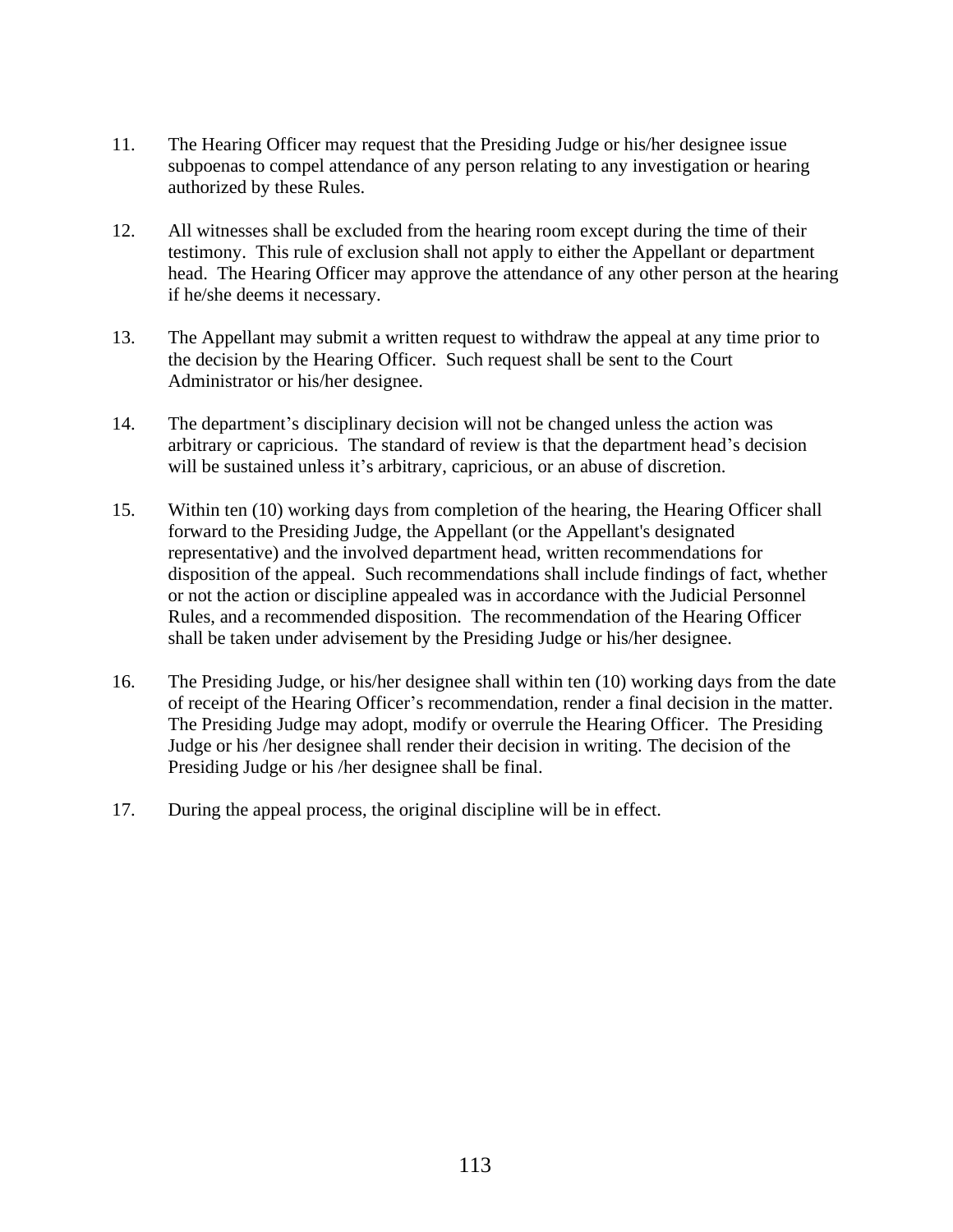## **1005 CONSTRUCTIVE DISCHARGE**

Employees are strongly encouraged to communicate to the Human Resources Department whenever they believe working conditions are becoming intolerable and may cause the employee to resign.

In accordance with A.R.S. §23-1502, in order to preserve the right to bring a claim against the State/County alleging that working conditions forced an employee to resign, the employee must provide adequate notice of "difficult or unpleasant" working conditions before deciding whether to resign. An employee must:

- 1. Notify the Human Resources Director, in writing, that a work condition exists that the employee believes is objectively so difficult or unpleasant that the employee feels compelled to resign or intends to resign.
- 2. Allow the Court 15 calendar days to respond in writing to the alleged matter; and
- 3. Read and consider the Court's response to the employee's written complaint.

Employees who reasonably believe they cannot work while their complaints are investigated may be entitled to paid or unpaid leave of up to 15 calendar days or until the time when the Court provides a written response to the complaint, whichever occurs first.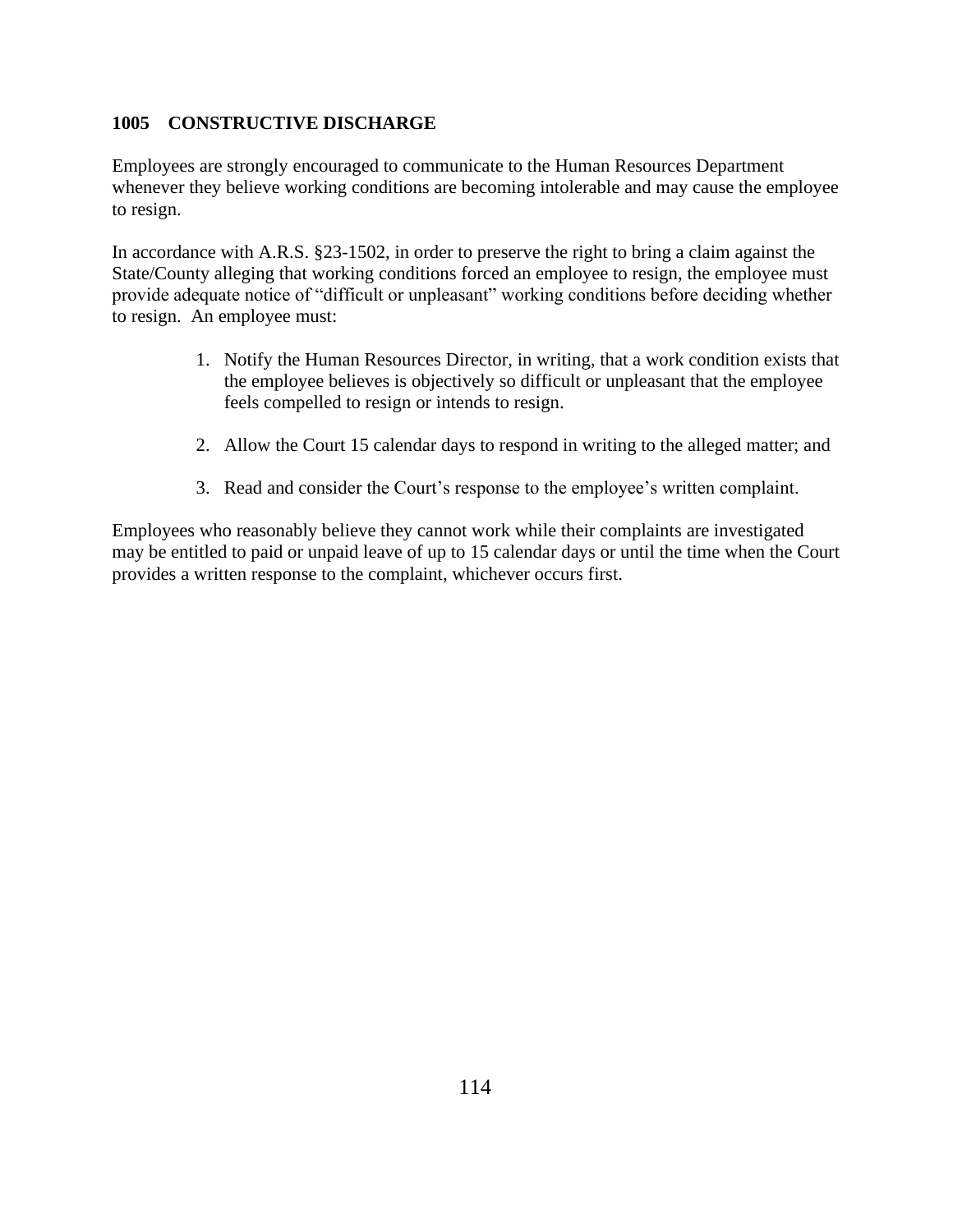# **1200 POLICIES FOR ELECTRONIC COMMUNICATIONS**

Pursuant to Administrative Order 99-44, which was signed by the Vice Chief Justice of the Arizona Supreme Court on July 1, 1999, the following Electronic Communications for the Arizona Judicial Department applies to all employees of the judicial department.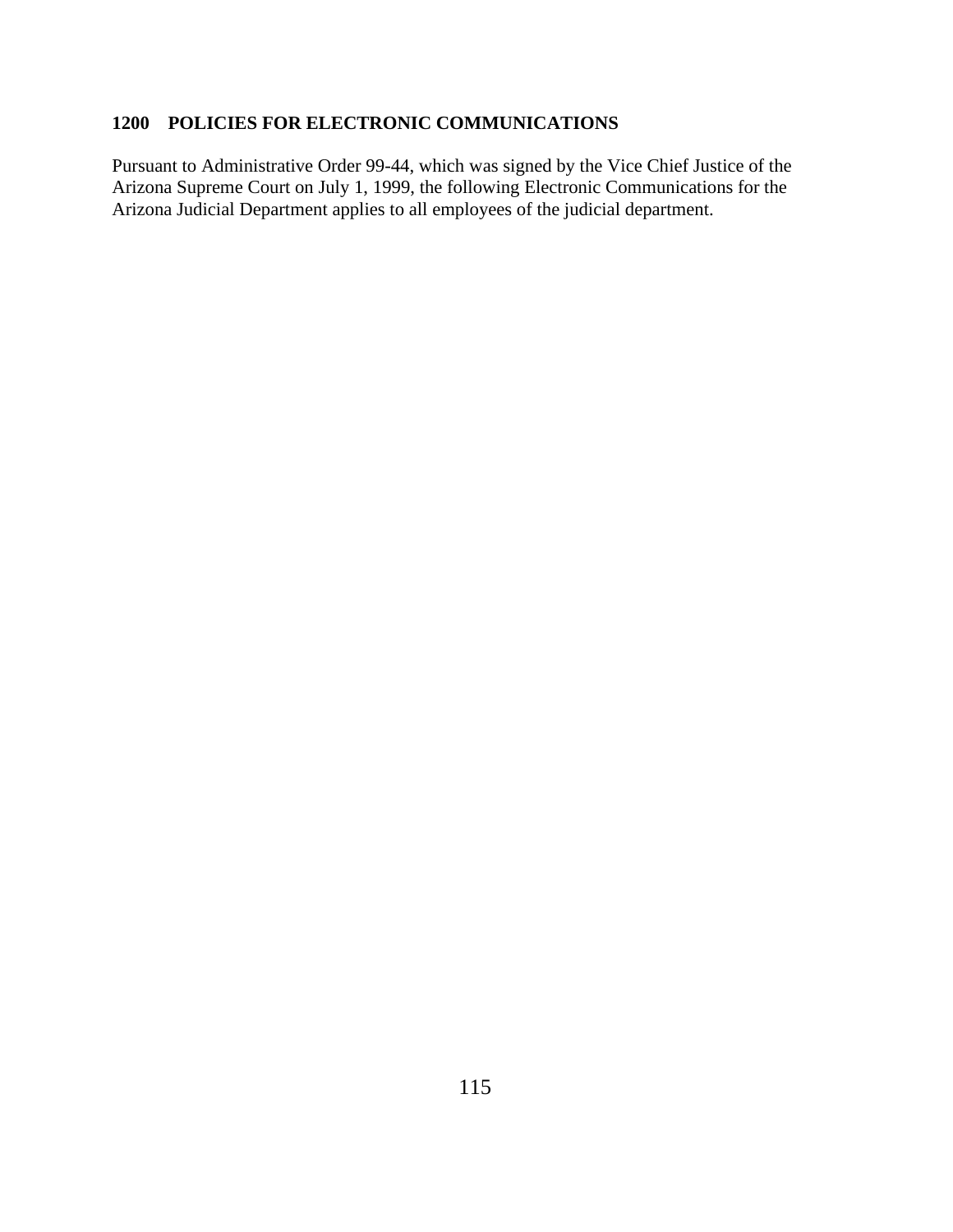#### IN THE SUPREME COURT OF THE STATE OF ARIZONA

\_\_\_\_\_\_\_\_\_\_\_\_\_\_\_\_\_\_\_\_\_\_\_

 $\lambda$ 

In The Matter Of:

POLICIES FOR ELECTRONIC ) Administrative Order COMMUNICATIONS FOR THE  $\qquad \qquad$  No. 99-44 ARIZONA JUDICIAL DEPARTMENT \_\_\_\_\_\_\_\_\_\_\_\_\_\_\_\_\_\_\_\_\_\_\_\_\_\_\_\_\_\_\_\_\_\_\_\_)

On February 5, 1998 by Administrative Order 98-09 the purposes, membership and organization of the Commission on Technology were redefined from those originally established by Administrative Order 90-21 on June 6, 1990. In the 1998 order, among other things, the Commission was specifically charged to:

> Oversee the statewide judicial department data communications network, including establishing security standards and procedures; and

Develop and submit for approval statewide technical standards which shall be used in all court automation projects, including security, disaster recovery and communication standards.

Pursuant to those provisions, the Commission on Technology has developed standards for the use of electronic communications on the Arizona Judicial Information Network, including electronic mail and the Internet.

Now, therefore, pursuant to Article VI, Section 3, of the Arizona Constitution,

IT IS ORDERED that the attached Electronic Communications Policy for the Arizona Judicial Department is approved.

IT IS FURTHER ORDERED that these policies apply to all courts using the Arizona Judicial Information Network (AIIN). Courts not using AJIN for their electronic mail or Internet access are required to have substantially similar written electronic communications policies.

Dated this 1st day of Ju1y 1999.

CHARLES E. JONES Vice Chief Justice.

\_\_\_\_\_\_\_\_\_\_\_\_\_\_\_\_\_\_\_\_\_\_\_\_\_\_\_\_\_\_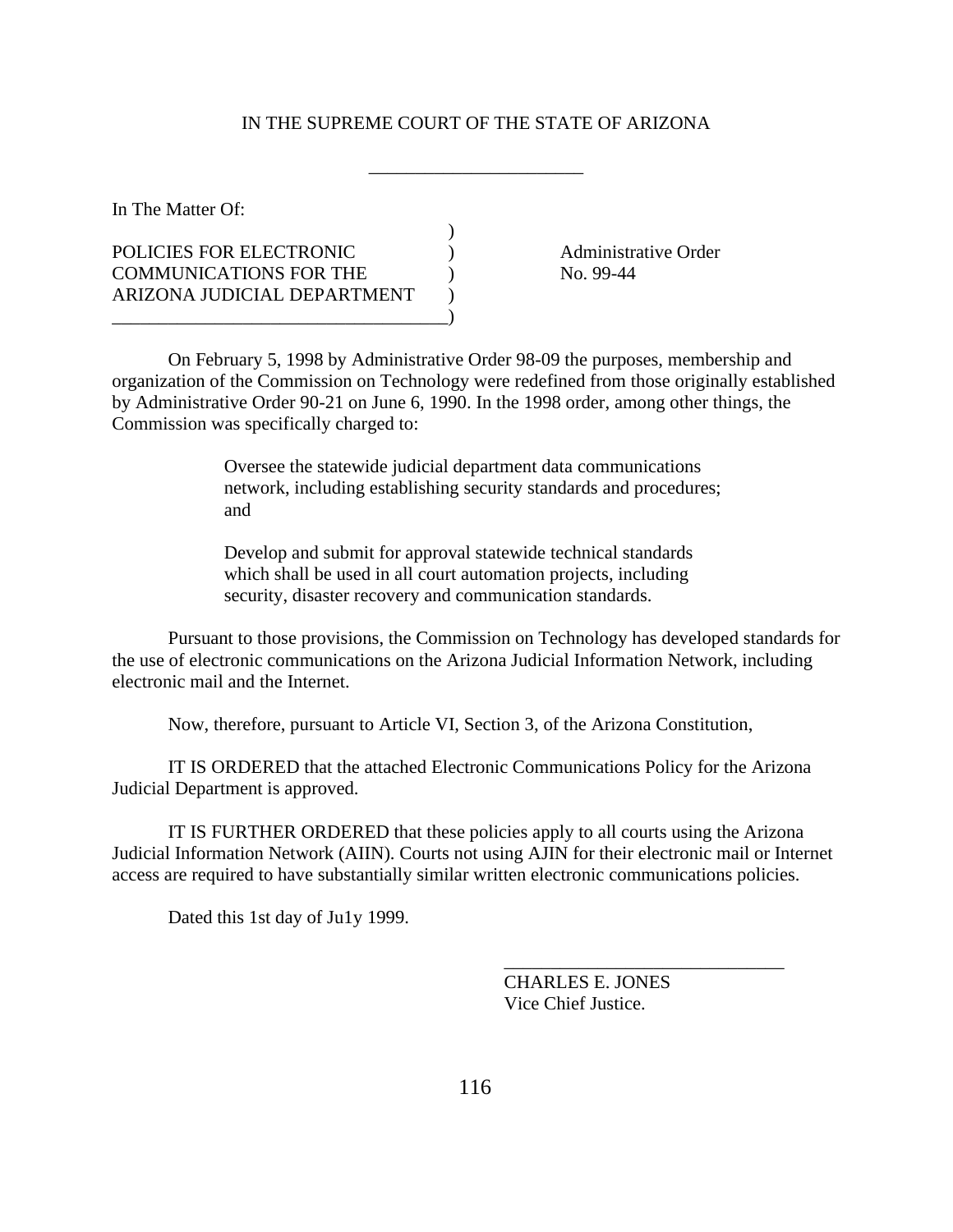## **ARIZONA JUDICIAL DEPARTMENT ELECTRONIC COMMUNICATIONS POLICY**

## **I. INTRODUCTION**

**I.A. Description.** This statement sets forth the Arizona Judicial Department's policy with regard to use of, access to, and management of electronic communications and Internet access. For purposes of this policy statement, "electronic communication" may include but is not limited to electronic mail (email), Internet services, voice mail, and facsimile messages that are sent or received by judicial officers, court employees, and other authorized users, and the network resources over which such communications are transmitted. "Internet" may include, but is not limited to, access to the World Wide Web.

## **I.B. Definitions.**

(1) Appointing Authority

The **"Appointing Authority"** is the judge, clerk of court, administrator, or their designee who is designated to supervise authorized users.

(2) Users

**"Users"** refers to all court officials and employees who are users of the Arizona Judicial Information Network and also includes any non-court persons who are authorized users.

## **II. POLICY**

**II.A. Purpose**: Electronic communications and Internet technology allow access to a broad range of ideas and information, and facilitates the exchange of ideas and information in a timely and efficient manner. The Arizona Judicial Department supports the use of electronic communications, networked information, and Internet resources to further its mission, and to foster communication and information exchange within the Court and the justice community. The purpose of this policy is to set forth the guidelines and mutual responsibilities for managing and using the Arizona Judicial Information Network's (AJIN) electronic communications resources and Internet access. The Administrative Office of the Courts is responsible for operating and managing the Arizona Judicial Information Network, electronic communications resources, and Internet access, and ensuring that AJIN's resources are used to support the business of the Court and the judicial branch through implementation of appropriate policies and procedures. AJIN users are expected to be cognizant of the rules and conventions that make these resources secure and efficient, and to use the resources in a responsible manner, consistent with the work-related, professional, and educational, purposes for which the Court provides these resources.

**II.B Persons** Covered by This Policy. The policy applies to all users (including those who are not court employees) of the computer systems and networks of the Arizona Judicial Information Network, which is operated and managed by Administrative Office of the Courts.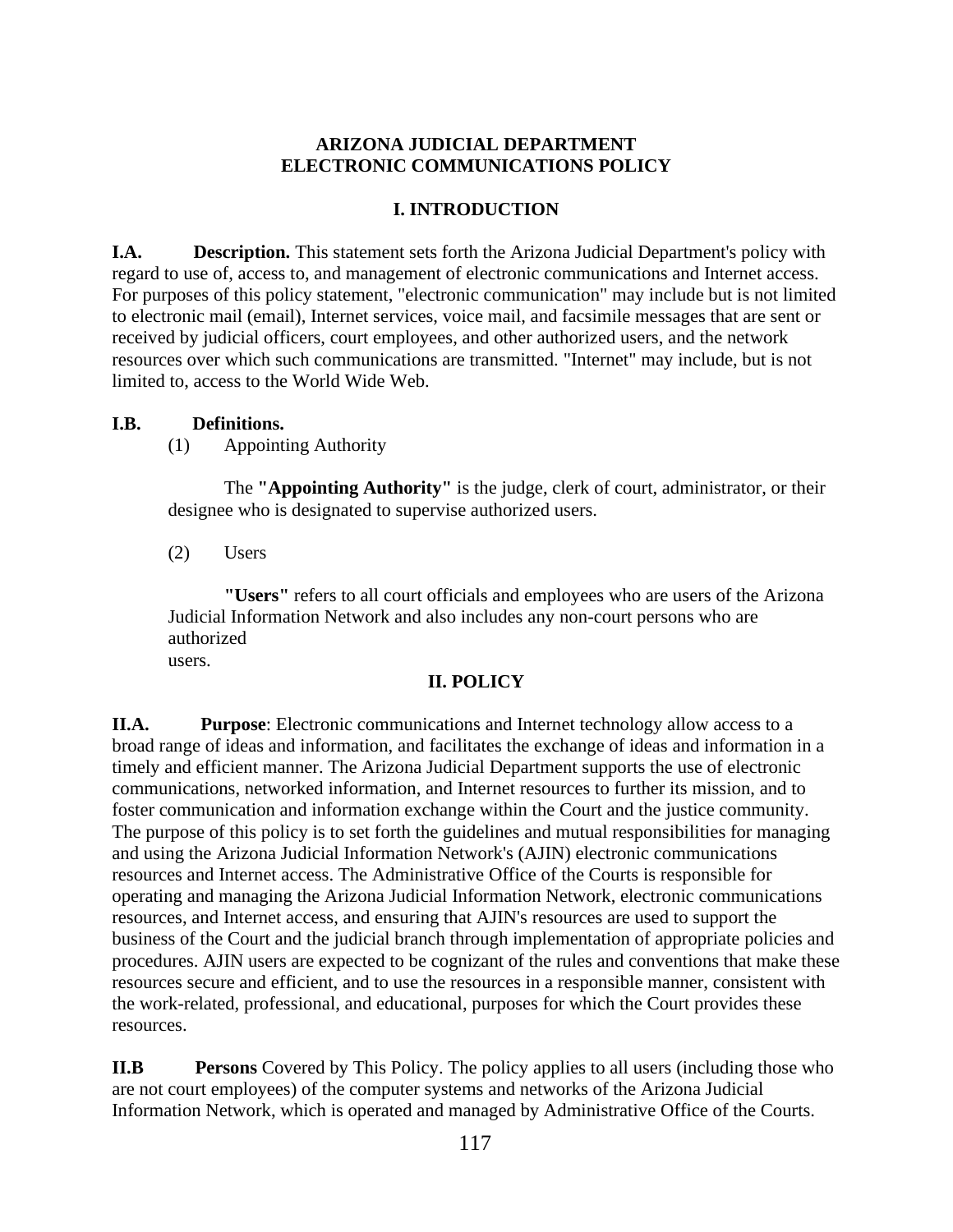**II.C. Authorized Use.** Authorized users shall use Court-provided electronic communications resources and Internet access responsibly, for purposes relating to the business of the Court and the judicial branch or enhancing the work environment of the Court, as set forth in this policy. Those authorized users who bring their own personal computers to work and access the Internet from those computers, as well as those who access email and the Internet from remote locations via any dial-up connection through AJIN, will be subject to these policies as well.

**II.D. Relationship to Other Rules.** Use of electronic communications and Internet resources is subject to all other rules governing the Arizona Judicial Department and court personnel, including the code of conduct, equal employment opportunity or sexual harassment policies and Supreme Court Rule 123 governing public access to court records. Each local court's policies and procedures may further clarify or provide for more restrictive access provisions of these policies for its staff. Statements in this policy regarding permissible and prohibited uses of electronic communications and the Internet are intended as additional guidelines and examples.

# **III. RESPONSIBLE USE OF ELECTRONIC COMMUNICATIONS AND INTERNET RESOURCES.**

# **III.A. RESPONSIBLE USE OF ELECTRONIC COMMUNICATIONS.**

**III.A.1. Professionalism.** Electronic communications shall be professional and businesslike. Electronic mail messages, whether sent within the Judicial Department or outside the Judicial Department via wide area networks or the Internet, should withstand public scrutiny without embarrassment to the local court, the Judicial Department, other users, and the public, both as received by the original recipient and if forwarded beyond the original intended recipient.

**III.A.2. Professional Use.** It is permissible to use the Arizona Judicial Department's email systems for limited professional purposes. Approved professional uses may include participation in professional associations, continuing education, scholarly publication, communications with colleagues, and subscription to list servs, news groups or topical updating services related to the Court, the judicial branch, or a user's professional duties. Users subscribing to such services shall keep up with the mail received, regularly delete messages once read, learn the rules associated with the service and know how to unsubscribe (both for ending participation and for absences such as vacation), and maintain a professional demeanor when posting to a list. Such use is, in all respects, subject to approval of the user's Appointing Authority.

# **III.A.3. Routine Use.**

a. Routine Business Use. Routine business use is permissible and may include: scheduling meetings; requests for information; the assignment of work tasks or clarification of assignments; notification of users' whereabouts, such as sick days or vacation requests.

b. Routine Personal Use. Routine personal use is permissible and may include notifying family members of schedule changes, personal messages to co-workers, and other uses typically permitted to be communicated in or from the workplace in person or by telephone. Such use does not include uses requiring substantial expenditure of workplace time, uses for personal charitable or partisan political solicitations or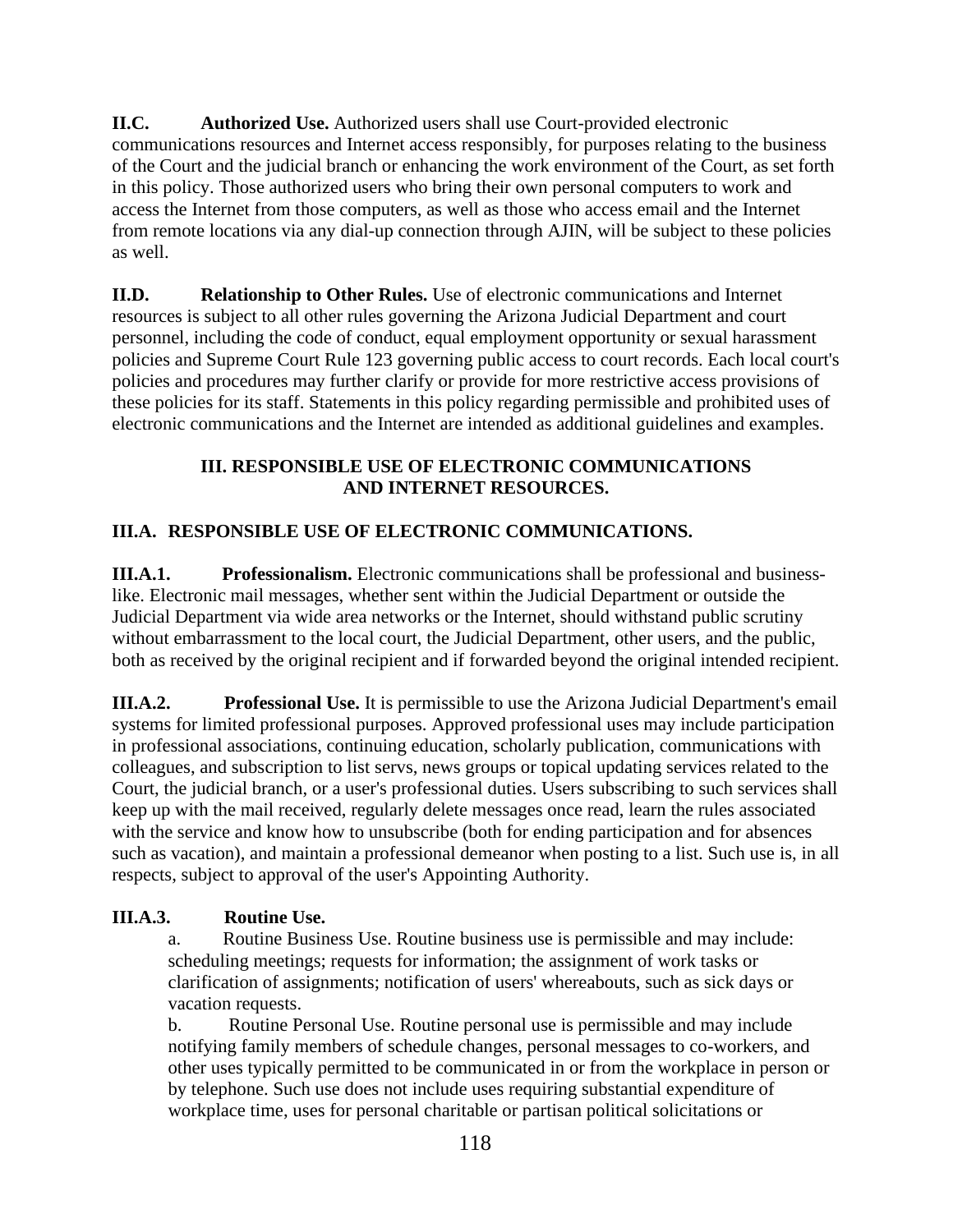campaigns, or uses that would otherwise violate court policies with regard to a user's time commitments or court equipment. It is the responsibility of the user sending such messages to ensure that the message is identified, either specifically or clearly by its content, as personal in nature, and not on behalf of the court. Such use is in all respects subject to approval of the user's Appointing Authority.

**III.A.4. Official Use.** Official communication is a communication pertaining to public business, which must be preserved as a record of official action or policy. Official communications may be transmitted via email as long as they are created and preserved in compliance with applicable record retention and destruction schedules.

# **III.B. PROHIBITED USES.**

**III.B.1. Commercial Purposes**. Users may not use electronic communications for commercial purposes. Users may not send "serial" or "chain" messages.

**III.B.2. Copyright and Intellectual Property Rights.** Users shall not use electronic communications to receive or send copies of documents in violation of copyright laws, or to send or receive software in violation of intellectual property laws or rights.

**III.B.3. Harassment.** Users shall not use electronic communications to intimidate or harass others, or to interfere with the ability of others to conduct court business. Users shall not use electronic communications in a manner that promotes or could be interpreted as discrimination on the basis of race, creed, color, gender, religion, disability, age or sexual preference.

**III.B.4.** Identification. Users shall clearly identify themselves in any electronic communication. and shall not construct an electronic message or communication so as to appear to be from anyone other than the user.

**III.B.5.** Unauthorized Access. Users may not capture and "open" electronic communications except as required in order for authorized staff to diagnose and correct delivery problems, and may not obtain access to the files or communications of others unless doing so serves a legitimate business purpose.

**III.B.6.** Confidentiality. AJIN users have no expectation of privacy. Even though users routinely use email as a form of communication to discuss ideas and pending cases, this form of communication can not be considered secure and no message should be considered absolutely confidential. Electronic mail, particularly when sent via the Internet, should be regarded as an unsecured medium. More information about electronic mail (including copies of the content of messages) is routinely recorded than may be recorded using other communications media. A broader, less controlled set of people may have or gain access to electronic mail, and messages may be mis-delivered or forwarded in an instant.

The confidential or privileged status of a communication is determined by Court rule or order, or by statute, and may include such matters as communications relating to employee performance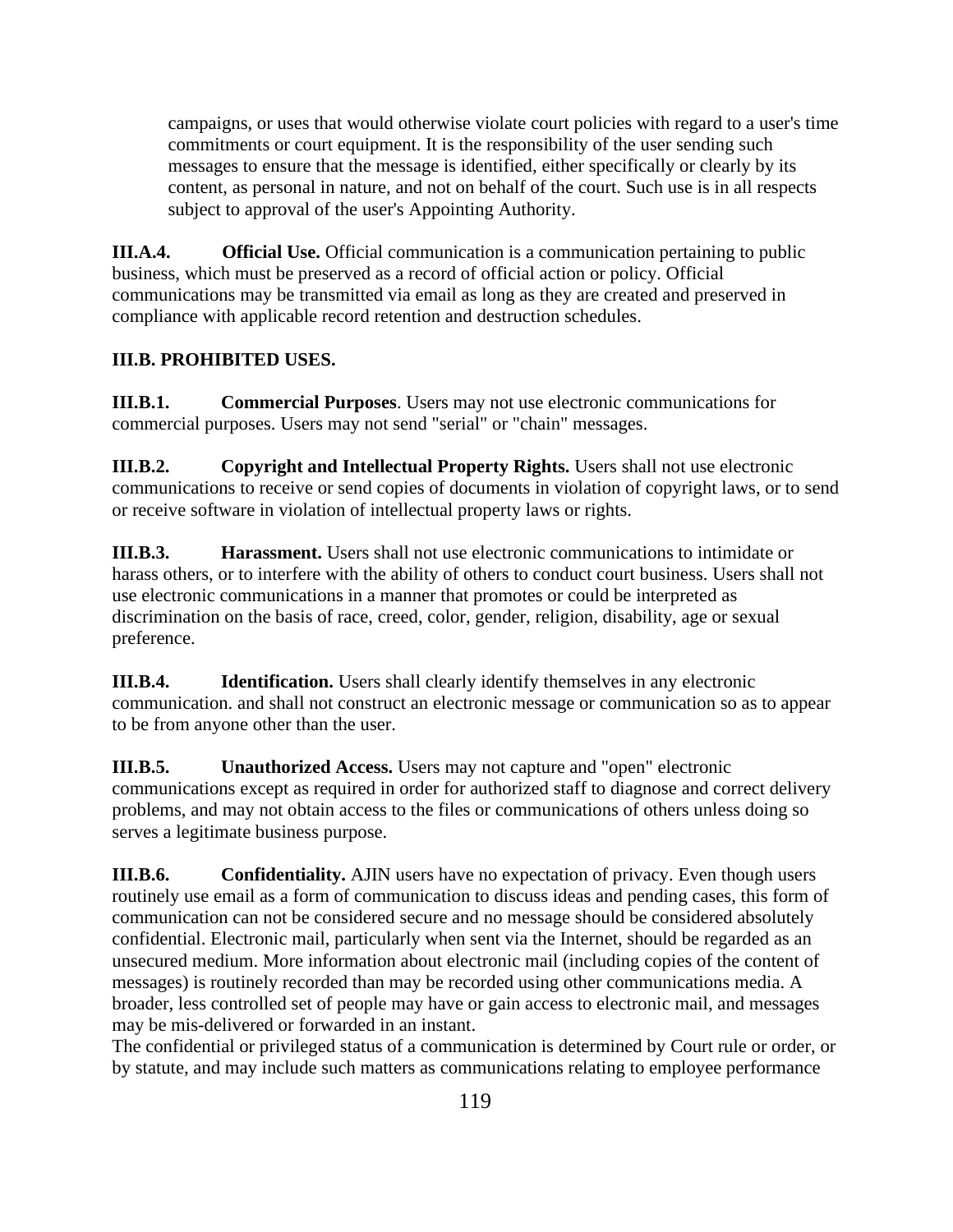or discipline, and judicial or attorney work product. It is the user's responsibility to carefully consider the confidentiality requirements of an electronic communication before it is transmitted.

**III.B.7. Software.** Users may not use AJIN electronic messaging or communications systems to download software, unless they comply with established AJIN policies for approval of loading or operating software on court-provided computers, verification of proper licensing, and scanning for computer viruses.

**III.B.8. Adherence to Security Restrictions on Systems and Data.** Users shall not attempt to gain unauthorized access to data, to breach or evade any security measures on any electronic communication system, or to intercept any electronic communication transmissions without proper authorization.

# **III.C. RESPONSIBLE USE OF THE INTERNET.**

**III.C.1. Professionalism.** Use of the Internet shall be professional and business-like. Such use should withstand public scrutiny without embarrassment to the court, the judicial branch, other users, and the public.

**III.C.2. Professional use**. It is permissible to use AJIN's Internet access for limited professional purposes with the approval of the Appointing Authority. Approved professional uses may include participation in professional associations, continuing education, scholarly publication, legal research related to the court, the judicial branch, or a user's professional duties. Such use is, in all respects, subject to approval of the user's Appointing Authority.

## **III.C.3. Routine use.**

a. Routine Business Use. Routine business use is permissible and may include, but is not limited to: locating information on a particular topic for work-related use, accessing other courts' information and sites, accessing information by various professional organizations.

b. Routine Personal Use. Routine personal use is permissible and may include using the Internet for the location of information relating to personal interests. Such use does not include uses requiring substantial expenditure of workplace time, uses for personal charitable or partisan political solicitations or campaigns, or uses that would otherwise violate court policies with regard to user time commitments or court equipment. It is the responsibility of the user using the Internet to ensure that the use complies with all current policies. Such use is, in all respects, subject to approval of the user's Appointing Authority.

**III.C.4. User's personal computer.** Those users who bring their own personal computers to work and access the Internet from those computers, as well as those who access email and the Internet from remote locations via any dial-up connection through AJIN, will be subject to these policies as well.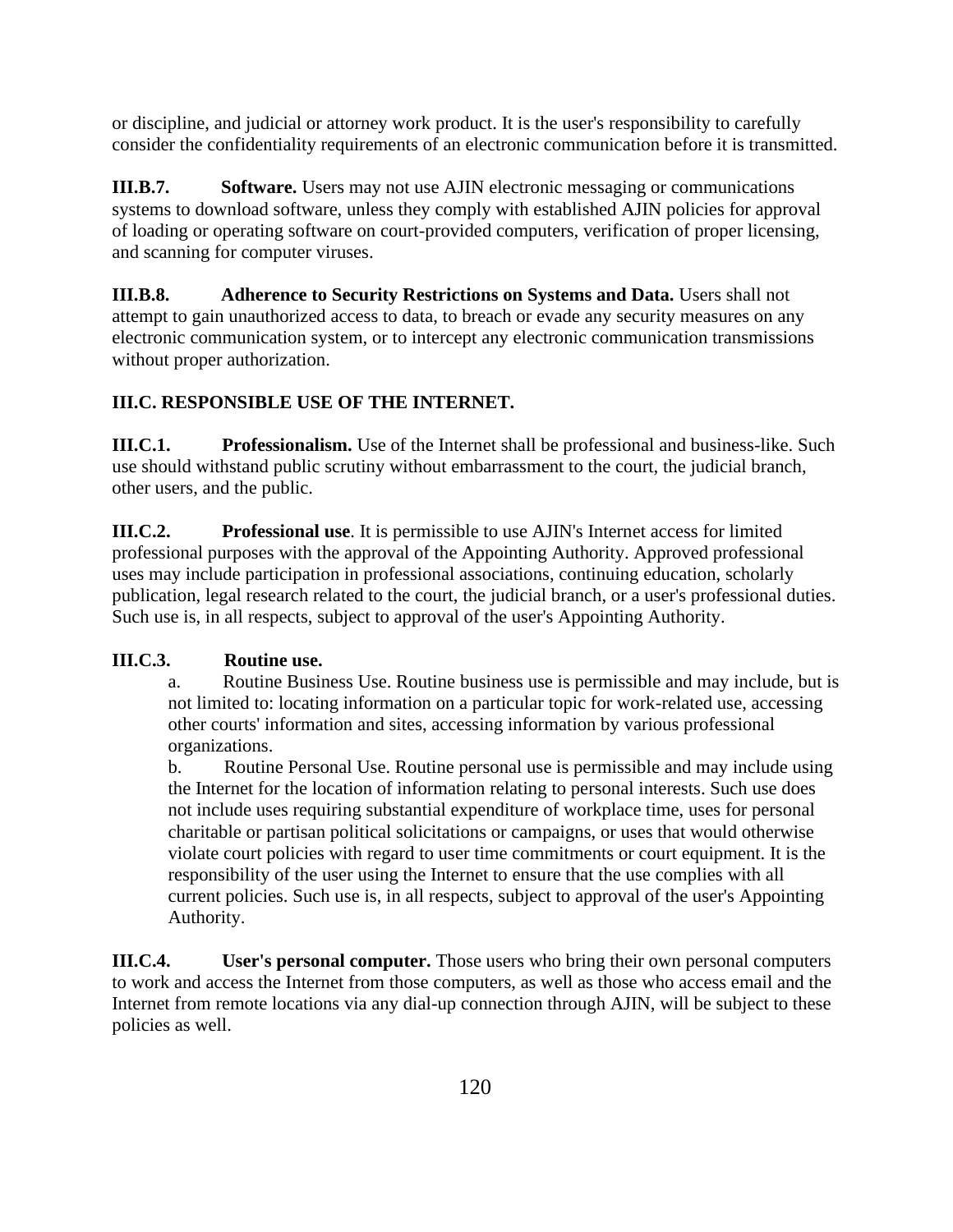## **III.D. PROHIBITED USES.**

**III.D.1. Commercial purposes.** Users may not use the Internet for commercial purposes.

**III.D.2. Copyright and intellectual property rights.** Users shall not use the Internet resources provided by the court in violation of copyright laws, or to download or receive software in violation of intellectual property laws or rights.

**III.D.3. Harassment.** Users shall not use the Internet access provided by the AJIN to intimidate or harass others, or to interfere with the ability of others to conduct court business. Users shall not use the Internet access provided by AJIN in a manner that promotes discrimination on the basis of race, creed, color, gender, religion, disability, or sexual preference.

**III.D.4. Other.** Users shall not use the Internet access provided by AJIN for connecting to,

posting, or downloading pornographic, offensive, or other material that is inappropriate for the workplace or violates the code of conduct, equal employment opportunity or sexual harassment policies.

**III.D.5.** Software. Users may not use the Internet access provided by AJIN to download software, unless they comply with established policies for approval of loading or operating software on Court-provided computers, verification of proper licensing, and scanning for computer viruses.

**III.D.6. Unauthorized access.** Users may not obtain access to the files or communications of others for any purpose unless doing so serves a legitimate business purpose.

**III.D.7. Adherence to security restrictions on systems and data.** Users shall not attempt to gain unauthorized access to data or to breach or evade any security measures.

# **IV. ELECTRONIC COMMUNICATIONS AND INTERNET TECHNOLOGY MANAGEMENT RESPONSIBILITIES.**

# **IV.A. ELECTRONIC COMMUNICATIONS AND INTERNET MANAGEMENT.**

**IV.A.1. Management.** The Administrative Office of the Courts manages the computers and the AJIN network on which the Court's electronic communications and Internet access are conducted, and has certain rights to software and data residing on, developed on, or licensed for the Court's computers and networks. AJIN management has the responsibility to administer, protect, and monitor the aggregation of computers, software, and networks operating within the AJIN network.

**IV.A.2. Use for Court Purposes.** The Appointing Authority has the responsibility of ensuring, through appropriate policies and procedures, that electronic communications, information technology resources and Internet access used by courts under his/her administrative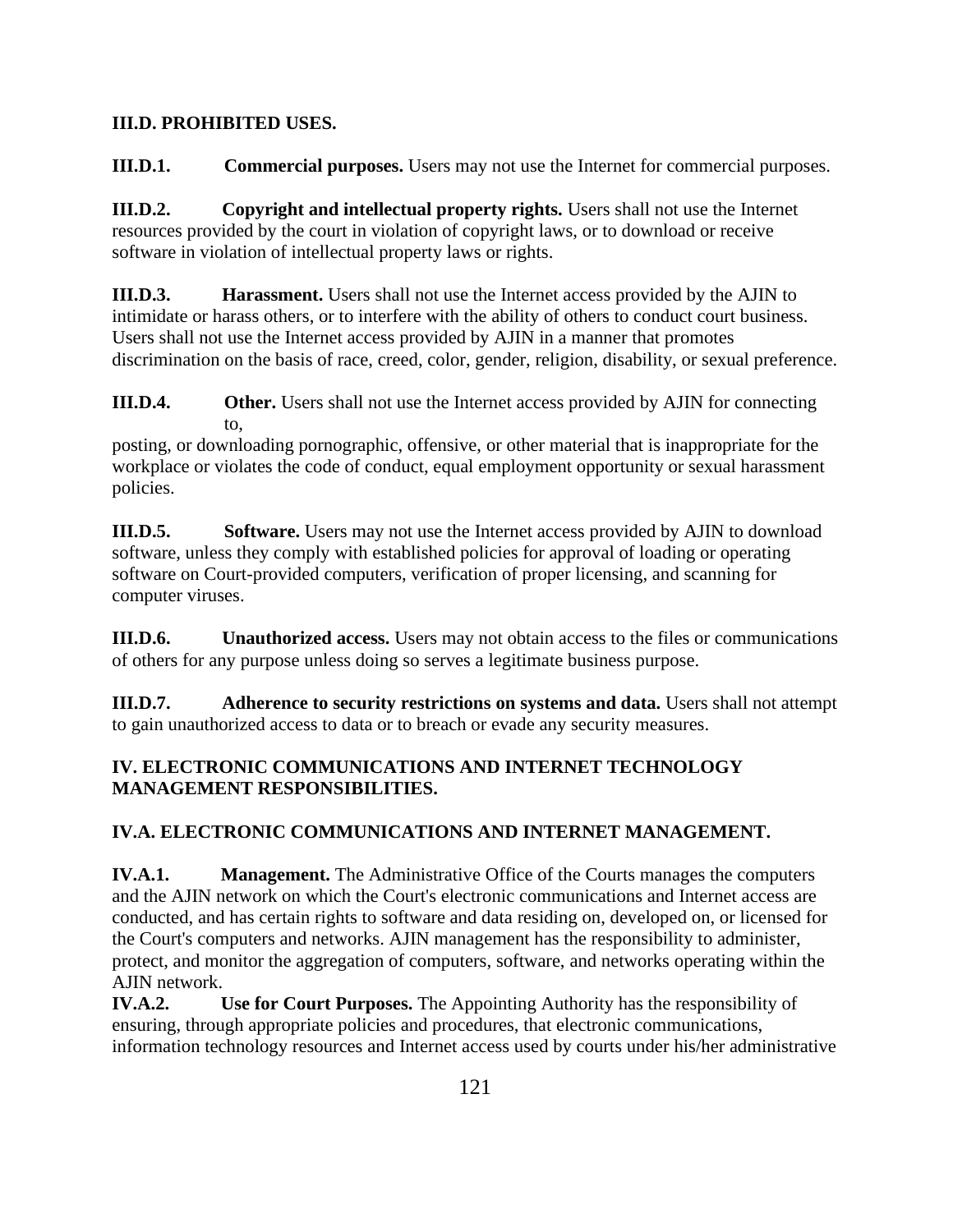jurisdiction are used to support activities connected with the business of the Court and the judicial branch.

**IV.A.3. Use of Software and Data Files.** It is the responsibility of each user to learn to use electronic communications software, data files, and Internet resources correctly and efficiently.

**IV.A.4. Equitable Use of Resources.** AJIN management has the responsibility to manage electronic communications information technology resources and Internet access to ensure that court users have equitable access to these resources. AJIN management may occasionally need to restrict use of shared communications systems, including requiring users to refrain from using any software program, communications practice, or database that is unduly resource-intensive.

**IV.A.5. Efficient Use of Resources**. It is the responsibility of users to use electronic communications media and the Internet efficiently, to avoid wasting or overburdening the Arizona Judicial Department's network computing resources. Users should accept limitations or restrictions on file storage space, usage time, or amount of resources consumed, when asked to do so by systems administrators. In particular, users should carefully consider and appropriately limit the use of groups to send messages to multiple recipients, sending of announcements, and appending large text or graphics files.

**IV.A.6. Policies and Procedures.** Appointing Authorities have the responsibility to communicate the Arizona Judicial Department's electronic communications, Internet access, information technology policies, and user responsibilities, systematically and regularly to all of their users.

**IV.A.7. Monitoring Effectiveness of Policies and Procedures**. AJ1N management shall monitor the application and effectiveness of electronic communications and information technology policies, and use of the Internet and propose changes in policy as events or technology warrant.

# **IV.B. SECURITY AND PRIVACY.**

**IV.B.1. Security Procedures.** AJIN management shall establish and support reasonable standards and procedures for security of electronic data and information produced, used, or distributed in the Arizona Judicial Department, and to ensure the integrity and accuracy of data the Court maintains.

**IV.B.2. Protection Against Unauthorized Use.** All users have the responsibility to protect AJIN's computers, networks and data from destruction, tampering, and unauthorized inspection and use. It is the responsibility of each user to establish appropriate passwords for the user's account in the first instance, to change passwords periodically as may be required by network system administrators, to avoid sharing or disclosing passwords to others, and to prevent unauthorized or inadvertent access by others to their computers and files.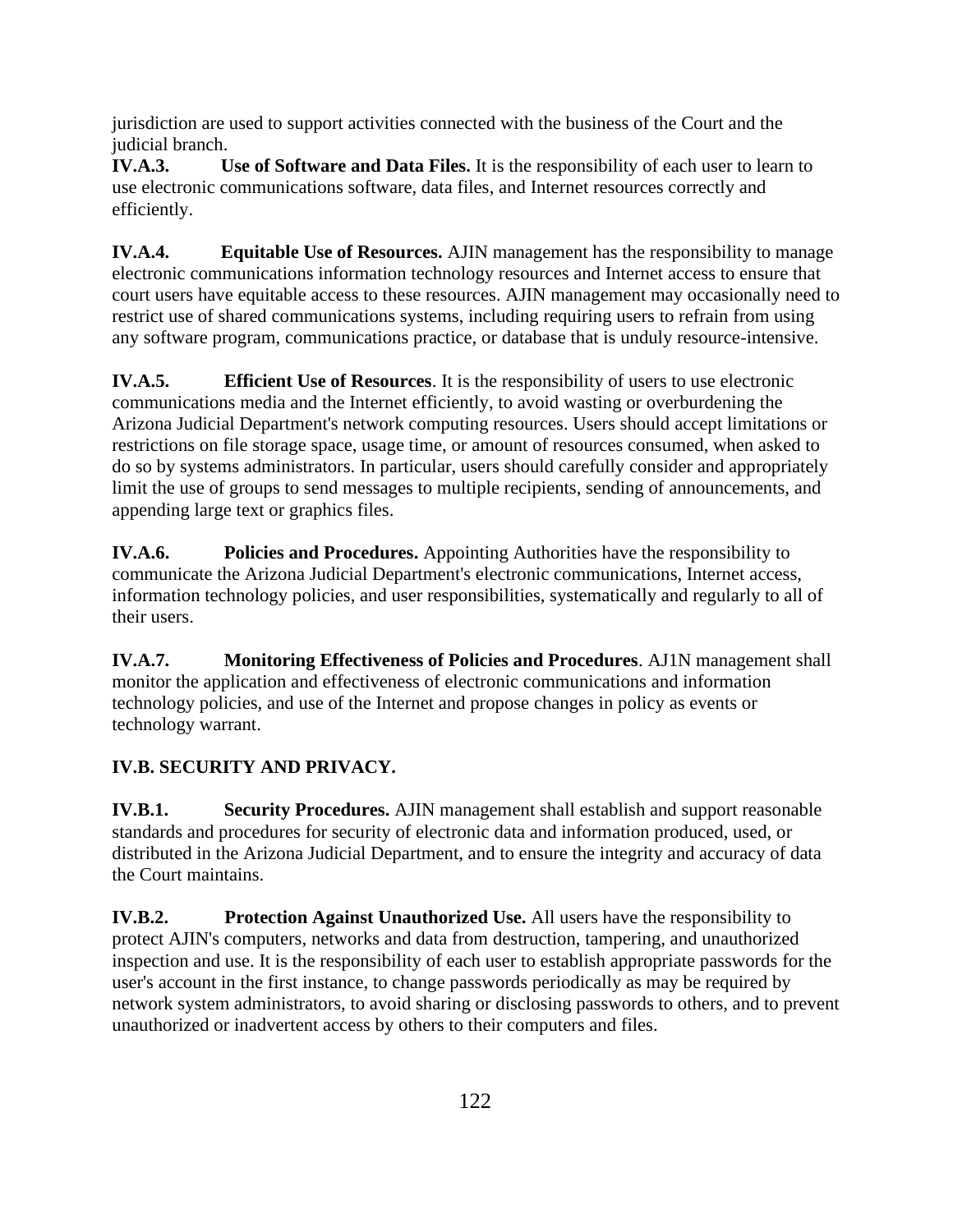**IV.B.3. Protection Against Data Loss.** AJIN management has the responsibility to ensure that the AJIN's computer systems do not lose important data due to hardware, software, or administrative failures or breakdowns. Authorized systems administrators or technical personnel may occasionally need to examine the contents of particular data files to diagnose or correct problems.

**IV.B.4. Encryption.** Only specified forms of encryption are permitted. AJIN email users may encrypt their electronic mail and files only with the use of software approved by AJIN management. Encryption may only be used for specialized transactions and only with express approval of the court's Appointing Authority. The encryption key to the software must be retained by AJIN management to access encrypted messages, which may limit the degree of privacy protection provided by such encryption.

# **IV.C. COURT ACCESS AND DISCLOSURE.**

**IV.C.1. Monitoring of Electronic Communications**. AJIN management will not engage in the systematic monitoring of electronic mail messages, the electronic records created by use of e-mail systems, or other electronic files created by users.

**IV.C.2. Monitoring of Internet access**. AJIN management will engage in the systematic monitoring of Internet access and amount of time spent on the Internet by users. Monitoring will primarily be for the purpose of supporting the management responsibilities related to the equitable and efficient use of resources, but may also include monitoring of unlawful activity, conduct that would adversely reflect on the court, or other violation of this policy if detected or suspected.

**IV.C.3.** Access. AJIN management reserves the right to permit authorized staff to access and disclose the contents of electronic messages, provided that it follows appropriate procedures, in the course of an investigation triggered by indications of user misconduct, as needed to protect health and safety, as needed to prevent interference with the mission of the courts, to protect system security, comply with legal process or fulfill court obligations to third parties, protect the rights or property of the courts, or as needed to locate substantive information required for court business that is not more readily available by some other means.

**IV.C.4. Limitations on Disclosure and Use of Information Obtained by Means of Access or Monitoring.** The contents of electronic communications, properly obtained for legitimate business purposes, may be disclosed without permission of the user. The Arizona Judicial Department will attempt to refrain from disclosure of particular messages if disclosure could create personal embarrassment, unless such disclosure is required to serve a specific business purpose, satisfy a legal obligation, or to appropriately respond to requests for records disclosure under state or federal laws governing public access to records.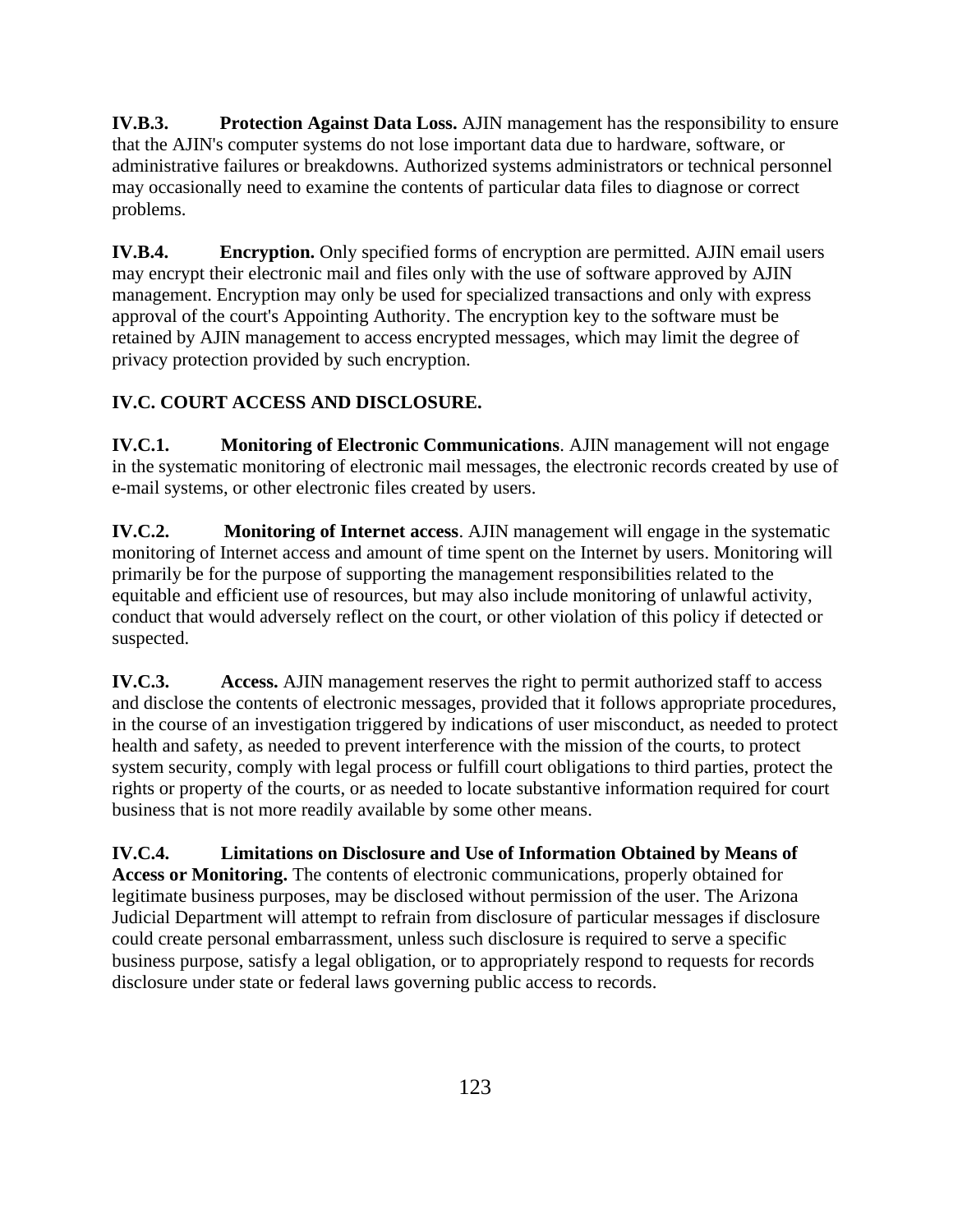# **IV.D. PUBLIC ACCESS AND DISCLOSURE.**

**IV.D.1. Public Records.** Electronic mail messages and files should be stored, preserved, and made retrievable according to law and policies and procedures defining the public record status of the data. The designations in section III(A) of this policy should be kept in mind when creating mail messages, but materials in all categories could be released to the public if it is determined that the information is not exempt from disclosure..Electronic Communications Policy Arizona Judicial Department

**IV.D.2.** Public Access to Court Records. The public record status of court records and communications is determined by Rule 123 of the Arizona Rules of the Supreme Court, In the Matter of Public Access to Court Records (as modified or superseded by future rules). This rule governs access to the records of all courts and administrative offices of the judicial department of the State of Arizona.

**IV.D.3. Public Access Address.** The Arizona Judicial Department, or AJIN management on its behalf, shall provide, publish and maintain an electronic mail address for public access to courts, preserving the confidentiality of judicial officers and court management addresses, as needed, and providing a single point of access for electronic public inquiries.

# **IV.E. E-MAIL RECORDS RETENTION AND DISPOSITION.**

**IV.E.1. Records Retention and Disposition.** Email communications will be retained and disposed of pursuant to an approved retention schedule and consistent with Rule 123 of the Arizona Rules of the Supreme Court

**IV.E.2.** Procedures. AJIN management has the responsibility to establish or modify, as needed, in light of the retention schedule, reasonable standards and procedures for maintaining and purging backups of electronic data and information prepared in or transmitted by electronic mail.

# **V. POLICY ENFORCEMENT.**

**V.A.** When necessary to enforce the Arizona Judicial Department's rules or policies, an authorized administrator may disable network connections by certain computers, require adequate identification of computers and users on the network, undertake audits of software or information on shared systems, or take steps to secure compromised computers that are connected to the network.

**V.B.** Appropriate disciplinary action will be taken against individuals found to have engaged in prohibited use of the AJIN's electronic communications resources. Such action may include, but is not limited to, loss of access to the electronic communications, computer, or network resources, as well as any other appropriate disciplinary action.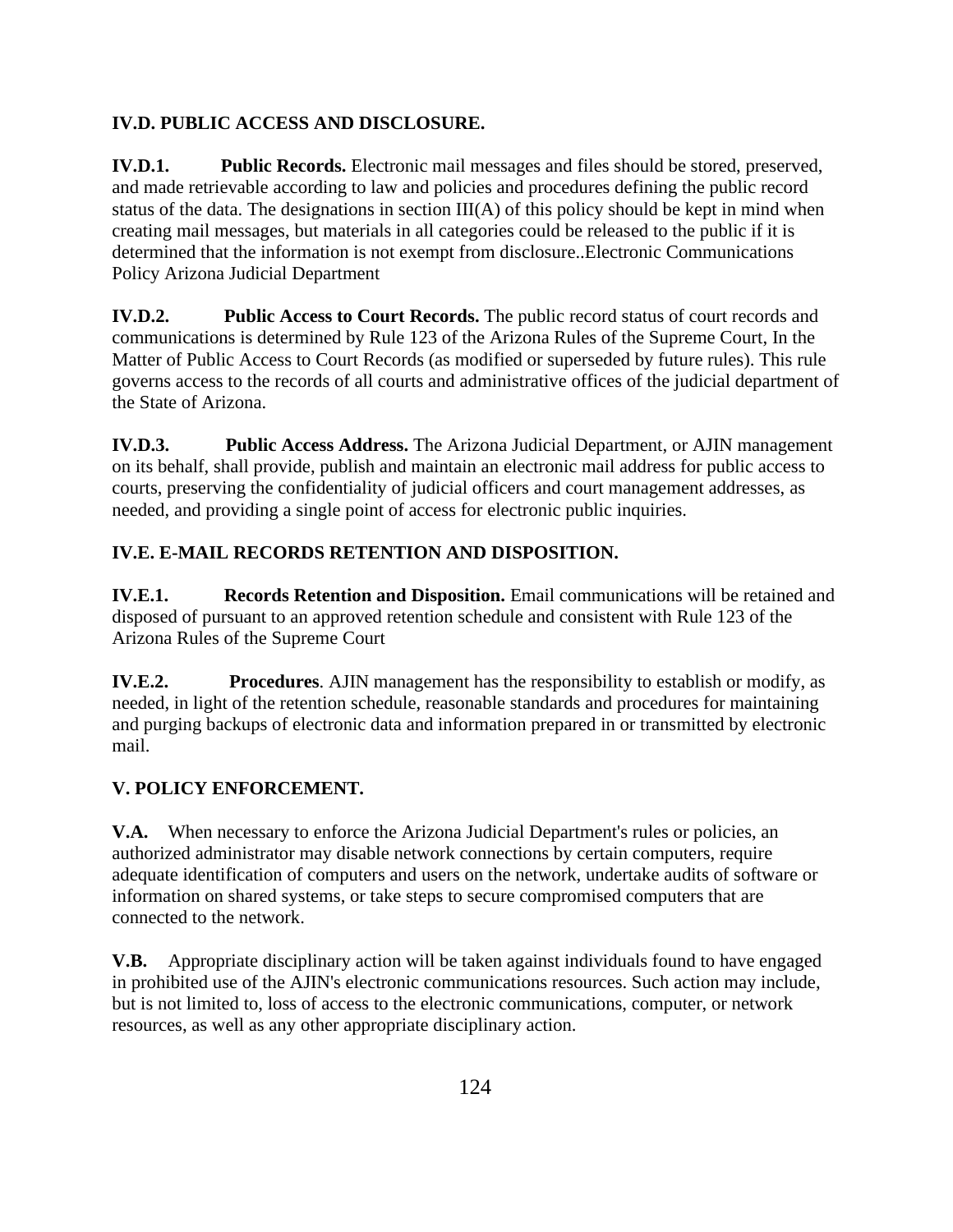**V.C.** For authorized non-court users using AJIN's electronic communications resources, prohibited or inappropriate use may result in possible legal sanctions or cancellation or nullification of the contract.

**V.D.** Users are expected to cooperate with authorized investigation of technical problems, and of possible violations of this policy. Failure to do so may be grounds for disciplinary measures. 9.Electronic Communications Policy Arizona Judicial Department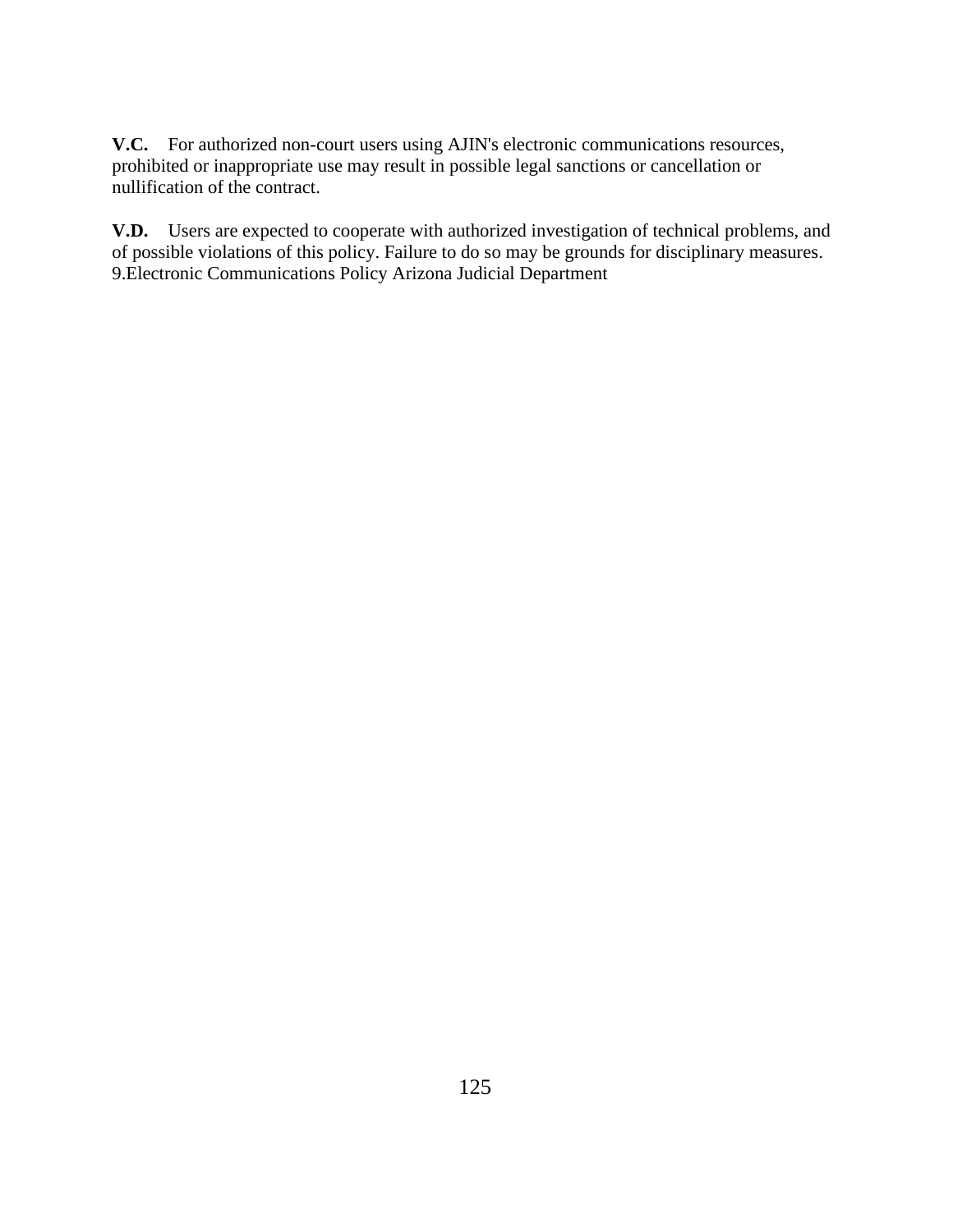# ACKNOWLEDGMENT OF ELECTRONIC COMMUNICATIONS AND INTERNET ACCESS **POLICY**

I understand that the confidentiality and protection of the Arizona Judicial Department's information is of the utmost importance. I have read and understand the Arizona Judicial Department's policy on use of electronic communications, information technology resources and Internet access, and agree to abide by the terms of that policy.

I understand that all information stored in, transmitted or received through the Arizona Judicial Information Network's (AJIN) information systems is the property of the Arizona Judicial Department, and is to be used only for authorized purposes. I further understand that authorized representatives of AJIN may monitor the use of AJIN's systems from time to time to ensure such use is consistent with the Arizona Judicial Department's policies and interests and that I can have no expectation of privacy. Further, I am aware that use of a password or code does not in any way restrict the Arizona Judicial Department's right or ability to access electronic communications.

I am aware that any violation of the email and Internet access policy may result in loss of system privileges, possible legal sanctions, and, for employees, disciplinary action up to and including termination.

Name (please print)

\_\_\_\_\_\_\_\_\_\_\_\_\_\_\_\_\_\_\_\_\_\_\_\_\_\_\_\_\_\_\_\_\_\_\_\_\_\_\_

\_\_\_\_\_\_\_\_\_\_\_\_\_\_\_\_\_\_\_\_\_\_\_\_\_\_\_\_\_\_\_\_\_\_\_\_\_\_\_

\_\_\_\_\_\_\_\_\_\_\_\_\_\_\_\_\_\_\_\_\_\_\_\_\_\_\_\_\_\_\_\_\_\_\_\_\_\_\_

\_\_\_\_\_\_\_\_\_\_\_\_\_\_\_\_\_\_\_\_\_\_\_\_\_\_\_\_\_\_\_\_\_\_\_\_\_\_\_

Signature

**Date** 

Court/Department/Company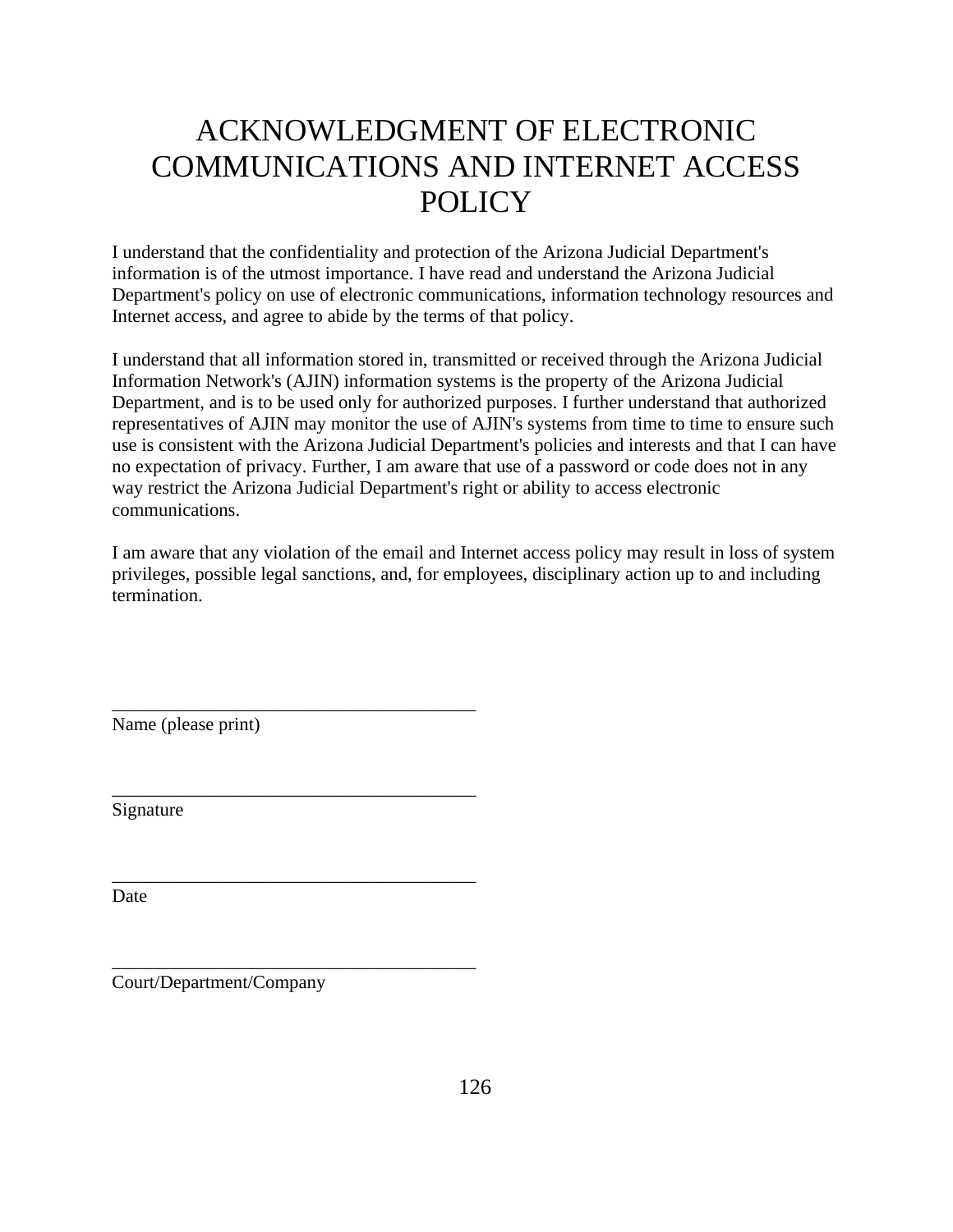## **1201 PERSONAL INFORMATION BREACH POLICY**

#### **Purpose**

This procedure provides direction for performing various notifications in the event of a loss of a computer or personal storage device or breach of a computer security system containing personal information as defined by A.R.S. § 44-7501.

## **Definitions**

A.R.S. § 44-7501 limits its definition of "Personal Information" to mean an individual's first name or first initial and last name in combination with any one or more of the following data elements, when the data element is not encrypted, redacted or secured by any other method rendering the element unreadable or unusable:

- a. The individual's social security number.
- b. The individual's number on a driver license issued pursuant to section A.R.S. § 28- 3166 or number on a non-operating identification license issued pursuant to section A.R.S. § 28-3165.
- c. The individual's financial account number or credit or debit card number in combination with any required security code, access code, or password that would permit access to the individual's financial account.

Personal information does not include publicly available information that is lawfully made available to the general public from federal, state, or local government records or widely distributed media.

"Breach", "breach of a computer security system", or "security breach" means an unauthorized acquisition of and access to unencrypted or un-redacted computerized data that materially compromises the security or confidentiality of personal information maintained by a person as part of a database of personal information regarding multiple individuals and that causes or is reasonably likely to cause substantial economic loss to an individual. Good faith acquisition of personal information by an employee or agent of the person for the purposes of the person is not a breach of the security system if the personal information is not used for a purpose unrelated to the person or subject to further willful unauthorized disclosure.

"Portable storage devices" means flash-memory-based "thumb" or "jump" drives, portable audio players, or external hard drives.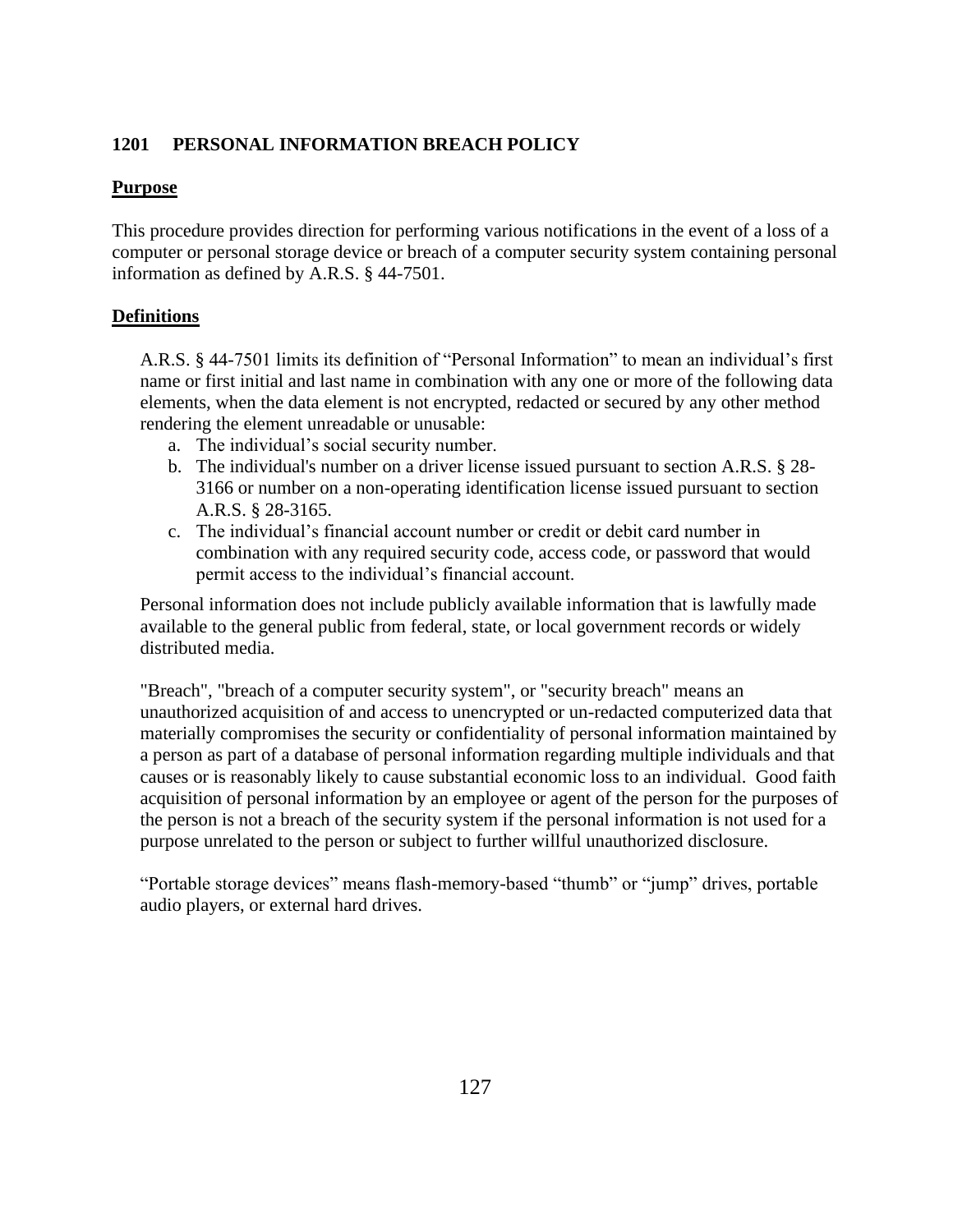## **Procedure**

- 1. A court, clerk, or probation employee who first learns of the actual loss or security breach or event having the potential of perpetrating a breach shall notify his or her immediate supervisor and provide details of loss or breach immediately upon discovery. Loss can include portable storage devices as well as portable computers. The specifics of security problems should not be discussed widely but should instead be shared on a need-to-know basis.
- 2. The immediate supervisor of the employee reporting actual loss or data breach or potential breach shall notify their Department Head, as well as the Clerk of Court and Court Administrator of any other court whose data may likely have been lost or compromised without delay.
- 3. The Department Head responsible for the data impacted by the loss or breach shall verify whether a breach or loss has actually occurred along with the scope of the damage and notify the Presiding Judge of the court.
- 4. The Presiding Judge or Department Head responsible for the data impacted by the loss or breach shall notify Karl Heckart at the Administrative Office of the Court Information Technology Division (602-452-3350), and Dave Byers, Administrative Director of the AOC (602-452-3307), by phone or high priority e-mail within 24 hours of being notified of the loss of breach.
- 5. Local law enforcement shall be notified to begin an investigation into the scope of loss and provide advice about whether notification to affected persons would negatively impact a criminal investigation.
- 6. The Department Head responsible for the data impacted by the loss or breach shall draft communication to affected persons using the content of sample letters attached to AO 2008-68 as a guideline as soon as possible. No communication shall be released until law enforcement provides authorization to publicize the loss or breach.
- 7. When fewer than 100,000 people are affected by the loss or breach or the cost of notification is under \$50,000, communication shall be made in writing to each individual affected. When more than 100,000 people are affected by the loss or breach or the cost of notification is above \$50,000, the draft communication shall be forwarded to the AOC Executive Office. AOC's Public Information Officer then communicates appropriate notice using statewide mass media outlets.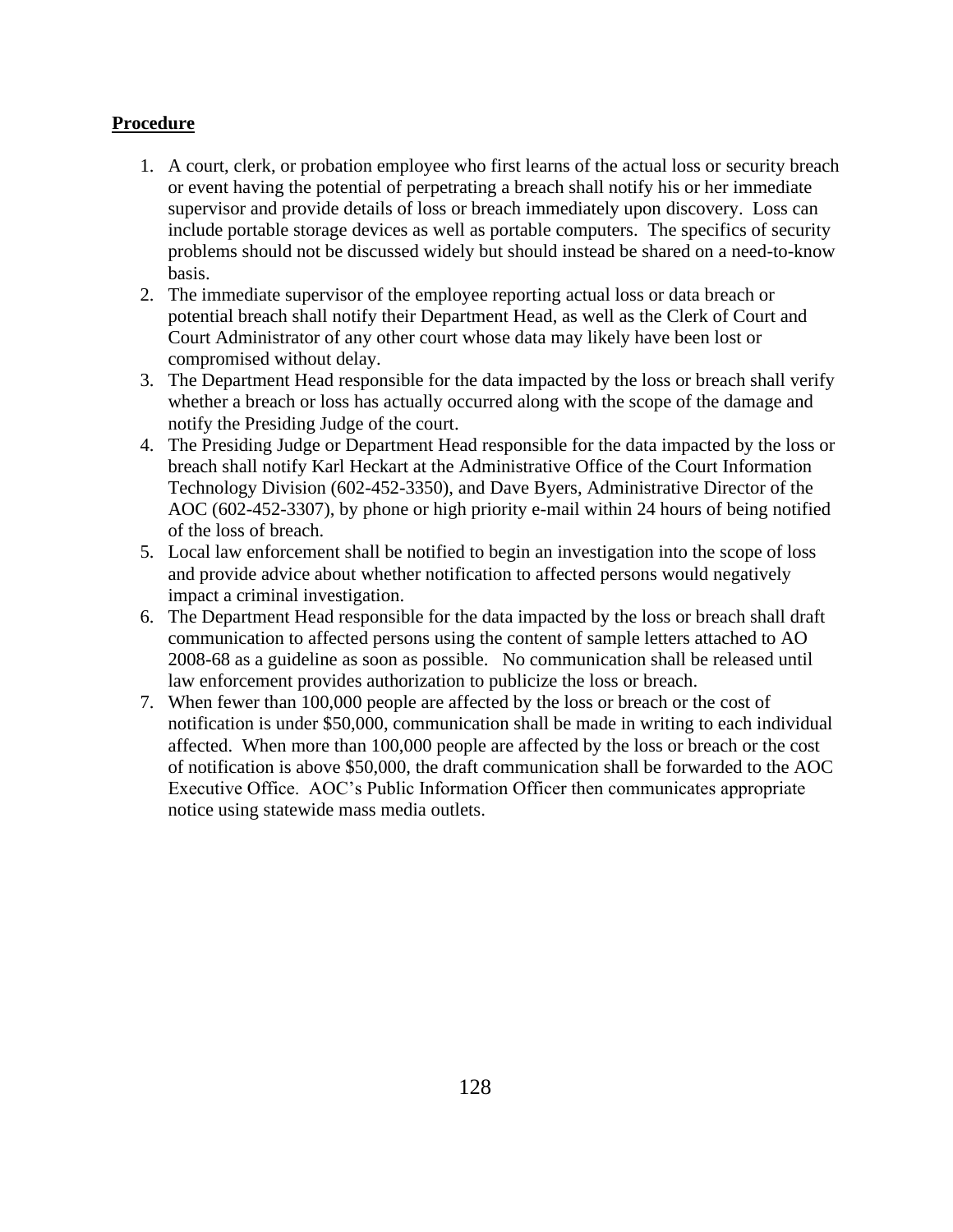## **1300 COCONINO COUNTY JUDICIAL MERIT SYSTEM ADMINISTRATIVE INVESTIGATIONS**

- I. It is the responsibility of the Department to investigate allegations made against staff of misconduct or malfeasance while on or off duty. An investigation is not a disciplinary action.
- II. It is the responsibility of staff to cooperate fully in an administrative investigation by being truthful and by not withholding information pertinent to the investigation.
- III. A person assigned by the department head shall conduct administrative investigations. The investigation may include, but is not limited to:
	- A. The Requiring that allegations and/or statements be placed in writing;
	- B. Interviews of any person who may have information regarding the allegation;
	- C. Medical or laboratory (for purposes of drug screening) polygraph examinations, diagnostic or any other test deemed appropriate by the department head.
- IV. The department head may place an employee on non-disciplinary, administrative leave with pay pending an administrative investigation. Employees on paid administrative leave shall remain available Monday - Friday, from 8:00 a.m. - 5:00 p.m. unless other arrangements are pre-approved by the department head.
- V. Authority of assigned investigator:
	- A. With close coordination and direction of the department head conduct a factfinding investigation.
	- B. Collect physical evidence, reports, statements and any other information pertinent to the investigation.
	- C. Present to the department head upon the end of the investigation and completion of all items and information found in the investigation for discipline, as this is the responsibility reserved for department management.
	- D. Order any employee to provide statements, evidence, reports, and any other information necessary to the investigation.
- VI. Employee Responsibilities
	- A. All employees shall cooperate fully with the investigator and provide any and all information regarding the investigation when requested.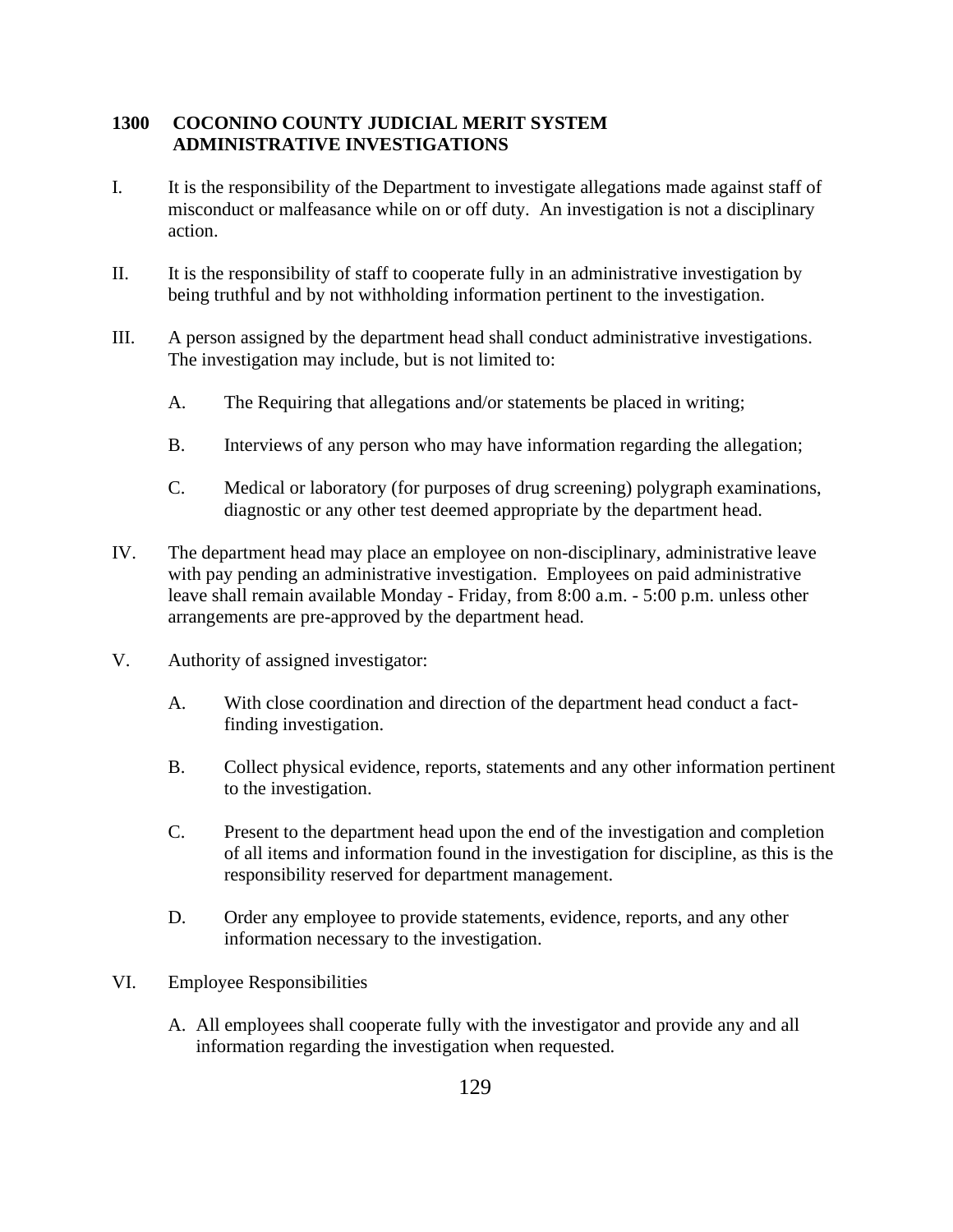- B. All employees shall answer truthfully and completely all questions asked by the investigator. Should the employee fail to cooperate fully in the investigation, the employee will be informed that their failure may become the subject of disciplinary action.
- C. The employee may be directed by the department head to submit to a polygraph examination or drug/alcohol testing. Failure to submit to these examinations may be cause for disciplinary action.
- VII. Administrative/Criminal Investigations
	- A. If the allegations involve illegal activity, the department shall determine whether to initiate a criminal investigation, and administrative investigation, or both.
	- B. The department head will authorize contact with the appropriate law enforcement agency to request initiation of a criminal investigation.
	- C. Before commencing an interview that could result in dismissal, demotion or suspension the department must supply the employee with a written notice containing the following:

The specific nature of the investigation. The employee's status in the investigation. All known allegations of misconduct that are the reason for the interview. The employee's right to have a representative present at the interview.

The department shall not be required to stop the interview to issue another notice for allegations obtained during the interview or disclose any facts to the employee that would impede the investigation.

#### VIII. Polygraph Examinations

- A. The department head must approve all polygraph examinations.
- B. Employees may be required to submit to a polygraph examination when the employee is suspected of:
	- 1. Committing a criminal offense;
	- 2. Misconduct or malfeasance that would be grounds for termination, suspension, or other disciplinary action;
	- 3. Concealing information regarding their qualifications for continued employment with the department;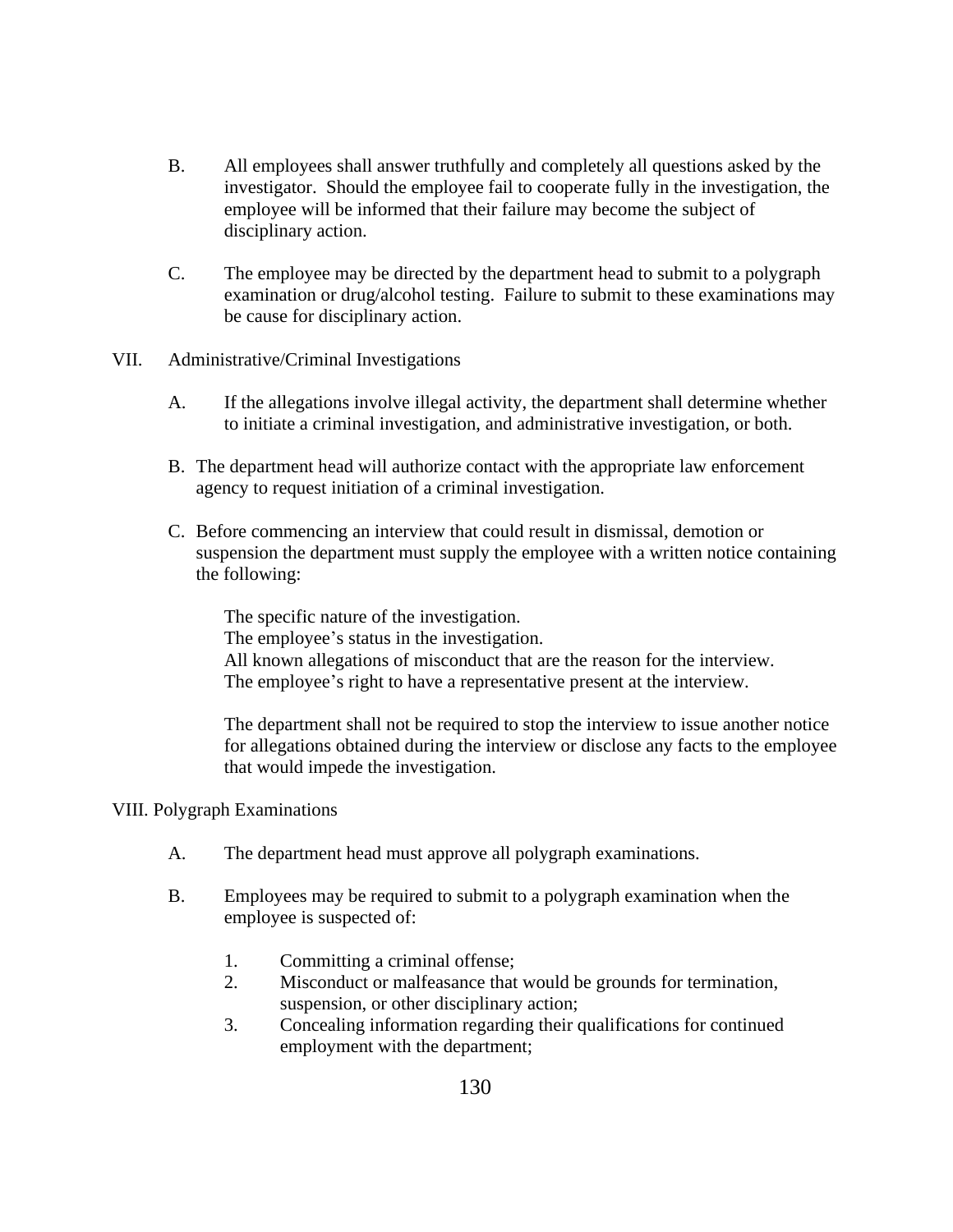- 4. Withholding or concealing pertinent information regarding any matter under investigation by the department.
- C. The right to assistance of counsel does not exist when required to submit to polygraph examination in an Administrative Investigation.
- D. Employees shall be truthful and shall answer pertinent questions and shall not refuse to answer or knowingly give a false or misleading answer to any question before, during, or after a polygraph examination.
- E. Employees shall cooperate with supervisors and investigators when involved in any incident requiring the use of the polygraph.
- F. An employee who refuses to submit to a polygraph examination, when so directed, is subject to disciplinary action up to and including dismissal.
- G. Prior to an employee being directed to take a polygraph, he/she shall first be advised that:
	- a. There is no state or federal constitutional right to refuse to take a polygraph;
	- b. There is no state or federal constitutional right to the assistance of counsel during the testing process in a non-criminal investigation.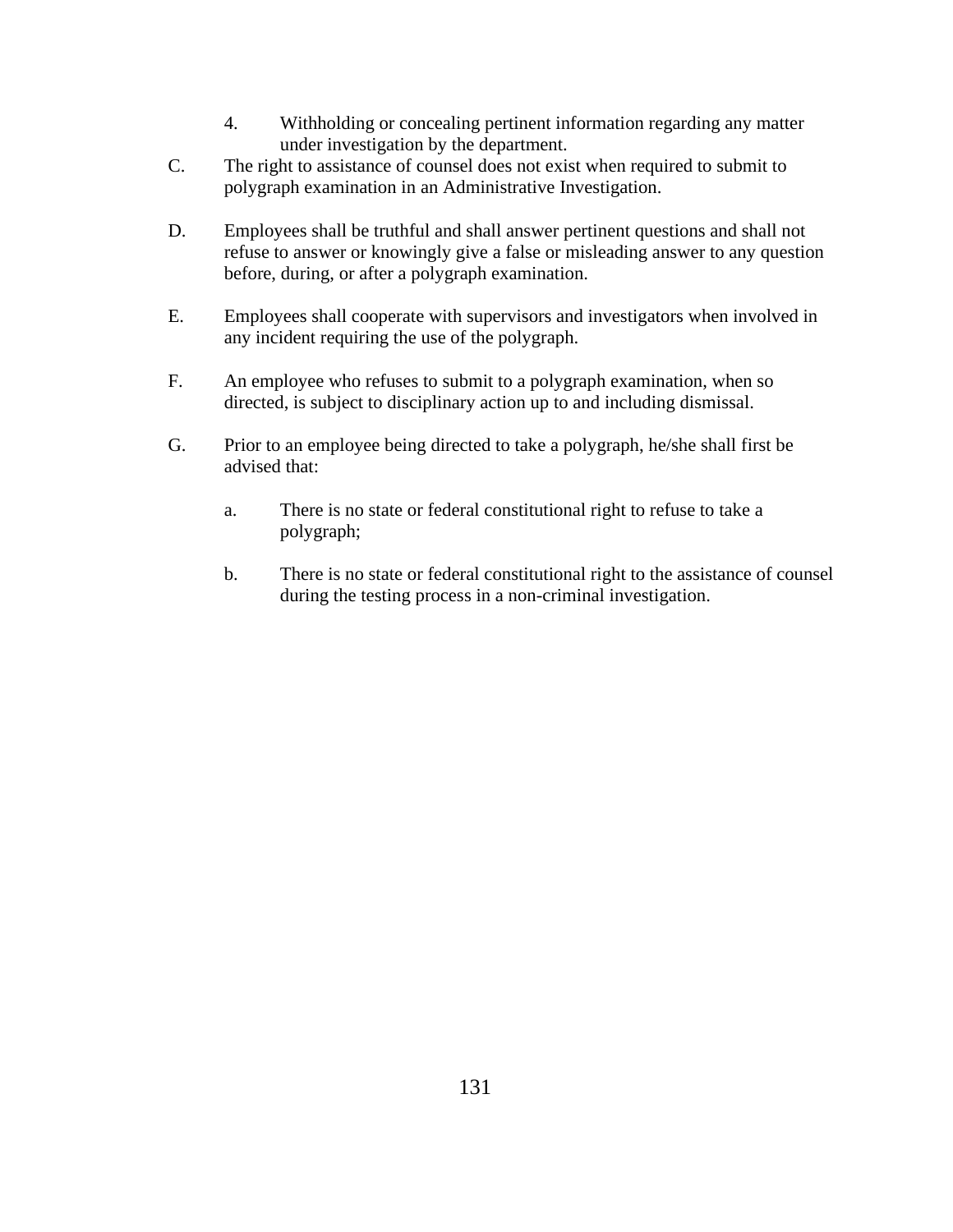## **1400 DISCIPLINARY ACTIONS-- Adult and Juvenile Probation, Pretrial, Surveillance, and Juvenile Detention Officers**

The purpose of this section is to state the Superior Court's position on administering equitable and consistent discipline for unsatisfactory performance or unsatisfactory conduct in the workplace. The best disciplinary measure is the one that does not have to be enforced and comes from good leadership and fair supervision at all employment levels.

The Superior Court's own best interest lies in ensuring fair treatment of all employees and in making certain that disciplinary actions are prompt, uniform, and impartial. The major purpose of any disciplinary action is to correct the problem, prevent recurrence, and prepare the employee for satisfactory service in the future.

The Superior Court may use progressive discipline at its discretion. Disciplinary action may call for any of the following actions –verbal coaching, documented verbal coaching, written reprimand, suspension with or without pay, reinstatement of introductory period, special observation period, involuntary demotion, or dismissal from employment - depending on the severity of the problem and/or the number of occurrences. There may be circumstances when one or more steps are bypassed. The supervisor or manager should consider the following:

- The seriousness of the offense;
- The employee's prior disciplinary and work records;
- The employee's length of service with the Court;
- The Court's past practice in similar or identical cases; and/or
- Circumstances surrounding the incident.

While it is impossible to list every type of behavior that may be deemed a serious offense, the "EMPLOYEE CONDUCT AND WORK RULES" policy includes examples of problems that may result in immediate suspension or termination of employment. However, the problems listed are not all necessarily serious offenses, but may be examples of unsatisfactory conduct that will trigger progressive discipline.

By using progressive discipline, we hope that most employee problems can be corrected at an early stage, benefitting both the employees and the Superior Court.

Before a supervisor or manager decides to recommend a disciplinary action requesting suspension, or discharge for one of his/her employees, he/she must discuss the matter with the next higher level in the chain of command and the Department Director.

## VERBAL COACHING

A supervisor may engage in verbal coaching with an employee at any time for problem resolution, to advise an employee of improper performance or conduct, and to identify the actions the employee can take to correct the situation. The supervisor shall document the date and nature of this coaching.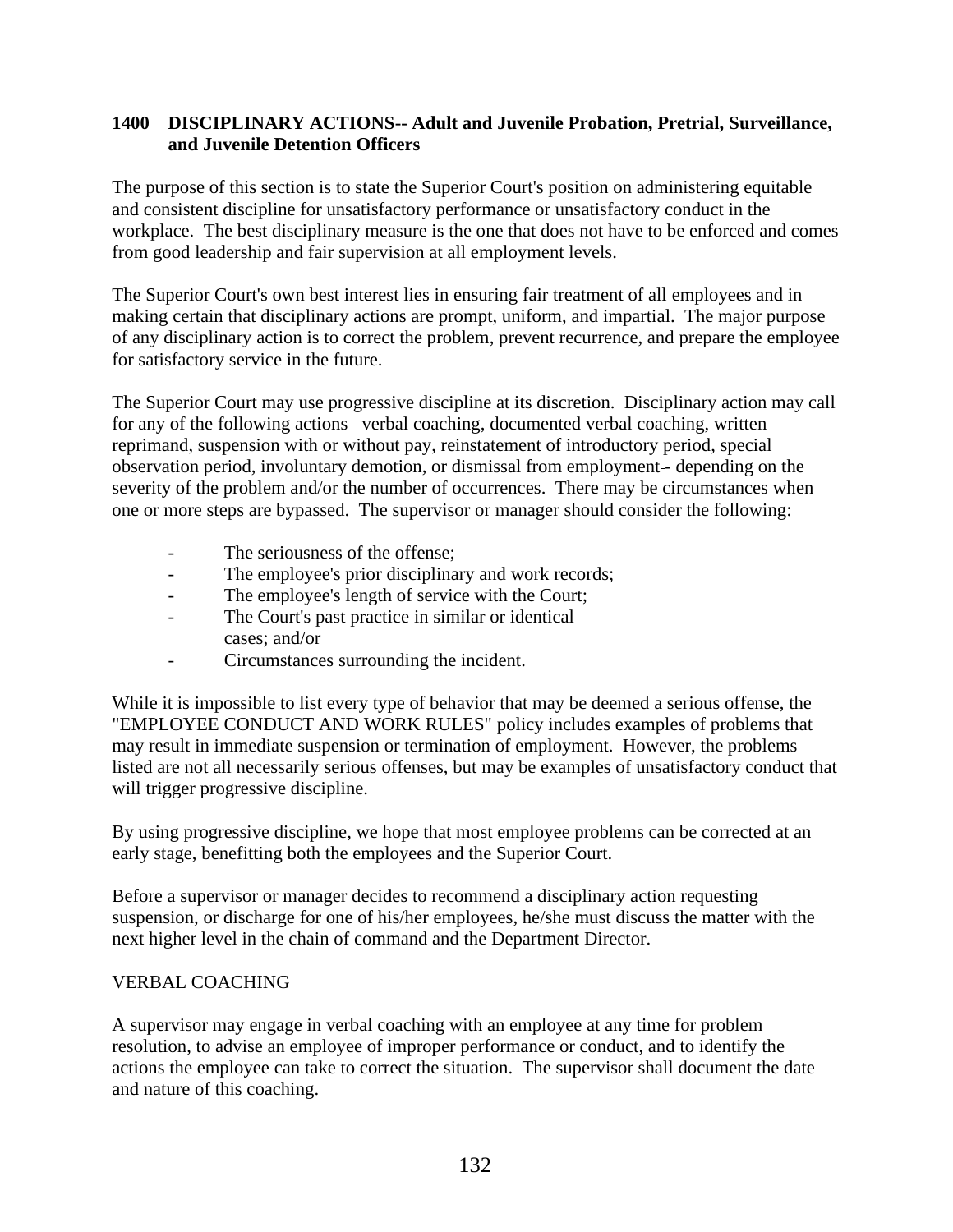## DOCUMENTED VERBAL COACHING

A supervisor or manager may conduct a documented verbal coaching with an employee at any time to identify and correct or improve performance or conduct. This action involves meeting to discuss the problem, asking the employee to sign a memorandum documenting the meeting and clarifying the steps that will be taken to correct the problem. The documented verbal coaching memorandum shall be kept in the supervisor's working file. If there is another occurrence, the memorandum may be used as the basis for further disciplinary action.

#### WRITTEN REPRIMAND

A Department Director or his/her designee may issue a written reprimand to admonish an employee for serious or repetitive improper performance or conduct. The written reprimand shall be signed by the employee and the Department Director, with the original sent to Human Resources for placement in the employee's official personnel file. The written reprimand may be removed after one year and only upon approval of the Department Director. Written reprimands shall include:

- g. A description of the violation(s);
- h. The specific policy violation(s);
- i. The impact of the violation(s);
- j. The date of any verbal coaching or other corrective or disciplinary actions that occurred prior to the incident;
- k. Expectations detailing what the employee must do to solve the problem(s); and,
- l. The consequences of further violations.

#### SUSPENSION

Suspension is a significant disciplinary action and may be used by a Department Director for serious incidents or habitual improper performance or conduct. Employees who are non-exempt under the Fair Labor Standards Act (FLSA) may be disciplined with suspension without pay for up to 30 days. Employees who are exempt under the FLSA shall not be subject to suspension without pay unless the suspension is in full-day increments (please see below regarding A.R.S. §38-1101 for Probation Officers). Suspensions without pay of more than 3 days require that the employee be given written notice of the intent to suspend.

#### INVOLUNTARY DEMOTION

Demotion of an employee to a lower grade in the classification system for a disciplinary reason may be used by a Department Director for serious incidents or repetitions of improper performance or conduct. Involuntary demotion requires the employee be given preliminary written notice of the intent to demote and a salary reduction (see Coconino County's Personnel Policy 2.3, Salary Plan Administration). Please see below regarding A.R.S. §38-1101 for Probation Officers.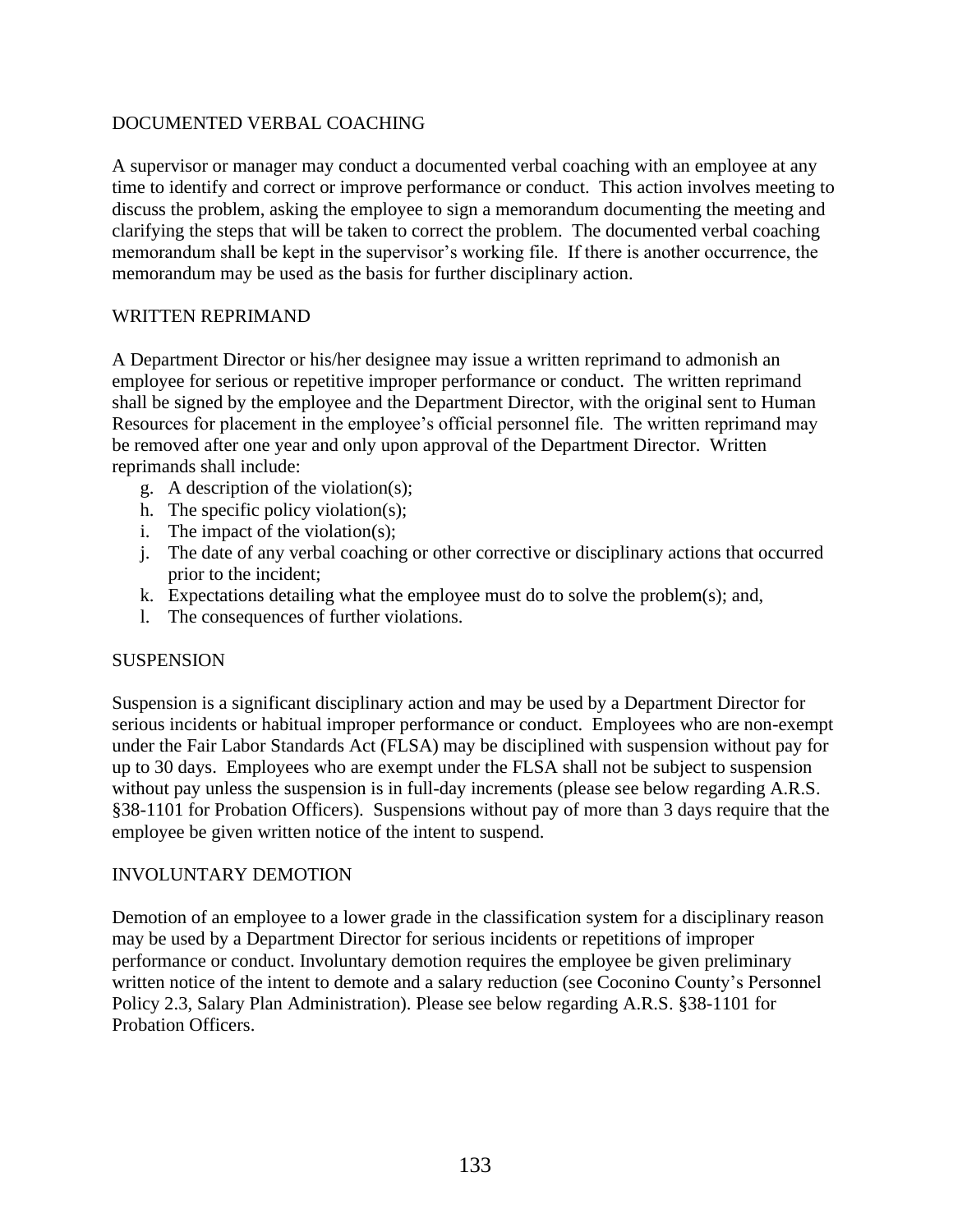## DISMISSAL

Dismissal is the most significant disciplinary action and may be used by a Department Director for serious incidents or repetitions of improper performance or conduct. Dismissal requires the employee be given preliminary written notice of the intent to dismiss. Employees dismissed for disciplinary reasons may be considered ineligible for rehire. Please see below regarding A.R.S. §38-1101 for Probation Officers.

## WRITTEN NOTICE OF INTENT

Before suspending for more than three days without pay, involuntary demotion, or dismissal of a regular merit employee, the Department Director must give the employee a written notice of the proposed action, stating the date it is intended to become effective and the specific grounds and particular facts upon which the action is based. The employee must be provided with any known written materials, reports, or documents relating to the action. A copy of this notice shall be sent to Human Resources to be placed in the employee's official personnel file.

The employee must be given no less than three working days to respond to the notice either orally or in writing (or both) to the Department Director. If no response is received, the original action date provided in the notice is final.

After considering the employee's response, the Department Director will decide whether to make the suspension, involuntary demotion, or dismissal final. The Department Director has a minimum of 24 hours, but no more than three working days, to consider the response. The employee will receive notice of the action to be taken and will be informed of his/her right to appeal the action to the Hearing Officer.

#### ADMINISTRATIVE OBSERVATION PERIOD

Administrative observation period is a serious disciplinary tool used to help monitor and improve work performance and employee conduct. The Department Director may place an employee on an Administrative Observation Period for a specified period of time not less than 30 or more than 180 days. A work plan is required when an employee is placed on an Administrative Observation Period. A written performance appraisal detailing the employee's success or failure in completing the Administrative Observation Period is required at the end of the Administrative Observation Period. Failure of the employee to successfully complete the probationary period may result in more serious disciplinary action, up to and including dismissal.

#### ADMINISTRATIVE LEAVE

An employee may be placed on administrative leave to allow for investigation of serious infraction(s) of court policies and procedures. At the conclusion of administrative leave the employee may be returned to work without penalty, disciplined, discharged or advised of disciplinary action. Administrative leaves shall not exceed thirty workdays without the approval of the department head. This action is not punitive and does not imply guilt or innocence. An employee's pay and benefits continue during administrative leave.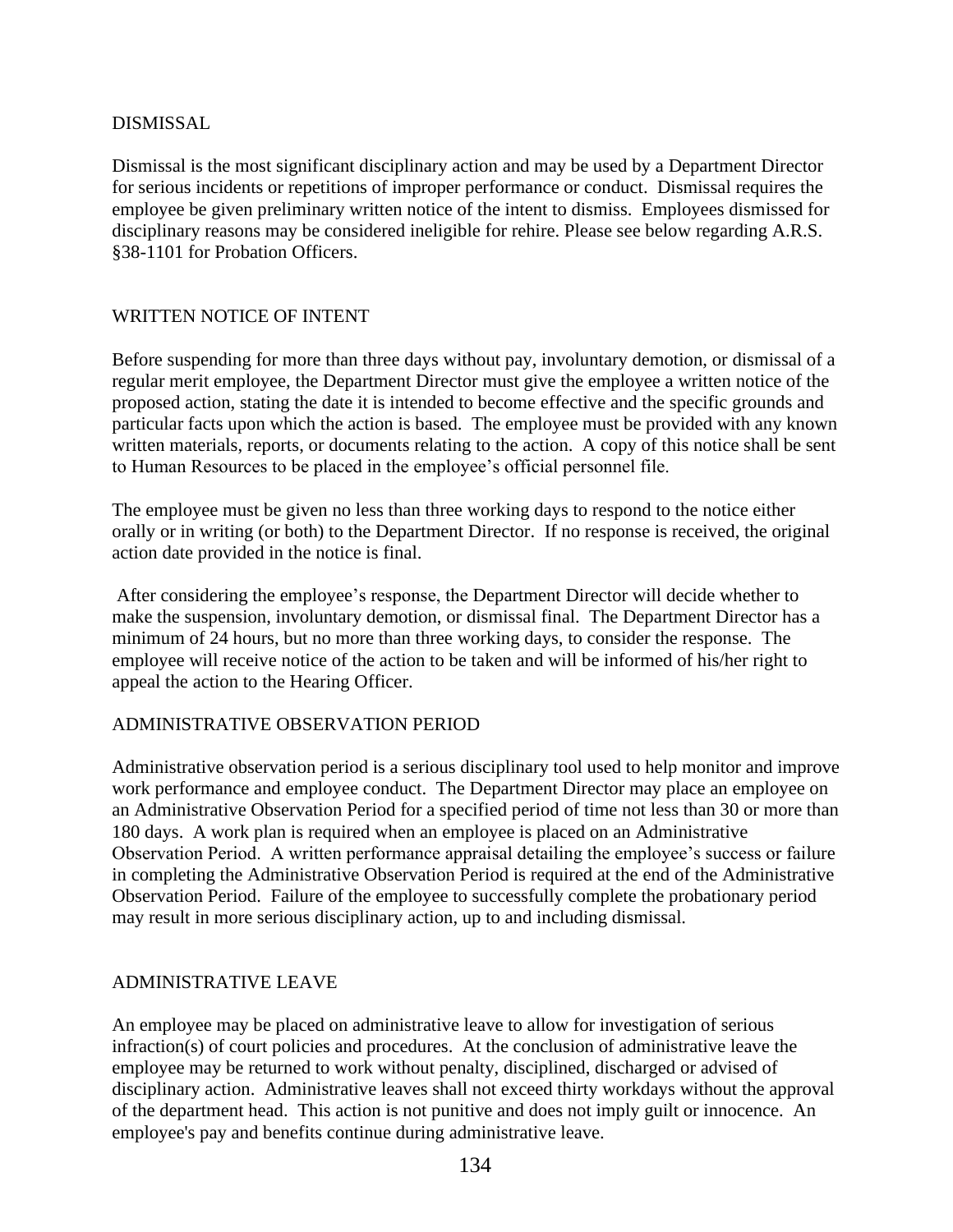## ADULT AND JUVENILE PROBATION, PRETRIAL, SURVEILLANCE, AND DETENTION OFFICERS - PURSUANT TO A.R.S. §38-1101

A. If an employer interviews a probation officer and the employer reasonably believes that the interview could result in dismissal, demotion or suspension, the probation officer may request to have a representative of the officer present at no cost to the employer during the interview. The probation officer shall select a representative who is available on reasonable notice (defined as 2 hours or less) so that the interview is not unreasonably delayed. The representative shall participate in the interview only as an observer. The representative shall be from the same agency and will appear on their own time and shall not be an attorney. The probation officer shall be permitted reasonable breaks of limited duration during any interview for telephonic or in person consultation with others, including an attorney, who are immediately available. An employer shall not discipline, retaliate against or threaten to retaliate against an officer requesting that a representative be present or for acting as the representative of an officer pursuant to this subsection.

- B. Subsection A does not apply to an interview of a probation officer that is:
	- 1. In the normal course of duty, counseling or instruction or an informal verbal admonishment by, or other routine or unplanned contact with, a supervisor or any other officer.
	- 2. Preliminary questioning to determine the scope of the allegations or if an investigation is necessary.
	- 3. Conducted in the course of a criminal investigation.
	- 4. Conducted in the course of a polygraph examination.

C. In any appeal of a disciplinary action by an officer, the parties shall exchange copies of all relevant documents and a list of all witnesses pursuant to the following time periods and requirements:

- 1. Within three business days of the employers receipt of a written request from the officer for a copy of the investigative file that is accompanied by a copy of the filed notice of appeal, the employer shall provide a complete copy of the investigative file as well as the names and home or work mailing addresses of all persons interviewed during the course of the investigation.
- 2. No later than five business days before the appeal hearing, or, if the appeal hearing is scheduled more than twenty days after the notice of appeal, no later than ten business days before the appeal hearing, the employer and the probation officer shall exchange copies of any documents that may be introduced at the hearing and that have not previously been disclosed.
- 3. No later than five business days before the appeal hearing, or, if the appeal hearing is scheduled more than twenty days after the notice of appeal, no later than ten business days before the appeal hearing, the employer and the officer shall exchange the names of all witnesses who may be called to testify. A witness may be interviewed at the discretion of the witness. The parties shall not interfere with any decision of a witness regarding whether to be interviewed. An employer shall not discipline, retaliate against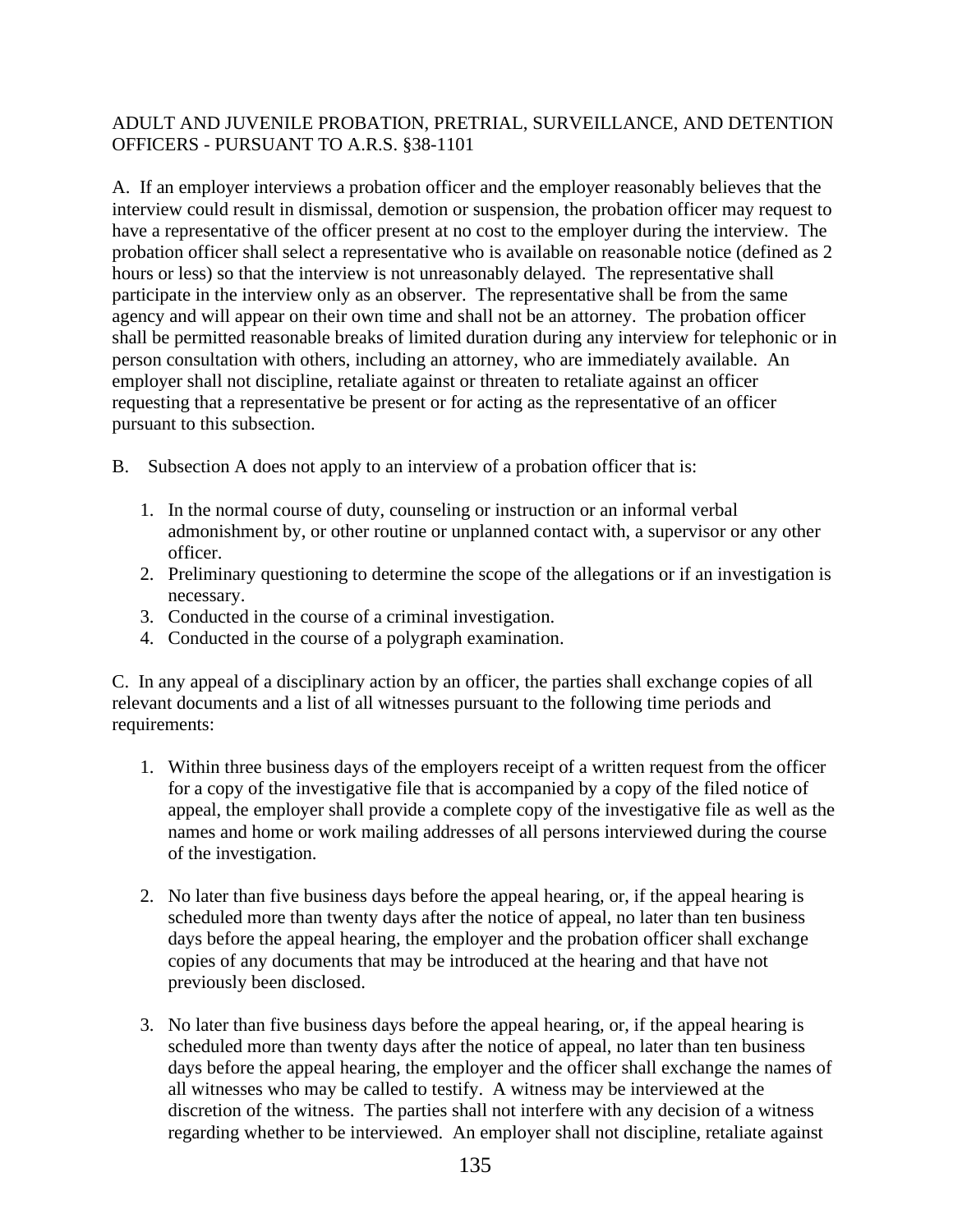or threaten to retaliate against any witness for agreeing to be interviewed or for testifying or providing evidence in the appeal.

D. It is unlawful for a person to disseminate information that is disclosed pursuant to subsection C to any person other than the parties to the appeal and their lawful representatives for purposes of the appeal of the disciplinary action. This subsection does not prohibit the use of the information in the hearing or disclosure pursuant to title 39, chapter 1, article 2.

E. The employer or the officer may seek a determination by the hearing officer regarding any evidence that the employer or the officer believes should not be disclosed pursuant to subsection C because the risk of harm involved in disclosure outweighs any usefulness of the disclosure in the hearing. In determining whether evidence will be disclosed, the hearing officer may perform an in camera review of the evidence and may disclose the material subject to any restriction on the disclosure, including the closing of the hearing or the sealing of the records, that the hearing officer finds necessary under the circumstances.

F. In any appeal of a disciplinary action by a officer in which a single hearing officer has been appointed to conduct the appeal hearing, the officer or the employer may request a change of hearing officer. If this option is exercised, the party must submit a written request within 5 business days of receiving notice of the assigned hearing officer. This request must include the reason for the hearing officer change and why a fair and impartial hearing cannot be obtained, and the waiver of time limits for the subsequent hearings. Upon receipt of this request, the Court Administrator, or his/her designee will make a determination whether a showing of prejudice has been made. If so, another hearing officer will be assigned.

G. A party who violates subsection C or D, unless the violation is harmless, shall not be permitted to use that evidence at the hearing, except on a showing of good cause. The hearing officer, on a showing of good cause, may grant the opposing party a continuance, otherwise limit the use of the evidence or make such other order as may be appropriate.

H. If the employer amends, modifies, rejects or reverses the decision of a hearing officer, the employer shall state the employer's reasons for the amendment, modification, rejection or reversal.

I. This section does not preempt agreements that supplant, revise or otherwise alter the provisions of this section, including preexisting agreements between the employer and the probation officer.

J. For the purposes of this section:

- 1. "Appeal" means a hearing before a hearing officer.
- 2. "Disciplinary Action" means the dismissal or demotion or the suspension for more than forty hours of an officer that is authorized by statute, charter or ordinance and that is subject to a hearing or other procedure by a hearing officer.
- 3. "Investigative File" means the law enforcement agency's complete report and any attachments detailing the incidents leading to the disciplinary action.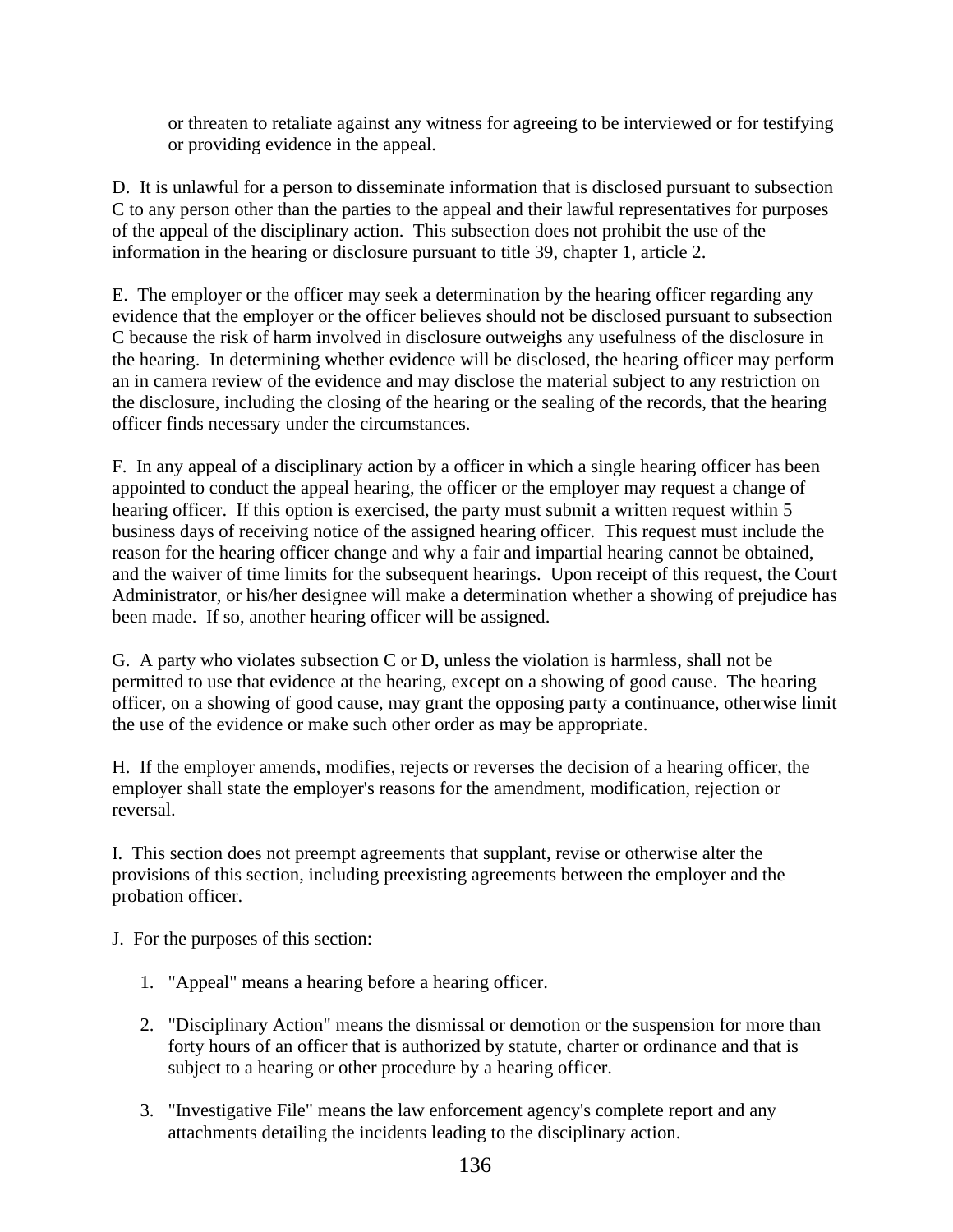# 4. "Officer" means:

(a) An individual, other than an introductory period employee, who is a probation officer, pretrial officer, surveillance officer, or detention youth care worker.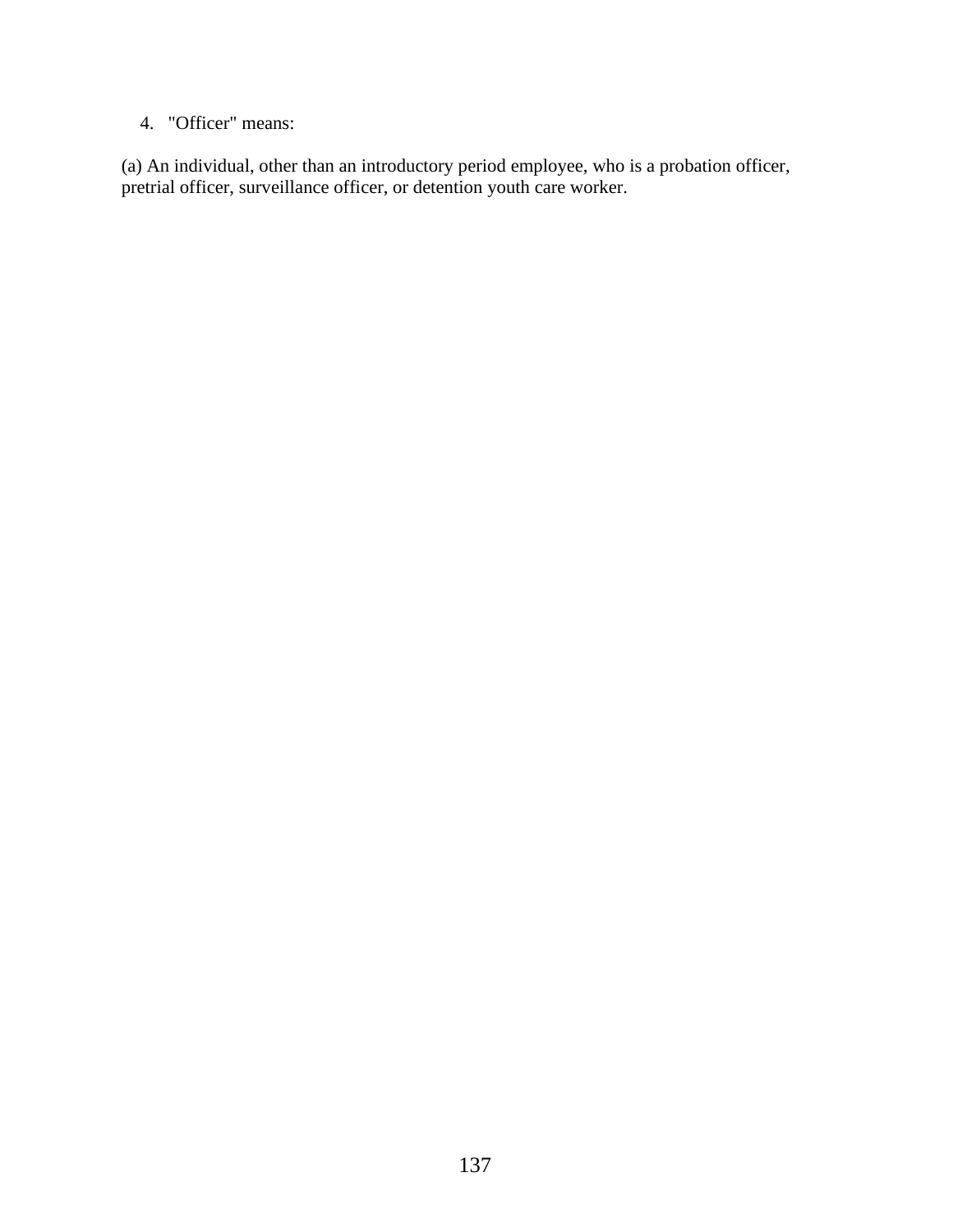## **1401 APPEAL PROCEDURE--Adult and Juvenile Probation, Pretrial, Surveillance, and Juvenile Detention Officers**

An at-will employee serves at the pleasure of his or her appointing authority, and no disciplinary action taken by that official concerning the at-will employee is subject to appeal.

A regular merit employee who has passed the introductory period for their position may appeal only the following issue(s):

Suspension without pay of more than eight (8) hours per incident;

Involuntary demotion with reduction in pay;

Dismissal.

The following appeal process is established by the Superior Court for merit employees.

1. Within ten (10) working days of the occurrence on which the appeal is based, the employee files an appeal in writing with the department head. A form for appeal is available from the Court Administrator, or his/her designee for this purpose. In the alternative to using the appeal form, a written statement shall be filed stating the following information:

A. A concise statement of the case and a list of the issues involved;

B. A list of those issues and pertinent facts on which there is agreement.

C. The outcome sought by the appellant.

- 2. Within ten (10) working days of receiving the appeal, the department head shall refer the appeal to the Court Administrator, or his/her designee.
- 3. If the department head elects to file an answer to the appeal, it must be filed within ten (10) working days from the filing of the appeal with the Court Administrator or his/her designee.
- 4. Assignment of a Hearing Officer shall occur from a pre-determined list of hearing officers maintained by the court administrator. The court administrator, or his/her designee, shall assign a Hearing Officer from the established list, and communicate the name of the hearing officer to both parties. Pursuant to ARS 38-1101, badged probation officers, surveillance officers and detention youth care workers have the right to a change of the hearing officer assigned. If this option is exercised, the party must submit a written request within 20 business days of receiving notice of the assigned hearing officer. This request must include the reason for the hearing officer change and why a fair and impartial hearing cannot be obtained, and the waiver of time limits for the subsequent hearings. Upon receipt of this request, the Court Administrator, or his designee will make a determination whether a showing of prejudice has been made. If so, they will assign another hearing officer.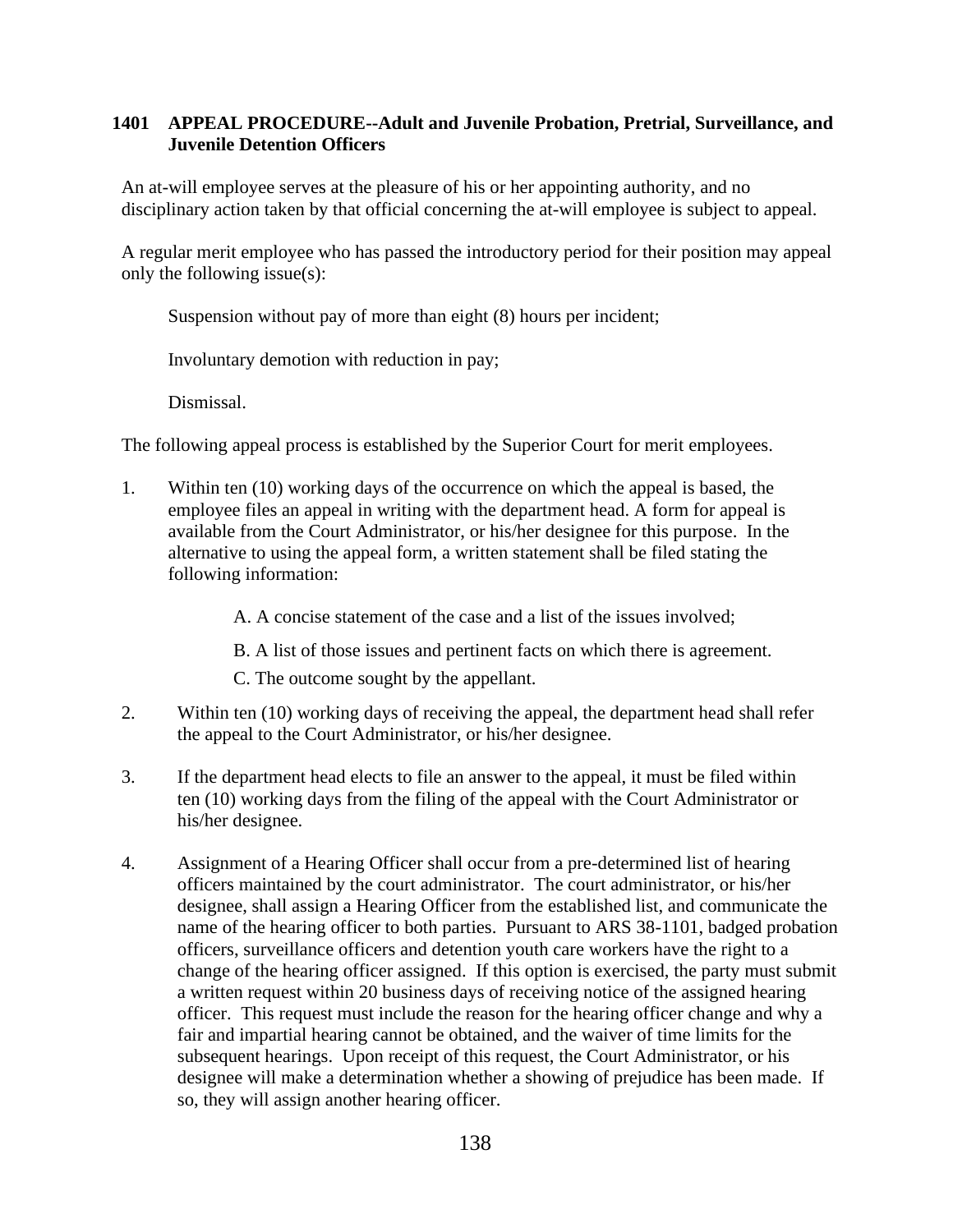When an appeal is assigned, the Hearing Officer is fully empowered to grant or refuse extensions of time, to set the proceedings for hearings, to conduct the hearing, and to take any action in connection with the proceedings as allowed by law or by these Rules. The Hearing Officer shall only have the authority to recommend a decision to the Presiding Judge, and shall not make a conclusive decision.

- 5. The Court Administrator, or his/her designee, shall provide the Hearing Officer copies of all documents submitted from each party.
- 6. The hearing must be held within 90 days from the filing of the appeal unless all parties agree to a continuance.
- 7. The Court Administrator, or his/her designee will, unless extenuating circumstances prohibit, at least five (5) working days prior to the hearing, send by certified mail or cause to be sent by certified mail to the Appellant (or their designated representative) and the involved department head, a copy of the notice of the hearing of the Hearing Officer, and either an agenda for the hearing or information as to how an agenda may be obtained. Failure of an interested party, other than the Appellant (or their designated representative) or involved department head, to receive the notice and/ or agenda shall not affect the validity of the hearing or of any action taken by the Hearing Officer at said hearing.
- 8. Unless otherwise provided by law or these Rules, any notice, paper or document that is to be given to or served upon any person including the Hearing Officer, may be personally served, or it may be served by certified mail to the last known residence or business address of the addressee. Service is complete upon mailing.
- 9. Either the Appellant or department head may request that a hearing set pursuant to these Rules be continued. Such request must be submitted to the Hearing Officer in writing with as much advance notice as possible, but no less than five (5) working days prior to the date set for the hearing. If the request for continuance is granted, the Hearing Officer shall send copies of the Order for Continuance to all parties no less than fortyeight (48) hours prior to the date set for the hearing. Under no circumstances shall a hearing be extended beyond 90 calendar days from the filing of the appeal.

Failure to request a continuance in conformance with these Rules and subsequent failure by either party to appear at the time and place set for hearing may result in a recommendation by the Hearing Officer to the Presiding Judge, or his/her designee that the appeal be dismissed.

10. Pursuant to A.R.S. §38-1101, no later than ten (10) business days before the appeal hearing, each party shall produce and serve on every party the following information:

A. The name of each witness whom the disclosing party expects to call at the hearing, with a designation of the subject matter of which each witness might be called to testify.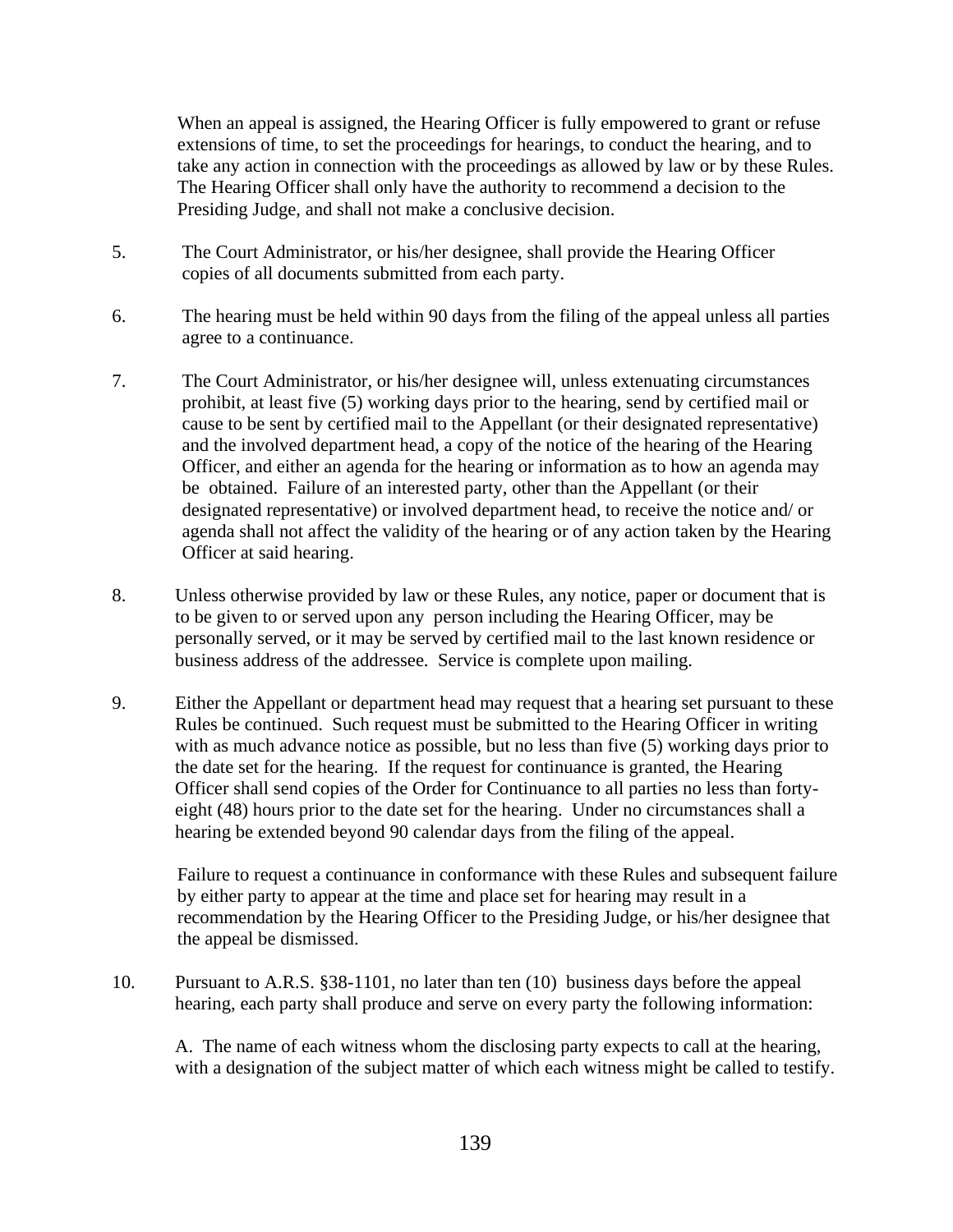B. The name and contact information of each person who has given statements, whether written or recorded, signed or unsigned, regarding matters relevant to the notice of discipline and the custodian of the copies of those statements.

C. The copies of any documents that may be introduced at the hearing and that have not previously been disclosed.

- 11. The Appellant may represent him/herself, or be represented by counsel. The department head may represent him/herself or be represented by legal counsel. The hearing shall be informal and technical rules of evidence and court procedure shall not apply to the proceedings. All testimony at the hearings shall be recorded manually or by mechanical or electronic device. The Hearing Officer and the Court Administrator, or his/her designee, will mutually decide the appropriate method to use to record the hearing. The Court shall pay all charges incurred in connection with the presence of a court reporter or the utilization of mechanical or electronic devices, excluding, however, the costs of the preparation of all or any part of any transcript or copying of tapes. The cost of a copy or copies of any such transcription or tapes shall be paid by the requesting party or parties.
- 12. The Hearing Officer may request that the Presiding Judge or his/her designee issue subpoenas to compel attendance of any person relating to any investigation or hearing authorized by these Rules.
- 13. All witnesses shall be excluded from the hearing room except during the time of their testimony. This rule of exclusion shall not apply to either the Appellant or department head. The Hearing Officer may approve the attendance of any other person at the hearing if he/she deems it necessary.
- 14. The Appellant may submit a written request to withdraw the appeal at any time prior to the decision by the Hearing Officer. Such request shall be sent to the Court Administrator or his/her designee.
- 15. The department's disciplinary decision will not be changed unless the action was arbitrary or capricious. The standard of review is that the department head's decision will be sustained unless it's arbitrary, capricious, or an abuse of discretion.
- 16. Within ten (10) working days from completion of the hearing, the Hearing Officer shall forward to the Presiding Judge, the Appellant (or the Appellant's designated representative) and the involved department head, written recommendations for disposition of the appeal. Such recommendations shall include findings of fact, whether or not the action or discipline appealed was in accordance with the Judicial Personnel Rules, and a recommended disposition. The recommendation of the Hearing Officer shall be taken under advisement by the Presiding Judge, or his/her designee.
- 17. The Presiding Judge, or his/her designee shall within ten (10) working days from the date of receipt of the Hearing Officer's recommendation, render a final decision in the matter. The Presiding Judge may adopt, modify or overrule the Hearing Officer. The